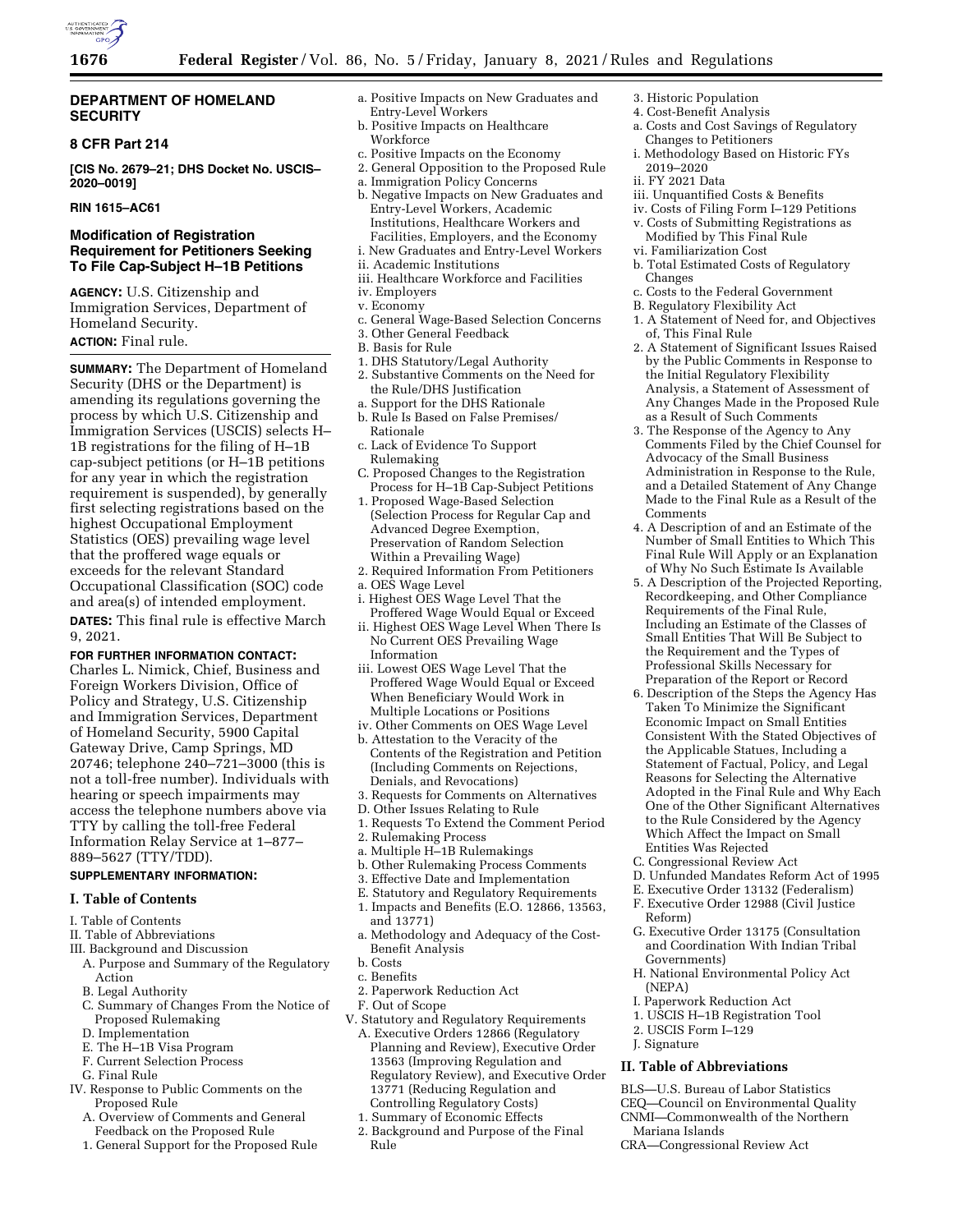- DHS—U.S. Department of Homeland Security
- DOD—U.S. Department of Defense
- DOL—U.S. Department of Labor
- DOS—U.S. Department of State
- EA—Environmental Assessment
- EIS—Environmental Impact Statement E.O.—Executive Order
- 
- FEMA—Federal Emergency Management Agency
- FQHC—Federally Qualified Healthcare Center
- FRFA—Final Regulatory Flexibility Analysis FVRA—Federal Vacancies Reform Act
- FY—Fiscal Year
- GAO—U.S. Government Accountability **Office**
- HHS—U.S. Department of Health and Human Services
- HPSA—Health Professional Shortage Area
- HSA—Homeland Security Act of 2002 ICE—U.S. Immigration and Customs
- Enforcement
- IMG—International Medical Graduate
- INA—Immigration and Nationality Act
- INS—Immigration and Naturalization Service
- IT—Information Technology
- LCA—Labor Condition Application
- NAICS—North American Industry
- Classification System
- NEPA—National Environmental Policy Act
- NPRM—Notice of Proposed Rulemaking
- OES—Occupational Employment Statistics
- OMB—Office of Management and Budget OPT—Optional Practical Training
- R&D—Research and Development
- SOC—Standard Occupational Classification
- STEM—Science, Technology, Engineering, and Mathematics
- UMRA—Unfunded Mandates Reform Act of 1995
- USCIS—U.S. Citizenship and Immigration Services
- VA—U.S. Department of Veterans Affairs

#### **III. Background and Discussion**

## *A. Purpose and Summary of the Regulatory Action*

DHS is amending its regulations governing the selection of registrations submitted by prospective petitioners seeking to file H–1B cap-subject petitions (or the selection of petitions, if the registration process is suspended), which includes petitions subject to the regular cap and those asserting eligibility for the advanced degree exemption, to allow for ranking and selection based on wage levels. When applicable, USCIS will rank and select the registrations received generally on the basis of the highest OES wage level that the proffered wage equals or exceeds for the relevant SOC code in the area of intended employment, beginning with OES wage level IV and proceeding in descending order with OES wage levels III, II, and I. The proffered wage is the wage that the employer intends to pay the beneficiary. This ranking process will not alter the prevailing wage levels associated with a given position for U.S. Department of Labor

(DOL) purposes, which are informed by a comparison of the requirements for the proffered position to the normal requirements for the occupational classification. This final rule will not affect the order of selection as between the regular cap and the advanced degree exemption. The wage level ranking will occur first for the regular cap selection and then for the advanced degree exemption.

Rote ordering of petitions leads to impossible results because petitions are submitted simultaneously. While administering a random lottery system is reasonable, it is inconsiderate of Congress's statutory purposes for the H– 1B program and its administration. Instead, a registration system that faithfully implements the Immigration and Nationality Act (INA) while prioritizing registrations based on wage level within each cap will incentivize H–1B employers to offer higher wages, or to petition for positions requiring higher skills and higher-skilled aliens that are commensurate with higher wage levels, to increase the likelihood of selection and eligibility to file an H–1B cap-subject petition. Moreover, it will maximize H–1B cap allocations, so that they more likely will go to the best and brightest workers; and it will disincentivize abuse of the H–1B program to fill relatively lower-paid, lower-skilled positions, which is a significant problem under the present selection system.1

1*See* U.S. Department of Homeland Security, U.S. Citizenship, and Immigration Services, Office of Policy and Strategy, Policy Research Division, *I–129 Petition for H–1B Nonimmigrant Worker (Cap Subject) Wage Levels for H–1B Petitions filed in FY2018,* Database Queried: Aug. 17, 2020, Report Created: Aug. 17, 2020, Systems: C3 via SASPME, DOL OFLC Performance DATA H1B for 2018, 2019 (showing that, for petitions with identifiable certified labor condition applications, 161,432 of the 189,963 (or approximately 85%) H–1B petitions for which wage levels were reported were for level I and II wages); *I–129 Petition for H–1B Nonimmigrant Worker (Cap Subject) Wage Levels for H–1B Petitions filed in FY2019,* Database Queried: Aug. 17, 2020, Report Created: Aug. 17, 2020, Systems: C3 via SASPME, DOL OFLC Performance DATA H1B for 2018, 2019 (showing that, for petitions with identifiable certified labor condition applications, 87,589 of the 103,067 (or approximately 85%) H–1B petitions for which wage levels were reported were for level I and II wages). *See also* HaeYoun Park, *How Outsourcing Companies are Gaming the Visa System,* N.Y. Times (Nov. 10, 2015), *[https://www.nytimes.com/](https://www.nytimes.com/interactive/2015/11/06/us/outsourcing-companies-dominate-h1b-visas.html)  [interactive/2015/11/06/us/outsourcing-companies](https://www.nytimes.com/interactive/2015/11/06/us/outsourcing-companies-dominate-h1b-visas.html)[dominate-h1b-visas.html](https://www.nytimes.com/interactive/2015/11/06/us/outsourcing-companies-dominate-h1b-visas.html)* (noting ''H–1B workers at outsourcing firms often receive wages at or slightly above \$60,000, below what skilled American technology professionals tend to earn, so those firms can offer services to American companies at a lower cost, undercutting American workers''); Daniel Costa and Ron Hira, *H–1B Visas and Prevailing Wage Level,* Economic Policy Institute (May 4, 2020), *[https://www.epi.org/publication/h-](https://www.epi.org/publication/h-1b-visas-and-prevailing-wage-levels/)[1b-visas-and-prevailing-wage-levels/](https://www.epi.org/publication/h-1b-visas-and-prevailing-wage-levels/)* (explaining that ''the fundamental flaw of the H–1B program is

## *B. Legal Authority*

The Secretary of Homeland Security's authority for these regulatory amendments is found in various sections of the Immigration and Nationality Act (INA), 8 U.S.C. 1101 *et seq.,* and the Homeland Security Act of 2002 (HSA), Public Law 107–296, 116 Stat. 2135, 6 U.S.C. 101 *et seq.* General authority for issuing this final rule is found in INA section 103(a), 8 U.S.C. 1103(a), which authorizes the Secretary to administer and enforce the immigration and nationality laws, as well as HSA section 102, 6 U.S.C. 112, which vests all of the functions of DHS in the Secretary and authorizes the Secretary to issue regulations.2 Further authority for these regulatory amendments is found in:

• INA section 101(a)(15)(H)(i)(b), 8 U.S.C. 1101(a)(15)(H)(i)(b), which classifies as nonimmigrants aliens coming temporarily to the United States to perform services in a specialty occupation or as a fashion model with distinguished merit and ability;

• INA section  $214(a)(1)$ , 8 U.S.C. 1184(a)(1), which authorizes the Secretary to prescribe by regulation the terms and conditions of the admission of nonimmigrants;

• INA section 214(c), 8 U.S.C. 1184(c), which, among other things, authorizes the Secretary to prescribe how an importing employer may petition for an H nonimmigrant worker, and the information that an importing employer must provide in the petition; and

• INA section 214(g), 8 U.S.C. 1184(g), which, among other things, prescribes the H–1B numerical limitations, various exceptions to those limitations, and criteria concerning the order of processing H–1B petitions.

• INA section 214(i), 8 U.S.C. 1184(i), which defines the term ''specialty occupation,'' referenced in INA section  $(101)(a)(15)(H)(i)(B)$ , 8 U.S.C.  $1101(a)(15)(H)(i)(B)$ , a requirement for the classification.

Further, under HSA section 101, 6 U.S.C.  $111(b)(1)(F)$ , a primary mission of DHS is to ''ensure that the overall economic security of the United States is not diminished by efforts, activities, and programs aimed at securing the homeland.''

that it permits U.S. employers to legally underpay H–1B workers relative to U.S. workers in similar occupations in the same region).

<sup>2</sup>*See also* 6 U.S.C. 202(4) (charging the Secretary with ''[e]stablishing and administering rules . . . governing the granting of visas or other forms of permission . . . to enter the United States to individuals who are not a citizen or an alien lawfully admitted for permanent residence in the United States'').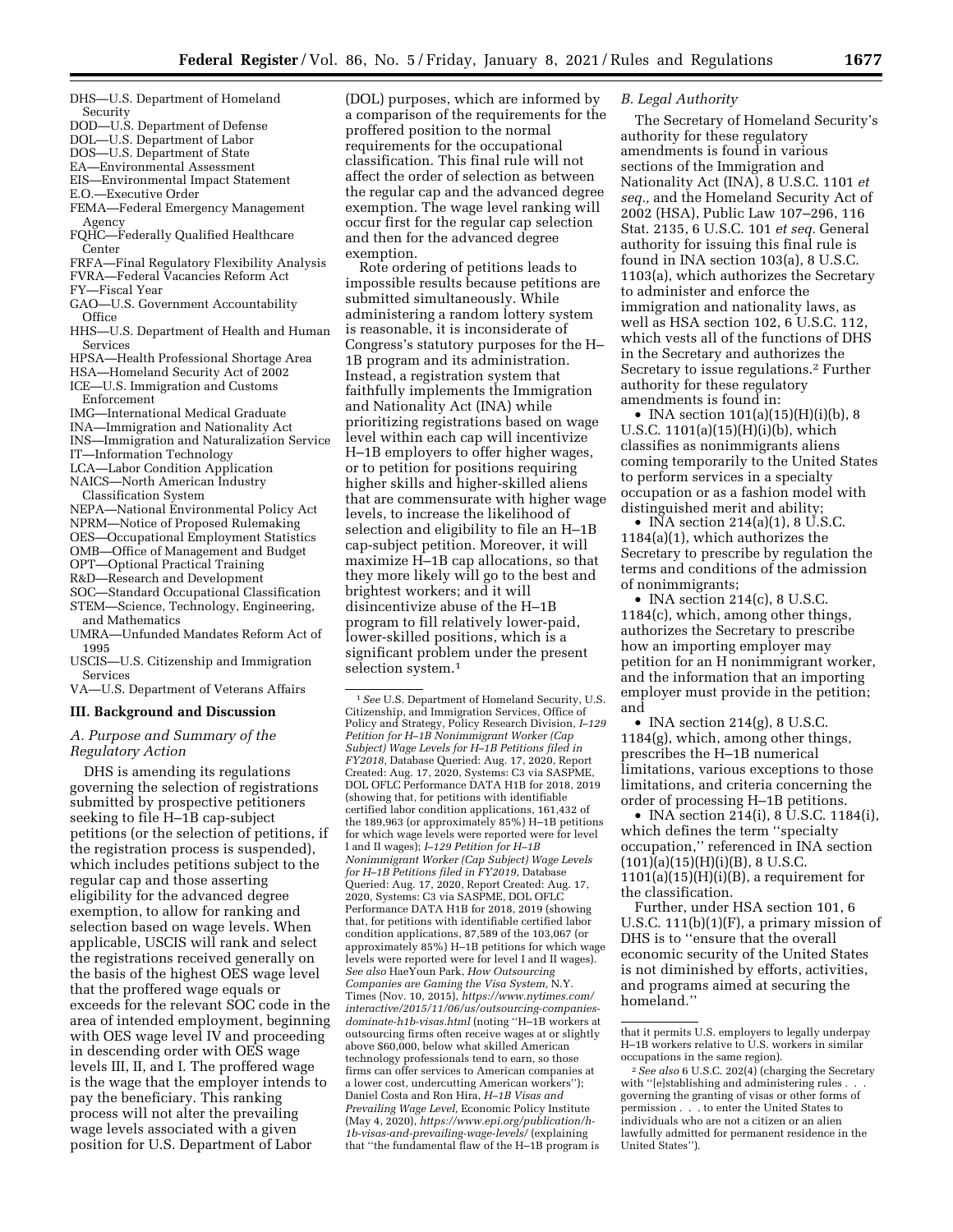Finally, as explained above, ''Congress left to the discretion of USCIS how to handle simultaneous submissions.'' 3 Accordingly, ''USCIS has discretion to decide how best to order those petitions'' in furtherance of Congress' legislative purpose.4

# *C. Summary of Changes From the Notice of Proposed Rulemaking*

Following careful consideration of public comments received, including relevant data provided, DHS has declined to modify the regulatory text proposed in the Notice of Proposed Rulemaking (NPRM) published in the **Federal Register** on November 2, 2020.5 Therefore, DHS is publishing this final rule as proposed in the NPRM.

#### *D. Implementation*

The changes in this final rule will apply to all registrations (or petitions, in the event that registration is suspended), including those for the advanced degree exemption, submitted on or after the effective date of the final rule. The treatment of registrations and petitions filed prior to the effective date of this final rule will be based on the regulatory requirements in place at the time the registration or petition, as applicable, is properly submitted. DHS has determined that this manner of implementation best balances operational considerations with fairness to the public. USCIS will engage in public outreach and provide training to the regulated public on the modified registration system in advance of its implementation.

#### *E. The H–1B Visa Program*

The H–1B visa program allows U.S. employers to temporarily hire foreign workers to perform services in a specialty occupation, services related to a U.S. Department of Defense (DOD) cooperative research and development project or coproduction project, or services of distinguished merit and ability in the field of fashion modeling.6 A specialty occupation is defined as an occupation that requires the (1) theoretical and practical application of a body of highly specialized knowledge

and (2) attainment of a bachelor's or higher degree in the specific specialty (or its equivalent) as a minimum qualification for entry into the occupation in the United States.7

Congress has established limits on the number of foreign workers who may be granted initial H–1B nonimmigrant visas or status each fiscal year (FY).8 This limitation, commonly referred to as the ''H–1B cap,'' generally does not apply to H–1B petitions filed on behalf of certain aliens who have previously been counted against the cap.9 The total number of foreign workers who may be granted initial H–1B nonimmigrant status during any FY currently may not exceed 65,000.10 Certain petitions are exempt from the 65,000 numerical limitation.11 The annual exemption from the 65,000 cap for H–1B workers who have earned a qualifying U.S. master's or higher degree may not exceed 20,000 foreign workers.12 Moreover, H–1B petitions for aliens who are employed or have received offers of employment at institutions of higher education, nonprofit entities related to or affiliated with institutions of higher education, or nonprofit research organizations or government research organizations, are also exempt from the cap.13

#### *F. Current Selection Process*

DHS implemented the current H–1B registration process by regulation after determining that it could introduce a cost-saving, innovative solution to facilitate the selection of H–1B capsubject petitions toward the annual numerical allocations. Under the current selection process, all petitioners seeking to file an H–1B cap-subject petition must first electronically submit a registration for each beneficiary on whose behalf they seek to file an H–1B cap-subject petition, unless USCIS suspends the registration requirement. A prospective petitioner whose registration is selected is then eligible to file an H–1B cap-subject petition for the selected registration during the associated filing period.

USCIS monitors the number of H–1B registrations it receives during the announced registration period and, at the conclusion of that period, if more registrations are submitted than projected as needed to reach the

numerical allocations, randomly selects from among properly submitted registrations the number of registrations projected as needed to reach the H–1B numerical allocations. USCIS first selects registrations submitted on behalf of *all* beneficiaries, including those eligible for the advanced degree exemption. USCIS then selects from the remaining registrations a sufficient number projected as needed to reach the advanced degree exemption.

A prospective petitioner whose registration is selected is notified of the selection and instructed that the petitioner is eligible to file an H–1B capsubject petition for the beneficiary named in the selected registration within a filing period that is at least 90 days in duration and begins no earlier than 6 months ahead of the actual date of need (commonly referred to as the employment start date).<sup>14</sup> When registration is required, a petitioner seeking to file an H–1B cap-subject petition is not eligible to file the petition unless the petition is based on a valid, selected registration for the beneficiary named in the petition.15

#### *G. Final Rule*

Following careful consideration of all public comments received, DHS is issuing this final rule as proposed in the NPRM, without modifications to the regulatory text.

## **IV. Response to Public Comments on the Proposed Rule**

## *A. Overview of Comments and General Feedback on the Proposed Rule*

In response to the rulemaking, DHS received 1103 comments during the 30 day public comment period, and 388 comments on the rule's information collection requirements before the comment period ended. A large majority of public comments received are form letter copies rather than unique submissions. Commenters consisted primarily of individuals, including anonymous submissions. DHS received the remaining submissions from professional associations, trade or

<sup>3</sup>*See Walker Macy* v. *USCIS,* 243 F.Supp.3d 1156, 1176 (D. Or. 2017) (finding that USCIS' rule establishing the random-selection process was a reasonable interpretation of the INA).

<sup>4</sup>*See* 243 F.Supp.3d at 1176.

<sup>5</sup>*See* U.S. Department of Homeland Security, U.S. Citizenship and Immigration Services, *Modification of Registration Requirement for Petitioners Seeking To File Cap-Subject H–1B Petitions,* 85 FR 69236 (Nov. 2, 2020).

<sup>6</sup>*See* INA section 101(a)(15)(H)(i)(b), 8 U.S.C. 1101(a)(15)(H)(i)(b); Public Law 101–649, section 222(a)(2), 104 Stat. 4978 (Nov. 29, 1990); 8 CFR 214.2(h).

<sup>7</sup>*See* INA section 214(i)(l), 8 U.S.C. 1184(i)(l).

<sup>8</sup>*See* INA section 214(g), 8 U.S.C. 1184(g). 9*See* INA section 214(g)(7), 8 U.S.C. 1184(g)(7).

<sup>10</sup>*See* INA section 214(g), 8 U.S.C. 1184(g). 11*See* INA section 214(g)(5) and (7), 8 U.S.C.

<sup>1184(</sup>g)(5) and (7).

<sup>12</sup>*See* INA section 214(g)(5)(C), 8 U.S.C. 1184(g)(5)(C).

<sup>13</sup>*See* INA section 214(g)(5), 8 U.S.C. 1184(g)(5).

<sup>14</sup>*See* 8 CFR 214.2(h)(8)(iii)(D)(*2*). *See also* 8 CFR 214.2(h)(8)(iii)(A)(*4*) (If the petition is based on a registration that was submitted during the initial registration period, then the beneficiary's employment start date on the petition must be October 1 of the associated FY, consistent with the registration, regardless of when the petition is filed).

<sup>15</sup> During the initial filing period, if USCIS does not receive a sufficient number of petitions projected as needed to reach the numerical allocations, USCIS will select additional registrations, or reopen the registration process, as applicable, to receive the number of petitions projected as needed to reach the numerical allocations. *See* 8 CFR 214.2(h)(8)(iii)(A)(*7*).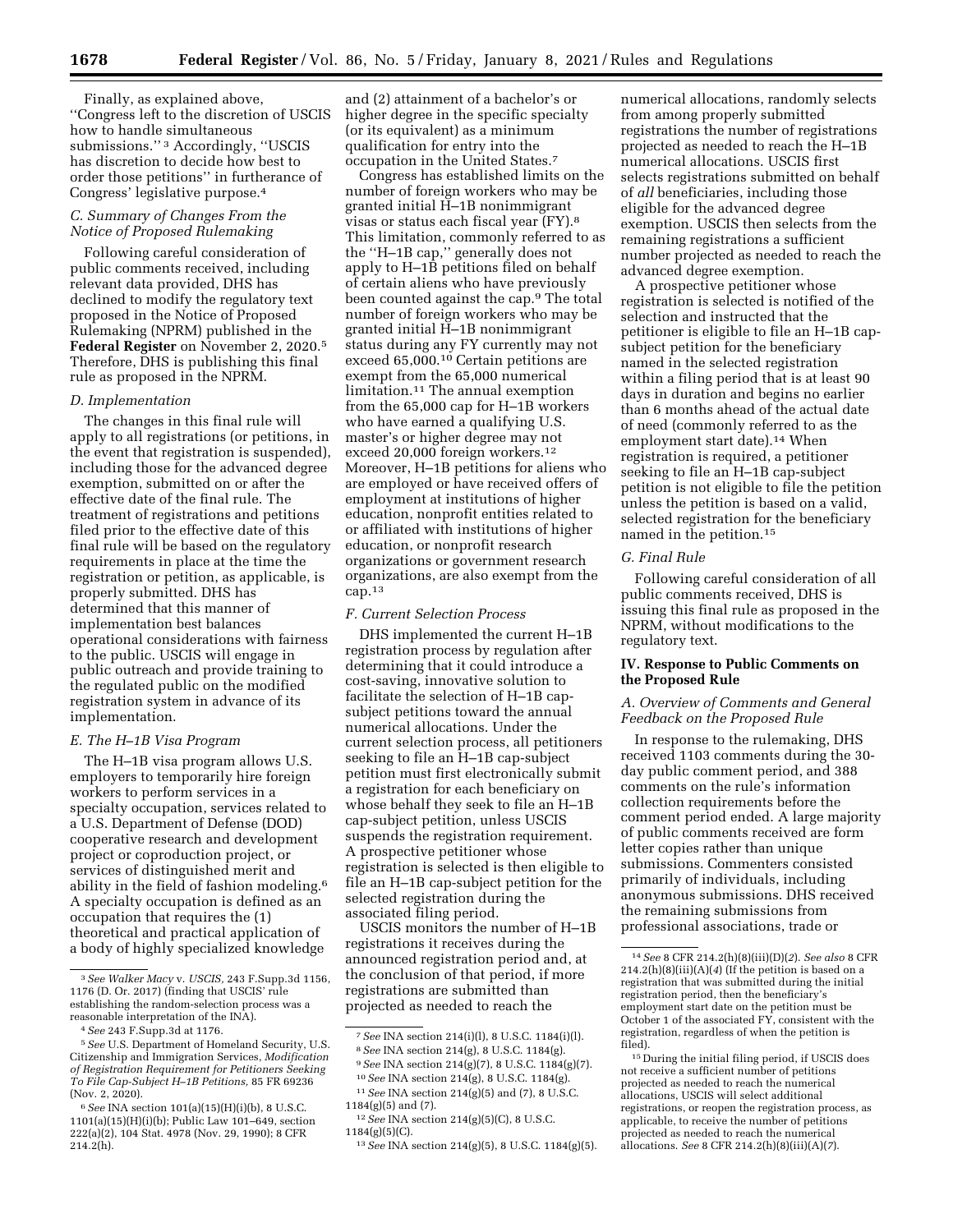business associations, employers/ companies, law firms, advocacy groups, schools/universities, attorneys/lawyers, joint submissions, research institutes/ organizations, and a union.

DHS reviewed all of the public comments received in response to the proposed rule and is addressing substantive comments relevant to the proposed rule (*i.e.,* comments that are pertinent to the proposed rule and DHS's role in administering the registration requirement for petitioners seeking to file H–1B petitions on behalf of cap-subject beneficiaries) in this section IV, grouped by subject area. While DHS provides a brief overview of comments deemed out of scope of this rulemaking in section IV.F. (*e.g.,*  comments seeking changes in U.S. laws, or regulations and agency policies unrelated to the changes proposed in the NPRM), DHS is not providing substantive responses to those comments.

Public comments may be reviewed in their entirety at the Federal Docket Management System (FDMS) at *[http://](http://www.regulations.gov) [www.regulations.gov,](http://www.regulations.gov)* docket number USCIS–2020–0019–0001.

## 1. General Support for the Proposed Rule

*Comments:* Multiple commenters expressed general support for the rule, providing the following rationale: The proposed rule should be implemented as soon as possible; the proposed rule is a step in the right direction; the proposed rule is necessary to protect U.S. workers; the proposed rule is a well-guided and legal attempt to strengthen the economy and legal immigration of workers; wage-based H– 1B allocation can help economic growth; salary is the best and most reasonable criteria, since it is not practical to compare the skills of one professional with another; people with higher salaries should be prioritized to receive H–1B visas; the United States should increase the possibility of obtaining a visa for people with higher degrees or wages; the proposed rule would ensure more visas were allocated to the best workers; the proposed rule would keep high-level, meritorious employees in the United States; H–1B allocation should be merit-based; the proposed rule would ensure that workers who were to contribute most would get to stay in the United States while other workers still would have the same chance of being selected as previous years; if companies were willing to pay a higher salary for some workers, it would mean that they would deserve a better chance to stay and work in the United States; people with more

professional experience should not have the same chance of staying in the United States as college graduates or less experienced professionals; the proposed rule would preserve the true intent of the H–1B program, which was to allow U.S. companies to seek out the best foreign talent; there would be less duplication of H–1B petitions for the same employees; every year, many highly qualified workers have had to leave the United States because they have not been selected in the existing lottery system; entry-level recruitment of U.S. citizens to fill roles occupied by H–1B beneficiaries can and should be done in high schools, vocational schools, and college campuses; the proposed rule would increase the average and median wage levels of H– 1B beneficiaries; the current lottery process makes it difficult for employers to plan for their staffing needs, so the proposed rule will benefit both employers and employees.

*Response:* DHS thanks these commenters for their support and agrees with commenters that the proposed rule should be implemented as soon as possible; the proposed rule is a step in the right direction; the proposed rule is necessary to better protect U.S. workers, particularly those U.S. workers competing against H–1B workers for entry-level jobs; and this rule is a wellguided and legal attempt to improve the H–1B cap selection process. DHS further agrees that relative salary generally is a reasonable proxy for skill level and the wage level that a proffered wage equals or exceeds is a reasonable criterion for registration. DHS also agrees that this rule may lead to the selection of the most-skilled or most-valued H–1B beneficiaries; may lead to an increase in wages for H–1B beneficiaries; may increase access to entry-level positions for available and qualified U.S. workers; and is expected to reduce uncertainty about selection resulting from a purely randomized process. Prioritizing wage levels in the registration selection process is expected to incentivize employers to offer higher wages, or to petition for positions requiring higher skills and higher-skilled aliens that are commensurate with higher wage levels, to increase the likelihood of selection for cap-subject petition filings. In doing so, prioritization, as compared to a purely random selection process, may reduce uncertainty about selection. In turn, U.S. employers that might have petitioned for cap-subject H–1B workers to fill relatively lower-paid, lowerskilled positions, may be incentivized to hire available and qualified U.S. workers for those positions.

*Comments:* Several commenters expressed support for the rule and the need to stop visa fraud, abuse, and flooding of petitions by certain staffing or consulting companies. One commenter said the proposed rule would disincentivize companies from abusing the H–1B program and harming U.S. workers. Other commenters stated that: The proposed rule would decrease potential visa abuse by employers and make sure all workers were paid according to their skillset as employers no longer would be able to lower labor expenses by hiring foreign workers; the proposed rule would have a positive impact on U.S. employees and collegeeducated U.S. citizens who take out loans for their education by making it harder for technology companies to discriminate against U.S. citizens; U.S. workers are being laid off in large numbers because corporations are outsourcing for profits; and the proposed rule is necessary because Indian corporations are acquiring U.S. jobs.

*Response:* DHS agrees that this rule will reduce abuse and provide incentives for employers to use the H– 1B program to primarily fill relatively lower-paid, lower-skilled positions.16 Prioritizing registrations or petitions, as applicable, reflecting higher wage levels for positions requiring higher skills and higher-skilled or more valued aliens will further Congressional intent for the program by helping U.S. employers fill labor shortages in positions requiring highly skilled and/or highly educated workers.

a. Positive Impacts on New Graduates and Entry-Level Workers

*Comments:* An individual commenter wrote that this rule would be extremely beneficial to international students graduating from U.S. universities. The commenter explained that, while recent graduates earning level I wages initially would be less likely to be selected in the lottery, many of those recent graduates actually would benefit from the rule over the long term. The commenter said that recent graduates who were not initially selected likely would gain additional experience in future years, which would make them more competitive for selection at higher wage levels. The commenter indicated that Science, Technology, Engineering, and Mathematics (STEM) graduates generally have three chances at the existing H–1B lottery, and, ideally, new graduates should not stay in level I positions for all three years. On the other hand, non-STEM graduates

<sup>16</sup>*See supra* note 1.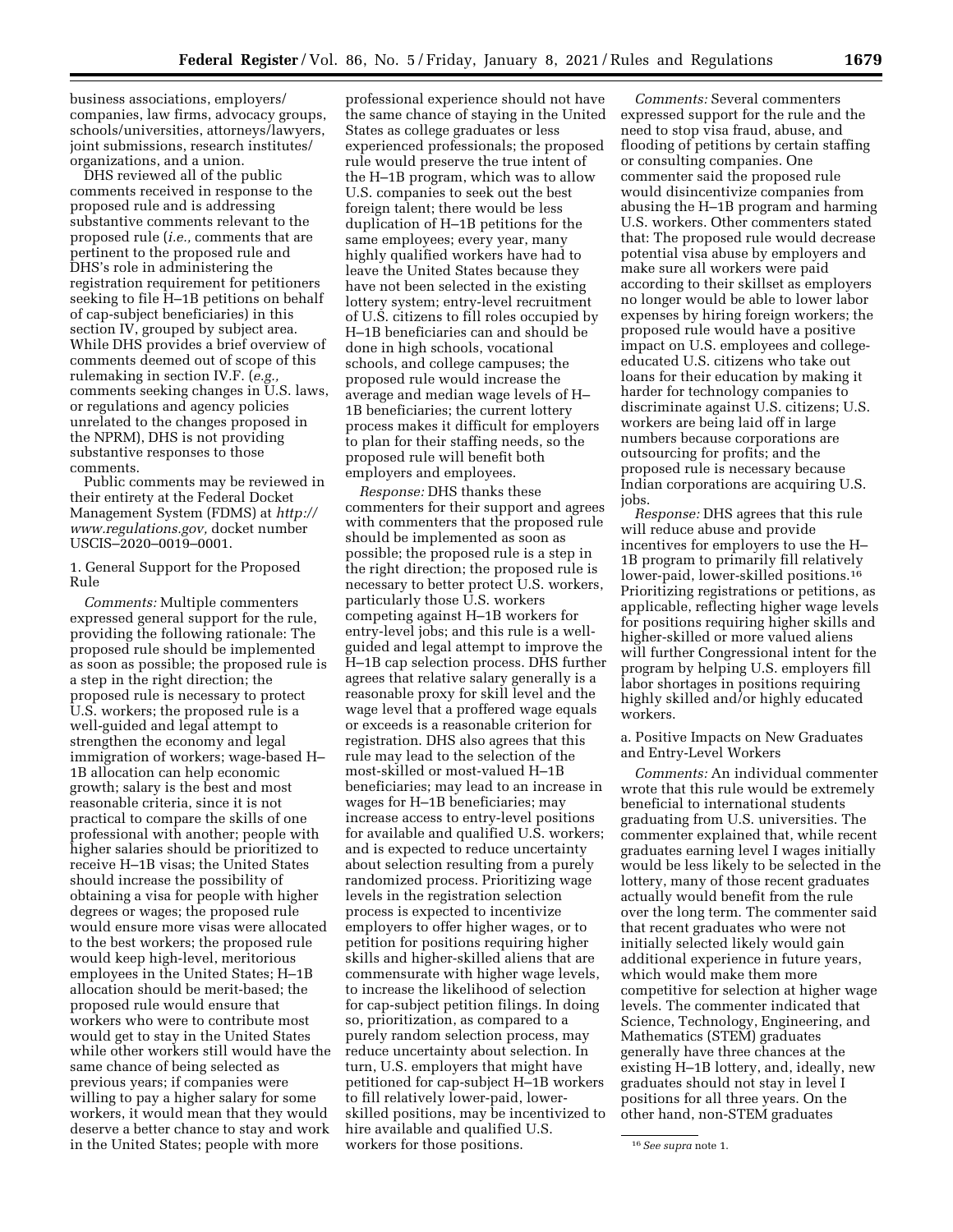already have low selection odds under the existing lottery and, thus, face difficulties finding suitable employment. With this proposed rule, however, non-STEM graduates now would have a probable path forward and would be able to negotiate with their employers to get H–1B sponsorship. The commenter added that concerns that new graduate employees would not be able to receive an H–1B visa, even from large technology companies, are unfounded, knowing firsthand that new graduates regularly receive job offers at level II wages or above from large technology companies. A different commenter stated that there are many new graduates with greater academic achievements and capability who will be able to get job offers at level II wages or above. This commenter stated that, for graduates unable to get job offers with level II wages, this proposed rule could incentivize them to work hard to prove their value and be promoted.

*Response:* DHS agrees that this rule could be beneficial to international students, as the commenter explains. DHS recognizes that, under this final rule, it is less probable that USCIS will select registrations (or, if applicable, petitions) that reflect a wage level that is lower than the prevailing wage level II. DHS agrees with the comment that registrations (or, if applicable, petitions) reflecting prevailing wage levels II, III, and IV will have greater chances of being selected compared to the status quo. To the extent that recent foreign graduates, STEM-track or otherwise, in Optional Practical Training (OPT) can gain the necessary skills and experience to warrant prevailing wage levels II or above, the final rule may result in greater chances of selection of registrations (or, if applicable, petitions) for those beneficiaries. Further, recent graduates with master's or higher degrees from U.S. institutions of higher education already benefit from the advanced degree exemption and cap selection order, as eligibility for that exemption increases their chance of selection. A registration or petition, as applicable, submitted on behalf of an alien eligible for the advanced degree exemption is first included in the submissions that may be selected toward the regular cap projection. If not selected toward the regular cap projection, submissions eligible for the advanced degree exemption may be selected toward the advanced degree exemption projection. This existing selection order increases the chance of selection for registrations or petitions submitted on behalf of aliens who have

earned a master's or higher degree from a U.S. institution of higher education.

## b. Positive Impacts on Healthcare **Workforce**

*Comments:* An individual commenter and a submission from U.S. doctors indicated that thousands of U.S. citizen medical graduates have been unemployed because residency positions have been filled by foreign doctors on H–1B and J–1 visas. A submission from U.S. physicians stated that it is inappropriate to hire noncitizen physicians at the taxpayer's expense for federally funded residency training positions instead of available and skilled U.S. physicians. The commenter said the proposed rule is a step in the right direction to disincentivize a trend in the physician residency training programs that have favored foreign graduates and that have caused the displacement of several thousand qualified U.S. citizen medical school graduates, which has been an ongoing problem for the past few decades. The commenter explained that this displacement cripples the U.S. economy as thousands of qualified U.S. citizen doctors with federal student loan debt continue to go ''unmatched.''

*Response:* DHS agrees with commenters that there are more U.S. citizens who graduate from medical schools each year than are matched with residency programs. DHS believes that this final rule may lead to increased opportunities for entry-level positions for available and qualified U.S. workers by incentivizing employers seeking capsubject H–1B beneficiaries to offer higher wage levels to increase the chance for selection. This, in turn, may have the effect of freeing up entry-level cap-subject positions for U.S. workers, including U.S. medical graduates in the event they are seeking to be employed in cap-subject positions.17 In turn, DHS

hopes that increased opportunities for those U.S. workers will benefit the U.S. economy.

#### c. Positive Impacts on the Economy

*Comments:* An individual commenter in support of this rule stated that the proposed rule would result in higher salaries for the H–1B population, which will lead to increased spending for the U.S. economy. The commenter also wrote that, under the proposed rule, employers would have access to higher wage and more talented employees increasing innovation and productivity. Another individual commenter similarly said the proposed rule would improve innovation because it would favor retaining more talented and highly paid individuals over less talented workers. The commenter said wages serve as a proxy for talent, and the proposed rule helps bring and retain talented individuals to the United States.

*Response:* DHS agrees with these commenters and believes that this rule may result in higher salaries for the H– 1B population. This rule may also increase innovation and productivity,18 and help retain and attract talented aliens to the United States.19 DHS believes that facilitating the admission of more highly-paid and relatively higher-skilled workers ''would benefit the economy and increase the United States' competitive edge in attracting the 'best and the brightest' in the global labor market,'' consistent with the goals of the H–1B program.20

2. General Opposition to the Proposed Rule

Comments generally opposing the proposed rule fell into various

<sup>19</sup> See Drew Calvert, *Companies Want to Hire the Best Employees. Can Changes to the H–1B Visa Program Help?, KelloggInsight* (Feb. 26, 2017), *[https://insight.kellogg.northwestern.edu/article/](https://insight.kellogg.northwestern.edu/article/how-to-revamp-the-visa-program-for-highly-skilled-workers) [how-to-revamp-the-visa-program-for-highly-skilled](https://insight.kellogg.northwestern.edu/article/how-to-revamp-the-visa-program-for-highly-skilled-workers)[workers](https://insight.kellogg.northwestern.edu/article/how-to-revamp-the-visa-program-for-highly-skilled-workers)* (noting ''[u]nder the current system, U.S. companies are often discouraged from even attempting to hire a foreign worker, despite how uniquely qualified he or she might be).

20*See* Muzaffar Chrishti and Stephen Yale-Loehr, *The Immigration Act of 1990: Unfinished Business a Quarter-Century Later,* Migration Policy Institute (July 2016), *[https://www.migrationpolicy.org/sites/](https://www.migrationpolicy.org/sites/default/files/publications/1990-Act_2016_FINAL.pdf) [default/files/publications/1990-Act](https://www.migrationpolicy.org/sites/default/files/publications/1990-Act_2016_FINAL.pdf)*\_*2016*\_ *[FINAL.pdf](https://www.migrationpolicy.org/sites/default/files/publications/1990-Act_2016_FINAL.pdf)* (''Sponsors of [the Immigration Act of 1990 which created the H–1B program as it exists today] believed that facilitating the admission of higher-skilled immigrants would benefit the economy and increase the United States' competitive edge in attracting the 'best and the brightest' in the global labor market.'').

<sup>17</sup>*See* Rebecca Corey, *The coronavirus pandemic is straining hospitals, but many medical school grads can't get jobs,* yahoo!news (Mar. 27, 2020), *[https://news.yahoo.com/the-coronavirus-pandemic](https://news.yahoo.com/the-coronavirus-pandemic-is-straining-hospitals-but-many-medical-school-grads-cant-get-jobs-194905748.html?guccounter=1&guce_referrer=aHR0cHM6Ly93d3cuZ29vZ2xlLmNvbS8&guce_referrer_sig=AQAAABHJK2wibpo_XDEjXtc-zr_UFFyWbMnPU1-_IO1uj9REueBPmgzPIgNToSGomCcZ5DQkT3lBW17oeLkUKfIZzPnh3TxqqonTKW84557Cgzfle-5_JPnq7_EzMIGQbadnRFvf7VrAscZWdhh0IXCob34vhCnor9QYNsheYgNsFZMS)[is-straining-hospitals-but-many-medical-school](https://news.yahoo.com/the-coronavirus-pandemic-is-straining-hospitals-but-many-medical-school-grads-cant-get-jobs-194905748.html?guccounter=1&guce_referrer=aHR0cHM6Ly93d3cuZ29vZ2xlLmNvbS8&guce_referrer_sig=AQAAABHJK2wibpo_XDEjXtc-zr_UFFyWbMnPU1-_IO1uj9REueBPmgzPIgNToSGomCcZ5DQkT3lBW17oeLkUKfIZzPnh3TxqqonTKW84557Cgzfle-5_JPnq7_EzMIGQbadnRFvf7VrAscZWdhh0IXCob34vhCnor9QYNsheYgNsFZMS)[grads-cant-get-jobs-194905748.html?guccounter=1](https://news.yahoo.com/the-coronavirus-pandemic-is-straining-hospitals-but-many-medical-school-grads-cant-get-jobs-194905748.html?guccounter=1&guce_referrer=aHR0cHM6Ly93d3cuZ29vZ2xlLmNvbS8&guce_referrer_sig=AQAAABHJK2wibpo_XDEjXtc-zr_UFFyWbMnPU1-_IO1uj9REueBPmgzPIgNToSGomCcZ5DQkT3lBW17oeLkUKfIZzPnh3TxqqonTKW84557Cgzfle-5_JPnq7_EzMIGQbadnRFvf7VrAscZWdhh0IXCob34vhCnor9QYNsheYgNsFZMS) &guce*\_*[referrer=aHR0cHM6Ly93d3cu](https://news.yahoo.com/the-coronavirus-pandemic-is-straining-hospitals-but-many-medical-school-grads-cant-get-jobs-194905748.html?guccounter=1&guce_referrer=aHR0cHM6Ly93d3cuZ29vZ2xlLmNvbS8&guce_referrer_sig=AQAAABHJK2wibpo_XDEjXtc-zr_UFFyWbMnPU1-_IO1uj9REueBPmgzPIgNToSGomCcZ5DQkT3lBW17oeLkUKfIZzPnh3TxqqonTKW84557Cgzfle-5_JPnq7_EzMIGQbadnRFvf7VrAscZWdhh0IXCob34vhCnor9QYNsheYgNsFZMS) Z29vZ2xlLmNvbS8&guce*\_*referrer*\_ *sig=AQAAABHJK2wibpo*\_*XDEjXtc-zr*\_ *UFFyWbMnPU1-*\_*IO1uj9REueBPmgzPIg [NToSGomCcZ5DQkT3lBW1](https://news.yahoo.com/the-coronavirus-pandemic-is-straining-hospitals-but-many-medical-school-grads-cant-get-jobs-194905748.html?guccounter=1&guce_referrer=aHR0cHM6Ly93d3cuZ29vZ2xlLmNvbS8&guce_referrer_sig=AQAAABHJK2wibpo_XDEjXtc-zr_UFFyWbMnPU1-_IO1uj9REueBPmgzPIgNToSGomCcZ5DQkT3lBW17oeLkUKfIZzPnh3TxqqonTKW84557Cgzfle-5_JPnq7_EzMIGQbadnRFvf7VrAscZWdhh0IXCob34vhCnor9QYNsheYgNsFZMS) [7oeLkUKfIZzPnh3TxqqonTKW84557Cgzfle-5](https://news.yahoo.com/the-coronavirus-pandemic-is-straining-hospitals-but-many-medical-school-grads-cant-get-jobs-194905748.html?guccounter=1&guce_referrer=aHR0cHM6Ly93d3cuZ29vZ2xlLmNvbS8&guce_referrer_sig=AQAAABHJK2wibpo_XDEjXtc-zr_UFFyWbMnPU1-_IO1uj9REueBPmgzPIgNToSGomCcZ5DQkT3lBW17oeLkUKfIZzPnh3TxqqonTKW84557Cgzfle-5_JPnq7_EzMIGQbadnRFvf7VrAscZWdhh0IXCob34vhCnor9QYNsheYgNsFZMS)*\_ *JPnq7*\_*[EzMIGQbadnRFvf7VrAscZWdh](https://news.yahoo.com/the-coronavirus-pandemic-is-straining-hospitals-but-many-medical-school-grads-cant-get-jobs-194905748.html?guccounter=1&guce_referrer=aHR0cHM6Ly93d3cuZ29vZ2xlLmNvbS8&guce_referrer_sig=AQAAABHJK2wibpo_XDEjXtc-zr_UFFyWbMnPU1-_IO1uj9REueBPmgzPIgNToSGomCcZ5DQkT3lBW17oeLkUKfIZzPnh3TxqqonTKW84557Cgzfle-5_JPnq7_EzMIGQbadnRFvf7VrAscZWdhh0IXCob34vhCnor9QYNsheYgNsFZMS) [h0IXCob34vhCnor9QYNsheYgNsFZMS](https://news.yahoo.com/the-coronavirus-pandemic-is-straining-hospitals-but-many-medical-school-grads-cant-get-jobs-194905748.html?guccounter=1&guce_referrer=aHR0cHM6Ly93d3cuZ29vZ2xlLmNvbS8&guce_referrer_sig=AQAAABHJK2wibpo_XDEjXtc-zr_UFFyWbMnPU1-_IO1uj9REueBPmgzPIgNToSGomCcZ5DQkT3lBW17oeLkUKfIZzPnh3TxqqonTKW84557Cgzfle-5_JPnq7_EzMIGQbadnRFvf7VrAscZWdhh0IXCob34vhCnor9QYNsheYgNsFZMS)* ('' 'You have a lot of students who are unmatched who have been reporting working at delis, working as baristas. They might be teaching at a community college or something like that because they have an MD, but they can't work clinically,'' [Dr. Monya De, an internist in Los Angeles] said. ''Service industry jobs are really common. Bartending, waitering or waitressing. There are a lot of unmatched students driving for Uber and Lyft, I will tell you that.' '').

<sup>18</sup>*See* William Craig, *How Your Productivity is Related To Career Growth,* Forbes (Dec. 31, 2015), *[https://www.forbes.com/sites/williamcraig/2015/12/](https://www.forbes.com/sites/williamcraig/2015/12/31/how-your-productivity-is-related-to-career-growth/?sh=8fc20583363a) [31/how-your-productivity-is-related-to-career](https://www.forbes.com/sites/williamcraig/2015/12/31/how-your-productivity-is-related-to-career-growth/?sh=8fc20583363a)[growth/?sh=8fc20583363a](https://www.forbes.com/sites/williamcraig/2015/12/31/how-your-productivity-is-related-to-career-growth/?sh=8fc20583363a)* (stating the ''basic tenet of economic theory'' that ''The wage a worker earns, measured in units of output, equals the amount of<br>output the worker can produce").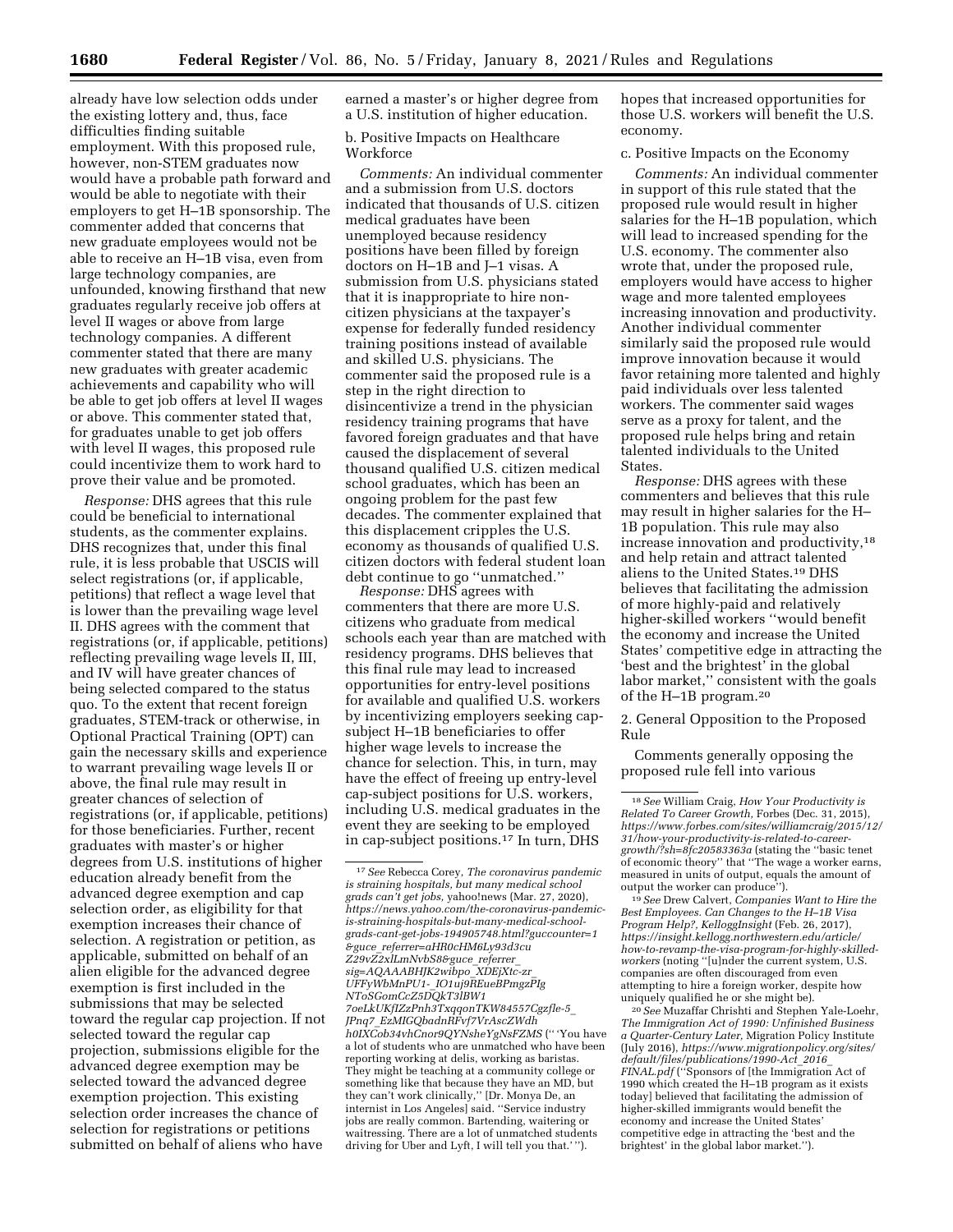categories: Immigration policy concerns; negative impacts on new graduates and entry-level workers, academic institutions, healthcare workers and facilities, employers, and the economy; and general concerns about wage-based selection. In addition, some comments fell outside of the scope of these categories.

## a. Immigration Policy Concerns

*Comments:* A few commenters opposed the rule and expressed immigration policy concerns without substantive rationale, offering only that: the proposed rule ''springs purely from nativism and no real concern for domestic workers''; the proposed rule is inconsistent with U.S. founding principles as a refuge for those seeking opportunity and freedom; and imposing a wage-based prioritization system is contrary to American values and would harm innovation.

*Response:* DHS disagrees with the comment that the proposal ''springs purely from nativism and no real concern for domestic workers[.]'' This rule does not reduce the total number of aliens who will receive cap-subject H– 1B status in a given fiscal year. Instead, this rule will benefit those H–1B beneficiaries who are most highly paid and/or most highly skilled, relative to their SOC codes and areas of intended employment. DHS believes this rule will incentivize employers to offer higher wages and/or higher-skilled positions to H–1B workers and disincentivize the existing widespread use of the H–1B program to fill relatively lower-paid or lower-skilled positions, for which there may be available and qualified U.S. workers. In general, DHS recognizes that the admission of higher paid and/or higher skilled workers is likely to benefit the economy and increase the United States' competitive edge in the global labor market.21

Further, this rule is intended to potentially increase employment opportunities for relatively lowerskilled unemployed or underemployed U.S. workers. Recent college graduates, some of who otherwise would serve as U.S. workers, have the highest unemployment rate in decades, and the underemployment rate (which reflects the rate at which workers are accepting jobs lower than their academic or experience level) is at an all-time high.<sup>22</sup> Roughly 53 percent of recent college graduates, some of who could potentially work in these jobs, are currently unemployed or underemployed.23 While the overall unemployment rates for college graduates is 3.8 percent, the unemployment rate is higher for graduates with majors in some fields common to the H–1B program such as computer science (5.2 percent), mathematics (4.9 percent) and information systems & management (4.9 percent).24 This rule is intended to potentially benefit the population of unemployed or underemployed U.S. workers. DHS further disagrees that this rule is inconsistent with U.S. founding principles as a refuge for those seeking opportunity and freedom, and that instituting a ranking system is contrary to American values and would harm innovation. First, the H–1B program is a temporary, employment-based nonimmigrant program and not a form of humanitarian relief. Additionally, by maximizing H–1B cap allocations, so that they more likely would go to the best and brightest workers, DHS believes that this rule likely would promote opportunity, innovation, and development.

b. Negative Impacts on New Graduates and Entry-Level Workers, Academic Institutions, Healthcare Workers and Facilities, Employers, and the Economy

Multiple commenters said the proposal would have negative impacts

23*See* Darko Jacimovic, *College Graduates Unemployment Rate in the US,* What to Become (Nov. 25, 2020), *[https://whattobecome.com/blog/](https://whattobecome.com/blog/college-graduates-unemployment-rate/#:%E2%88%BC:text=The%20median%20pay%20%0Afor%20those,in%20the%20US%20is%202.1%25) [college-graduates-unemployment-rate/](https://whattobecome.com/blog/college-graduates-unemployment-rate/#:%E2%88%BC:text=The%20median%20pay%20%0Afor%20those,in%20the%20US%20is%202.1%25)  #:*∼*[:text=The%20median%20pay%20](https://whattobecome.com/blog/college-graduates-unemployment-rate/#:%E2%88%BC:text=The%20median%20pay%20%0Afor%20those,in%20the%20US%20is%202.1%25) [for%20those,in%20the%20US%20is%202.1%25](https://whattobecome.com/blog/college-graduates-unemployment-rate/#:%E2%88%BC:text=The%20median%20pay%20%0Afor%20those,in%20the%20US%20is%202.1%25)*  (citing University of Washington data); Irene Sullivan, *What Now?,* The Oracle (Nov. 24, 2020), *[http://www.tntechoracle.com/2020/11/24/7833/.](http://www.tntechoracle.com/2020/11/24/7833/)*  This data does not differentiate college graduates based on citizenship, and therefore, DHS cannot determine the exact percentage of these college graduates that could serve as U.S. workers. However, DHS notes that, in 2019, international students accounted for 5.5% of the students enrolled in U.S. colleges. *International Student Enrollment Statistics, [https://educationdata.org/](https://educationdata.org/international-student-enrollment-statistics) [international-student-enrollment-statistics.](https://educationdata.org/international-student-enrollment-statistics)* 

24*See* Federal Reserve Bank of New York, The Labor Market for Recent College Graduates (Oct. 22, 2020), *[https://www.newyorkfed.org/research/](https://www.newyorkfed.org/research/college-labor-market/college-labor-market_unemployment.html) [college-labor-market/college-labor-market](https://www.newyorkfed.org/research/college-labor-market/college-labor-market_unemployment.html)*\_ *[unemployment.html.](https://www.newyorkfed.org/research/college-labor-market/college-labor-market_unemployment.html)* This data does not differentiate college graduates based on citizenship, and therefore, DHS cannot determine the exact percentage of these college graduates that could serve as U.S. workers.

on new graduates and entry-level workers, academic institutions, healthcare workers and facilities, employers, and the economy.

i. New Graduates and Entry-Level Workers

*Comments:* Commenters stated, without substantive rationale, that the proposed rule would negatively impact this population because: New foreign graduates would be disadvantaged by this rule; the proposed rule would prevent the future growth of new foreign graduates in the workplace; the proposed rule would be unfair to immigrants who earn lower wages; it takes time to be promoted from entry level to a more senior level; it is ''too difficult for most people to earn that much''; the proposed rule would dramatically reduce access to the H–1B visa program for early career professionals, including those who have completed master's or doctoral degrees at U.S. colleges and universities; the proposed rule would make it nearly impossible for entry-level employees with degrees in STEM majors to be eligible for H–1Bs; non-STEM graduates would have a more difficult time obtaining H–1B classification under the proposed rule; the rule would unfairly discriminate against aliens who work in areas related to humanities, arts, or accounting that do not receive high starting wages; the proposed rule would greatly decrease the number of H–1B visas that would be available to educators, translators, and other specialty positions; doctors who recently graduated and entered medical residency programs would have no chance of obtaining H–1B classification under this proposed rule; the rule would negatively impact U.S. biomedical research, as it would make it difficult for young scientists to study and conduct health research in the United States; the computer science industry requires experience to get to a higher level, which is something new graduates do not typically have; it is harder to earn higher wages quickly in certain industries, such as mechanical engineering or medicine; basing the selection on wage levels would be disadvantageous to people who work for small-sized companies, which offer lower wages; the proposed rule would send a message that the United States does not welcome talented foreign students; the rule would divide international students because everyone would be ''considering the interests of their own''; and pushing entry-level workers out in the beginning of their careers disobeys a fundamental economics principle, which states that

<sup>21</sup>*See* 85 FR 69236, 69239.

<sup>22</sup>*See* Jack Kelly, *Recent College Graduates Have the Highest Unemployment Rate In Decades— Here's Why Universities Are To Blame,* Forbes (Nov. 14, 2019), *[https://www.forbes.com/sites/jackkelly/](https://www.forbes.com/sites/jackkelly/2019/11/14/recent-college-graduates-have-the-highest-unemployment-rate-in-decadesheres-why-universities-are-to-blame/?sh=333d181c320b)  [2019/11/14/recent-college-graduates-have-the](https://www.forbes.com/sites/jackkelly/2019/11/14/recent-college-graduates-have-the-highest-unemployment-rate-in-decadesheres-why-universities-are-to-blame/?sh=333d181c320b)[highest-unemployment-rate-in-decadesheres-why](https://www.forbes.com/sites/jackkelly/2019/11/14/recent-college-graduates-have-the-highest-unemployment-rate-in-decadesheres-why-universities-are-to-blame/?sh=333d181c320b)[universities-are-to-blame/?sh=333d181c320b.](https://www.forbes.com/sites/jackkelly/2019/11/14/recent-college-graduates-have-the-highest-unemployment-rate-in-decadesheres-why-universities-are-to-blame/?sh=333d181c320b) See* 

*also* Federal Reserve Bank of New York, The Labor Market for Recent College Graduates (Oct. 22, 2020), *[https://www.newyorkfed.org/research/college-labor](https://www.newyorkfed.org/research/college-labor-market/college-labor-market_unemployment.html)[market/college-labor-market](https://www.newyorkfed.org/research/college-labor-market/college-labor-market_unemployment.html)*\_*unemployment.html.*  This data does not differentiate college graduates based on citizenship, and therefore, DHS cannot determine the exact percentage of these college graduates that could serve as US workers.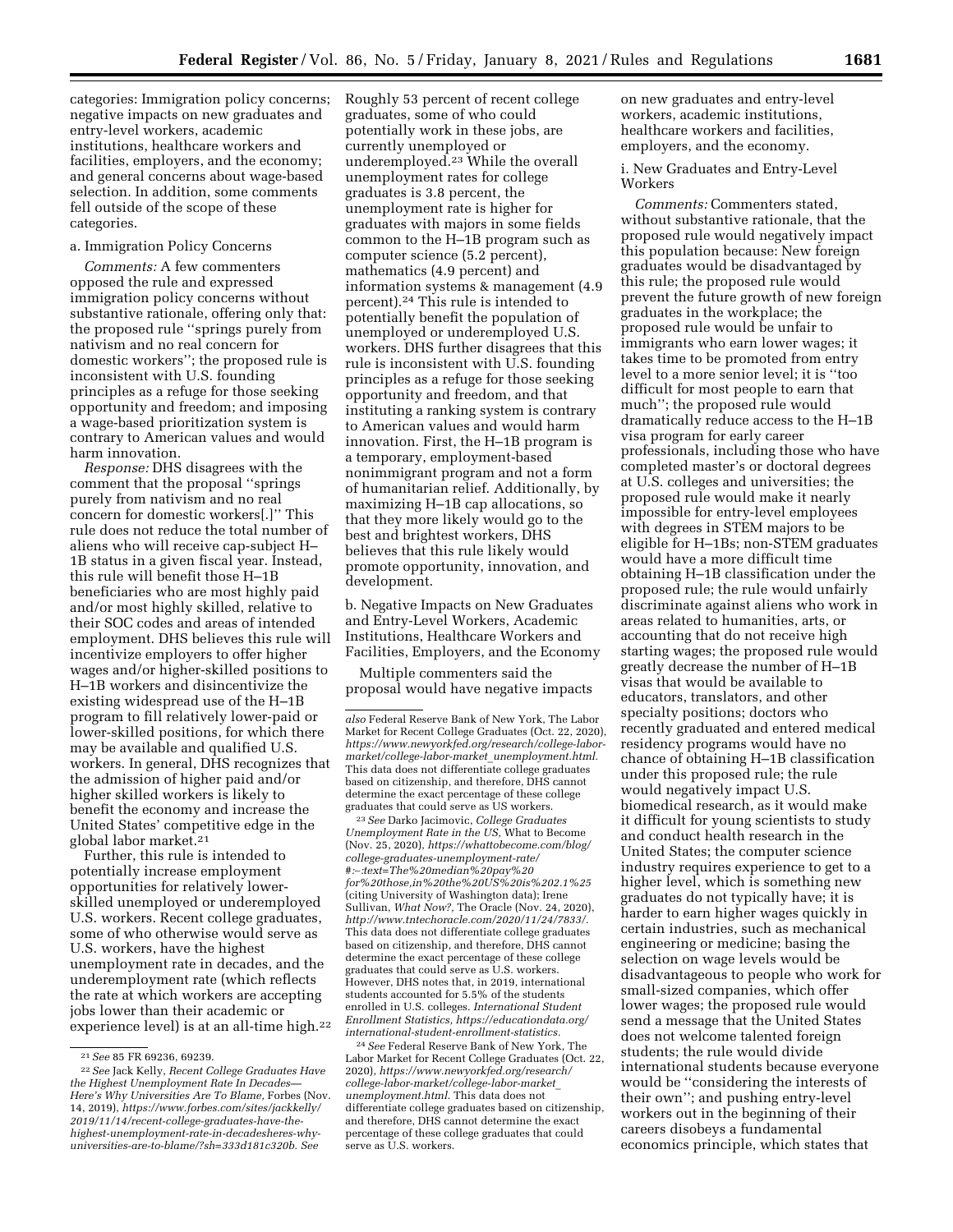laborers are underpaid in the early stage, but will make more with more experience and skillsets.

Multiple commenters said the proposal would have negative impacts on new foreign graduates and entrylevel workers, and they provided substantive rationale in support of those assertions. Specifically, several commenters, including a form letter campaign, said the rule would have a "direct and negative" impact on collegeeducated foreign-born professionals by ''dramatically reducing'' access to the H–1B visa program for early-career professionals because no aliens who are paid a level I wage would be selected to submit a petition. A trade association stated that early-career workers in science, math, and engineering might be shut out by the proposed rule, but that those are the workers the U.S. economy needs. Several commenters, including a university, a professional association, and a joint submission, argued that the proposed rule would reduce access to the H–1B program, negatively impacting graduating international students. A university stated that the proposed rule indirectly would affect F–1 and J–1 students and scholars by removing a pathway to employment after completion of educational or training experiences in the United States, which would also negatively impact the economy. The university argued that almost all F–1 and J–1 visa holders enter at level I wages.

*Response:* DHS disagrees with the assertions that this rule will either preclude or essentially preclude H–1B status for recent graduates, entry-level foreign workers, and young alien professionals. In general, registrations (or petitions, if applicable) will be selected according to the wage level that the proffered wage equals or exceeds. Therefore, if an employer chooses to offer a recent foreign graduate a wage that equals or exceeds a particular wage level, the registration will be grouped at that wage level, regardless of the beneficiary's experience level or the requirements of the position. Further, as explained in the proposed rule, DHS believes that a purely random selection process is not optimal, and selection based on the highest wage level that a proffered wage equals or exceeds is more consistent with the primary purpose of the statute. DHS acknowledges that, under this rule, in years of excess demand, relatively lower-paid or lower-skilled positions will have a reduced chance of selection. However, DHS believes that selection in this manner is consistent with the primary purpose of the statute.

DHS further disagrees with the assertion that this rule will preclude recent foreign medical graduates from obtaining H–1B status. Importantly, according to DHS data, in FY 2019, more than 93 percent of H–1B petitions approved for initial employment for physicians, surgeons, and dentists were cap-exempt and thus not subject to the H–1B cap selection process.25 Thus, it is not accurate to say that recent foreign medical graduates, who may seek initial employment as physicians, would have ''no chance'' of obtaining H–1B status under this rule. DHS acknowledges that, under this rule, in years of excess demand, in the infrequent situation of recent foreign medical graduates seeking employment with a cap subject employer, recent foreign medical graduates may face a reduced chance of selection for cap-subject H–1B visas. However, because a significant majority of H–1B petitions filed for recent foreign medical graduates are cap-exempt, and thus not affected by this rule, this reduction likely will affect a minimal population, if any, of recent medical graduates. Further, as explained in the proposed rule, DHS believes that a random selection is not optimal, and selection based on the highest wage level that a proffered wage equals or exceeds is more consistent with the primary purpose of the statute.

In terms of STEM-specific concerns, DHS disagrees with comments that this rule will make it ''harder'' or ''nearly impossible'' for employers to hire entrylevel employees with degrees in STEM majors. These types of potential foreign workers have multiple avenues to obtain employment in the United States. In general, foreign STEM graduates can apply for the regular 12-month OPT

plus an additional 24-month extension of their post-completion OPT.26 The additional 24-month extension of OPT is available only to foreign STEM graduates. During the 3-year cumulative OPT period, such a graduate can gain significant training and work experience with a U.S. employer and can demonstrate their value to that employer. If the employer wants to continue their employment by way of H–1B classification, then the employer can choose to offer the worker a wage that will maximize their chance of selection. Additionally, an employer could directly petition for an employment-based immigrant visa for the alien at any time. There is no statutory or regulatory requirement that an alien admitted on a F–1 nonimmigrant visa go through OPT and/ or the H–1B program before being petitioned for an immigrant visa.

Concerning the comments about non-STEM graduates who work in the humanities, arts, accounting, education, or other areas that generally may not receive as high of starting wages as other occupations, DHS does not believe these graduates will be unfairly impacted by this rule. Because USCIS will be ranking and selecting registrations (or petitions) generally based on the highest OES prevailing wage level that the proffered wage equals or exceeds for the relevant SOC code, this method of ranking takes into account wage variations by occupation.

## ii. Academic Institutions

*Comments:* A few individual commenters generally stated that the proposed rule would harm schools and universities. Multiple commenters, including a university, law firm, and individual commenters, stated that this rule would negatively impact U.S. universities' ability to recruit international students, which would affect enrollments, because U.S. institutions would be less attractive due to the lower possibility of remaining in the United States to work after completion of their studies or at the conclusion of their OPT. Similarly, several commenters said the proposal would make it difficult for universities to attract top talent that would contribute to the U.S. economy. A trade association stated that the rule would restrict the ability of graduating talent to switch from F–1 student status to H–1B status, particularly when operating in conjunction with the DOL Interim Final Rule (IFR), *Strengthening Wage Protections for the Temporary and Permanent Employment of Certain* 

<sup>25</sup>U.S. Department of Homeland Security, U.S. Citizenship and Immigration Services, Office of Policy and Strategy, Policy Research Division, *Wage Level of H–1B Initial Employment Physician Approvals (Cap-Subject and Cap-Exempt), Fiscal Year 2019,* Database Queried: PETAPP, Report Created: 11/18/2020, Systems: C3 via SASPME, DOL OFLC Performance DATA H1B for 2019. Note that the tables for ''Wage Level of H–1B Initial Employment Physicians Approvals'' and ''Wage Level of H–1B Initial Employment Dentists Approvals'' show approval counts for the cap year in which the petitions were filed. For these tables, DHS used the approval counts for FY 2019. Whereas the tables for ''Wage Level of Select Capsubject H–1B Physicians Approvals'' and ''Wage Level of Select Cap-subject H–1B Dentists Approvals'' show approval counts for the cap year. For these tables, DHS used the cap counts for Cap Year 2020. For purposes of this data, DHS used the DOT code identified on the H–1B petition, namely, DOT codes 070–072 for physicians, surgeons, and dentists. The DOT Code is a three-digit occupational group for professional, technical, and managerial occupations and fashion models that can be obtained from the Dictionary of Occupational Titles. DHS then linked petition data to LCA data for wage level information. 26*See* 8 CFR 214.2(f)(10)(ii).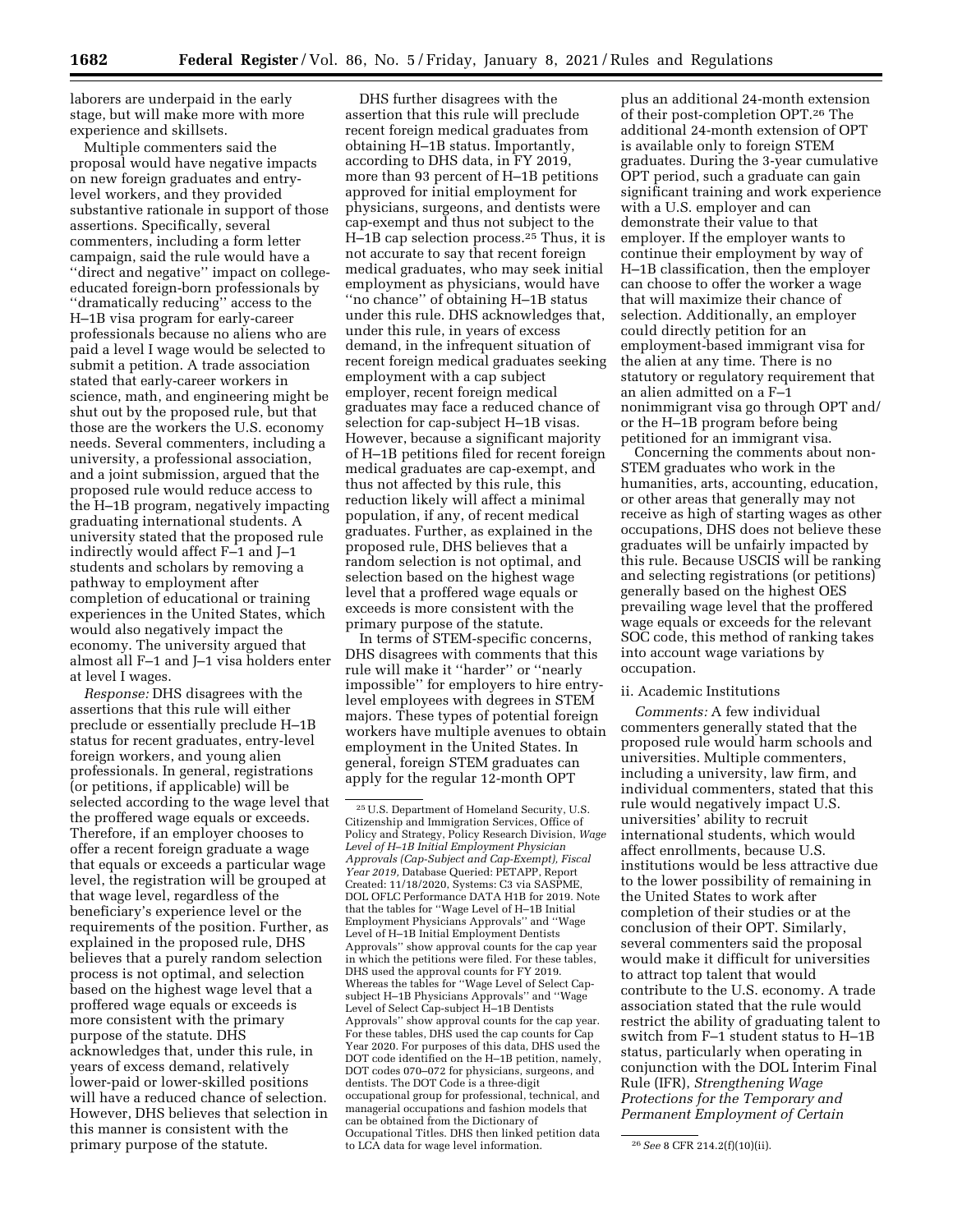*Aliens in the United States* (DOL IFR).27 Another commenter stated that the DOL IFR also is aimed at pricing international students and others out of the U.S. labor market, while the Student and Exchange Visitor Program proposed rule 28 to limit the time students are allowed to stay in the United States appears designed to deter foreign students from coming to U.S. universities.

A trade association stated, without evidence, that since graduating international students are unlikely to find employers who are willing to pay them the same rate as their medianwage workers, this would lead to U.S. educated international students taking their knowledge and skills elsewhere. A university said that, if the proposed rule were implemented, the United States would lose ''advanced science, technology, engineering, and mathematics knowledge and talent'' because international students would choose to pursue their education in countries with more favorable immigration policies. Another commenter claimed that international students would study elsewhere if they could not identify employment opportunities after graduation, which would ''crippl[e] a critical pipeline of future community members, workers, innovators and entrepreneurs.'' A few commenters stated that, under this rule, the United States would lose money, talent, and inventiveness by reducing the employment potential of foreign students upon graduation from a U.S. educational institution, and the United States eventually would lose attractiveness and competitiveness because international students would go elsewhere. Some commenters provided specific figures to detail the contributions of foreign enrollment at U.S. universities. Specifically: Education service exports ranked sixth among service exports in 2019 according to data released by the U.S. Department of Commerce's Bureau of Economic Analysis; international students studying in the United States added an estimated \$41 billion to the economy and supported over 458,000 jobs during the 2018 through 2019 academic year; international students

make up 5.5 percent of the total U.S. higher education population and contributed \$44.7 billion to the U.S. economy in 2018; international students have founded approximately onequarter of U.S. start-up companies worth \$1 billion or more; the Institution for International Education (IIE) reports that international students contributed \$482.5 million to the State of Minnesota during 2018 through 2019, supporting 4,497 jobs; international students and scholars contributed an estimated \$304.2 million to the local Ithaca, New York, economy and supported nearly 4,000 jobs during the 2018 through 2019 academic year; and, in one commenter's experience, foreign students paid more than \$10,000 per year full tuition compared to less than \$4,000 for in-state residents, which provided major subsidies for low income resident students.

Some commenters expressed that this is not the time to be driving students away, as State and college/university budgets have suffered greatly as a result of COVID–19. One commenter cited data indicating a ''shocking decline'' in international student enrollment at U.S. institutions of higher education for the Fall 2020 semester, as well as a study indicating that the overall economic impact generated by international students had already started to decline in 2019, down to \$38.7 billion. The commenter said the declining enrollment numbers for 2020 are likely to perpetuate a large economic impact as we continue to deal with the economic fallout of the COVID–19 pandemic. A professional association stated that the proposed regulation would have a ''monumentally negative'' effect on U.S. colleges and universities at a time when those institutions would be reeling from the impact of the COVID–19 pandemic. The commenter cited statistics indicating that, in the current school year, new enrollment of international students dropped 43 percent because of COVID–19. The commenter concluded that the COVID– 19 pandemic, uncertainty about immigration status, and ''anti-immigrant rhetoric[,]'' compounded with this rule that would further destabilize the career progression of foreign students by eliminating a legal pathway to temporary employment opportunities in the United States post-graduation, would create a ''perfect storm'' that would devastate the U.S. college and university system for years to come.

Several commenters, including a university, advocacy group, and individual commenters, said restricting the H–1B program for foreign students, while competitor nations seek to expand

their ability to attract international students, would lead talented students to choose other countries of study and decrease enrollments in U.S. institutions. One of these commenters said countries such as Canada and Germany already are seeing increases in international student enrollment as U.S. restrictions to international students have led to waning interest from the future CEOs, inventors, and researchers of the world. An individual commenter said universities essentially would be training laborers for other countries.

Some commenters stated that colleges and universities rely, in particular, on foreign students who pay full tuition to help make up for declining Federal and State support and to subsidize the cost of education for U.S. students. An attorney stated that U.S. colleges, universities, and communities benefit financially from the attendance of foreign students, typically in F–1 foreign student nonimmigrant status or J–1 exchange visitor nonimmigrant status. The commenter said the economic and intellectual advancement of educational institutions and their communities is enhanced by the presence of these students from other countries.

A university stated that international students and scholars are essential to a university's makeup, as students and faculty benefit from exposure to intercultural differences and the leadership opportunities that arise from global collaborations. Another commenter stated that foreign national researchers and professors provide the needed diversity to help educate students to become the professionals they need, as they cannot compete globally if they do not have the ability to adapt culturally.

An individual stated that this rule would make it impossible for some colleges to fill teaching positions that they cannot fill with qualified U.S. workers. For example, the commenter stated that North Dakota colleges are not able to pay higher than the level I wage as that is the average salary paid to all of its beginning professors and researchers, and this rule would result in many of North Dakota colleges having unfilled teaching positions and a decrease in higher level class offerings, particularly in STEM fields, putting a strain on education in the state. Multiple commenters offered similar concerns, but at other levels of academic institutions and owing to their lessdesirable locations.

*Response:* DHS appreciates the academic benefits, cultural value, and economic contributions that aliens make to academic institutions and local

<sup>27</sup>U.S. Department of Labor, Employment and Training Administration, *Strengthening Wage Protections for the Temporary and Permanent Employment of Certain Aliens in the United States,*  85 FR 63872 (Oct. 8, 2020)*.* 

<sup>28</sup>U.S. Department of Homeland Security, U.S. Immigration and Customs Enforcement, *Establishing a Fixed Time Period of Admission and an Extension of Stay Procedure for Nonimmigrant Academic Students, Exchange Visitors, and Representatives of Foreign Information Media,* 85 FR 60526 (Sept. 25, 2020).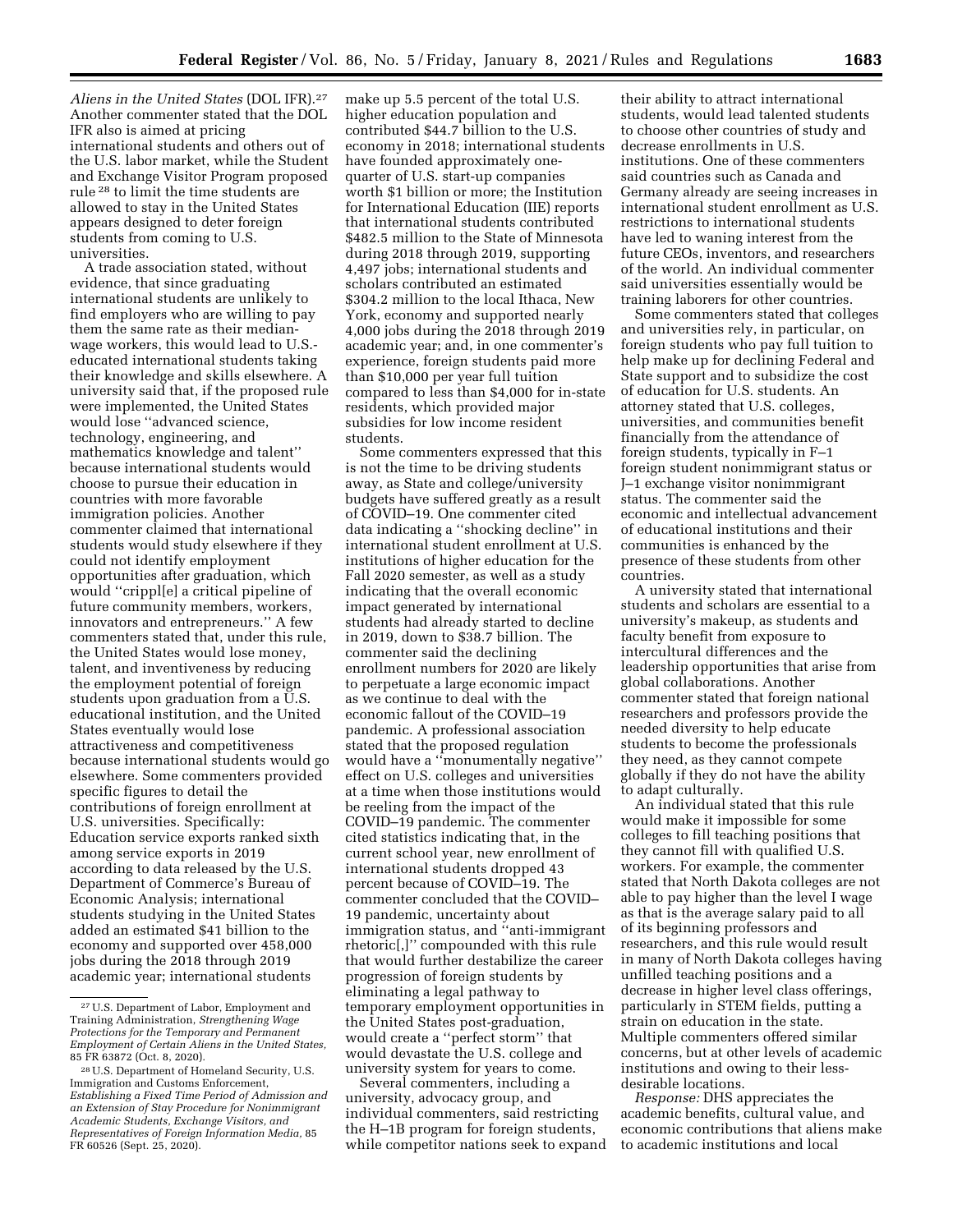communities throughout the United States. DHS does not believe that this rule will negatively impact the ability of U.S. colleges and universities to recruit international students. Nor will the rule impact the ability of international students to study in the United States, which is the basis of their admission to the United States in that status. While increased employment opportunities, both in the United States and abroad, may be a factor in deciding whether to study in the United States, the reputation of the academic institutions themselves is also an important factor for the great majority of those choosing to study in the United States.29 Further, DHS notes that international students will continue to have significant employment opportunities in the United States under this rule. First, this rule has no impact on OPT, which allows for 12 months of employment for most aliens admitted in F–1 student status, plus an additional 24-month extension of post-completion OPT available only to STEM graduates.30 In addition, with the current random selection process, even the most talented foreign student may have less than a 50 percent chance of selection. This rule will increase the chance of employment at the higher wage levels and thus may facilitate the selection of the best and brightest students for cap-subject H–1B status. To the extent that that this change does negatively affect the potential of some colleges and universities to recruit international students, DHS believes that any such harm will be outweighed by the benefits that this rule will provide for the economy overall.31

Facilitating the admission of higherskilled foreign workers, as indicated by their earning of wages that equal or exceed higher prevailing wage levels, would benefit the economy and increase the United States' competitive edge in attracting the ''best and the brightest'' in the global labor market, consistent with

the goals of the H–1B program discussed in the NPRM.

Further, DHS disagrees that this rule will make it ''impossible'' for academic institutions to fill teaching and research positions. Congress already exempted from the annual H–1B cap aliens who are employed or have received offers of employment at institutions of higher education, nonprofit entities related to or affiliated with institutions of higher education, nonprofit research organizations or government research organizations.32 Therefore, many petitions for academic institutions will not be affected by this rule.33 In FY 2020 alone, USCIS approved over 41,000 petitions for petitioners that qualified under one of these cap exemptions.34 These cap exemptions mitigate these commenters' concerns or misunderstanding of the H–1B program. Comments about the DOL IFR and the Student and Exchange Visitor Program proposed rule are out of scope, so DHS will not address them.

## iii. Healthcare Workforce and Facilities

#### (a) Impact on Healthcare Workers

*Comments:* Some commenters expressed concern that the rule could prevent qualified and highly skilled entry-level health care workers and recent foreign-born graduates from medical school from obtaining an H–1B visa. A professional association said this proposal would reduce the overall number of international medical graduates (IMGs) practicing in the United States, also stating that pricing H–1B visa holders out of the physician employment market would only exacerbate ongoing physician shortages and worsen barriers to care for patients. Another professional association cited data forecasting an increasing physician shortage and said H–1B physicians fulfill a ''vital and irreplaceable role.'' The commenter said stringent performance and pay thresholds already exist that must be met to even be considered for an H–1B visa and placing additional wage barriers on the cap would garner no benefit and, instead, would harm U.S. patients and health care systems. A university and an

individual commenter stated that physicians enter the field with a level I wage, despite high levels of education and training, and argued that, under the proposal, it would be ''virtually impossible'' for a new physician to obtain H–1B unless they are employed by a cap-exempt institution. The university and the commenter cited a 2016 Journal of the American Medical Association (JAMA) study, which found that 29 percent of physicians were born outside of the United States, helping to fill the physician shortage, and that this rule ignores problems like this. Another professional association stated that it is an incorrect assumption that skill level is definitively associated with wage amount, as there are many situations where a highly skilled H–1B physician may choose to accept a lower wage (*e.g.,*  expand their skillset, altruistic motives, the potential to gain lawful permanent residency in a shorter time span). Therefore, the proposed rule would create a false presupposition that would stop highly qualified physicians from practicing in less affluent institutions. Thus, the proposed rule would create a situation where much needed physician positions remain vacant, only wealthy medical conglomerates are able to afford to sponsor H–1B physicians, or wages become so inflated that far fewer H–1B physicians can be hired. A few individuals noted that a number of rural and/or underserved communities rely on foreign trained dentists, and that this rule would make it difficult to recruit dentist in rural and/or underserved areas.

A couple of professional associations said the rule potentially could eliminate the H–1B visa option for recent graduates, including IMGs and postdoctoral researchers, with serious consequences for the U.S. healthcare workforce. One of these commenters said IMGs compose nearly one-fourth of the U.S. physician workforce and onefourth of the country's resident physicians in training. The commenter stated that, due to this rule, these highly qualified physicians may choose to go to other countries rather than risk being unable to complete training requirements, build up a medical practice, or perform clinical duties.

A professional association wrote specifically about the impacts of the rule on the availability of primary care physicians. The commenter cited data indicating that the United States is facing a primary care physician shortage and stated that IMGs play a vital role in filling this gap. The commenter went on to say that family medicine and other primary care physicians typically have lower annual salaries than specialty

<sup>29</sup>*See* Daniel Obst and Joanne Forster, *Perceptions of European Higher Education in Third Countries, Outcome of a Study by the Academic Cooperation Association, Country Report: USA,*  Institute of International Education, *[https://](https://www.iie.org/Research-and-Insights/Publications/International-Students-in-the-United-States) [www.iie.org/Research-and-Insights/Publications/](https://www.iie.org/Research-and-Insights/Publications/International-Students-in-the-United-States) [International-Students-in-the-United-States](https://www.iie.org/Research-and-Insights/Publications/International-Students-in-the-United-States)*.

<sup>30</sup>*See* 8 CFR 214.2(f)(10)(ii).

<sup>31</sup>*See* Muzaffar Chrishti and Stephen Yale-Loehr, *The Immigration Act of 1990: Unfinished Business a Quarter-Century Later,* Migration Policy Institute (July 2016), *[https://www.migrationpolicy.org/sites/](https://www.migrationpolicy.org/sites/default/files/publications/1990-Act_2016_FINAL.pdf) [default/files/publications/1990-Act](https://www.migrationpolicy.org/sites/default/files/publications/1990-Act_2016_FINAL.pdf)*\_*2016*\_ *[FINAL.pdf](https://www.migrationpolicy.org/sites/default/files/publications/1990-Act_2016_FINAL.pdf)* (''Sponsors of [the Immigration Act of 1990 which created the H–1B program as it exists today] believed that facilitating the admission of higher-skilled immigrants would benefit the economy and increase the United States' competitive edge in attracting the 'best and the brightest' in the global labor market.'').

<sup>32</sup>*See* INA section 214(g)(5), 8 U.S.C. 1184(g)(5).

<sup>33</sup>*See* INA section 214(g)(5), 8 U.S.C. 1184(g)(5).

<sup>34</sup>U.S. Department of Homeland Security, U.S. Citizenship and Immigration Services, Office of Policy and Strategy, Policy Research Division (PRD), *Cap-Exempt H–1B Approvals in Certain Categories,* Dec. 9, 2020. This data shows the following breakdown for cap-exempt H–1B approvals: 20,097 for institution of higher education; 11,847 for affiliated or related non-profit entities; 5,131 for non-profit research organizations or government research organization; and 3,998 for beneficiaries employed at a qualifying cap exempt entity.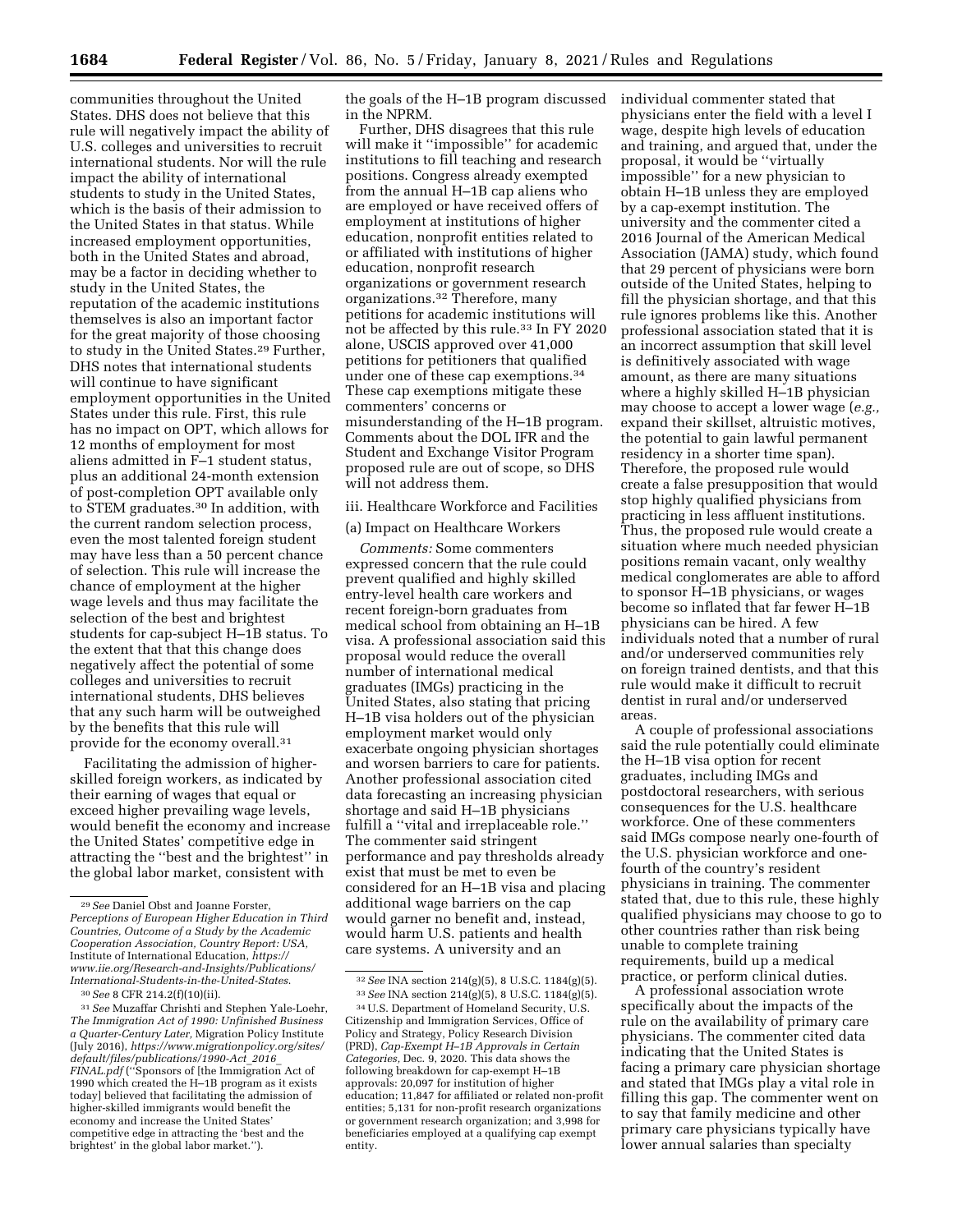physicians, and, since this proposal favors H–1B petitioners with higher annual salaries, it also may discriminate against family physicians unfairly.

*Response:* DHS disagrees with the assertion that this rule will prevent recent medical or dental graduates from obtaining H–1B status, as Congress already exempted from the H–1B cap any alien who is employed or has received an offer of employment at an institution of higher education, a related or affiliated non-profit entity, or a nonprofit research organization or a governmental research organization.35 As stated above, in FY 2019, more than 93 percent of H–1B petitions approved for initial employment for physicians, surgeons, and dentists were cap-exempt and, thus, not subject to the H–1B cap selection process. Because a significant majority are not affected by this rule, this reduction likely will affect a minimal population, if any, of recent foreign medical graduates.

In addition, Congress has established programs meant to encourage certain recent foreign medical graduates to serve in the United States as H–1B nonimmigrants. These programs are exempt from the annual caps and unaffected by this rule. Certain J–1 exchange visitors are subject to a 2-year foreign residence requirement under INA section 212(e), 8 U.S.C. 1182(e), which requires them to return to their country of nationality or country of last residence for at least two years in the aggregate prior to being eligible to apply for an immigrant visa; adjustment of status; or a nonimmigrant visa, such as an H–1B visa (with limited exceptions).36 However, INA section 214(l), 8 U.S.C. 1184(l), contains provisions authorizing waivers of the 2 year foreign residence requirement for certain aliens, including foreign medical graduates who agree to work full-time (at least 40 hours per week) in H–1B classification for not less than three years in a shortage area designated by the U.S. Department of Health and Human Services (HHS) with a request from an interested federal government agency or state agency of public health or its equivalent, or with the U.S. Department of Veterans Affairs (VA).37 The petition requesting a change to H– 1B nonimmigrant status for these physicians is not subject to the numerical limitations contained in INA section 214(g)(1)(A), 8 U.S.C.

 $1184(g)(1)(A).<sup>38</sup>$  While participation in the Conrad State 30 program (relating to waivers based on requests from a state agency of public health or its equivalent for service in an HHS-designated shortage area) is limited to 30 participants per eligible jurisdiction annually, the other programs have no limits on the number of participants.39

Further, DHS disagrees with the comment that this rule may unfairly discriminate against family physicians and other primary care physicians who typically have lower annual salaries than specialty physicians. In general, family physicians or other primary care physicians have different SOC codes than specialty physicians. As DOL prevailing wage level calculations generally differ by SOC codes, when wage data is available, the corresponding wage level would necessarily account for the different occupational classification for primary care physicians as opposed to other types of physicians. When such wage level data is unavailable, wage level ranking will be based on the skill, education, and experience requirements for the position, again taking into account the particulars of the relevant occupational classification, such that registrations or petitions for primary care physicians will be ranked in comparison to the normal requirements for primary care physicians and not in comparison to other types of physicians. As such, DHS does not believe that this rule will disadvantage registrations or petitions for primary care physicians or any other subset of physicians.

(b) Rural and/or Underserved Communities

*Comments:* Multiple commenters, including several professional associations, said the rule would negatively impact the U.S. health care system in areas that are rural and/or underserved where IMG and non-citizen physicians are particularly essential. A professional association cited data indicating that IMGs are more likely to become primary care physicians and practice in rural and other underserved areas where physician shortages are the direst and that rely heavily on family physicians for ambulatory and emergency care. A couple of professional associations similarly said IMGs typically serve in rural and/or medically underserved communities, providing care to many of our country's most at-risk citizens. One of these

commenters stated that, although 20 percent of the country's population resides in rural areas, fewer than 10 percent of U.S. physicians actually practice in those communities, resulting in over 23 million rural Americans living in federally designated primary medical Health Professional Shortage Areas (HPSA). This commenter also stated that recently graduated H–1B physicians participating in pipeline programs in the beginning of their careers, such as Conrad State 30, fall within the first and second tiers of the prevailing wage determination. Therefore, the proposed rule would create a system that removes physicians who are willing and ready to practice in medically underserved areas and cuts off those patients who are most in need from receiving physician care.

A professional association stated that Federally Qualified Healthcare Centers (FQHC), institutions that serve highrisk, medically underserved populations in HPSAs, do not qualify for exemption from the H–1B visa cap. To fill the physician gap, FQHCs utilize H–1B physicians to care for patients in these health care underserved areas. The commenter stated that, if the proposed rule is enacted, these FQHCs would be unable to obtain early-career H–1B physicians and are unlikely to be able to compete with larger, more affluent organizations to offer a higher proffered wage to increase their chances of obtaining H–1B physician candidates and reducing the physician shortages identified by HPSA data.

A company stated that rural hospitals and other health care facilities rely heavily on healthcare-staffing companies to fill their staffing needs, but the rates staffing companies are able to charge rural facilities usually are much lower than the rates they are able to charge facilities in affluent metropolitan areas. Thus, the rule would cause staffing companies to place their professionals where the staffing companies can charge the highest rates, so that staffing companies can maintain sufficient profitability and ensure that their workers are able to obtain H–1B visas. The commenter concluded that the rule would decrease the supply of healthcare labor to rural and other underserved communities, where it is needed most.

*Response:* DHS acknowledges the important role that early career and entry level foreign physicians may play in providing health care in rural and/or underserved communities. As explained in response to the previous comments, Congress has established programs meant to direct foreign medical graduates to those communities.

<sup>35</sup>*See* INA section 214(g)(5), 8 U.S.C. 1184(g)(5); 8 CFR 214.2(h)(8)(iii)(F).

<sup>36</sup>*See* INA section 212(e), 8 U.S.C. 1182(e); INA section 248, 8 U.S.C. 1258.

<sup>37</sup>*See* INA section 214(l), 8 U.S.C. 1184(l). *See also* 8 CFR 212.7(c)(9).

<sup>38</sup>*See* INA section 214(l)(2)(A), 8 U.S.C. 1184(l)(2)(A).

<sup>39</sup>*See* INA section 214(l)(1)(B), 8 U.S.C. 1184(l)(1)(B).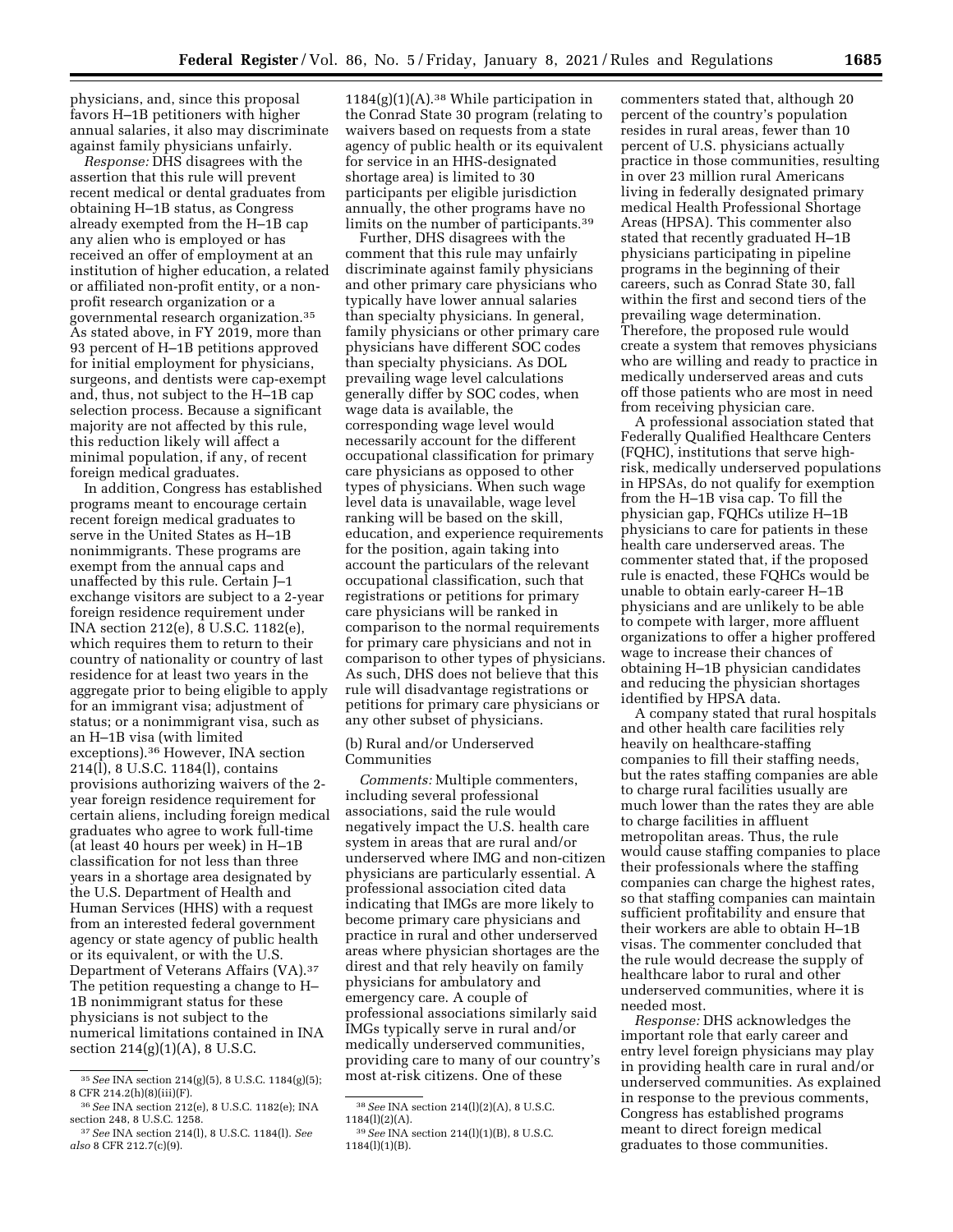Also as noted above, physicians whose nonimmigrant status is changed to H–1B through their participation in any of the three waiver programs in INA section 214(l), 8 U.S.C. 1184(l), are not subject to the annual H–1B caps. The Conrad State 30 program (relating to waivers based on requests from a state agency of public health or its equivalent for service in an HHS-designated shortage area) is limited to 30 participants per eligible jurisdiction annually.40 However, there are no annual limits on the number of aliens who can obtain a waiver through service in an HHS-designated shortage area based on the request of a federal interested government agency. Since these programs are not subject to the annual H–1B caps, they will not be affected by this rule and the programs will continue to provide a pipeline for these physicians to serve in HHSdesignated shortage areas.

Congress has established a similar statute in the immigrant context, which also channels physicians to serve in HHS-designated shortage areas, commonly known as the Physician National Interest Waiver Program.41 That program has no limits on the number of physicians who can participate in a given fiscal year, though there are numerical limitations on the number of employment-based immigrant visas that can be allocated annually. This program is unaffected by this rule and will continue to provide a pipeline for an unlimited number of physicians to serve in HHS-designated shortage areas.

DHS agrees with the commenters who stated that medical institutions in rural and/or underserved areas may not be institutions of higher education, related or affiliated non-profit entities, or nonprofit research organizations or governmental research organizations. As a result, aliens who are employed by or who have received an offer of employment from such medical institutions may not be exempt from the annual H–1B numerical limitations under INA section 214(g)(5), 8 U.S.C. 1184(g)(5). However, some of those medical institutions do meet the requirements to be cap-exempt, and their employees will not be subject to the numerical limitations.42

DHS acknowledges that some alien physicians who currently serve in rural and/or underserved areas as H–1B nonimmigrants are not participating in the waiver programs of INA section 214(l), 8 U.S.C. 1184(l), and they are not working for cap-exempt employers. These physicians may be in positions categorized as prevailing wage levels I or II, depending on their individual circumstances. However, such physicians may avail themselves of alternative pathways to serve in these areas such as the Physician National Interest Waiver Program and not be subject to the annual H–1B numerical limitations.

Further, as with all other cap-subject H–1B visas, DHS will rank and select registrations for these positions generally according to the highest OES prevailing wage level that the proffered wage equals or exceeds, which necessarily takes into account the area of intended employment when such wage level data is available. Where there is no current OES prevailing wage information for the proffered position, which DHS recognizes is the case for some physician positions based on limitations in OES data, the registrant would follow DOL guidance on prevailing wage determinations to determine which OES wage level to select on the registration. The determination of the appropriate wage level in those instances would be based on the skill, education, and experience requirements of the position, and generally does not take into consideration the area of intended employment. Therefore, DHS does not believe that this rule necessarily will disadvantage rural and/or underserved communities relative to registrations or petitions based on offers of employment in other areas.

#### (c) COVID–19

*Comments:* Several commenters stated that the rule would have particularly concerning impacts on the U.S. healthcare workforce as the United States grapples with the COVID–19 pandemic. A professional association said these visa cap requirements come at a most inopportune time, as the United States sustains some of the highest rates of COVID–19 cases worldwide and depends on early career physicians to serve on the frontlines. The commenter said H–1B physicians have played a large role in caring for

those who are seriously ill from COVID– 19, including those facing health complications following recovery from this disease. Similarly, another professional association cited data indicating that, currently, the States where H–1B physicians are providing care are also those with some of the highest COVID–19 case counts.

*Response:* DHS certainly appreciates the significant contributions of all healthcare professionals, especially during the current COVID–19 pandemic, but DHS continues to note that many foreign medical professionals are eligible for cap-exempt H–1B status and are not impacted by this rule. Additionally, DHS believes that this rule will provide benefits to the greater U.S. workforce that outweigh any potential negative impacts on the relatively small subset of H–1B capsubject healthcare workers.

For example, DHS received submissions from unemployed and underemployed U.S. citizen medical graduates who attested to the decadeslong problem of displacement of several thousands of qualified U.S. citizen IMGs and graduates of U.S. medical schools for federally funded residency training positions. This rule may benefit these unemployed and underemployed U.S. citizen medical graduates by potentially increasing employment opportunities. Further, DHS notes that this final rule is not a temporary rule that is limited in duration to the COVID–19 pandemic; moreover, this final rule will not have immediate impact on H–1B employment as it will first be applied to the FY 2022 registration and selection process, the beneficiaries of which will not be able to begin employment in H–1B classification until October 1, 2021.

#### (d) Healthcare Facilities

*Comments:* A professional association stated that larger, wealthier companies are much more likely to be able to pay augmented salaries to increase their chances of selection for filing of H–1B cap-subject petitions. In comparison, smaller, less affluent medical practices would not be able to compete with these large conglomerates, despite having a much greater need for physicians. As such, larger hospital systems would be able to buy H–1B visas for their physicians, leaving mid to small size practices even more understaffed.

A trade association stated that its members in the healthcare industry are very concerned about the impact this rule would have on their ability to continue hiring H–1B foreign medical graduates, who are critical for healthcare providers to meet the needs of their patients. The commenter said

<sup>40</sup>*See* INA section 214(l)(1)(B), 8 U.S.C. 1184(l)(1)(B).

<sup>41</sup>*See* INA section 203(b)(2)(B)(ii)(I), 8 U.S.C. 1153(b)(2)(B)(ii).

<sup>42</sup>U.S. Department of Homeland Security, U.S. Citizenship and Immigration Services, Office of Policy and Strategy, Policy Research Division, *Wage Level of H–1B Initial Employment Physician Approvals (Cap-Subject and Cap-Exempt), Fiscal Year 2019,* Database Queried: PETAPP, Report

Created: 11/18/2020, Systems: C3 via SASPME, DOL OFLC Performance DATA H1B for 2019 (showing that, in FY 2019, more than 93 percent of H–1B petitions approved for initial employment for physicians, surgeons, and dentists were cap-exempt and not subject to the H–1B cap selection process).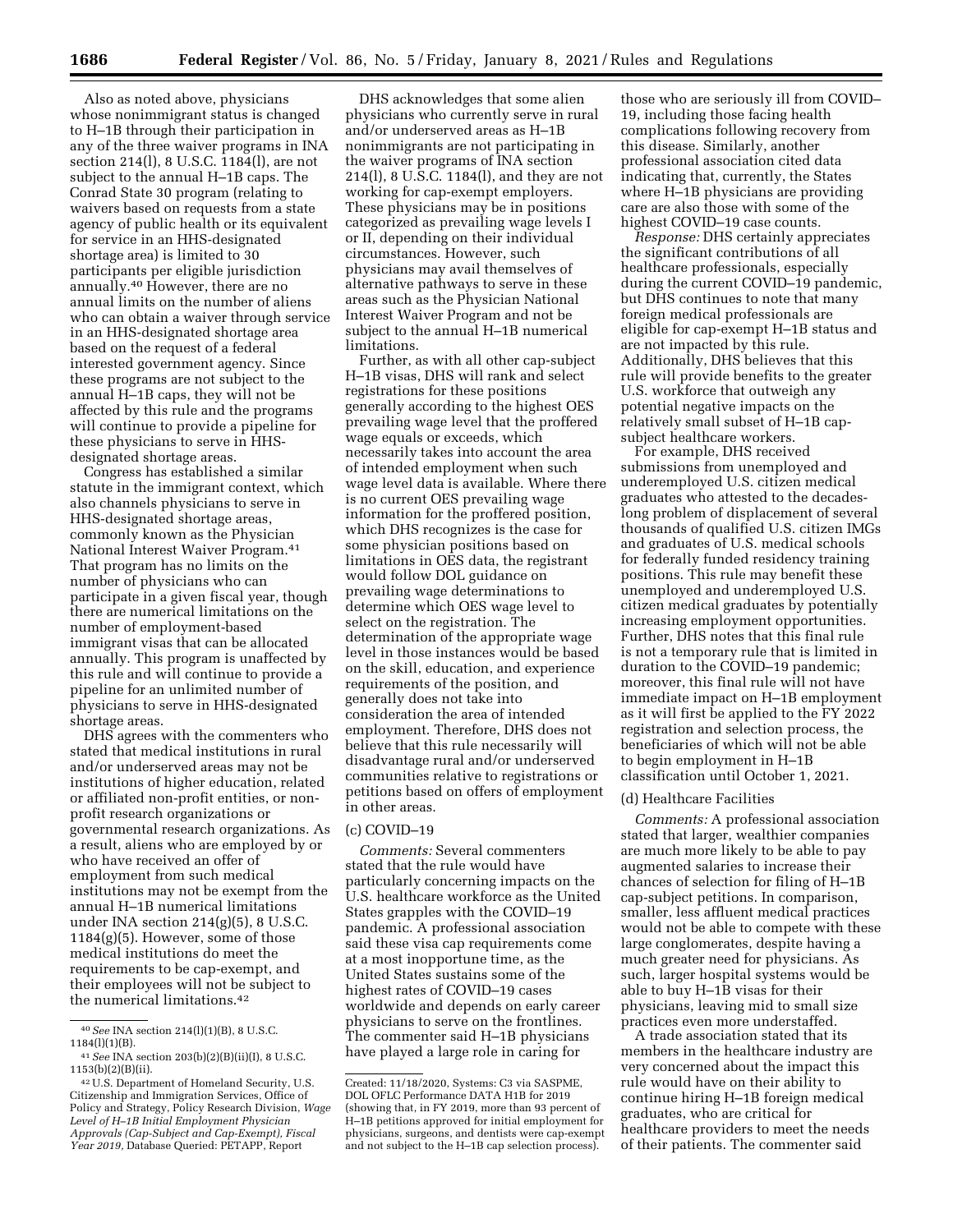the disruptions caused by the rule would be profound on these employers, as they continue to struggle in confronting the ongoing COVID–19 pandemic.

A law firm stated that the salary market in healthcare is not like the salary market in other fields and explained that, because so much of hospitals' reimbursement processes are governed by Medicare and a tiny handful of large insurance companies, it would be impossible for U.S. healthcare facilities to negotiate reimbursement rates in a manner to significantly raise salaries. The commenter said that this rule is a ''blunt object'' that would lead to additional Silicon Valley, California, H–1B visas in place of visas that currently help the healthcare of U.S. citizens, and rural facilities would suffer the brunt of this policy.

*Response:* DHS appreciates the significant contributions of all healthcare professionals, especially during the current COVID–19 pandemic, but believes that this rule will provide benefits to the greater U.S. workforce. DHS does not believe that the changes in this rule will have a disproportionately negative impact on small- to mid-sized medical practices as compared to larger hospital systems. It is not necessarily the case that larger hospital systems are more willing or able to provide higher salaries to their employees.43 DHS also does not believe that the changes in this rule will have a disproportionately negative impact on rural facilities, as it is not necessarily the case that rural facilities are unwilling or unable to provide relatively higher salaries compared to facilities in other areas.44 With respect to the ability to offer increased wages generally, DHS acknowledges that employers of healthcare professionals, like employers in all industries, must consider a variety of factors in determining employee salaries. However, this rule does not require employers to pay a higher wage, and, as stated in the NPRM and above, employers that might have petitioned for a cap-subject H–1B worker to fill relatively lower-paid, lower-skilled positions may be incentivized to hire available and qualified U.S. workers for those positions. Also as noted above,

DHS believes that selecting by wage level in such years is more consistent with the dominant legislative purpose of the H–1B program, which is to help U.S. employers fill labor shortages in positions requiring highly skilled or highly educated workers.

# iv. Employers

*Comments:* Multiple commenters said the proposal would have the following negative impacts on employers without providing substantive rationale: Many industries and companies benefit from entry-level employees who bring energy, innovation, and diversity; the proposal would reduce the number of H–1B workers ''that employers can access''; the rule may incentivize employers to favor domestic applicants in the short term, but businesses may not be able to hire the people best suited for the job in the long run; companies would suffer because foreign employees will not waste their time with companies that they do not think will be able to sponsor them for a visa; to be competitive in the H–1B registration process, companies would have to pay double the costs for new hires; this rule would be beneficial for a few industries and create biases for other industries; the rule would jeopardize the employers' ability to meet business objectives, develop and provide new products to market, and stay competitive in a global market; this proposal would create ''vicious competition cycles'' among H–1B candidates and their employers; and, if this proposal were implemented, there would be a shortage in the job market for junior level employees.

*Response:* For the reasons explained above, DHS disagrees with the assertions that this rule will preclude or essentially preclude H–1B status for recent graduates and entry-level workers. The rule is not intended to, and DHS does not expect that it will, reduce the number of cap-subject H–1B workers. As explained in the NPRM and above, DHS believes that the rule will maximize H–1B cap allocations so that they more likely will go to the best and brightest workers, consistent with Congressional intent. DHS believes that this rule will facilitate the admission of higher-skilled workers or those for whom employers proffer wages commensurate with higher prevailing wage levels, which will benefit the economy and increase the United States' competitive edge in attracting the best and the brightest in the global labor market, consistent with the goals of the H–1B program. Finally, as stated in the NPRM and above, employers that might have petitioned for a cap-subject H–1B worker to fill relatively lower-paid,

lower-skilled positions, may be incentivized to hire available and qualified U.S. workers for those positions.

## (a) Impacts on Companies

*Comments:* A couple of professional associations stated that the proposal would have an adverse impact on petitioners in terms of employment, productivity loss, search and hire costs, lost profits resulting from labor turnover, and more. One of these professional associations added that the use of wage data for selection of H–1B registrants would unfairly discriminate against and burden law-abiding employers. The commenter also argued that the current H–1B registration has been beneficial to employers because it has a much earlier indication of the lottery's outcome, and that the proposal would ''diminish predictability'' for companies.

A trade association said the rule would place an excessive cost burden on petitioners because they would be required to offer dramatically increased wages to prospective H–1B employees, especially in conjunction with the new increased wage levels implemented through the DOL IFR.45 The commenter stated that employers would be ''forced'' to offer prevailing wages above the 95th percentile to equal or exceed level IV prevailing wages. Another trade association argued that the proposal, in conjunction with the DOL IFR, may result in pay that exceeds that of comparable U.S. workers, which may result in personnel strains and new costs for U.S. companies. Several commenters, including a professional association, company, and research organization, stated that employers would be ''forced'' to either forego hiring foreign professionals or hire foreign workers at a salary level higher than U.S. workers, which would cause problems for the employers such as internal equity issues. An individual commenter stated that the rule would create public relations problems for companies, arguing that ''forcing'' companies to pay foreign workers more than the market currently dictates would disenfranchise U.S. workers in similar positions.

*Response:* DHS disagrees that this rule will unfairly discriminate against and burden law-abiding employers. While petitioners may initially spend more on search and hire costs to obtain foreign workers who command higher wages or have higher skill levels, DHS believes

<sup>43</sup>*See* Wayne Lipton, *Is a Bigger Medical Practice Always Better?,* Physicians Practice (June 21, 2012), *[https://www.physicianspractice.com/view/bigger](https://www.physicianspractice.com/view/bigger-medical-practice-always-better)[medical-practice-always-better.](https://www.physicianspractice.com/view/bigger-medical-practice-always-better)* 

<sup>44</sup>*See* Bonnie Darves, *Demystifying Urban Versus Rural Physician Compensation,* The New England Journal of Medicine Career Center (Mar. 4, 2019), *https://www.nejmcareercenter.org/article/ [demystifying-urban-versus-rural-physician](https://www.nejmcareercenter.org/article/demystifying-urban-versus-rural-physician-compensation/)[compensation/.](https://www.nejmcareercenter.org/article/demystifying-urban-versus-rural-physician-compensation/)* 

<sup>45</sup>*Strengthening Wage Protections for the Temporary and Permanent Employment of Certain Aliens in the United States,* 85 FR 63872.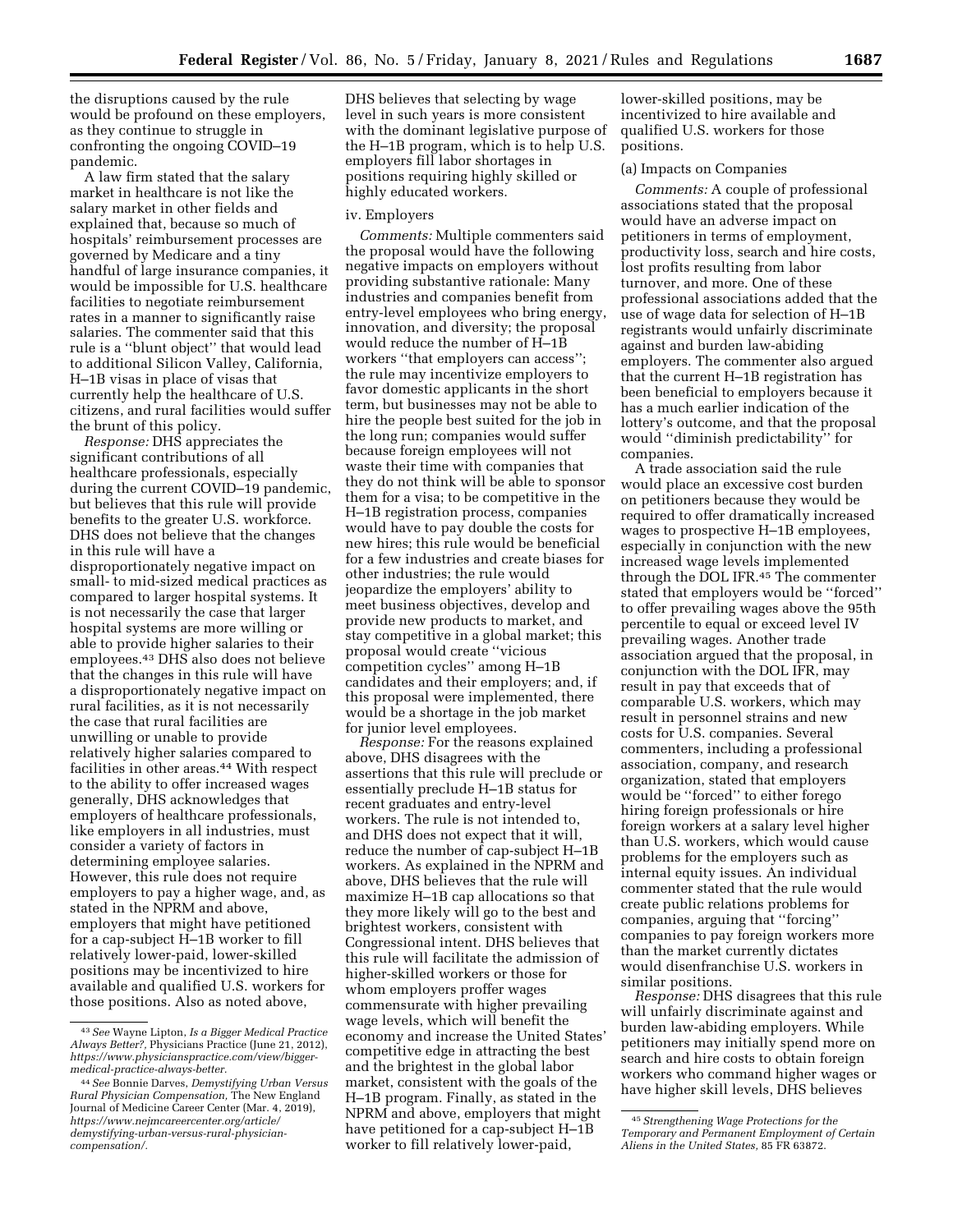these petitioners will see an increase in productivity as a result of hiring such higher-skilled workers. Regarding the benefits of the registration process, this rule will continue to use the same registration process (with the added factor of ranking and selection by wage level), which will continue to provide predictability for companies in the H– 1B cap selection process. In fact, this rule may increase predictability for companies offering relatively higher wages in order to increase their chances of selection.

As for the concern about offering prevailing wages above the 95th percentile, DHS notes that the DOL IFR was set aside and no longer is being implemented as of the publication of this final rule.46 As for the concerns about ''internal equity issues'' or ''public relations problems'' caused by paying foreign workers more than the U.S. workers in similar positions, nothing in this rule requires an employer to offer an H–1B worker a higher wage than a U.S. citizen worker for the same position.

# (b) Impacts on Available Workforce

*Comments:* Several commenters, including a professional association and a trade association, argued that the proposal would harm the ability of U.S. companies to hire aliens for entry-level jobs. A company asserted that the NPRM would diminish U.S. companies' access to the full range of talent, across all career stages, necessary to build a complete workforce. An advocacy group similarly said that the rule does a disservice to companies struggling to fill talent gaps across multiple levels of employment. An individual commenter said the rule would end the H–1B program ''for good'' for many professions that are in short supply. An individual commenter argued that the proposal makes the H–1B process more challenging for both small and large employers who have relatively small numbers of H–1B workers compared to the overall workforce, and makes it ''almost impossible'' to fill certain positions without being able to supplement the U.S. workforce. A trade association said that the proposal is an example of ''government heavyhandedness'' which presents U.S. companies with prospective difficulties in meeting workforce needs.

An anonymous commenter said the rule would severely interrupt many U.S. companies' operations, as it would disqualify many foreign workers fulfilling specialty jobs and make it difficult for companies to find reasonable substitutes for the labor. The commenter stated that DHS' statement that these disadvantages would be offset by increased productivity and availability of higher wage H–1B petitioners is ''optimistic'' and lacks support.

An individual commenter said their company would be impacted because entry-level STEM candidates have played critical roles throughout the organization, and the proposal would mean they would be unable to draw from the world's leading talent. In addition, some of their H–1B employees gain OPT through the company, and it would be detrimental to their business to be forced to terminate these employees after they have received training.

*Response:* DHS acknowledges that, under this final rule, an employer offering a level I wage under the regular cap, and an employer offering a level I or II wage under the advanced degree exemption, may have a reduced chance of selection than under the current random selection process. However, DHS believes that selecting based on wage level is necessary and consistent with the intent of the H–1B statutory scheme to utilize the numerical cap in a way that incentivizes a U.S. employer's recruitment of beneficiaries for positions requiring the highest prevailing wage levels or proffering wages equaling or exceeding the highest prevailing wage levels relative to their SOC code and area of intended employment, either of which correlate with higher skill levels.47 Prospective employers who seek to ''draw from the world's leading talent'' may maximize their likelihood of selection by offering wages commensurate with such a high skill level rather than offering relatively low wages. Further, DHS disagrees with suggestions that this rule would end the H–1B program's utility for certain companies or disqualify many foreign workers fulfilling specialty occupation jobs. This rule does not affect current H–1B employees (unless such workers become subject to the H–1B numerical allocations in the limited circumstance that their cap-exempt employment terminates) nor does the rule change the

eligibility criteria to qualify for an H–1B visa.

(c) Impacts on Specific Types of Employers

*Comments:* A professional association said that the proposal would negatively impact the information technology (IT) industry, which already is facing a scarcity of high-skilled candidates. The commenter cited a study, which found that there were over 650,000 unfilled computer-related jobs posted between September and October 2020, which often are filled with employees from abroad with degrees. The proposed rule would limit the ability of IT companies to hire foreign workers and would stifle U.S. innovation, harm economic growth and, therefore, impact job opportunities for U.S. workers. An individual commenter discussed how the proposed rule actually would achieve the opposite of its desired outcome, which would be increased wages for H–1B workers, particularly in the IT sector. The commenter explained that companies are realizing that employees can accomplish their jobs at home during the COVID–19 crisis. If this is the case, employers could avoid the costs associated with foreign worker sponsorship and, instead, employ H–1B workers at lower wages while they remain in their respective countries. A research institute explained that the proposed rule is targeting the IT industry to prevent employers in that industry from obtaining H–1B visas or making it too expensive for them to employ H–1B visa holders.

An individual argued that a financial technology company would be negatively impacted, giving the example of a Database Administrator position, which the commenter said does not require a level III or IV prevailing wage, but often is difficult to fill with U.S. workers.

A couple of individual commenters, an advocacy group, and a professional association said that companies need workers through the H–1B program because there are not enough qualified U.S. workers in STEM fields. Another individual commenter cited a STEM worker shortage, arguing that the United States should be ''rolling out the welcome mat'' for high-skilled talent. A professional association and an individual commenter also addressed the claimed current STEM shortage and explained how the proposed rule would further hurt employers' ability to hire college-educated foreign workers. A trade association stated that the proposed rule would make the H–1B visa program unusable for many engineering firms. The association,

<sup>46</sup>On December 1, 2020, the U.S. District Court for the Northern District of California issued an order in *Chamber of Commerce, et al.* v. *DHS, et al.,* No. 20-cv-7331, setting aside the DOL IFR, 85 FR 63872. Similarly, on December 3, 2020, the U.S. District Court for the District of New Jersey issued a preliminary injunction in *ITServe Alliance, Inc., et al.* v. *Scalia, et al.,* No. 20-cv-14604, applying to the plaintiffs in that case. Also on December 3, 2020, DOL announced that it will no longer implement the IFR, consistent with the above

referenced court orders. 47*See* 85 FR 69236, 69239.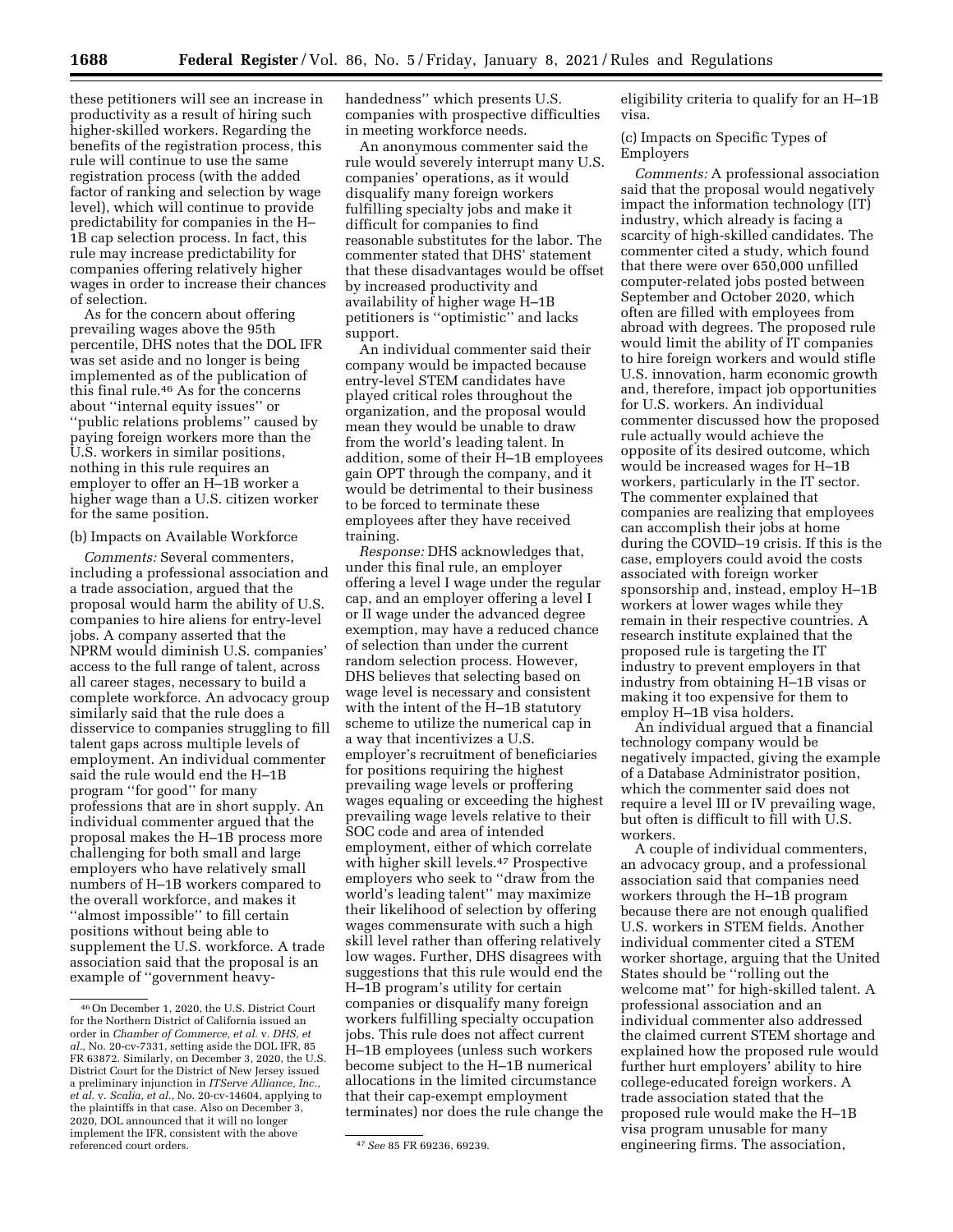citing data from the National Science Foundation, asserted that the engineering workforce is growing slower than the demand for engineers, and is growing older. Therefore, the engineering industry needs to be able to access labor from around the world to fill key positions. A company and a professional association said that U.S. graduates with advanced degrees in STEM, such as computer science, IT, or industrial engineering, are predominately foreign students and that the NPRM would negatively harm companies seeking these employees. A medical device company that employs research and development (R&D) engineers stated that the rule would result in poorer talent to develop medical technologies or higher wages to international talent, which would reduce overall R&D resources and impact their ability to deliver the best healthcare technologies.

A trade association said that restricting H–1B visas to senior professionals with higher wages would negatively impact manufacturers and their ability to hire aliens with STEM education and training to fill roles as researchers, scientists, engineers, and technicians. The commenter explained that the NPRM may deter aliens from attending college in the United States and restrict the talent pipeline. Further, the commenter stated that manufacturers rely on a skilled and innovative workforce that allows them to remain competitive, and that this NPRM will provide other countries a competitive advantage. This is coupled with the claim that the workforce challenge is expected to get worse in the future, with studies showing that nearly half of the 4.6 million manufacturing jobs could go unfilled, according to the commenter.

A university and an individual stated that the proposed system would encourage employers to artificially inflate their job requirements to increase the chance of acceptance through the lottery, creating an unfair advantage for larger employers. An individual commenter similarly said the rule disproportionately favors companies willing to pay the most money to foreign workers. An individual commenter said the rule would pit companies against each other to provide the highest salary, which would give larger tech companies control over the H–1B selection lottery. A law firm stated that start-up companies would be negatively impacted because they do not have the capital to be able to offer ''obscenely high salaries'' to be competitive in this process.

A few commenters noted that the increased difficulty in obtaining H–1B workers could have a negative effect on R&D or innovation at their companies. For example, a professional association said that companies in the automotive sector that have committed hundreds of millions of dollars to developing fuelefficient engines no longer would be able to hire and retain recent graduates who have the academic background necessary to drive innovation through the H–1B program. Another professional association wrote that the proposed rule would negatively impact companies developing products that strengthen national security, as it would diminish the ability of U.S. employers to hire workers for the development of technology including artificial intelligence, quantum information science, robotics, and fifth-generation communications technology.

*Response:* DHS does not believe this rule will have a disparate negative impact on IT companies, financial technology companies, engineering firms, manufacturers, or companies in any particular industry. Additionally, DHS does not believe this rule will disadvantage companies developing products that strengthen national security or companies driving innovation in the automotive sector. Instead, DHS believes this rule will incentivize employers to proffer higher wages, or to petition for positions requiring higher skills and higherskilled aliens that are commensurate with higher wage levels, thereby attracting the best and the brightest employees and promoting innovation across all industries.

Moreover, DHS disagrees with the assertion that this rule will make the H– 1B visa program ''unusable'' for engineering firms. While DHS acknowledges that some data may show that the engineering workforce is growing slower than the demand for engineers, DHS disagrees with the commenter that this means engineering firms must hire entry-level foreign workers to fill this gap. In fact, DHS data shows that, for ''Architecture and Engineering Occupations,'' there has been a significant number of petitions filed for level III and IV positions. Specifically, for FYs 2018 and 2019, employers filed 11,519 and 7,045 petitions (total of 18,564) for level III and IV positions, respectively, compared to 15,625 and 25,147 petitions (total of 40,772) for level I and II positions, respectively.48 While

registrations ranked according to prevailing wage level I and below likely will face reduced chances of selection, those ranked according to level II and greater stand increased chances of selection, as discussed in the NPRM.

DHS also disagrees that the rule will disadvantage the IT industry or stifle innovation. Conversely, DHS believes this rule may increase innovation and productivity.49 Notably, other commenters claimed that this rule would favor the IT industry (which DHS disputes as well). Again, and as made apparent through these conflicting comments, DHS does not believe this rule will have a disparate negative or positive impact on the IT industry or companies in any particular industry.

*Comment:* An individual commenter stated that the rule would negatively impact non-profit organizations and public schools because they would need to compete with and pay the prevailing wages offered by for-profit businesses. Another individual commenter said that non-profits do not operate to maximize profit, and that their budgets cannot accommodate level III or IV prevailing wages. The commenter also argued that there is a large need for immigrant social workers who are able to better connect with and relate to the large population of noncitizens in the United States. Another commenter claimed that, if the H–1B proposed changes go into effect, many school districts throughout the United States would have a difficult time finding teachers.

*Response:* DHS does not believe that this rule will have a significant negative impact on non-profit organizations or public schools. Congress already exempted from the H–1B cap any alien who is employed or has received an offer of employment at an institution of higher education, a related or affiliated non-profit entity, or a non-profit research organization or a governmental research organization.<sup>50</sup> Thus, many petitions for non-profits will not be affected by this rule. Some public schools also are exempt from the H–1B cap based on their affiliation with

<sup>48</sup>U.S. Department of Homeland Security, U.S. Citizenship and Immigration Services, Office of Policy and Strategy, Policy Research Division, *H1B* 

*Petitions for Non Immigrant Worker (I–129) Summarized by SOC CODE Occupation by Wage Level As of August 28, 2020,* Database Queried: Aug. 28, 2020, Report Created: Aug. 17, 2020, Systems: C3 via SASPME, DOL OFLC Performance DATA H1B for 2018, 2019. This data does not further break down how many of these petitions were for ''Architecture'' occupations versus ''Engineering'' occupations.

<sup>49</sup>*See* Michael R. Strain, *The link between wages and productivity is strong,* American Enterprise Institute (AEI) and Institute for the Study of Labor (IZA) (Feb. 4, 2019), *[https://www.aei.org/research](https://www.aei.org/research-products/report/the-link-between-wages-and-productivity-is-strong/)[products/report/the-link-between-wages-and](https://www.aei.org/research-products/report/the-link-between-wages-and-productivity-is-strong/)[productivity-is-strong/.](https://www.aei.org/research-products/report/the-link-between-wages-and-productivity-is-strong/)* 

<sup>50</sup>*See* INA section 214(g)(5), 8 U.S.C. 1184(g)(5); 8 CFR 214.2(h)(8)(iii)(F).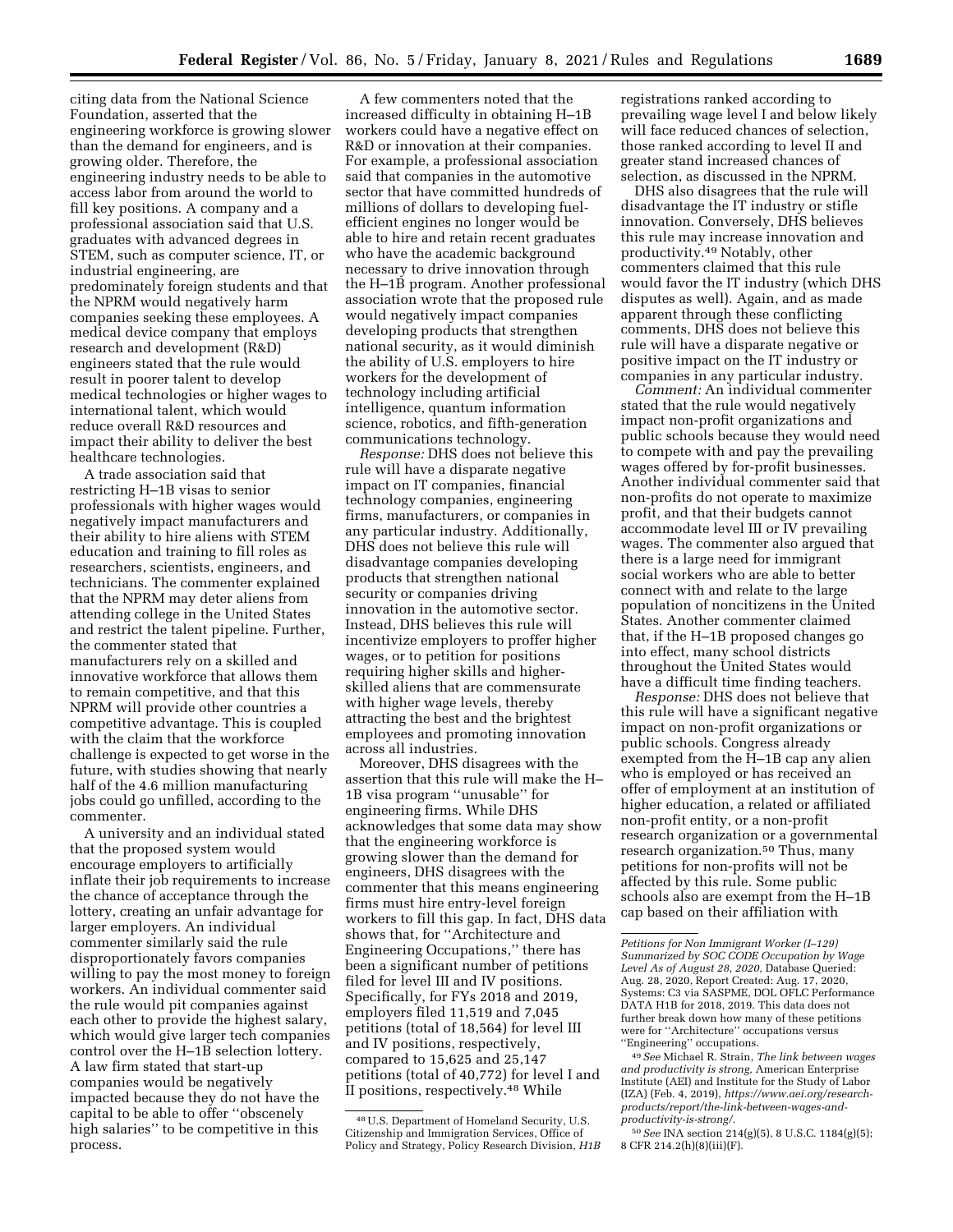institutions of higher education.51 For those non-profit entities or public school districts that are not cap-exempt and are unable to proffer wages that equal or exceed prevailing wage levels with greater chances of selection, they may be able to find available and qualified workers outside of the H–1B program.52

(d) Other Comments on Impacts on Employers

*Comments:* Multiple commenters argued that the rule likely would result in a significant and sudden downturn in immigration casework, and would cause immigration law firms to scale back operations and lay off staff, at a time when the U.S. economy already is in a precarious position and unemployment is high.

*Response:* DHS disagrees with these commenters as this rule is not intended or expected to result in fewer H–1B workers in the United States, and will not affect existing H–1B workers, unless such workers become subject to the numerical allocations, and therefore should not reduce workload for immigration law firms overall. Employers with existing H–1B employees, who are not affected by this rule, may still need immigration law firm services. In addition, while some employers may opt not to participate in the H–1B program as a source for potential new employees and may not require immigration law firm services for those potential new employees as a result, given the high demand for H–1B visas, other employers may have the opportunity to begin participating in the program or to increase their existing participation in the program and may require increased services of immigration firms and attorneys. Therefore, DHS does not anticipate that this rule will have a negative overall impact on law firms and attorneys.

*Comments:* Multiple commenters reasoned that, with a focus on base wages, the proposed rule may result in employers abandoning the use of variable compensation, such as bonuses, profit-sharing payments, stock, and other incentives tied to performance. A

commenter argued that variable pay can benefit a company by focusing organizations, business units, and individuals on specific goals and objectives. Alternatively, employers offering such compensation packages may be disadvantaged relative to others offering solely wage-based compensation.

*Response:* DHS recognizes that companies may offer various forms of benefits and benefits provided as compensation for services, such as cash bonuses, stock options, paid insurance, retirement and savings plans, and profitsharing plans. While cash bonuses may, in limited circumstances, be counted towards the annual salary,<sup>53</sup> other forms of benefits such as stock options, profit sharing plans, and flexible work schedules may not be readily quantifiable or guaranteed, which means that they cannot reliably be calculated into proffered wages. Further, as one commenter pointed out, if a beneficiary is highly valued, that beneficiary may be able to discuss with their employer changes to their compensation structure that could result in a more easily quantifiable proffered wage.

#### v. Economy

*Comments:* Multiple commenters said the proposal would have the following negative impacts on the economy without providing substantive rationale: The rule would hurt the overall economy; the American public would assume the increased cost of labor through hidden corporate taxes or increased costs of services; this would affect U.S. economic development because many young people will be blocked by this new rule; this proposal would increase economic and cultural divisions that already exist because it would eliminate all ''interactive possibilities from social and cultural disciplines''; the proposed rule would harm the U.S. economy because the United States needs international students to bring funds to the country to study and live; international students educated at U.S. colleges have better acculturation to U.S. society, which is very important for long-term growth of the economy.

An individual commenter stated that the proposal would ''gut the system'' and lead to further economic decline. Other commenters argued that this rule would hurt the economy during a global pandemic when the economy is suffering. An individual commenter said that, to rebound from the pandemic and meet the challenges that face the

United States, the country must expand opportunities for skilled workers, particularly in the STEM and health professions. A few individual commenters asserted, without evidence, that the proposal is based on the ''false premise'' that individuals who earn more contribute more to the economy, and that the rule promotes falsities about the workers who strengthen the U.S. economy. A few individual commenters stated that the proposal provides no evidence that higher wages correspond with labor needs of employers or provide a greater economic benefit.

*Response:* DHS does not agree that this rule will harm the U.S. economy or economic development, increase costs for the American public, or increase cultural or economic divisions. Instead, DHS believes that this rule will facilitate the admission of higher-skilled workers, which will benefit the economy and increase the United States' competitive edge in attracting the best and the brightest in the global labor market, consistent with the goals of the H–1B program. It may also benefit U.S. workers, as employers that might have petitioned for cap-subject H–1B workers to fill relatively lower-paid, lowerskilled positions, may be incentivized to hire available and qualified U.S. workers for those positions.

*Comments:* A university said that foreign graduates do not take jobs from U.S. citizens, but, rather, they create new jobs and contribute ''billions'' to the economy. An individual commenter argued that attracting the best and brightest from around the world for education and employment helps to drive innovation and benefits the U.S. economy and nation as a whole, but the proposed rule would not lead to that outcome. An individual cited numerous studies in arguing that the current framework, in contrast to a proposed ''best and brightest'' prioritization, generates more economic benefits of the type intended by Congress. Several other commenters argued that the rule would cause professionals to seek careers elsewhere. A law firm stated that the rule could halt innovation in the United States, as studies have shown a positive correlation between foreign students and innovation.

An advocacy group said that the rule would risk preventing highly skilled professionals from bringing their talents to the United States, despite their education and skill, which likely would result in the United States missing out on the contributions of needed talent across multiple industries. A trade association stated that ''each facet'' of the U.S. workforce is enabled by an

<sup>51</sup>*See* Burr Forman McNair et al., *School Districts Taking Advantage of New H–1B Cap Exempt Regulations,* JDSUPRA (June 1, 2017), *[https://](https://www.jdsupra.com/legalnews/school-districts-taking-advantage-of-64663/) [www.jdsupra.com/legalnews/school-districts](https://www.jdsupra.com/legalnews/school-districts-taking-advantage-of-64663/)[taking-advantage-of-64663/.](https://www.jdsupra.com/legalnews/school-districts-taking-advantage-of-64663/)* 

<sup>52</sup> Data shows that roughly 53 percent of recent college graduates in the United States are currently unemployed or underemployed. *See* Darko Jacimovic, *College Graduates Unemployment Rate in the US,* What to Become (Nov. 25, 2020), *[https://](https://whattobecome.com/blog/college-graduates-unemployment-rate/#:%E2%88%BC:text=The%20median%20pay%20for%20those,in%20the%20US%20is%202.1%25)  [whattobecome.com/blog/college-graduates](https://whattobecome.com/blog/college-graduates-unemployment-rate/#:%E2%88%BC:text=The%20median%20pay%20for%20those,in%20the%20US%20is%202.1%25)[unemployment-rate/#:](https://whattobecome.com/blog/college-graduates-unemployment-rate/#:%E2%88%BC:text=The%20median%20pay%20for%20those,in%20the%20US%20is%202.1%25)*∼*:text=The%20 [median%20pay%20for%20](https://whattobecome.com/blog/college-graduates-unemployment-rate/#:%E2%88%BC:text=The%20median%20pay%20for%20those,in%20the%20US%20is%202.1%25) [those,in%20the%20US%20is%202.1%25](https://whattobecome.com/blog/college-graduates-unemployment-rate/#:%E2%88%BC:text=The%20median%20pay%20for%20those,in%20the%20US%20is%202.1%25)* (citing

University of Washington data). 53*See* 20 CFR 655.731(c)(2).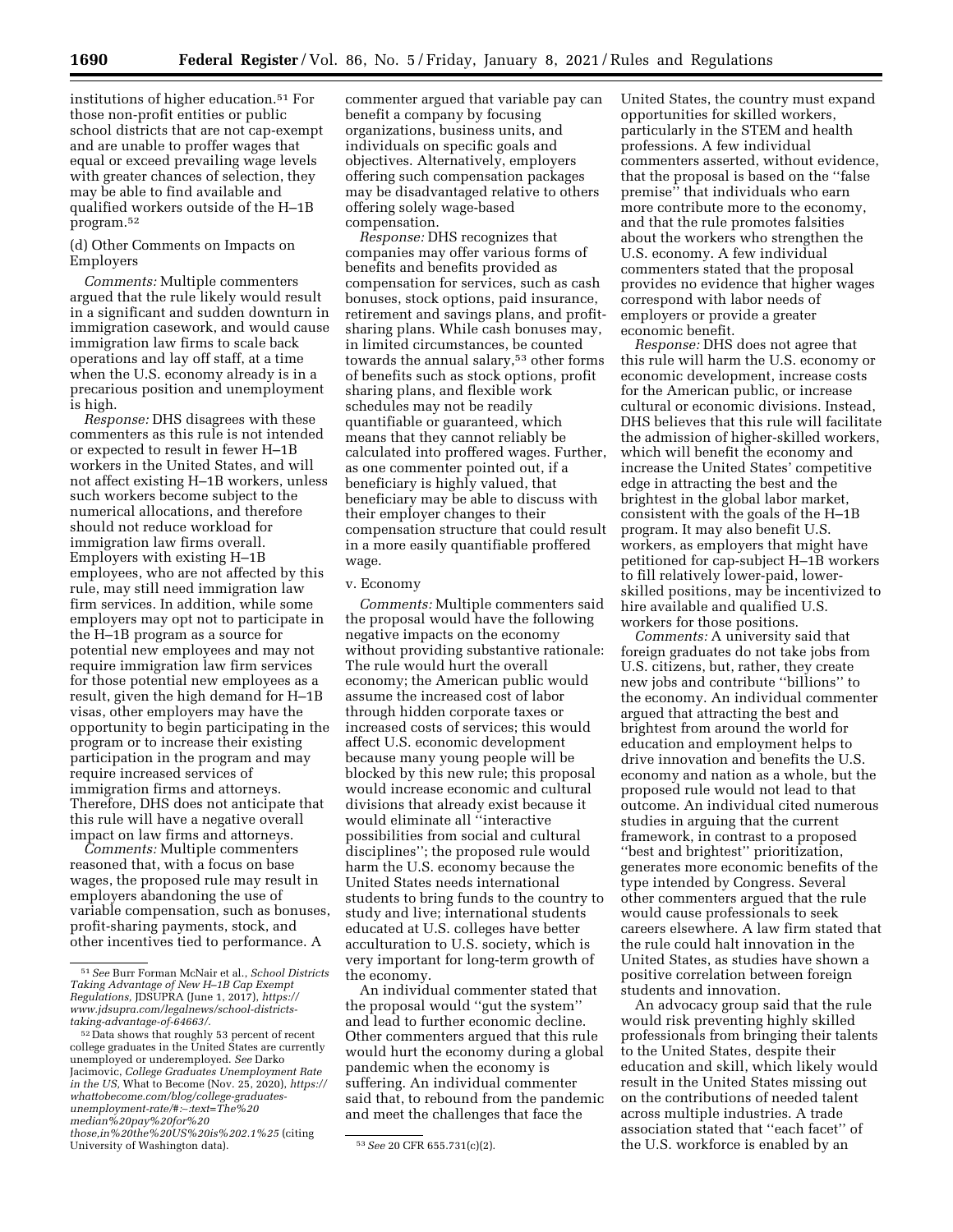immigration system that allows access to foreign talent to allow employers to remain competitive, and argued that highly-skilled foreign executives and managers help run key aspects of U.S. companies that create thousands of jobs for domestic workers. The commenter said that it is this ''synergy'' between aliens and U.S. residents that underpins the United States' ''vibrant'' economy. An attorney argued that the United States would lose the benefits that come with younger, recently educated professionals whose value already has been assessed against the ease of employing U.S. applicants. An advocacy group said that the U.S. population is aging, and the country needs immigrants to help the economy grow. In addition, the commenter said that, for the United States' innovation future, the country needs international students. An individual commenter stated that favoring aliens far into their careers over young professionals is ''perverse'' because they may have only a decade of their careers left, which is not in the country's best interest. Another commenter said that this proposal could result in future H–1B participants who are older, not necessarily high-skilled, and have no exposure to American culture. The commenter said international students and the H–1B program are key drivers of job growth and economic dynamism, and altering the H–1B program to exclude recent graduates may stymie these positive effects.

*Response:* DHS appreciates the economic contributions that highly skilled aliens make to the United States. Rather than reducing such contributions or halting innovation, DHS believes that this rule will incentivize employers to attract and recruit highly-skilled aliens, as opposed to the current random selection process that ''favors companies hiring workers with interchangeable skills en masse over those with a pressing need to hire specific foreign experts,"<sup>54</sup> and, thus, will benefit the economy overall.<sup>55</sup> The

rule is not intended to, and DHS does not expect that it will, reduce the number of H–1B workers. DHS also notes that this rule does not preclude recent graduates from obtaining H–1B status or employers from directly sponsoring a recent foreign graduate for an employment-based immigrant visa. Although this rule will reduce the chance of selection for those at lower wage levels in years of excess demand, DHS believes that selecting by wage level in such years is more consistent with the dominant legislative purpose of the H–1B program, which is to help U.S. employers fill labor shortages in positions requiring highly skilled or highly educated workers. Furthermore, DHS disagrees with the commenter that selecting higher paid and/or more highly skilled workers necessarily means that employers will be selecting those with less time left in their careers and thus those who will not be in the country's best interest. In addition, DHS does not believe that the time spent in the workforce determines the degree of contribution to the economy or the country. As explained in the NPRM and above, DHS believes that the rule will maximize H–1B cap allocations so that they more likely would go to the best and brightest workers.

*Comments:* Several commenters said that the proposal could have the unintended consequence of ''forcing'' entire businesses offshore. A professional association said that the proposal would result in more companies outsourcing jobs abroad and would discourage innovation. An individual commenter said that each job that is off-shored will take with it multiple other U.S. positions because the United States will lose the economic contributions of foreign workers, such as rented apartments, home mortgages, cares, groceries, and more. Another commenter said that this rule would make it more expensive for companies to hire in U.S. locations, and they eventually would move entire sections of their operation overseas or outsource labor, hurting U.S. workers in the long run.

*Response:* DHS disagrees with the commenters who state that this rule will cause employers to move operations to other countries. These commenters cited research 56 suggesting that restricting H–

1B immigration is likely to cause multinational firms to offshore their highly skilled labor as the basis for concerns about this rule. However, DHS disagrees that this rule restricts H–1B immigration. Again, this rule does not affect the statutorily mandated annual H–1B cap, nor does it affect substantive eligibility requirements for an H–1B visa. While DHS acknowledges this rule may impose costs to individual employers, neither the comments nor sources cited address the countervailing impact on those level III and IV employers impacted or benefited by this rule. DHS believes that this rule, instead, will facilitate the admission of higher-skilled workers, which will benefit the economy and increase the United States' competitive edge in attracting the best and the brightest in the global labor market, consistent with the goals of the H–1B program.

*Comments:* A couple of commenters, including a trade association, said that, in many cases, the proposed rule would require employers to pay their H–1Bs more than the actual market wages for U.S. citizens holding comparable positions. An individual commenter argued that prioritizing wages conflicts with the current DOL Prevailing Wage system, which ensures that H–1B holders do not depress the wages of U.S. workers. A company said that artificially raising the amount of money an employer must devote to paying H– 1B workers would result in the company employing fewer workers overall, including U.S. workers. The commenter's reasoning was that, as a salary-focused ''arms race'' begins, employers would rely less and less on labor and more on technology and other means to avoid the unsustainable wage levels. Another commenter said the proposal would create the issue of wage discrimination against U.S. employees because an employer would have to offer a higher level of pay to H–1B applicants than to citizens for the same position.

*Response:* To the extent that these comments refer to wages required as a result of the DOL IFR, DHS notes that, on December 1, 2020, the U.S. District Court for the Northern District of California issued an order in *Chamber of Commerce, et al.* v. *DHS, et al.,* No. 20–cv–7331, setting aside the Interim

<sup>54</sup>*See* Drew Calvert, *Companies Want to Hire the Best Employees. Can Changes to the H–1B Visa Program Help?,* KelloggInsight (Feb. 6, 2017), *https://insight.kellogg.northwestern.edu/article/ [how-to-revamp-the-visa-program-for-highly-skilled](https://insight.kellogg.northwestern.edu/article/how-to-revamp-the-visa-program-for-highly-skilled-workers)[workers](https://insight.kellogg.northwestern.edu/article/how-to-revamp-the-visa-program-for-highly-skilled-workers)* (further noting ''[u]nder the current system, U.S. companies are often discouraged from even attempting to hire a foreign worker, despite how uniquely qualified he or she might be'').

<sup>55</sup>*See* Muzaffar Chrishti and Stephen Yale-Loehr, *The Immigration Act of 1990: Unfinished Business a Quarter-Century Later,* Migration Policy Institute (July 2016), *[https://www.migrationpolicy.org/sites/](https://www.migrationpolicy.org/sites/default/files/publications/1990-Act_2016_FINAL.pdf) [default/files/publications/1990-Act](https://www.migrationpolicy.org/sites/default/files/publications/1990-Act_2016_FINAL.pdf)*\_*2016*\_ *[FINAL.pdf](https://www.migrationpolicy.org/sites/default/files/publications/1990-Act_2016_FINAL.pdf)* (''Sponsors of [the Immigration Act of 1990 which created the H–1B program as it exists today] believed that facilitating the admission of higher-skilled immigrants would benefit the

economy and increase the United States' competitive edge in attracting the 'best and the brightest' in the global labor market.'').

<sup>56</sup>*See* Britta Glennon, *How Do Restrictions on High-Skilled Immigration Affect Offshoring? Evidence from the H–1B Program,* National Bureau of Economic Research (July 2020), *[https://](https://www.nber.org/papers/w27538) [www.nber.org/papers/w27538;](https://www.nber.org/papers/w27538)* Michelle Marks, *Skilled, foreign workers are giving up on their* 

*American dreams—and turning to Canada,*  Business Insider (Mar. 31, 2019), *[https://](https://www.businessinsider.com/h-1b-visa-rejects-moving-to-canada-2019-3) [www.businessinsider.com/h-1b-visa-rejects-moving](https://www.businessinsider.com/h-1b-visa-rejects-moving-to-canada-2019-3)[to-canada-2019-3.](https://www.businessinsider.com/h-1b-visa-rejects-moving-to-canada-2019-3)* Notably, the latter article focuses on how the current random lottery process disincentivizes prospective high-skilled beneficiaries seeking H–1B visas in the United States and incentivizes them to seek visas in countries with more merit-based selection processes.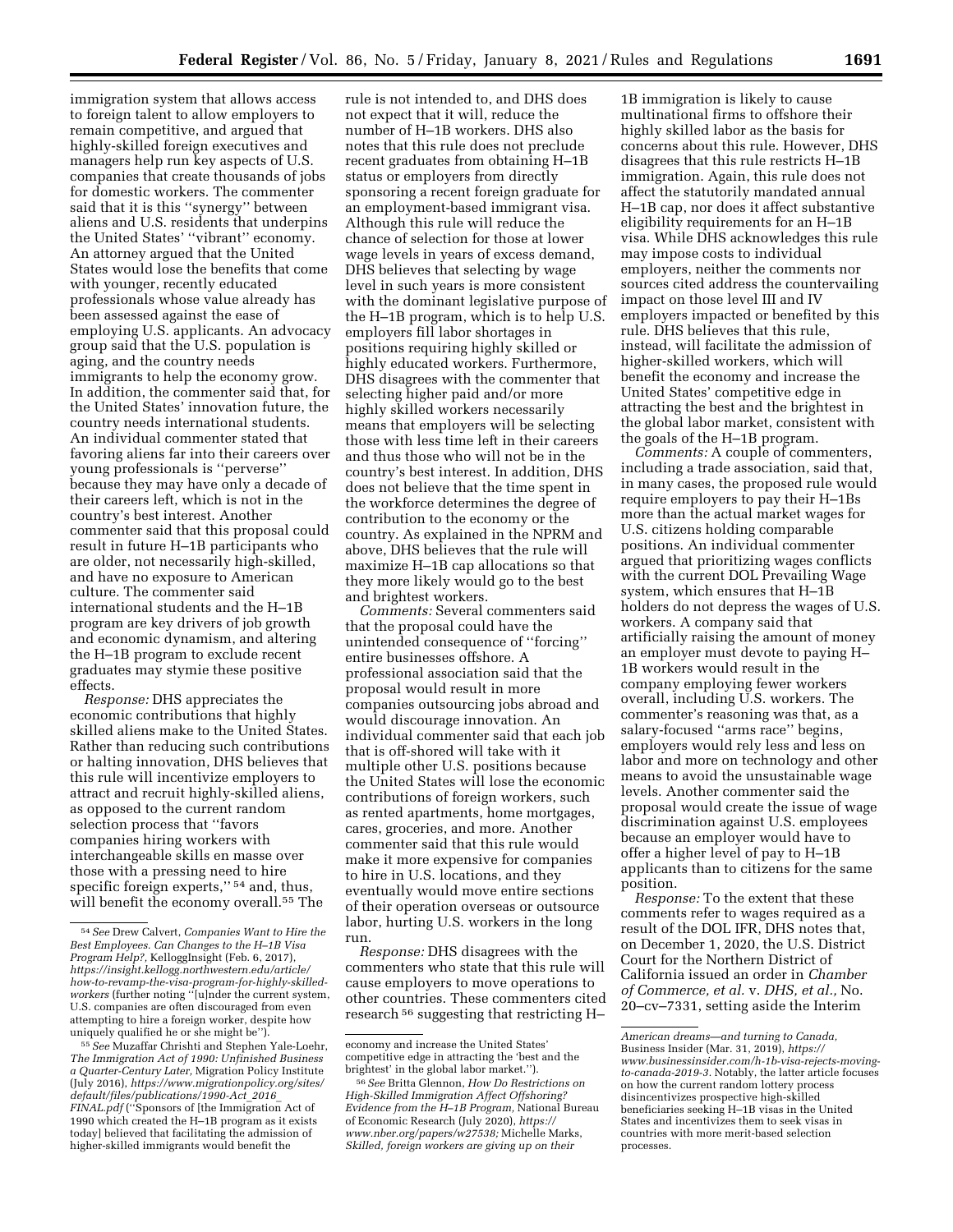Final Rule *Strengthening Wage Protections for the Temporary and Permanent Employment of Certain Aliens in the United States,* 85 FR 63872 (Oct. 8, 2020), which took effect on October 8, 2020, and implemented reforms to the prevailing wage methodology for the Permanent Employment Certification, H–1B, H– 1B1, and E–3 visa programs. Similarly, on December 3, 2020, the U.S. District Court for the District of New Jersey issued a preliminary injunction in *ITServe Alliance, Inc., et al.* v. *Scalia, et al.,* No. 20–cv–14604, applying to the plaintiffs in that case. On December 3, 2020, DOL announced that it is taking necessary steps to comply with the courts' orders and is no longer implementing the IFR.57

As explained in the NPRM, the ranking process established by this rule does not alter the prevailing wage level associated with a given position for DOL purposes, which is informed by a comparison of the requirements for the proffered position to the normal requirements for the occupational classification. While DHS acknowledges that this final rule will result in more registrations (or petitions, as applicable) being selected for relatively higher paid, higher-skilled beneficiaries, the rule does not change, and does not conflict with, prevailing wage requirements. This final rule merely fills in a statutory gap regarding how to administer the H– 1B numerical allocations in years of excess demand.

DHS disagrees with the contentions that, by raising salaries for H–1B workers, this rule will cause employers to reduce their overall workforce including U.S. workers, rely less on labor, or pay their H–1B workers more than their U.S. workers holding comparable positions. First, by incentivizing employers to use the H–1B program to fill positions requiring higher prevailing wage levels, or proffering wages commensurate with higher prevailing wage levels, employers may see a possible increase in productivity, as explained in the NPRM. Because of the possible increase in productivity, it is not necessarily the case that employers would employ fewer workers overall or rely less on labor. DHS believes that this rule will facilitate the admission of higher-skilled workers, which will benefit the economy and increase the United States' competitive edge in attracting the best and the brightest in the global labor

market, consistent with the goals of the H–1B program.

Second, concerning the contentions that this rule would force employers to pay their H–1B workers more than their U.S. workers or otherwise harm U.S. workers, this final rule does not mandate employers to pay more for their H–1B workers; again, this rule merely fills in a statutory gap regarding how to administer the H–1B numerical allocations in years of excess demand. And as stated in the NPRM, this rule may provide increased opportunities for lower-skilled U.S. workers in the labor market to compete for work as there would be fewer H–1B workers paid at the lower wage levels to compete with U.S. workers, and may incentivize employers to recruit available and qualified U.S. workers.

#### c. General Wage-Based Selection Concerns

*Comments:* Many commenters, mostly individual commenters, generally disagreed with the proposed rule and expressed wage-based selection concerns without providing substantive rationale, stating that: Wage is not the only factor to judge the value of a worker, and the rule erroneously assumes that salary is the best indicator of a worker's value to society; H–1B wages are commensurate with experience and should not be used to establish eligibility; basing selection on wage levels violates U.S. values, such as fairness and justice; every position has ''many wages,'' so it is better to distinguish people within a position rather than based on wages; certain locations in the United States, such as rural areas, have lower wages compared to large cities with higher wage levels; the proposed rule would hamper regional development for rural areas because employers in these communities would not be able to pay the high wages to hire H–1B workers; whether an individual can get an H–1B visa depends on how important their work is to the country and does not depend on how much they can earn; the rule will damage U.S. talent capital investments because ''current price does not equal to final quality''; ranking by wage is not an accurate reflection of one's skill level because it could simply be based on age or years of experience; there are lower-paying jobs which still need to be filled by H–1B visa workers; basing selection on salary is unfair because the salary starting point and growth speed are different for different industries; the proposed rule does not address abuse in the H–1B program, such as staffing companies filing multiple petitions for each person and

full-time workers filing as part-time so that their salary on file is doubled; this proposal artificially could increase wages, and wages should be determined by supply and demand instead; and, in some industries or locations, the beneficiaries' base salaries are similar enough to fall into one or two categories, which would make them likely to be the same as a random lottery under DOL's new prevailing wage level calculations.

*Response:* DHS believes that an employer who offers a higher wage than required by the prevailing wage level does so because that higher wage is a clear reflection of the beneficiary's value to the employer, which reflects the unique qualities the beneficiary possesses. Thus, DHS believes this rule will benefit the best and brightest workers in all professions. DHS does not agree that this rule will favor certain high-paying professions or companies, as the rule takes into account the wage level relative to the SOC code—as opposed to salary alone—when ranking registrations. Regarding the concern for depressed areas, the rule equalizes geographic differences in salary amounts by taking into account the area of intended employment when ranking registrations. Particularly, as stated in the final rule, USCIS will select H–1B registrations based on the highest OES prevailing wage level that the proffered wage equals or exceeds for the relevant SOC code and area(s) of intended employment. In ranking according to the wage level, the final rule makes it so that registrations for the same wage level will be ranked the same regardless of whether their proffered wages are different owing to their areas of intended employment.

Regarding the concerns about fairness, DHS believes that this rule is fair to U.S. workers, H–1B workers, and petitioners. Conversely, the current random selection process is not fair to U.S. workers whose wages may be adversely affected by an influx of relatively lowerpaid H–1B workers, or to U.S. employers who have sought to petition for foreign workers at higher OES prevailing wage levels and are not selected.

#### 3. Other General Feedback

*Comment:* An immigration practitioner in Guam noted that many H–1B visas are awarded to engineers coming to perform projects for the military realignment in Guam, and that this rule poses a threat to those projects' timely completions.

*Response:* DHS disagrees with this commenter. H–1B workers in Guam (or the Commonwealth of the Northern

<sup>57</sup>U.S. Department of Labor, Employment and Training Administration, Foreign Labor Certification, *Announcements, [https://](https://www.dol.gov/agencies/eta/foreign-labor) [www.dol.gov/agencies/eta/foreign-labor](https://www.dol.gov/agencies/eta/foreign-labor)* (last visited Dec. 21, 2020).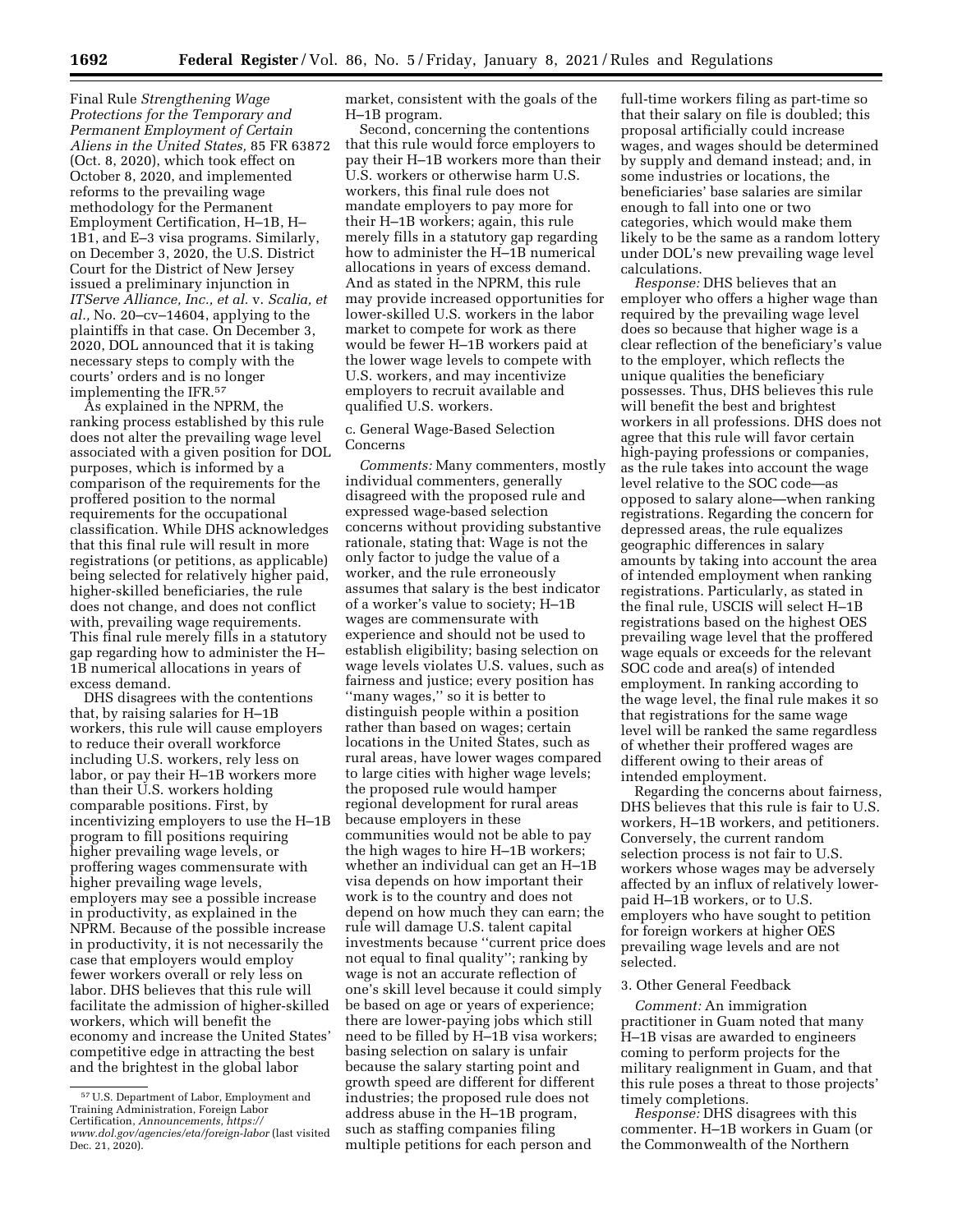Mariana Islands (CNMI)) are exempt from the statutory numerical limitation for H–1B classification until December 31, 2029.58 As this final rule simply modifies the registration requirement applicable to cap-subject H–1B petitions, it will not affect cap-exempt H–1B petitions for engineers or other H– 1B workers coming to work in Guam (or the CNMI).

## *B. Basis for Rule*

#### 1. DHS Statutory/Legal Authority

*Comments:* A few individuals supported the rule, saying that the changes to H–1B selection are consistent with Congressional intent and statutory language. Another commenter argued that the INA's silence is an ''invitation'' for USCIS to establish criteria to prioritize petitions. Likewise, a research organization commented that the statutory language is ambiguous and USCIS' proposal would reasonably address the ambiguity.

*Response:* DHS agrees with these comments that the rule is consistent with Congressional intent and statutory language; the statute is silent as to how USCIS must select H–1B petitions, or registrations, to be filed toward the numerical allocations in years of excess demand; the term ''filed'' as used in INA section 214(g)(3), 8 U.S.C. 1184(g)(3), is ambiguous; and these changes are reasonable and within DHS' general authority. DHS, therefore, is relying on its general statutory authority to implement these regulations to design a selection system that prioritizes selection generally based on the highest prevailing wage level that a proffered wage equals or exceeds. *See* INA section 103(a), 214(a) and (c)(1), 8 U.S.C. 1103(a), 1184(a) and (c)(1).

*Comment:* A business association generally argued that Acting Secretary Chad Wolf's tenure is in violation of the Homeland Security Act and the Federal Vacancies Reform Act (FVRA). Similarly, a professional association commented that Acting Secretary Wolf's tenure also violates Executive Order (E.O.) 13753, which established a DHS order of succession. The commenter added a citation to a U.S. Government Accountability Office (GAO) report concluding that Acting Secretary Wolf's appointment violated the order of succession. The commenter also provided citations to court decisions overturning DHS rulemakings based on Acting Secretary Wolf's authority. Finally, the commenter argued that DHS's attempted corrections of issues concerning Acting Secretary Wolf's

tenure are insufficient to cure rules promulgated under his authority.

*Response:* DHS disagrees with the commenters that Acting Secretary Wolf's tenure is in violation of the HSA and the FVRA; Secretary Wolf is validly acting as Secretary of Homeland Security. On April 9, 2019, then-Secretary Nielsen, who was Senateconfirmed, used the authority provided by 6 U.S.C. 113(g)(2) to establish the order of succession for the Secretary of Homeland Security.59 This change to the order of succession applied to any vacancy. This exercise of the authority to establish an order of succession for DHS pursuant to  $6$  U.S.C.  $113(g)(2)$ superseded the FVRA and the order of succession found in Executive Order 13753, 81 FR 90667 (Dec. 9, 2016). As a result of this change, and pursuant to 6 U.S.C. 113(g)(2), Kevin K. McAleenan, who was Senate-confirmed as the Commissioner of U.S. Customs and Border Protection, was the next successor and served as Acting Secretary without time limitation. Acting Secretary McAleenan subsequently amended the Secretary's order of succession pursuant to 6 U.S.C. 113(g)(2), placing the Under Secretary for Strategy, Policy, and Plans position third in the order of succession, below the positions of the Deputy Secretary and Under Secretary for Management.60 Because the Deputy Secretary and Under Secretary for Management positions were vacant when Mr. McAleenan resigned, Mr. Wolf, as the Senate-confirmed Under Secretary for Strategy, Policy, and Plans, was the next successor and began serving as the Acting Secretary.

Further, because he has been serving as the Acting Secretary pursuant to an order of succession established under 6 U.S.C. 113(g)(2), the FVRA's prohibition on a nominee's acting service while his or her nomination is pending does not apply, and Mr. Wolf remains the Acting Secretary notwithstanding President Trump's September 10, 2020, transmission to the Senate of Mr. Wolf's nomination to serve as DHS Secretary.61

61*Compare* 6 U.S.C. 113(a)(1)(A) (crossreferencing the FVRA without the ''notwithstanding'' caveat), *with id.* 113(g)(1)–(2) (noting the FVRA provisions and specifying, in contrast, that section 113(g) provides for acting secretary service ''notwithstanding'' those provisions); *see also* 5 U.S.C. 3345(b)(1)(B) (restricting acting officer service under section 3345(a), in particular, by an official whose nomination has been submitted to the Senate for permanent service in that position). 62 5 U.S.C. 3346(a)(2).

That said, there have been recent challenges to whether Mr. Wolf's service is invalid, resting on the erroneous contention that the orders of succession issued by former Secretary Nielsen and former Acting Secretary McAleenan were invalid. The Department believes those challenges are not based on an accurate view of the law. But even if those contentions are legally correct meaning that neither former Secretary Nielsen nor former Acting Secretary McAleenan issued a valid order of succession—under 6 U.S.C. 113(g)(2) then the FVRA would have applied, and Executive Order 13753 would have governed the order of succession for the Secretary of Homeland Security from the date of former Secretary Nielsen's resignation.

The FVRA provides an alternative basis for an official to exercise the functions and duties of the Secretary temporarily in an acting capacity. In that alternate scenario, under the authority of the FVRA, Mr. Wolf would have been ineligible to serve as the Acting Secretary of DHS after his nomination was submitted to the Senate, 5 U.S.C. 3345(b)(1)(B), and Peter Gaynor, the Administrator of the Federal Emergency Management Agency (FEMA), would have—by operation of Executive Order 13753—become eligible to exercise the functions and duties of the Secretary temporarily in an acting capacity. This is because Executive Order 13753 pre-established the President's succession order for DHS when the FVRA applies. Mr. Gaynor would have been the most senior official eligible to exercise the functions and duties of the Secretary under that succession order, and thus would have become the official eligible to act as Secretary once Mr. Wolf's nomination was submitted to the Senate.<sup>62</sup> Then, in this alternate scenario in which, as assumed above, there was no valid succession order under 6 U.S.C.  $113(g)(2)$ , the submission of Mr. Wolf's nomination to the Senate would have restarted the FVRA's time limits. 5 U.S.C. 3346(a)(2).

Out of an abundance of caution, and to minimize any disruption to DHS and to the Administration's goal of maintaining homeland security, on November 14, 2020, with Mr. Wolf's nomination still pending in the Senate, Mr. Gaynor exercised the authority of Acting Secretary that he would have had (in the absence of any governing succession order under 6 U.S.C.  $113(g)(2)$  to designate a new order of succession under 6 U.S.C. 113(g)(2) (the

<sup>58</sup>*See* 48 U.S.C. 1806(b)(A).

<sup>59</sup> DHS, *Orders of Succession and Delegations of Authorities for Named Positions,* Delegation No. 00106, Revision No. 08.5 (Apr. 10, 2019).

<sup>60</sup> DHS, *Orders of Succession and Delegations of Authorities for Named Positions,* Delegation No. 00106, Revision No. 08.6 (Nov. 8, 2019).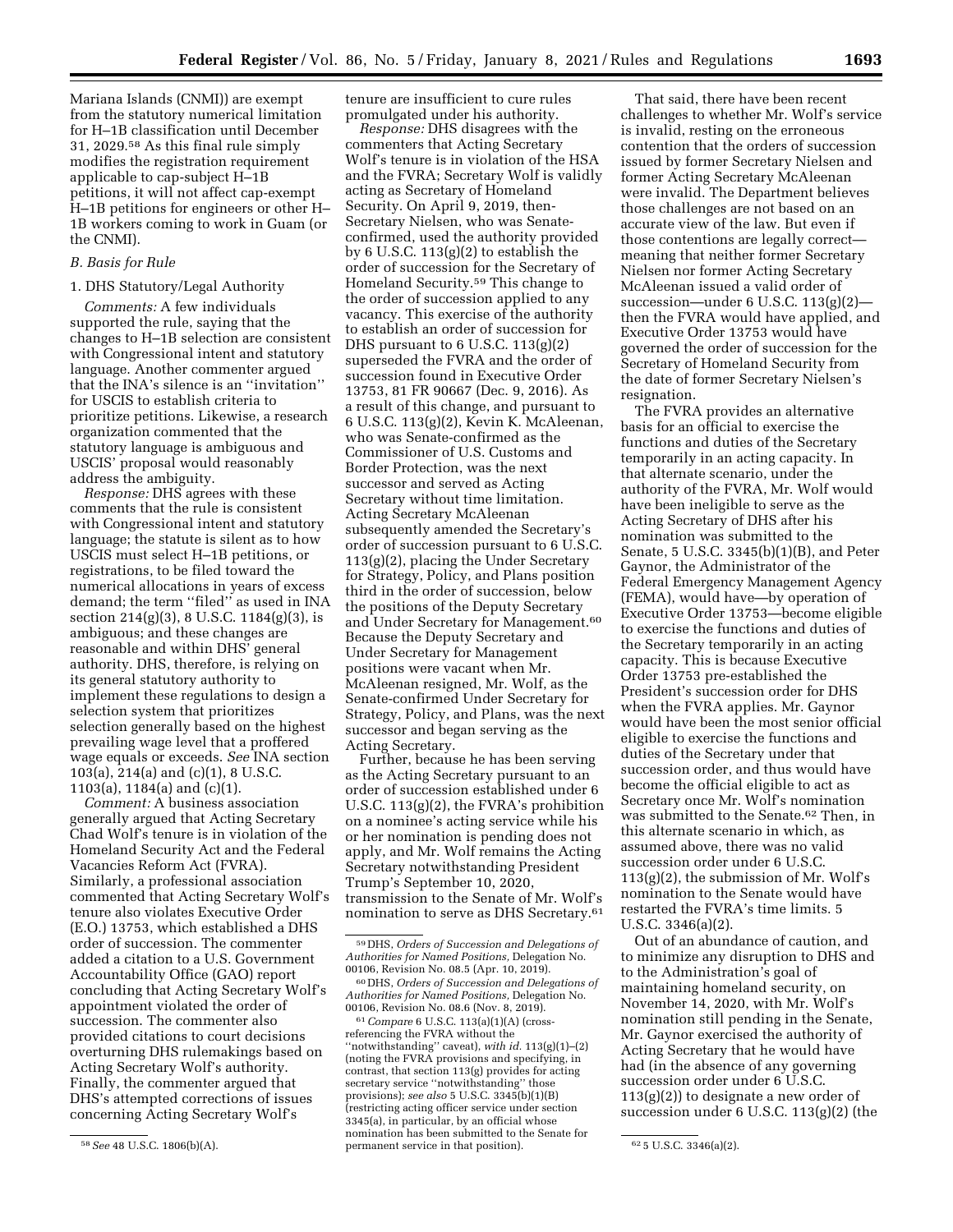''Gaynor Order'').63 In particular, Mr. Gaynor issued an order of succession with the same ordering of positions listed in former Acting Secretary McAleenan's November 2019 order. The Gaynor Order thus placed the Under Secretary for Strategy, Policy, and Plans above the FEMA Administrator in the order of succession. Once the Gaynor Order was executed, it superseded any authority Mr. Gaynor may have had under the FVRA and confirmed Mr. Wolf's authority to continue to serve as the Acting Secretary. Hence, regardless of whether Mr. Wolf already possessed authority pursuant to the November 8, 2019, order of succession effectuated by former Acting Secretary McAleenan (as the Departments have previously concluded), the Gaynor Order provides an alternative basis for concluding that Mr. Wolf currently serves as the Acting Secretary.<sup>64</sup>

On November 16, 2020, Acting Secretary Wolf ratified any and all actions involving delegable duties that he took between November 13, 2019, through November 16, 2020, including the NPRM that is the subject of this rulemaking.

Under section 103(a)(1) of the Act, 8 U.S.C. 1103(a)(1), the Secretary is

64On October 9, 2020, the U.S. District Court for the District of Columbia issued an opinion indicating that it is likely that section  $113(g)(2)$ orders can be issued by only Senate-confirmed secretaries of DHS and, thus, that Mr. Gaynor likely had no authority to issue a section  $113(g)(2)$ succession order. *Nw. Immigrant Rights Project* v. *United States Citizenship & Immigration Servs.,*  No. CV 19–3283 (RDM), 2020 WL 5995206, at \*24 (D.D.C. Oct. 8, 2020). This decision is incorrect because the authority in section 113(g)(2) allows ''the Secretary'' to designate an order of succession, 6 U.S.C. 113(g)(2), and an ''acting officer is vested with the same authority that could be exercised by the officer for whom he acts.'' *In re Grand Jury Investigation,* 916 F.3d 1047, 1055 (D.C. Cir. 2019). The Acting Secretary of DHS is accordingly empowered to exercise the authority of ''the Secretary'' of DHS to ''designate [an] order of succession.'' 6 U.S.C. 113(g)(2). In addition, this is the only district court opinion to have reached such a conclusion about the authority of the Acting Secretary, and the Departments are contesting that determination.

charged with the administration and enforcement of the INA and all other immigration laws (except for the powers, functions, and duties of the President, the Attorney General, and certain consular, diplomatic, and Department of State officials). The Secretary is also authorized to delegate his or her authority to any officer or employee of the agency and to designate other officers of the Department to serve as Acting Secretary.65 The Homeland Security Act further provides that every officer of the Department ''shall perform the functions specified by law for the official's office or prescribed by the Secretary." 66

*Comments:* Multiple commenters asserted that this rule is *ultra vires,*  inconsistent with Congressional intent, and a clear violation of the INA. Specifically, they contend that the INA sets forth the procedure for allocating visas and prioritizes the selection of H– 1B cap-subject petitions in the ''order in which they are filed[,]'' which does not limit selection under the H–1B cap to those employers who pay the most or otherwise authorize DHS to impose substantive selection criteria. Several commenters stated that USCIS lacks the statutory authority to make such a change and cannot use the statute's purported silence as an invitation to adopt criteria, such as wage level or skill level, to prioritize the selection of H–1B cap subject visas. Some of these commenters also disagreed with DHS about the statute's silence and stated that Congress has previously made specific modification to the way in which H–1B cap numbers are allocated, specifically, the American Competitiveness in the Twenty-First Century Act of 2000 providing for the numerically limited exemption for beneficiaries who have earned a master's or higher degree from a U.S. institution of higher education. If Congress intended to make any other changes to the statutory language that H–1B cap numbers ''shall be issued . . . in the order in which petitions are filed[,]'' it could have done so as part of that or subsequent legislation. One commenter cited several cases in arguing that general rulemaking authority and statutory silence on an issue is not tantamount to Congressional authorization for rulemaking on a given issue; another commenter stated that the statute is neither silent nor ambiguous as it states that H–1B visas shall be issued, or H–1B status granted, ''in order in which petitions are filed''; and

a trade association commented that the use of the term ''shall'' indicates that there is no ambiguity as to how petitions may be sorted. One commenter cited several INA provisions in arguing that, where it intended to do so, Congress made distinctions within classes of potential visa applicants, and thus the statute reflects Congressional intent *not* to distinguish on other bases. One commenter said that the proposed rule would be found unlawful in court, because the law does not make an allowance for basing H–1B visas on salary, and the rule is contrary to the plain language of the statute. A form letter campaign wrote that the law does not require employers to pay H–1B workers more than U.S. workers, and the law does not allow the agency to prioritize petitions for higher-wage applicants.

*Response:* DHS disagrees with the commenters' assertions that the statute is not silent or ambiguous and that this rulemaking is *ultra vires.* As stated in the NPRM, this rule is consistent with and permissible under DHS's general statutory authority provided in INA sections 103(a), 214(a) and (c), 8 U.S.C. 1103(a), 1184(a) and (c), and HSA section 102, 6 U.S.C. 112.67 DHS created the registration requirement, based on its general statutory authority and its discretion to determine how best to handle simultaneous submissions in excess of the numerical allocations, to effectively and efficiently administer the H–1B cap selection process. Congress expressly authorized DHS to determine eligibility for H–1B classification upon petition by the importing employer, and to determine the form and information required to establish eligibility.68 ''Moreover, INA section 214(g)(3) does not provide that petitions must be processed in the order 'received,' 'submitted,' or 'delivered.' Instead, they must be processed in the order 'filed.' What it means to 'file' a petition and how to handle simultaneously received petitions are ambiguous and were not dictated by Congress in the INA.'' 69Rather, these implementation details are entrusted to DHS to administer. So, while the statute provides annual limitations on the number of aliens who may be issued initial H–1B visas or otherwise provided H–1B nonimmigrant status, the statute does not specify how petitions must be

 $^{63}\rm{Mr}.$  Gaynor signed an order that established an identical order of succession on September 10, 2020, the day Mr. Wolf's nomination was submitted, but it appears he signed that order before the nomination was received by the Senate. To resolve any concern that his September 10 order was ineffective, Mr. Gaynor signed a new order on November 14, 2020. Prior to Mr. Gaynor's new order, the U.S. District Court for the District of New York issued an opinion concluding that Mr. Gaynor did not have authority to act as Secretary, relying in part on the fact that DHS did not notify Congress of Administrator Gaynor's service, as required under 5 U.S.C. 3349(a). *Batalla Vidal* v. *Wolf,* No. 16CV4756NGGVMS, 2020 WL 6695076, at \*9 (E.D.N.Y. Nov. 14, 2020). The Departments disagree that the FVRA's notice requirement affects the validity of an acting officer's service; nowhere does section 3349 indicate that agency reporting obligations are tied to an acting officer's ability to serve.

<sup>65</sup>*See* INA 103, 8 U.S.C. 1103, and 6 U.S.C. 113(g)(2).

<sup>66</sup>*See* 6 U.S.C. 113(f).

<sup>67</sup>*See* 85 FR 69236, 69242.

<sup>68</sup>*See* INA section 214(c)(1), 8 U.S.C. 1184(c)(1). *See also Walker Macy,* 243 F.Supp.3d at 1176 (''Congress left to the discretion of USCIS how to handle simultaneous submissions, [and accordingly], USCIS has discretion to decide how best to order those petitions.'').

<sup>69</sup>*See* 243 F.Supp.3d at 1175.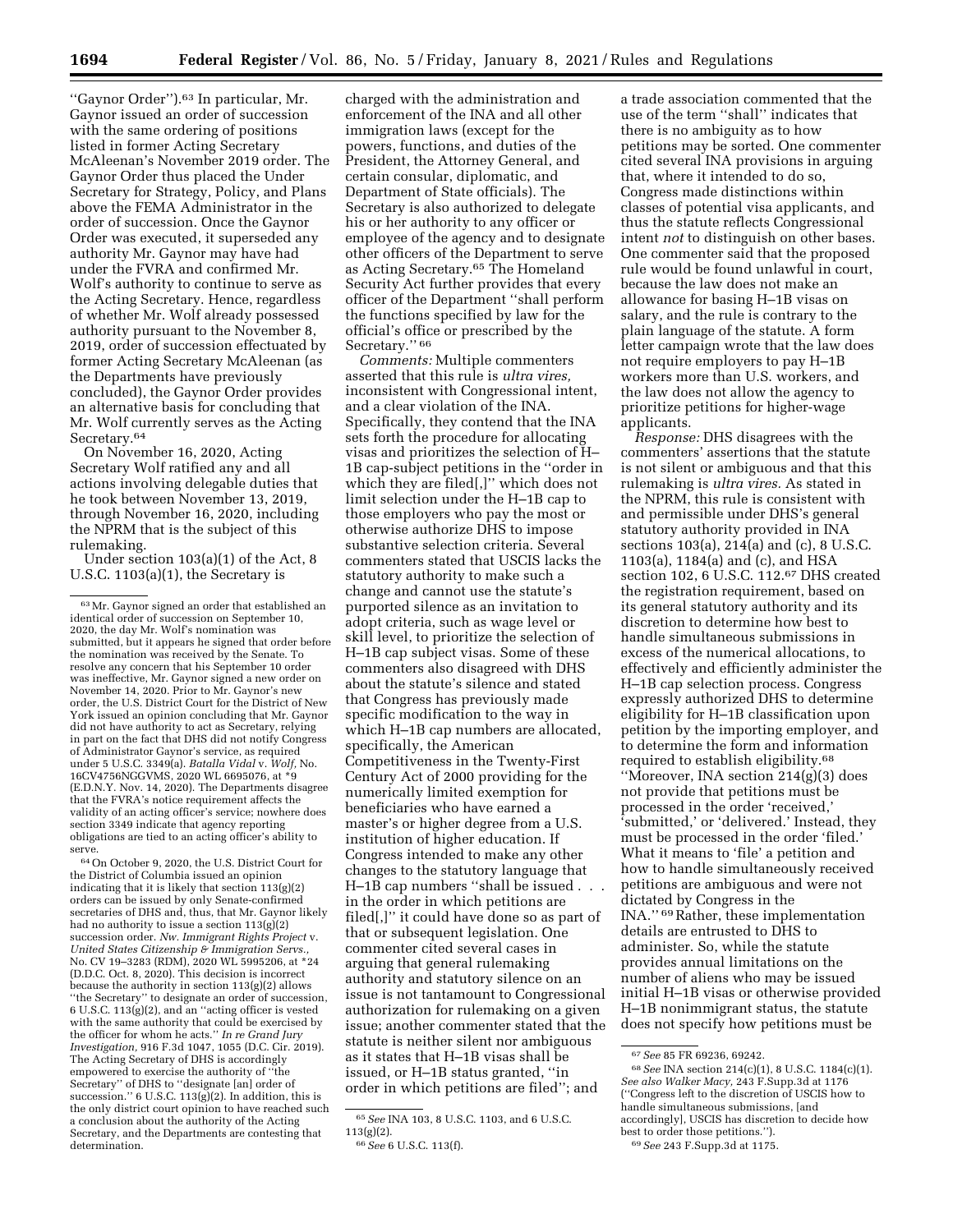selected and counted toward the numerical allocations when USCIS receives more petitions on the first day than are projected as needed to reach the H–1B numerical allocations. Consequently, ''Congress left to the discretion of USCIS how to handle simultaneous submissions'' and ''USCIS

order those petitions.'' 70 DHS acknowledges that INA section 214(g)(3), 8 U.S.C. 1184(g)(3), states that aliens subject to the H–1B numerical limitation in INA section 214(g)(1), 8 U.S.C. 1184(g)(1), shall be issued H–1B visas or otherwise provided H–1B nonimmigrant status ''in the order in which petitions are filed for such visas or status.'' Contrary to the commenters' assertions, this statutory provision, and, more specifically the term ''filed'' as used in INA section  $214(g)(3)$ , 8 U.S.C.  $1184(g)(3)$ , is ambiguous.<sup>71</sup> As discussed in the preamble to the *Registration Requirement for Petitioners Seeking to File H–1B Petitions on Behalf of Cap-Subject Aliens* Final Rule (H–1B Registration Final Rule), an indiscriminate application of this statutory language would lead to absurd or arbitrary results; the longstanding approach has been to project the number of petitions needed to reach the numerical allocations.72

has discretion to decide how best to

A literal application of this statutory language, as suggested by various commenters, would lead to an absurd or impossible result. The Department of State (DOS) does not issue H–1B visas, and USCIS does not otherwise provide H–1B status, based on the order in which petitions are filed. Such a literal application would necessarily mean that processing delays pertaining to a

72*See* U.S. Department of Homeland Security, U.S. Citizenship and Immigration Services, *Registration Requirement for Petitioners Seeking To File H–1B Petitions on Behalf of Cap-Subject Aliens,* 

petition earlier in the petition filing order would preclude issuance of a visa or provision of status to all other H–1B petitions later in the petition filing order. To avoid such an absurd result, the longstanding approach to implementing the numerical limitation has been to project the number of petitions needed to reach the numerical limitation. The issue, however, is how to select registrations or petitions, as applicable, when the number of submissions exceeds the number projected as needed to reach the numerical limitation or the advanced degree exemption, particularly when those submissions all occur within the same narrow window of time. DHS is not changing the approach to administering the numerical allocations as it relates to the use of projections. DHS is, however, changing the selection process for selecting registrations or petitions, as applicable, to determine which petitions are properly filed and eligible for further processing consistent with INA section  $214(g)(3)$ , 8 U.S.C.  $1184(g)(3)$ .

DHS created the registration requirement based on its general statutory authority and its discretion to determine how best to handle simultaneous submissions in excess of the numerical allocations, to effectively and efficiently administer the H–1B cap selection process. As provided in the H– 1B Registration Final Rule, unless suspended by USCIS, registration is an antecedent procedural step that must be completed by prospective petitioners before they are eligible to file an H–1B cap-subject petition. As with the filing of petitions, and as explained above, a first-come, first-served basis for submitting electronic registrations is unreasonable and practically impossible.

While the random selection of registrations or petitions, as applicable, DHS established in the H–1B Registration Final Rule is reasonable, it is neither the optimal nor the exclusive method of selecting petitions or registrations toward the numerical allocations when more registrations or petitions, as applicable, are submitted than projected as needed to reach the numerical allocations.

In that vein, DHS concludes that prioritization and selection based on wage levels ''is a reasonable and rational interpretation of USCIS' obligations under the INA to resolve the issues of processing H–1B petitions'' 73 in years of excess demand and is within DHS's existing statutory authority.

*Comment:* Multiple commenters cited a USCIS response to a comment in the H–1B Registration Final Rule and wrote that USCIS previously supported the position that prioritization of selection based on salary or other substantive factors would require explicit Congressional authorization. Commenters also cited a 1991 rulemaking in arguing that Immigration and Naturalization Service (INS) previously acknowledged that the INA does not authorize establishing criteria to prioritize petitions. These commenters also provided language from a 1990 INS rulemaking indicating that a statutory change would be necessary to exclude entry-level H–1B workers. A law firm argued that the Agency cannot reverse a position of this kind without providing a reasoned explanation.

*Response:* DHS disagrees with the commenters that prior statements by INS or USCIS preclude DHS from making the changes set forth in this final rule. DHS acknowledged in the proposed rule that the preamble to the H–1B Registration Final Rule states that prioritization of registration selection on factors other than degree level, such as salary, would require statutory changes. DHS also explained that the prior statement did not provide further analysis regarding that conclusion and that upon further review and consideration of the issue initially raised in comments to the *Registration Requirement for Petitioners Seeking to File H–1B Petitions on Behalf of Cap-Subject Aliens* NPRM (H–1B Registration Proposed Rule),74 DHS concluded that the statute is silent as to how USCIS must select H–1B petitions, or registrations, to be filed toward the numerical allocations in years of excess demand. DHS continues to believe that the changes made in this final rule are within its general authority, consistent with the existing statute, and despite prior statements to the contrary, does not require statutory change or explicit congressional authorization. DHS is relying on its general statutory authority to implement the statute and, consistent with that authority, is revising the regulations to implement a selection system that realistically, effectively, efficiently, and more faithfully administers the cap selection process. *See* INA section 103(a), 214(a) and (c)(1), 8 U.S.C. 1103(a), 1184(a) and  $(c)(1)$ .

<sup>70</sup>*See* 243 F.Supp.3d at 1176.

<sup>71</sup>*See* 243 F.Supp.3d at 1167–68 (finding that USCIS's rule establishing the random-selection process was a reasonable interpretation of the INA that was entitled at least to Skidmore deference because what it means to ''file'' a petition is ambiguous and undefined under the INA and that Congress left to the discretion of USCIS how to handle simultaneous submissions. Specifically, the court said: ''Additionally, because § 1184(g)(3) was passed by Congress in 1990 when there was not widespread public use of electronic submissions, it is logical that Congress anticipated H–1B petitions would be submitted either by U.S. mail or other carriers. Thus, it was reasonable to anticipate multiple petitions would arrive on the same day. It is therefore a reasonable interpretation of 'filed' to include some further administrative step beyond mere receipt at a USCIS office to 'order' multiple petitions that arrived in such a manner on the same day.''). The availability of electronic submission of H–1B registrations has not alleviated this issue as multiple registrations can still be submitted simultaneously.

<sup>84</sup> FR 888, 896 (Jan. 31, 2019). 73*See Walker Macy,* 243 F.Supp.3d at 1175.

<sup>74</sup>U.S. Department of Homeland Security, U.S. Citizenship and Immigration Services, *Registration Requirement for Petitioners Seeking to File H–1B Petitions on Behalf of Cap-Subject Aliens,* 83 FR 62406 (proposed Dec. 3, 2018).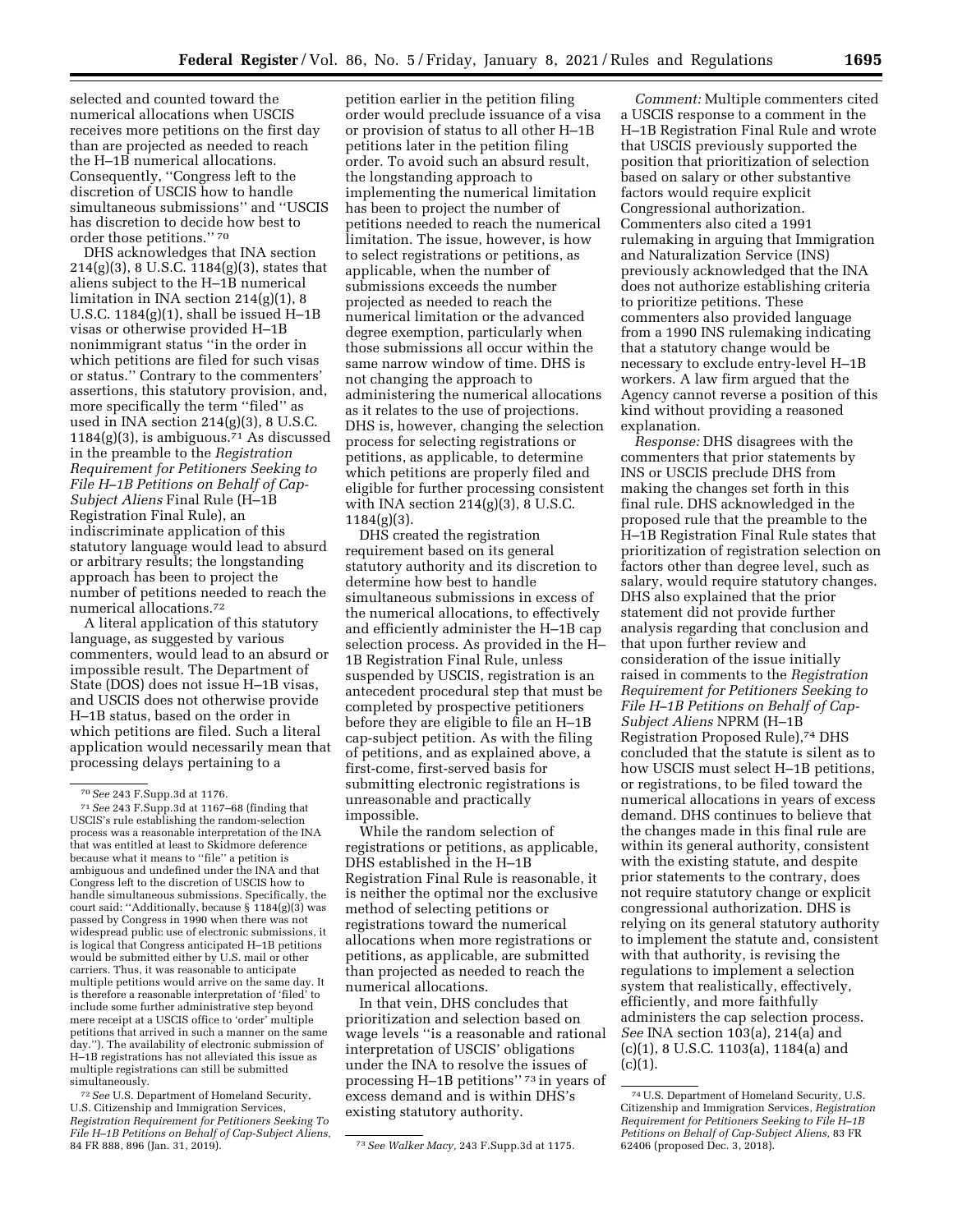DHS disagrees with the assertion that this rule will exclude entry-level workers. This final rule merely revises how USCIS will select H–1B cap-subject petitions toward the H–1B numerical allocations to determine which petitions are ''filed'' and eligible for further processing. The rule does not change substantive eligibility requirements. While DHS acknowledges that registrations or petitions, as applicable, based on a proffered wage that corresponds to a level I or level II wage likely will face a reduced chance of selection in the H–1B cap selection process, the rule does not preclude selection of registrations or petitions for entry-level workers.

DHS also disagrees with the commenters' claim that the prior statements by INS in the preamble to the *Temporary Alien Workers Seeking Classification Under the Immigration and Nationality Act* final rule are relevant to this final rule.75 INS was responding to general comments about administering the numerical limitation, but was not considering how to administer the H–1B numerical allocations when the number of submitted petitions exceeds the numerical allocation. Such circumstances did not exist at the infancy of the H–1B program and when the numerical limitation was created, so this issue was not considered at that time. Again, this final rule merely revises how USCIS will select H–1B cap-subject registrations or petitions, as applicable, toward the H–1B numerical allocations to determine which petitions are ''filed'' and thus eligible for further processing; in addition, this final rule addresses how USCIS will select registrations or petitions, as applicable, when the number of submitted registrations or petitions exceeds the projected number needed to reach the numerical allocations. Once properly filed, H–1B cap-subject petitions generally will be processed in order based on the assigned filing date.

DHS also disagrees that comments made by INS in the preamble to the 1990 final rule,76 are relevant to the interpretation of DHS's authority to implement the numerical allocations under the existing statute. The 1990 rule preceded the enactment of the Immigration Act of 1990 (IMMACT 90), Public Law 101–649, 104 Stat. 4978, the

creation of the H–1B classification for specialty occupation workers, and the implementation of a numerical limitation on H–1B workers. As such, the statements cited by the commenter are not relevant to the interpretation of the existing statute, including the authority of DHS to administer the H– 1B numerical allocations.

*Comment:* A company stated that USCIS' ability to interpret the term ''filed'' is not unlimited and that the proposed, complex prioritization scheme unambiguously exceeds the scope of the term. Similarly, a law firm and individual argued that, according to *Walker Macy* v. *USCIS,* USCIS does not have ''unfettered'' discretion to determine which petitions are filed, but, instead, must reasonably interpret the statute. The law firm said the proposed interpretation is unreasonable because of the impacts it would have on U.S. companies and innovation. Multiple commenters said that the current system of putting applicants in a lottery when they apply simultaneously comports with the INA's language, but that the proposed methodology would impermissibly deviate from the INA. Similarly, a company stated that Congress' guiding principal for selecting H–1B petitions is timing and that the current lottery system conforms to this principal. An individual commenter similarly argued, citing *Walker Macy* v. *USCIS,* that the proposed rule deviates from the temporal principal without statutory or judicial basis. Other commenters asserted that USCIS' reference to the ''dominant legislative purpose'' of the statute, construed as prioritizing the application of the most skilled workers, is unreasonable. The commenters reasoned that the INA simply prioritizes filling labor shortages, without regard to wage levels. Several commenters stated that the allowance of H–1B visas for aliens with undergraduate degrees precludes prioritizing petitions based on wage levels.

*Response:* DHS disagrees with the commenters' assertions that this rule misstates the scope of the term ''filed'' or that the rule is based on an unreasonable interpretation of the statute. As stated in the NPRM and in response to other comments in this preamble, DHS believes that this rule is consistent with and permissible under DHS's general statutory authority provided in INA sections 103(a), 214(a) and (c), 8 U.S.C. 1103(a), 1184(a) and (c), and HSA section 102, 6 U.S.C. 112.77 DHS created the registration requirement, based on its general

statutory authority and its discretion to determine how best to handle simultaneous submissions in excess of the numerical allocations (*i.e.,*  situations where prioritizing petitions solely in a temporal manner is impossible), to effectively and efficiently administer the H–1B cap selection process. Congress expressly authorized DHS to determine eligibility for H–1B classification upon petition by the importing employer, and to determine the form and information required to establish eligibility.78 ''Moreover, INA section 214(g)(3) does not provide that petitions must be processed in the order 'received,' 'submitted,' or 'delivered.' Instead, they must be processed in the order 'filed.' What it means to 'file' a petition and how to handle simultaneously received petitions are ambiguous and were not dictated by Congress in the INA.'' 79Rather, these implementation details are entrusted for DHS to administer. So, while the statute provides annual limitations on the number of aliens who may be issued initial H–1B visas or otherwise provided H–1B nonimmigrant status, the statute does not specify how petitions must be selected and counted toward the numerical allocations when USCIS receives more petitions on the first day than are projected as needed to reach the H–1B numerical allocations. Consequently, ''Congress left to the discretion of USCIS how to handle simultaneous submissions'' and ''USCIS has discretion to decide how best to order those petitions.'' 80

DHS believes, contrary to commenters' assertions, that prioritization and selection generally based on the highest OES wage level that the proffered wage equals or exceeds ''is a reasonable and rational interpretation of USCIS's obligations under the INA to resolve the issues of processing H–1B petitions'' 81 in years of excess demand and is within DHS's existing statutory authority. ''It is a cardinal canon of statutory construction that statutes should be interpreted harmoniously with their dominant legislative purpose.'' 82 Yet, under the

<sup>75</sup>U.S. Department of Justice, Immigration and Naturalization Service, *Temporary Alien Workers Seeking Classification Under the Immigration and Nationality Act,* 56 FR 61111 (Dec. 2, 1991).

<sup>76</sup>U.S. Department of Justice, Immigration and Naturalization Service, *Temporary Alien Workers Seeking Classification Under the Immigration and Nationality Act,* 55 FR 2606 (Jan. 26, 1990). 77*See* 85 FR 69236, 69242.

<sup>78</sup>*See* INA section 214(c)(1), 8 U.S.C. 1184(c)(1). *See also Walker Macy,* 243 F.Supp.3d at 1176 (''Congress left to the discretion of USCIS how to handle simultaneous submissions, [and, accordingly], USCIS has discretion to decide how best to order those petitions.'').

<sup>79</sup>*See* 243 F.Supp.3d at 1175.

<sup>80</sup>*See* 243 F.Supp.3d at 1176.

<sup>81</sup>*See* 243 F.Supp.3d at 1175.

<sup>82</sup>*See Spilker* v. *Shayne Labs., Inc.,* 520 F.2d 523, 525 (9th Cir. 1975) (citing *F.T.C.* v. *Fred Meyer, Inc.,*  390 U.S. 341, 349 (1968) (''[W]e cannot, in the absence of an unmistakable directive, construe the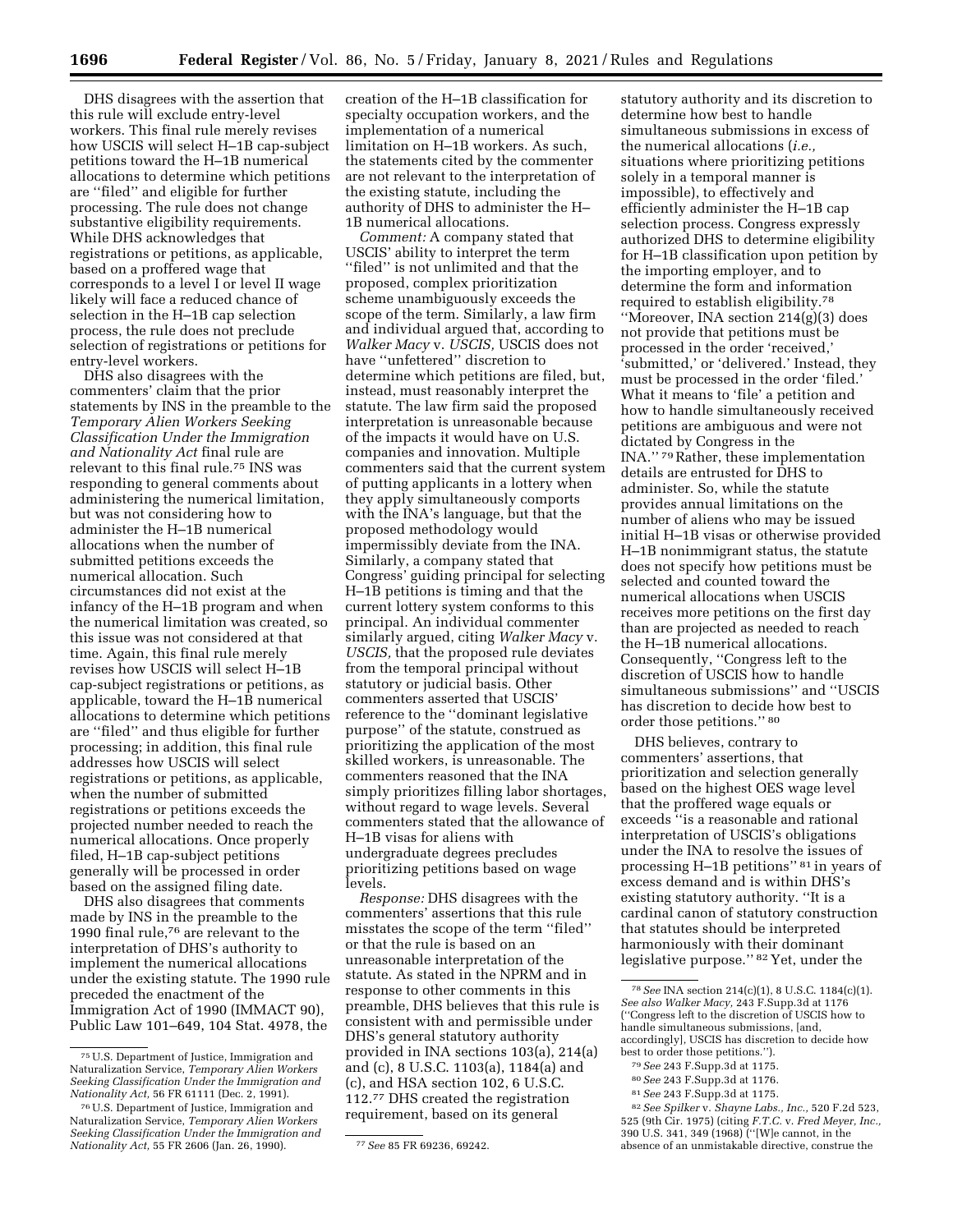current registration system the majority of H–1B cap-subject petitions have been filed for positions certified at the two lowest wage levels: I and II.<sup>83</sup> This contradicts the dominant legislative purpose of the statute because the intent of the H–1B program is to help U.S. employers fill labor shortages in positions requiring *highly skilled* or *highly educated* workers.84 By changing the selection process, for these years of excess demand, from a random lottery selection to a wage-level-based selection process, DHS will implement the statute more faithfully to its dominant legislative purpose, increasing the chance of selection for registrations or petitions seeking to employ beneficiaries at wages that would equal or exceed the level IV or level III prevailing wage for the applicable occupational classification.

*Comments:* A couple of commenters said the changes made by the rule should be decided by Congress. Similarly, a few commenters stated generally that the proposal is not authorized by Congress or is in violation of Congressional intent. A few commenters said that 8 U.S.C. 1184(g)(5)(C) (the exemption from the cap for beneficiaries who have earned a master's or higher degree from a U.S. institution of higher education) demonstrates that, where Congress intends to target petitions for highly skilled workers, it has done so

Act in a manner which runs counter to the broad goals which Congress intended it to effectuate.'')).

83*See* U.S. Department of Homeland Security, U.S. Citizenship and Immigration. Services, Office of Policy and Strategy, Policy Research Division, *H–1B Wage Level by Top 25 Metro,* Database Queried: July 10, 2020, Report Created: July 14, 2020, Systems: C3 via SASPME, DOL OFLC Performance DATA H1B for 2018, 2019, Bureau of Labor Statistics: Occupational Employment Statistics for 2018, 2019 (establishing that, for the top 25 metropolitan service areas for which H–1B beneficiaries were sought in FYs 2018 and 2019, all level I wages, 84% of level II wages, and 76% of ''No Wage Level'' wages fell below the Bureau of Labor Statistics median wages); Daniel Costa and Ron Hira, *H–1B Visas and Prevailing Wage Level,*  Economic Policy Institute (May 4, 2020), *[https://](https://www.epi.org/publication/h-1b-visas-and-prevailing-wage-levels/) [www.epi.org/publication/h-1b-visas-and-prevailing](https://www.epi.org/publication/h-1b-visas-and-prevailing-wage-levels/)[wage-levels/](https://www.epi.org/publication/h-1b-visas-and-prevailing-wage-levels/)* (explaining that ''three-fifths of all H– 1B jobs were certified at the two lowest prevailing wages in 2019...., and, ''[i]n fiscal year (FY) 2019, a total of 60% of H–1B positions certified by Department of Labor (DOL) had been assigned wage levels [I and II]: 14% were at H–1B Level 1 (the 17th percentile) and 46% per at H–1B Level 2 (34th percentile)''). Data concerning FY 2018 and 2019 petition filings pre-dates the publication of the DOL IFR, 85 FR 63872.

84*See* H.R. Rep. 101–723(I) (1990), as reprinted in 1990 U.S.C.C.A.N. 6710, 6721 (stating ''The U.S. labor market is now faced with two problems that immigration policy can help to correct. The first is the need of American business for highly skilled, specially trained personnel to fill increasingly sophisticated jobs for which domestic personnel cannot be found and the need for other workers to meet specific labor shortages'').

explicitly. Others commented that, when this cap was legislated, it was clear that petitions still would exceed visa allocations and that the statute should be understood to have intentionally omitted any change to the priority of visa petitions; and one commenter added that the proposed rule would impact the ratio of advanced-degree holders to other H–1B recipients that Congress authorized when providing the 20,000 U.S. advanced degree exemption. A company stated that the proposal is untethered to statutory language, providing examples of Congressional ''guidance'' and reasoning that nowhere in such guidance or the INA is there reference to salary or the OES prevailing wage level as a basis for selecting H–1B petitions. A professional association stated that effectively imposing an additional wage requirement would be inappropriate, especially for physicians.

*Response:* DHS disagrees with these comments. As stated in the NPRM and as explained above, this rule is consistent with Congressional intent and is permissible under DHS's general statutory authority provided in INA sections 103(a), 214(a) and (c), 8 U.S.C. 1103(a), 1184(a) and (c), and HSA section 102, 6 U.S.C. 112.85 Furthermore, DHS disagrees with the commenters' assertions that the statute, or legislative history, indicates that Congress has spoken to the specific issue addressed by this final rule: how to select petitions toward the numerical allocations when the number of petitions filed is greater than the number of petitions projected as needed to reach the H–1B numerical allocations. As explained in the NPRM and in response to other comments, the statute is silent on this issue. DHS created the registration requirement, based on its general statutory authority and its discretion to determine how best to handle simultaneous submissions in excess of the numerical allocations, to effectively and efficiently administer the H–1B cap selection process. Congress expressly authorized DHS to determine eligibility for H–1B classification upon petition by the importing employer, and to determine the form and information required to establish eligibility.86 ''Moreover, INA section 214(g)(3) does not provide that petitions must be processed in the order 'received,' 'submitted,' or 'delivered.' Instead, they

must be processed in the order 'filed.' What it means to 'file' a petition and how to handle simultaneously received petitions are ambiguous and were not dictated by Congress in the INA."<sup>87</sup>Rather, these implementation details are entrusted for DHS to administer. Nor should it be understood that Congress had spoken on this issue when the cap was legislated because it was not clear at that time that petitions would exceed visa allocations on the very first day that petitions could be filed, thus leading to a situation where prioritizing petitions solely in a temporal manner is impossible. So, while the statute provides annual limitations on the number of aliens who may be issued initial H–1B visas or otherwise provided H–1B nonimmigrant status, the statute does not specify how petitions must be selected and counted toward the numerical allocations when USCIS receives more petitions on the first day than are projected as needed to reach the H–1B numerical allocations. Consequently, ''Congress left to the discretion of USCIS how to handle simultaneous submissions'' and ''USCIS has discretion to decide how best to order those petitions.'' 88

*Comments:* Some commenters expressed that this rule is not consistent with the statutory framework Congress implemented for the admission of foreign workers into the United States, as Congress designated DOL to have the primary authority in protecting and enforcing the statute related to the U.S. labor market and wages. Multiple commenters stated that Congress did not intend for wage levels to serve as a basis for preferring certain petitions, as evidenced by the statute's prevailing wage requirement. An individual commented that the preamble's statement that ''Congress expressly authorized DHS to determine eligibility for H–1B classification upon petition by the importing employer'' fails to recognize that this authorization is for USCIS' determination regarding specific employers' applications, rather than for categorically determining which wages or jobs qualify for H–1B visas.

*Response:* DHS disagrees with the commenters assertion that this rule is inconsistent with the statute. As explained in the NPRM and in response to other comments, DHS believes that this rule is consistent with its statutory authority. DHS agrees that DOL has the primary authority to protect the wages and working conditions of U.S. workers consistent with the provisions of INA section 212(n), 8 U.S.C. 1182(n), but

<sup>85</sup> 85 FR 69236, 69242.

<sup>86</sup>*See* INA section 214(c)(1), 8 U.S.C. 1184(c)(1). *See also Walker Macy,* 243 F.Supp.3d at 1176 (''Congress left to the discretion of USCIS how to handle simultaneous submissions, [and accordingly], USCIS has discretion to decide how best to order those petitions.'').

<sup>87</sup>*See* 243 F.Supp.3d at 1175.

<sup>88</sup>*See* 243 F.Supp.3d at 1176.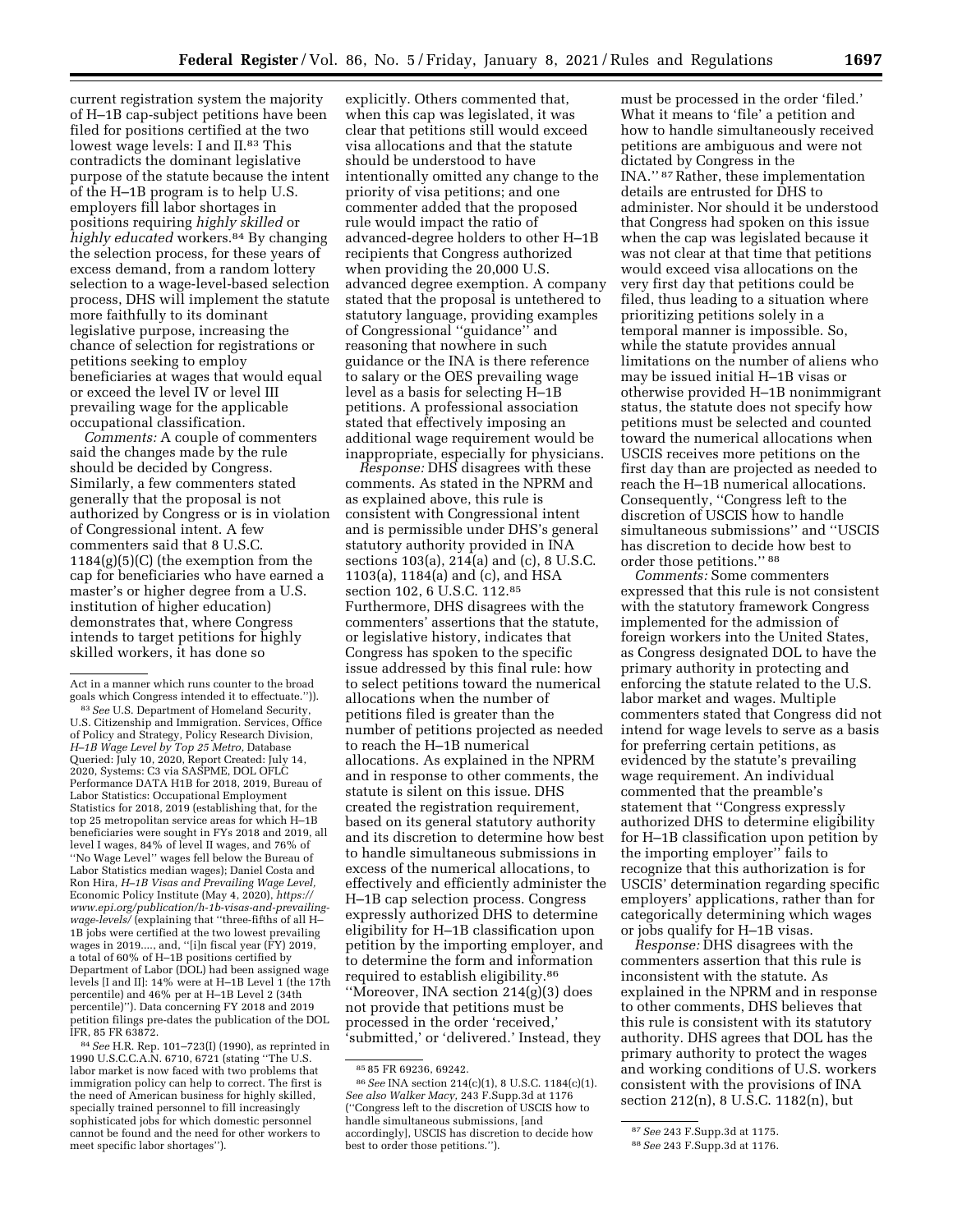those provisions are separate from INA section 214, 8 U.S.C. 1184, and the statutory provisions pertaining to the form and manner of submitting H–1B petitions and the administration of the H–1B numerical allocations, both of which are within DHS's authority consistent with INA section 214, 8 U.S.C. 1184. Further, the fact that Congress authorized DOL to administer and enforce a wage requirement, including setting prevailing wage levels for the H–1B program, does not speak to or limit DHS' authority to establish an orderly, efficient, and fair system for selecting registrations (or, if applicable, petitions), based on OES prevailing wage levels, toward the projected number needed to reach annual H–1B numerical allocations.

*Comments:* Multiple commenters, as part of a form letter campaign, stated that the legal impact of the proposed rule must be considered together with other recent rules, including the recently published DOL. Another commenter stated that USCIS should work with DOL to appropriately set up the wage levels.

*Response:* On December 1, 2020, the U.S. District Court for the Northern District of California issued an order in *Chamber of Commerce, et al.* v. *DHS, et al.,* No. 20–cv–7331, setting aside the DOL IFR. Similarly, on December 3, 2020, the U.S. District Court for the District of New Jersey issued a preliminary injunction in *ITServe Alliance, Inc., et al.* v. *Scalia, et al.,* No. 20–cv–14604, applying to the plaintiffs in that case. DOL has taken necessary steps to comply with the courts' orders and is no longer implementing the DOL IFR. DHS, therefore, disagrees with the commenter's assertion that DHS must consider the DOL IFR in the context of this final rule.

DHS also disagrees with the premise of the commenters' recommendation that DHS work with DOL to set appropriate wage levels. This final rule is not setting wage levels. As explained in the NPRM and in response to other comments, this final rule changes how DHS will select registrations or petitions, as applicable, toward the projected number needed to reach the annual H–1B numerical allocations. While this final rule uses DOL wage levels to determine how to rank and select registrations or petitions, as applicable, based generally on the wage level that the proffered wage equals or exceeds, this final rule is not mandating employers pay a higher wage nor is it changing wage levels.

*Comments:* One commenter noted the proposal would make the H–1B process similar to that of the O–1 visa, but that

Congress knowingly avoided doing so in 1990. According to the commenter, the new rule, in effect, is redrafting the 1990 legislation to make the H–1B visa more closely resemble the O–1 visa and Congress certainly could have ranked H–1Bs in 1990 if it wanted to do so. Other commenters also noted that the O–1 visa is for those with extraordinary ability, not those just starting their careers, and that the H–1B program serves different purposes. Another commenter also cited a House sponsor of the H–1B program as saying that the O–1 program, not H–1B, was the ''best and brightest'' program.

*Response:* DHS disagrees with the claim that it is reforming the H–1B classification to more closely resemble the O-1 classification.<sup>89</sup> While DHS acknowledges that this rule will result in more registrations (or petitions, as applicable) being selected for relatively higher-paid, higher-skilled beneficiaries, the rule is not changing substantive eligibility requirements for the H–1B classification and is not, in any way, reforming the H–1B classification to more closely resemble the O–1 classification. This final rule merely fills in a statutory gap regarding how to administer the H–1B numerical allocations in years of excess demand. The statute provides annual limitations on the number of aliens who may be issued initial H–1B visas or otherwise provided H–1B nonimmigrant status, but it does not specify how petitions must be selected and counted toward the numerical allocations when USCIS receives more petitions on the first day than are projected as needed to reach the H–1B numerical allocations. Consequently, ''Congress left to the discretion of USCIS how to handle simultaneous submissions'' and ''USCIS has discretion to decide how best to order those petitions.'' 90The current scheme of pure randomization of selectees does not optimally serve Congress' purpose for the H–1B program. Therefore, this rule will revise the H–1B cap selection process to better align with the purpose of the H–1B program and Congressional intent, taking into account the pervasive oversubscription of demand for registrations and petitions.

*Comment:* An individual noted that Congress previously considered legislation called the I-Squared Act that sought to alter the selection process by ranking H–1Bs based on a number of factors rather than having a random lottery. That legislation has not passed, which is an indicator that Congress does not see the change as a priority. Conversely, an individual commenter wrote that Congress intended to delegate H–1B visa allocation to USCIS and that the I-Squared bill failed because of other provisions it contained.

*Response:* DHS disagrees with the assertion that the fate of the I-Squared bill is relevant to interpretation of the existing statute. While Congress has considered such legislation, the failure of such legislation (or any other proposed legislation) to be passed and signed into law does not change the existing authority DHS has under the INA. As explained in response to other comments, DHS believes that selection of registrations or petitions, as applicable, based on corresponding wage level is consistent with the discretion provided to DHS in the current statute to administer the annual H–1B numerical allocations.

*Comment:* A few commenters cited the Senate Report for The American Competitiveness Act as demonstrating Congressional opposition to granting H– 1B visas on a preferential basis to the highest-paid aliens. The commenters argued that the language of the Senate Report contradicts E.O. 13788 and that E.O. 13788 does not establish Congressional purpose or policy, and its emphasis on highly paid beneficiaries as applied in this context would be inconsistent with Congress' direction.

*Response:* DHS disagrees with these comments because they ignore the fact that DHS has proposed to modify the registration requirement within the context of the annual demand for H–1B cap-subject petitions, including those filed for the advanced degree exemption, consistently exceeding annual statutory allocations.

Although Congress instructed that cap-subject H–1B visas (or H–1B nonimmigrant status) be allocated based on the order in which petitions are filed, it was silent with regard to the allocation of simultaneously submitted petitions. While the random lottery selection process is a reasonable solution, DHS believes that an allocation generally based on the highest OES prevailing wage level that the proffered wage equals or exceeds better fulfills Congress' stated intent that the H–1B program help U.S. employers fill labor shortages in positions requiring highly skilled workers.91

<sup>89</sup>The O–1 nonimmigrant classification is for aliens with extraordinary ability in the sciences, arts, education, business, or athletics, or who have a demonstrated record of extraordinary achievement in the motion picture and television industry. *See* INA section 101(a)(15)(O), 8 U.S.C. 1101(a)(15)(O); 8 CFR 214.2(o).

<sup>90</sup>*See Walker Macy,* 243 F.Supp.3d at 1176.

<sup>91</sup>H.R. Rep. 101–723(I) (1990), as reprinted in 1990 U.S.C.C.A.N. 6710, 6721 (stating ''The U.S.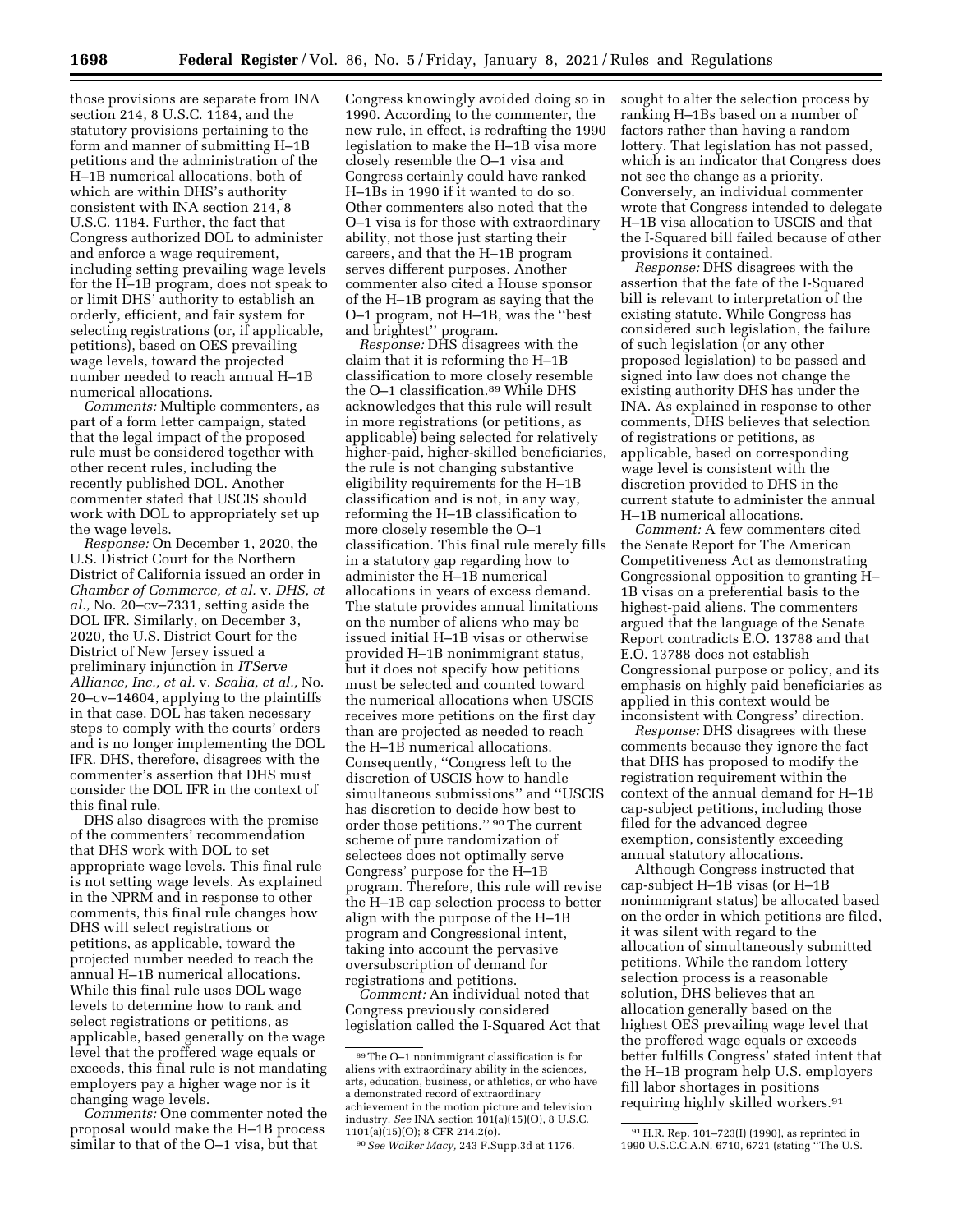This legislative history, as cited in the proposed rule, is consistent with the Senate Report the commenters cite.92 Both support the notion that Congress intended the H–1B program to fill labor shortages in positions requiring highly skilled workers. Contrary to the commenter's assertion that DHS only cited to E.O. 13788 to support this priority, DHS cited to the legislative history of the Immigration Act of 1990, the legislation that created the H–1B program, to support the priority to allocate generally based on the highest OES prevailing wage level that the proffered wage equals or exceeds.93 DHS cited to E.O. 13788 solely to note that a wage-level based selection was consistent with the administration's policy goals, not as legal authority for the proposed rule.

*Comment:* An individual commenter and a professional association argued that Presidential Proclamation 10052 is not authoritative to the extent that it conflicts with the INA, and that the proposal fails to explain how it ''is consistent with applicable law or is practicable at this point in time,'' especially in light of the forthcoming change in administration.

*Response:* DHS disagrees with the assertion that Presidential Proclamation 10052 conflicts with the INA.94 In any event, the authority for this regulation stems not from that proclamation but from DHS's general statutory authority provided in INA sections 103(a), 214(a) and (c), 8 U.S.C. 1103(a), 1184(a) and (c), and HSA section 102, 6 U.S.C. 112.

*Comment:* One commenter stated that salary also is a proxy variable for age, as, in most industries, more experienced individuals get paid higher wages. This commenter asked whether USCIS has the authority to apply ''salary'' as a secondary sorting mechanism for H–1B registrations, and if so, what would prevent USCIS also from using arbitrary sorting mechanisms such as age, geography, country of birth, race, religion, or gender.

*Response:* DHS disagrees that salary is a proxy for age. While salary is a reasonable proxy for skill, level of skill

is not necessarily correlated to age. DHS also disagrees with the commenter's implied assertion that wage level is an arbitrary sorting mechanism. As explained in the NPRM and in response to other comments, corresponding wage level is an objective way to prioritize selection in a manner consistent with the general purpose of the H–1B classification. DHS has not proposed, and does not intend to propose, selecting registrations or petitions, as applicable, based on factors that are unreasonable, inappropriate, or inconsistent with the purpose of the H–1B classification.

2. Substantive Comments on the Need for the Rule/DHS Justification

*Comments:* An anonymous commenter wrote that the proposed rule's wage standard for H–1B visa eligibility is arbitrary and capricious. The commenter said that DHS does not explain the rationale behind making wages the sole indicator of a worker's eligibility for visa sponsorship. The commenter also argued that the rule's rationale is flawed because it would not protect U.S. workers, since the H–1B visa applies only to specialty occupations. Another commenter opined that this rule is an attempt to add a new wage requirement as a part of H–1B eligibility. This commenter stated that this attempt is inconsistent with Congressional intent and would be an abuse of discretion by the Department.

*Response:* DHS believes these commenters misstate the scope of this rule. This rule does not make ''wages the sole indicator of a worker's eligibility for [H–1B] visa sponsorship'' and does not otherwise change the substantive standards for H–1B eligibility. DHS stated in the NPRM that registration, when required, is merely an antecedent procedural step that must be completed by prospective petitioners *before they are eligible to file an H–1B cap-subject petition* (emphasis added).95 Even if registration were suspended, the rule merely revises how USCIS would select H–1B cap-subject petitions toward the H–1B numerical allocations to determine which petitions are ''filed'' and thus eligible for further processing. But the rule does not change substantive eligibility requirements. DHS also disagrees with the commenter's assertion that the rule would not better

protect U.S. workers. As explained in response to other comments, prioritizing the selection of H–1B registrations or petitions, as applicable, based generally on the highest OES prevailing wage level that the proffered wage equals or exceeds will incentivize employers to offer higher wages or higher-skilled positions to H–1B workers and disincentivize the existing widespread use of the H–1B program to fill relatively lower-paid or lower-skilled positions, for which there may be available and qualified U.S. workers. DHS, therefore, believes that this rule will benefit U.S. workers who compete against entry-level H–1B workers and will incentivize H–1B petitioners to offer higher wages, further benefiting U.S. workers whose wages might otherwise be depressed by an influx of relatively lower-paid, lower-skilled H– 1B workers.

#### a. Support for the DHS Rationale

*Comments:* Many commenters expressed support for the proposed rule and DHS justification. Several commenters stated that the proposed rule is based on a true premise that salary equates with value. A research organization stated that there is no evidence to suggest that the H–1B program was designed to fill entry-level jobs at entry-level wages, and prioritizing H–1B petitions at high wage levels will safeguard U.S. wage standards and increase labor efficiency. The commenter went on to state that prioritizing higher H–1B wage levels will not undermine the program, but, rather, will incentivize recruitment and retention, while also helping U.S. workers in labor categories that have seen stagnant wage growth in recent history. The commenter reasoned that, because employers do not have to test the market before hiring H–1B workers, wages are a good indicator of the actual market need for workers in a given field.

*Response:* DHS agrees with these commenters and thanks them for their support.

# b. Rule Is Based on False Premises/ Rationale

*Comment:* Many commenters, including those who participated in an orchestrated form letter campaign, stated that the proposal is based on the false premise that salary alone equates with value and that individuals who earn more in their profession contribute more to the economy. An individual commenter discussed the fundamental flaw in associating level I and level II workers with low-paying, low-skilled work, where in reality, entry-level doctors, lawyers, engineers, and

labor market is now faced with two problems that immigration policy can help to correct. The first is the need of American business for highly skilled, specially trained personnel to fill increasingly sophisticated jobs for which domestic personnel cannot be found and the need for other workers to meet specific labor shortages'').

<sup>92</sup> 85 FR 69236, 69238.

<sup>93</sup> 85 FR 69236, 69238.

<sup>94</sup>*See* Proclamation 10052 of June 22, 2020, *Suspension of Entry of Immigrants and Nonimmigrants Who Present a Risk to the United States Labor Market During the Economic Recovery Following the 2019 Novel Coronavirus Outbreak,* 85 FR 38263 (June 25, 2020).

<sup>95</sup> 85 FR 69236, 69243. *See also* H–1B Registration Final Rule, 84 FR 888, 900 (''submission of the registration is merely an antecedent procedural requirement to properly file the petition. It is not intended to replace the petition adjudication process or assess the eligibility of the beneficiary for the offered position.'').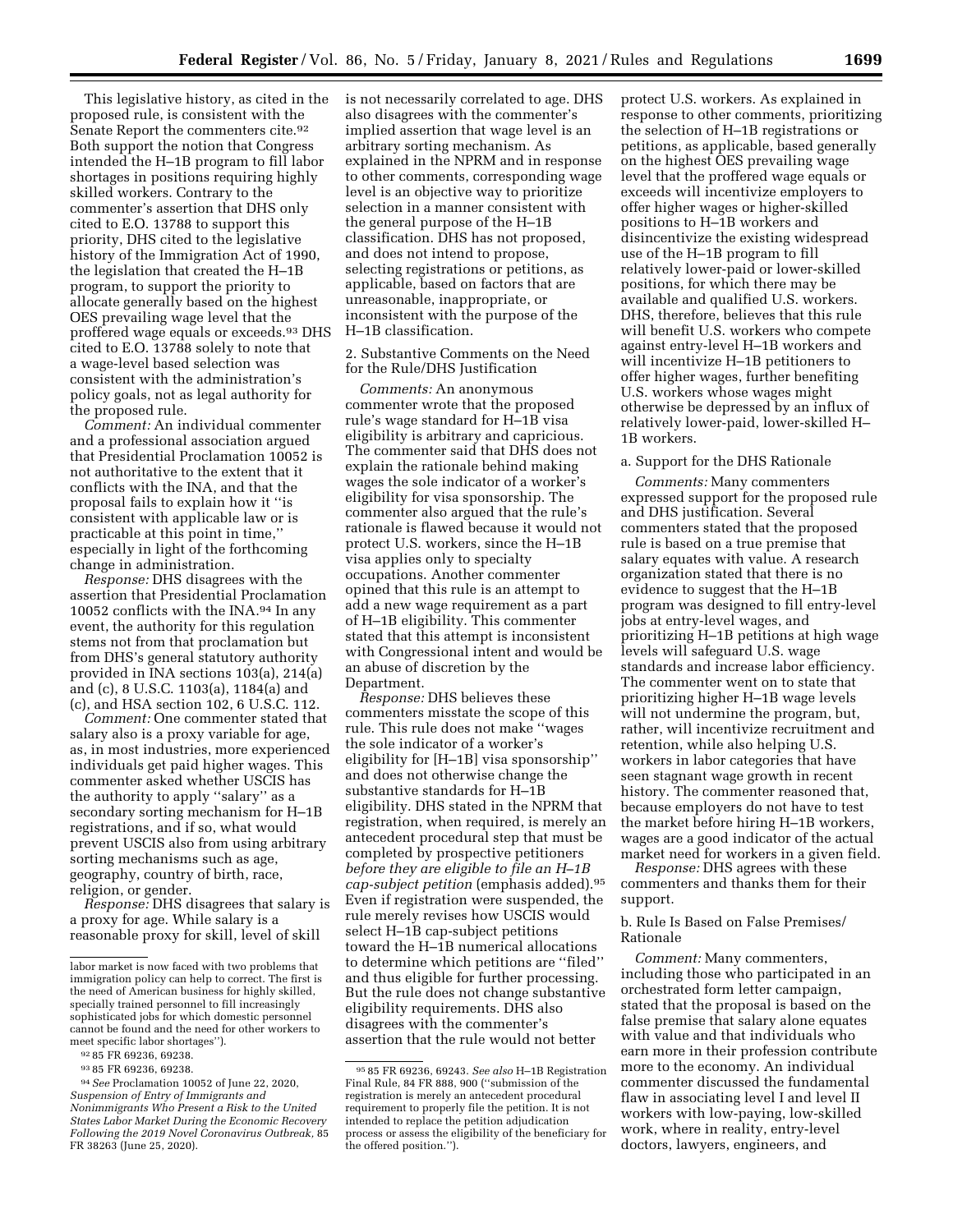architects are professionals performing specialty occupations. A professional association stated that the salaries associated with each wage level do not fully capture an individual's contribution to society; in fact, there often is an inverse correlation. A professional association said DHS has created a condition where employers would be able to buy their way into the proposed H–1B visa cap selection system by offering a higher wage to the beneficiary regardless of skill, which would negate the stated purpose of the proposed rule to garner more highskilled workers in the U.S. workforce.

Some commenters said the proposed rule is based on the false premise that foreign workers depress wages and take away jobs from U.S. workers. A university stated that the foreign workers this rule targets fill critical needs in the U.S. labor market, bolster innovation, create jobs, and drive economic growth. The commenter, along with an individual commenter, stated that some studies show foreign workers have a positive impact on wages overall. Similarly, an advocacy group said limiting the amount of highskilled foreign workers in the United States does not mean that there will be more jobs available to U.S. workers; rather, it would mean many companies would shift jobs overseas. The commenter stated that, if the H–1B program were expanded, it could result in up to 1.2 million new jobs for U.S. workers. The commenter went on to state that the program does not have a ''depressive effect'' on U.S. worker wages, and concluded by saying that, by restricting the H–1B program, the proposed rule would not have the intended effects of boosting American jobs and wages. An individual commenter stated that USCIS already has protected U.S. workers by increasing fees and updating the definition of ''specialized knowledge,'' and there is no need to distort the labor markets and harm U.S. competitiveness at a time when the U.S. can once again be a leader in technology development.

*Response:* DHS disagrees with these comments. DHS believes that salary generally is a reasonable proxy for skill level.96 As stated in the NPRM, in most

cases where the proffered wage equals or exceeds the prevailing wage, a prevailing wage rate reflecting a higher wage level is a reasonable proxy for the higher level of skill required for the position, based on the way prevailing wage determinations are made. DHS believes that an employer who offers a higher wage than required by the prevailing wage level does so because that higher wage is a clear reflection of the beneficiary's value to the employer, which, even if not related to the position's skill level *per se,* reflects the unique qualities the beneficiary possesses. While we believe that the rule may incentivize an employer to proffer a higher wage to increase their chances of selection, we also believe the employer only would do so if it was in their economic interest to do so based on the beneficiary's skill level and relative value to the employer.

DHS acknowledges that aliens may be offered salaries at level I or level II prevailing wages to work in specialty occupations and may be eligible for H– 1B status. However, DHS also believes that, in years of excess demand exceeding annual limits for H–1B visas subject to the numerical allocations, the current process of random selection does not optimally serve Congress' purpose for the H–1B program. Instead, in years of excess demand, selection of H–1B cap-subject petitions on the basis of the highest OES prevailing wage level that the proffered wage equals or exceeds is more consistent with the purpose of the H–1B program and with the administration's goal of improving policies such that H–1B classification is more likely to be awarded to petitioners seeking to employ higher-skilled and higher-paid beneficiaries.<sup>97</sup>

97*See* Kirk Doran et al., *The Effects of High-Skilled Immigration Policy on Firms: Evidence from Visa Lotteries,* University of Notre Dame (Feb. 2016), *[https://gspp.berkeley.edu/assets/uploads/](https://gspp.berkeley.edu/assets/uploads/research/pdf/h1b.pdf)  [research/pdf/h1b.pdf](https://gspp.berkeley.edu/assets/uploads/research/pdf/h1b.pdf)* (noting that ''additional H– 1Bs lead to lower average employee earnings and higher firm profits'' and the authors' ''results are more supportive of the narrative about the effects of H–1Bs on firms in which H–1Bs crowd out alternative workers, are paid less than the alternative workers whom they crowd out, and thus increase the firm's profits despite no measurable effect on innovation''); John Bound et al., *Understanding the Economic Impact of the H–1B Program on the U.S.,* Working Paper 23153, National Bureau of Economic Research (Feb. 2017), *<http://www.nber.org/papers/w23153>*(''In the absence of immigration, wages for US computer scientists would have been 2.6% to 5.1% higher and employment in computer science for US workers would have been 6.1% to 10.8% higher in 2001.'').

DHS does not agree that the rule will limit or restrict the number of H–1B workers, and that is not the rule's intent. DHS also does not agree that this rule will result in companies shifting jobs overseas or will harm U.S. competitiveness. Rather, DHS believes that the admission of higher-skilled workers would benefit the economy and increase the United States' competitive edge in the global labor market.

*Comment:* An individual commenter stated that the lowest paid H–1B worker makes more than H–2 workers, and yet, the administration has expanded the H– 2 guest worker program and is presently seeking to *lower* prevailing wages for these workers, suggesting that ''increasing the wages paid to foreign workers is not actually a consistent policy or priority for the administration.'' The commenter also said the NPRM's reference to incidents of long-time U.S. employees being laid off in favor of younger workers are actually more complicated and show the declining enrollment in IT and STEM fields by U.S. students. The commenter went on to say that H–1B workers are more costly than U.S. workers, which demonstrates that there are not enough similarly situated U.S. workers.

*Response:* DHS disagrees with the commenter's assertions. Regarding the H–2 program, DHS disagrees that the administration's policies have been inconsistent, as these programs serve different purposes. As DHS has stated above and in the NPRM, the intent of the H–1B program is to help U.S. employers fill labor shortages in positions requiring highly skilled or highly educated workers. DHS believes that this rule reflects that intent more faithfully than a random selection process. DHS also disagrees that the instances cited in the NPRM of U.S. employers replacing qualified and skilled U.S. workers with relatively lower-skilled H–1B workers shows declining enrollment in STEM fields by U.S. students, and does not agree with the commenter's assessment regarding insufficient U.S. workers.<sup>98</sup> Actually,

<sup>96</sup>U.S. Department of Labor, *Education and Pay Level, [https://www.dol.gov/general/topic/wages/](https://www.dol.gov/general/topic/wages/educational)  [educational](https://www.dol.gov/general/topic/wages/educational)* (''Generally speaking, jobs that require high levels of education and skill pay higher wages than jobs that require few skills and little education.'') (last visited Dec. 21, 2020). *See also* Ed Andrews, *Relationship between Skills and Wages,*  Smart Solutions Group (Dec. 2015), *[http://](http://smartsolutionsgroup.net/wp-content/uploads/2015/12/Relationship-Between-Skills-and-Wages.pdf) [smartsolutionsgroup.net/wp-content/uploads/2015/](http://smartsolutionsgroup.net/wp-content/uploads/2015/12/Relationship-Between-Skills-and-Wages.pdf)  [12/Relationship-Between-Skills-and-Wages.pdf](http://smartsolutionsgroup.net/wp-content/uploads/2015/12/Relationship-Between-Skills-and-Wages.pdf)*  (''There is a very strong correlation between Skills Levels and Wages—as expected, higher skills levels

have higher wages and low skill levels have lower wages.); DOL IFR, 85 FR 63872 (it is a ''largely selfevident proposition that workers in occupations that require sophisticated skills and training receive higher wages based on those skills.'').

<sup>98</sup>*See e.g.,* Hal Salzman, Daniel Kuehn, and B. Lindsay Lowell, *Guestworkers in the High-Skill U.S. Labor Market: An analysis of supply, employment, and wage trends,* Economic Policy Institute (Apr. 24, 2013), at 26, *[https://files.epi.org/2013/bp359](https://files.epi.org/2013/bp359-guestworkers-high-skill-labor-market-analysis.pdf) [guestworkers-high-skill-labor-market-analysis.pdf](https://files.epi.org/2013/bp359-guestworkers-high-skill-labor-market-analysis.pdf)*  (''In other words, the data suggest that current U.S. immigration policies that facilitate large flows of guestworkers appear to provide firms with access to labor that will be in plentiful supply at wages that are too low to induce a significantly increased supply from the domestic workforce..''); Ron Hira and Bharath Gopalaswamy, *Reforming US' High-Skilled Guestworker Program,* Atlantic Council (Jan. 2019), at 11, *[https://www.atlanticcouncil.org/wp](https://www.atlanticcouncil.org/wp-content/uploads/2019/09/Reforming_US_High-Skilled_Guestworkers_Program.pdf)[content/uploads/2019/09/Reforming](https://www.atlanticcouncil.org/wp-content/uploads/2019/09/Reforming_US_High-Skilled_Guestworkers_Program.pdf)*\_*US*\_*High-Skilled*\_*[Guestworkers](https://www.atlanticcouncil.org/wp-content/uploads/2019/09/Reforming_US_High-Skilled_Guestworkers_Program.pdf)*\_*Program.pdf* (''By every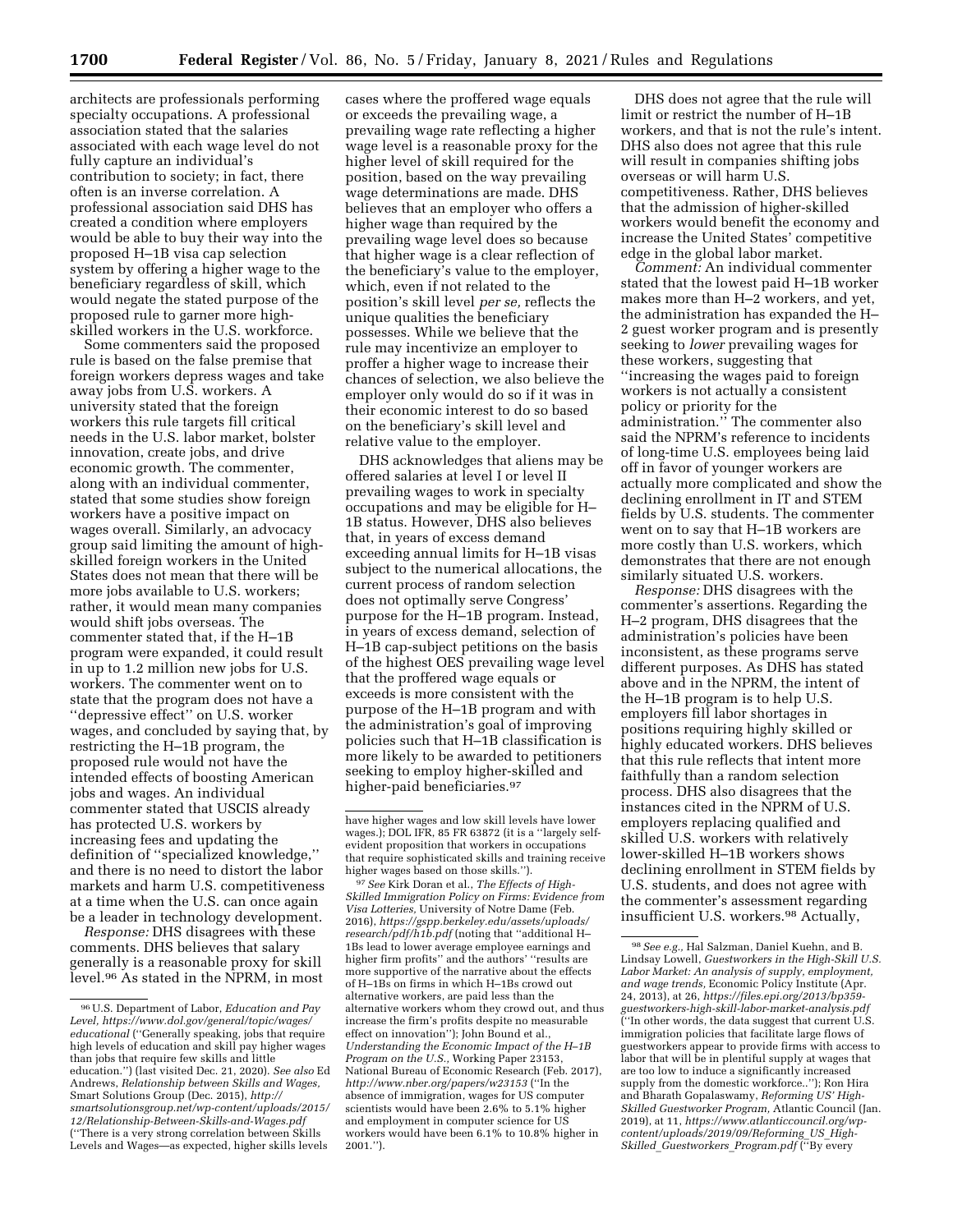the fact that more than a third of recent American graduates with STEM degrees do not obtain work in a STEM field indicates that there is no shortage of qualified recent American graduates to fill STEM jobs.99

Finally, concerning the comment that H–1B workers are more costly than U.S. workers, DHS recognizes that employers often incur upfront costs to file H–1B petitions (including filing fees and preparation fees). However, DHS believes these upfront costs are offset by the employer's ability to legally pay their H–1B employees relatively low wages below the local median wage. Data show that the majority of H–1B cap-subject petitions have been filed for positions certified at the level I or level II prevailing wages, both of which are set below the local median wage.100 Employers may realize additional cost savings over the span of several years as they continue to employ these H–1B workers at below-median wages without any statutory requirement to increase the workers' wage levels or wages beyond the minimum required wages. Unlike U.S. workers, H–1B workers are tied to their specific employer, and, therefore, may lack the negotiating power of similarly skilled U.S. workers

99*See* Ron Hira and Bharath Gopalaswamy, *Reforming US' High-Skilled Guestworker Program,*  Atlantic Council (Jan. 2019), at 7, *[https://](https://www.atlanticcouncil.org/wp-content/uploads/2019/09/Reforming_US_High-Skilled_Guestworkers_Program.pdf) [www.atlanticcouncil.org/wp-content/uploads/2019/](https://www.atlanticcouncil.org/wp-content/uploads/2019/09/Reforming_US_High-Skilled_Guestworkers_Program.pdf)  [09/Reforming](https://www.atlanticcouncil.org/wp-content/uploads/2019/09/Reforming_US_High-Skilled_Guestworkers_Program.pdf)*\_*US*\_*High-Skilled*\_*Guestworkers*\_ *[Program.pdf](https://www.atlanticcouncil.org/wp-content/uploads/2019/09/Reforming_US_High-Skilled_Guestworkers_Program.pdf)* (''Further examining the career transitions of these graduates, we look at the reasons why a third of computer science graduates, and nearly half of engineering graduates, do not go into a job directly related to their degree (Figure E). For computer science graduates employed one year after graduation (*i.e.,* excluding those unemployed or in graduate school), about half of those who took a job outside of IT say they did so because the career prospects were better elsewhere, and roughly a third because they couldn't find a job in IT. For engineering graduates, it's about an even split, with approximately one-third each saying they did not enter an engineering job either because of career prospects or they couldn't find an engineering job. In short, of those graduates with the most ITrelevant education, a large share report they were unable to find an IT job while others found IT jobs to be paying lower wages or offering less attractive working conditions and career prospects than other, non-STEM jobs.'').

100*See* Daniel Costa and Ron Hira, *H–1B Visas and Prevailing Wage Level,* Economic Policy Institute (May 4, 2020), *[https://www.epi.org/](https://www.epi.org/publication/h-1b-visas-and-prevailingwage-levels/)  [publication/h-1b-visas-and-prevailingwage-levels/](https://www.epi.org/publication/h-1b-visas-and-prevailingwage-levels/)*  (explaining that the H–1B allows employers to use the H–1B program ''to pay [H–1B] workers well below market wages'' and ''undercut local wages'').

to request wage increases.101 DHS believes that the random selection process is not fair to U.S. workers whose wages may be adversely impacted by relatively lower-paid H–1B workers.

## c. Lack of Evidence To Support Rulemaking

*Comments:* An advocacy group stated that the evidence provided in the NPRM is not robust enough to justify such a dramatic change in policy. According to the commenter, the agency failed to consider multiple sources that suggest the current H–1B program benefits U.S. workers and the economy. Similarly, a trade association said that the Agency ''selectively cherrypicked a small minority of studies'' from sources that regularly object to the use of temporary highly-skilled foreign talent, asserting that, had USCIS completed a more comprehensive review of literature, it would have been clear that the H–1B visa program and workers make significant contributions to the U.S. economy and society.

A joint submission from multiple organizations said that DHS even communicates its failure to gather sufficient evidence before publication, and that DHS appears to be operating under the misconception that anything can be published as an NPRM and the burden shifts to the public to analyze the potential impacts. The commenters said that DHS should gather more data before restarting the regulatory process. An individual commenter similarly said that the agency provides inadequate justifications for the proposed changes, while another individual commenter said that the proposed rule is ''halfbaked and flawed in a number of ways'' and requires proper rule-making procedures. An individual commenter stated that the proposed rule does not explain how giving priority to higher wage levels is a more efficient allocation process than the current random lottery process. The commenter said the H–1B lottery is a fair solution to the issue of many petitions arriving on the same day or time, and the proposed rule would ''go beyond the principle of fairness.''

A trade association stated that the APA does not allow an agency to make significant change without completing an accurate cost-benefit analysis, which the agency did not do, nor did it allow

sufficient time for stakeholders to conduct their own assessments. A company similarly stated that the Department's ''scant justification'' for wage-based selection of H–1B petitions violates the APA because a Level I or II prevailing wage does not mean that that the worker is not highly skilled or vital. The company said that the Department's reasoning for the proposed rule lacks a ''rational connection between the facts found and the choice made.'' An anonymous commenter wrote that the proposal is arbitrary and capricious, asserting that DHS does not explain the rationale behind making wages the sole indicator of a worker's eligibility for visa sponsorship.

*Response:* DHS disagrees with these comments. DHS conducted a comprehensive review of the issues, relying on both internal data and external studies and reports.102 DHS acknowledges the articles, studies, and reports submitted by commenters that purport to show the overall benefits of H–1B workers.103 DHS recognizes that some H–1B workers do fill gaps in the labor market and make contributions to the overall economy. However, while some studies show the benefits of H–1B workers overall, DHS also believes that sufficient evidence demonstrates that a prevalence of relatively lower-paid and lower-skilled H–1B workers is

103*See, e.g.,* Neil G. Ruiz and Jens Manuel Krogstad, *Salaries Have Risen for High-Skilled Foreign Workers in U.S. on H–1B Visas,* Pew Research Center (Aug. 16, 2017), *[https://](https://www.pewresearch.org/facttank/2017/08/16/salaries-have-risen-for-high-skilled-foreign-workers-in-u-s-on-h-1b-visas/) [www.pewresearch.org/facttank/2017/08/16/](https://www.pewresearch.org/facttank/2017/08/16/salaries-have-risen-for-high-skilled-foreign-workers-in-u-s-on-h-1b-visas/) [salaries-have-risen-for-high-skilled-foreign-workers](https://www.pewresearch.org/facttank/2017/08/16/salaries-have-risen-for-high-skilled-foreign-workers-in-u-s-on-h-1b-visas/)[in-u-s-on-h-1b-visas/;](https://www.pewresearch.org/facttank/2017/08/16/salaries-have-risen-for-high-skilled-foreign-workers-in-u-s-on-h-1b-visas/)* A. Nicole Kreisberg, *H–1B Visas: No Impact on Wages,* American Institute for Economic Research (Sept. 2014), *[https://](https://www.aier.org/research/h-1b-visas-no-impact-on-wages/) [www.aier.org/research/h-1b-visas-no-impact-on](https://www.aier.org/research/h-1b-visas-no-impact-on-wages/)[wages/;](https://www.aier.org/research/h-1b-visas-no-impact-on-wages/)* Jonathan Rothwell and Neil G. Ruiz, *H–1B Visas and the STEM Shortage,* The Brookings Institution (May 10, 2013), *[https://](https://www.brookings.edu/research/h-1b-visas-and-the-stem-shortage/) [www.brookings.edu/research/h-1b-visas-and-the](https://www.brookings.edu/research/h-1b-visas-and-the-stem-shortage/)[stem-shortage/;](https://www.brookings.edu/research/h-1b-visas-and-the-stem-shortage/)* Neil G. Ruiz *et al., The Search for Skills: Demand for H–1B Immigrant Workers in U.S. Metropolitan Areas,* The Brookings Institution (July 18, 2012), *[https://www.brookings.edu/research/the](https://www.brookings.edu/research/the-search-for-skills-demand-for-h-1b-immigrant-workers-in-u-s-metropolitan-areas/)[search-for-skills-demand-for-h-1b-immigrant](https://www.brookings.edu/research/the-search-for-skills-demand-for-h-1b-immigrant-workers-in-u-s-metropolitan-areas/)[workers-in-u-s-metropolitan-areas/;](https://www.brookings.edu/research/the-search-for-skills-demand-for-h-1b-immigrant-workers-in-u-s-metropolitan-areas/)* Madeline Zavodny, *The H–1B Program and Its Effects on Information Technology Workers,* Federal Reserve Bank of Atlanta (Sept. 2003), *[https://](https://www.frbatlanta.org/research/publications/economic-review/2003/q3/vol88no3_H-1B-program-and-effects-on-information-technology-workers.aspx) [www.frbatlanta.org/research/publications/](https://www.frbatlanta.org/research/publications/economic-review/2003/q3/vol88no3_H-1B-program-and-effects-on-information-technology-workers.aspx)  [economic-review/2003/q3/vol88no3](https://www.frbatlanta.org/research/publications/economic-review/2003/q3/vol88no3_H-1B-program-and-effects-on-information-technology-workers.aspx)*\_*H-1B-program[and-effects-on-information-technology](https://www.frbatlanta.org/research/publications/economic-review/2003/q3/vol88no3_H-1B-program-and-effects-on-information-technology-workers.aspx)[workers.aspx.](https://www.frbatlanta.org/research/publications/economic-review/2003/q3/vol88no3_H-1B-program-and-effects-on-information-technology-workers.aspx)* 

objective measure, most H–1B workers have no more than ordinary skills, skills that are abundantly available in the US labor market. That means they are likely competing with (and substituting for) US workers, rather than complementing them as was the program's intention . . . H–1B workers are underpaid and placed in substandard working conditions, while US workers' wages are depressed, and they lose out on job opportunities'').

<sup>101</sup>*See* Ron Hira and Bharath Gopalaswamy, *Reforming US' High-Skilled Guestworker Program,*  Atlantic Council (Jan. 2019), *[https://](https://www.atlanticcouncil.org/wp-content/uploads/2019/09/Reforming_US_High-Skilled_Guestworkers_Program.pdf) [www.atlanticcouncil.org/wp-content/uploads/2019/](https://www.atlanticcouncil.org/wp-content/uploads/2019/09/Reforming_US_High-Skilled_Guestworkers_Program.pdf)  [09/Reforming](https://www.atlanticcouncil.org/wp-content/uploads/2019/09/Reforming_US_High-Skilled_Guestworkers_Program.pdf)*\_*US*\_*High-Skilled*\_*Guestworkers*\_ *[Program.pdf](https://www.atlanticcouncil.org/wp-content/uploads/2019/09/Reforming_US_High-Skilled_Guestworkers_Program.pdf)* (''The current system not only harms Americans; it also enables H–1B workers to be exploited. H–1B workers themselves are underpaid, vulnerable to abuse, and frequently placed in poor working conditions.'').

<sup>102</sup>*See, e.g.,* Kirk Doran et al., *The Effects of High-Skilled Immigration Policy on Firms: Evidence from Visa Lotteries,* University of Notre Dame (Feb. 2016), *[https://gspp.berkeley.edu/assets/uploads/](https://gspp.berkeley.edu/assets/uploads/research/pdf/h1b.pdf)  [research/pdf/h1b.pdf;](https://gspp.berkeley.edu/assets/uploads/research/pdf/h1b.pdf)* John Bound et al., *Understanding the Economic Impact of the H–1B Program on the U.S.,* Working Paper 23153, National Bureau of Economic Research (Feb. 2017), *[http://www.nber.org/papers/w23153;](http://www.nber.org/papers/w23153)* Daniel Costa and Ron Hira, *H–1B Visas and Prevailing Wage Level,* Economic Policy Institute (May 4, 2020), *[https://www.epi.org/publication/h-1b-visas-and](https://www.epi.org/publication/h-1b-visas-and-prevailing-wage-levels/)[prevailing-wage-levels/.](https://www.epi.org/publication/h-1b-visas-and-prevailing-wage-levels/)*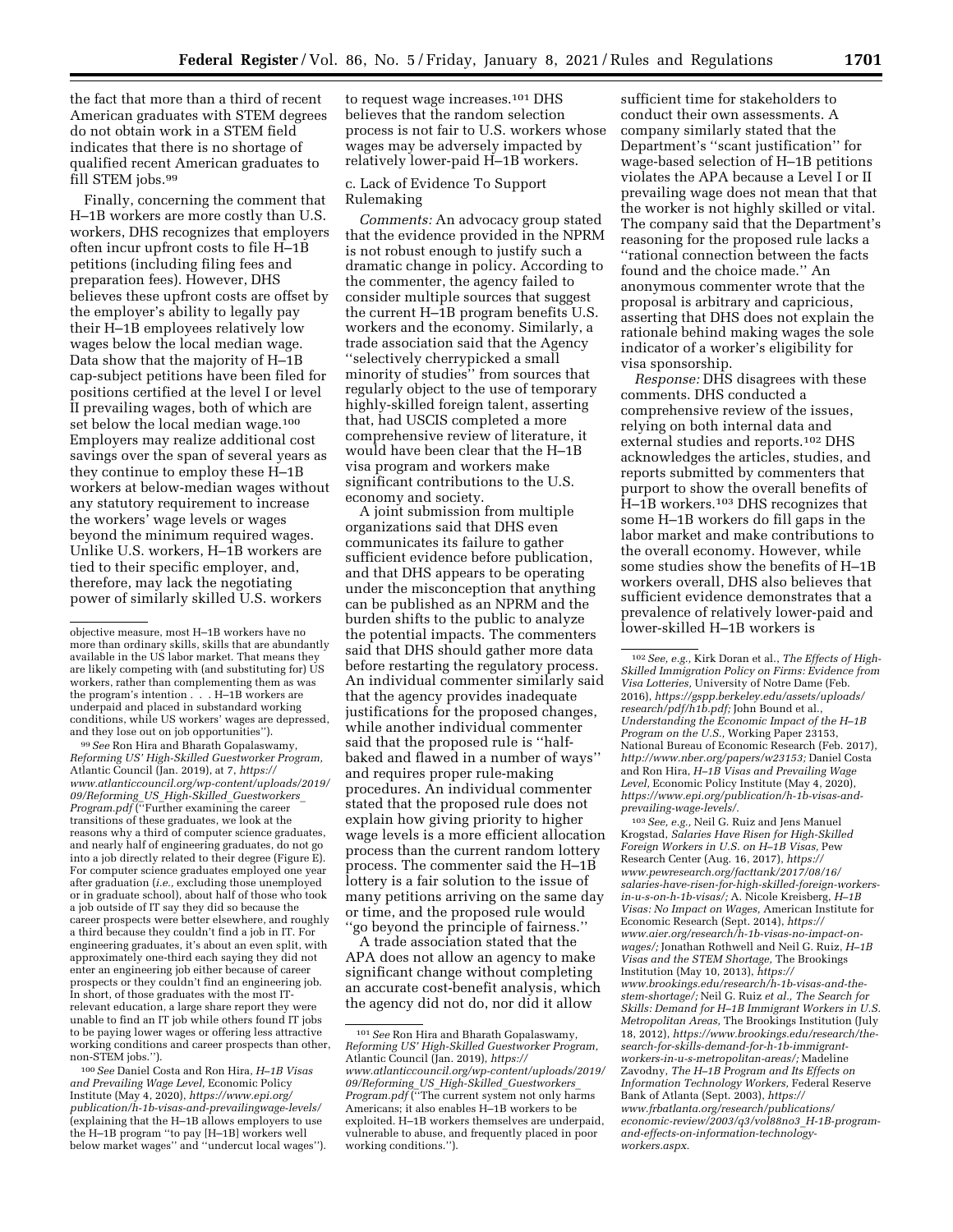detrimental to U.S. workers.104 As discussed in the NPRM and above, DHS further believes that the influx of relatively lower-skilled and lower-paid H–1B workers is not consistent with the dominant legislative purpose of the statute. Prioritizing registrations based on wage level likely would increase the average and median wage levels of H–1B beneficiaries who would be selected for further processing under the H–1B allocations. Moreover, it would maximize H–1B cap allocations, so that they more likely would go to the best and brightest workers.

Based on its comprehensive review of the submitted comments and available evidence, DHS has concluded that, by changing the selection process, in these years of excess demand, from a random lottery selection to selection generally based on the highest OES prevailing wage level that the proffered wage equals or exceeds, DHS will implement the statute more faithfully to its dominant legislative purpose. DHS further believes that this will benefit the economy and increase the United States' competitive edge in attracting the best and the brightest in the global labor market, consistent with the goals of the H–1B program. It may also benefit U.S. workers as employers that might have petitioned for a cap-subject H–1B worker to fill relatively lower-paid, lower-skilled positions, may be incentivized to hire available and qualified U.S. workers for those positions. DHS believes that the available data and information support this rulemaking and that it is not necessary to gather more data or to restart the regulatory process.

# *C. Proposed Changes to the Registration Process for H–1B Cap-Subject Petitions*

1. Proposed Wage-Based Selection (Selection Process for Regular Cap and Advanced Degree Exemption, Preservation of Random Selection Within a Prevailing Wage)

*Comment:* A business association commented that adding in a nonrandom variable to the H–1B cap selection process would open the door to pre-adjudication, which may add new burdens to the petitioners and USCIS. The commenter also said the addition of the wage factor may cause potential enforcement or audit actions if USCIS does not agree with a petitioner's

assessment of ''corresponding wage level,'' either when adjudicating the petition or in the course of a postadjudication audit. In addition, the commenter said the ''corresponding wage level'' listed on the lottery registration would not necessarily match the ''wage level'' designated on the Labor Condition Application (LCA) form, creating confusion.

*Response:* DHS disagrees that ranking according to the highest OES prevailing wage level that the proffered wage equals or exceeds will be a preadjudication, as submission of the electronic registration is merely an antecedent procedural requirement to properly file the petition. It is not intended to replace the petition adjudication process or assess substantive eligibility. With respect to new burdens resulting from the additional information provided, these are captured below in section V. Statutory and Regulatory Requirements. DHS believes that the additional burden, which is relatively small, is necessary to ensure that USCIS implements the registration system in a manner that realistically, effectively, efficiently, and more faithfully administers the cap selection process.

DHS acknowledges that the ''wage level'' listed by the petitioner on the registration form may not always match the ''wage level'' indicated on the LCA. However, DHS believes that the instructions provided in the registration system and on the H–1B petition are sufficiently clear to avoid confusion. Further, USCIS officers will be sufficiently trained on the reasons why the wage level on the registration form may not always match the LCA, and may request additional evidence from the petitioner, as appropriate, to resolve material discrepancies in this regard. However, DHS notes that USCIS may deny or revoke a petition if USCIS determines that the statement of facts contained on the registration form is inaccurate, fraudulent, misrepresents any material fact, or is not true and correct.105

*Comment:* A professional association noted that DHS proposes to abruptly and unnecessarily change the selection process for H–1B cap-subject petitions by prioritizing registrants based on the highest OES prevailing wage level, and consider applicants solely based on the amount of money that they would be paid, rather than the utility that they would bring to the U.S. workforce.

*Response:* DHS believes that ranking and selecting by the highest OES prevailing wage level that the proffered

wage equals or exceeds is a practical way to achieve the administration's goal of improving policies such that H–1B classification is more likely to be awarded to petitioners seeking to employ higher-skilled and higher-paid beneficiaries. As stated previously, the new ranking system takes into account the wage level relative to the SOC code and area(s) of intended employment—as opposed to salary alone—when ranking registrations. While DHS agrees that the utility an H–1B beneficiary brings to the U.S. workforce is important, there is no practical, objective way to measure utility such that DHS could use this quality to rank and select H–1B registrations or petitions.

2. Required Information From Petitioners

## a. OES Wage Level

i. Highest OES Wage Level That the Proffered Wage Would Equal or Exceed

*Comments:* Several commenters said DHS should rank registrations at OES prevailing wage level I separate from those falling below OES prevailing wage level I, so that registrations who meet wage level I are prioritized for H–1B selection over those falling below level I. Some commenters noted that the DOL IFR placed the level I wage at the 45th percentile (close to previous level III), creating vast differentiation within this large group. Therefore, the benefits of the rule of differentiating candidates would fail for at least 90 percent of registrations, as the DOL IFR would result in the prevailing wage level I and below group being much larger and DHS needing to select from that group completely at random. With that lack of differentiation, the new rule would not accomplish its purpose of retaining the best talent. Therefore, these commenters urged DHS to consider separating those registrations at or above level I wages from those falling below, as opposed to putting them into one giant group.

*Response:* DHS does not agree with the suggestions to separate OES wage level I from a wage below level I. DHS expects that all petitioners offering a wage lower than the OES wage level I wage will be using another legitimate source other than OES or an independent authoritative source, including a private wage survey. Therefore, such a change effectively could preclude petitioners that utilize one of those other sources from being selected for registration. By grouping OES wage level I and below together, those petitioners have a fair chance of selection and are not precluded from using a private wage survey as appropriate. Since the DOL IFR was set

<sup>104</sup>*See* The National Academies of Sciences, Engineering, and Medicine, *The Economic and Fiscal Consequences of Immigration* 258 (Washington, DC: The National Academies Press 2017), *<https://doi.org/10.17226/23550>* (noting that differing results across certain studies ''may reflect immigrant heterogeneity generally and among H–1B

<sup>105</sup> See new 8 CFR 214.2(h)(8)(iii)(D)(1)(ii).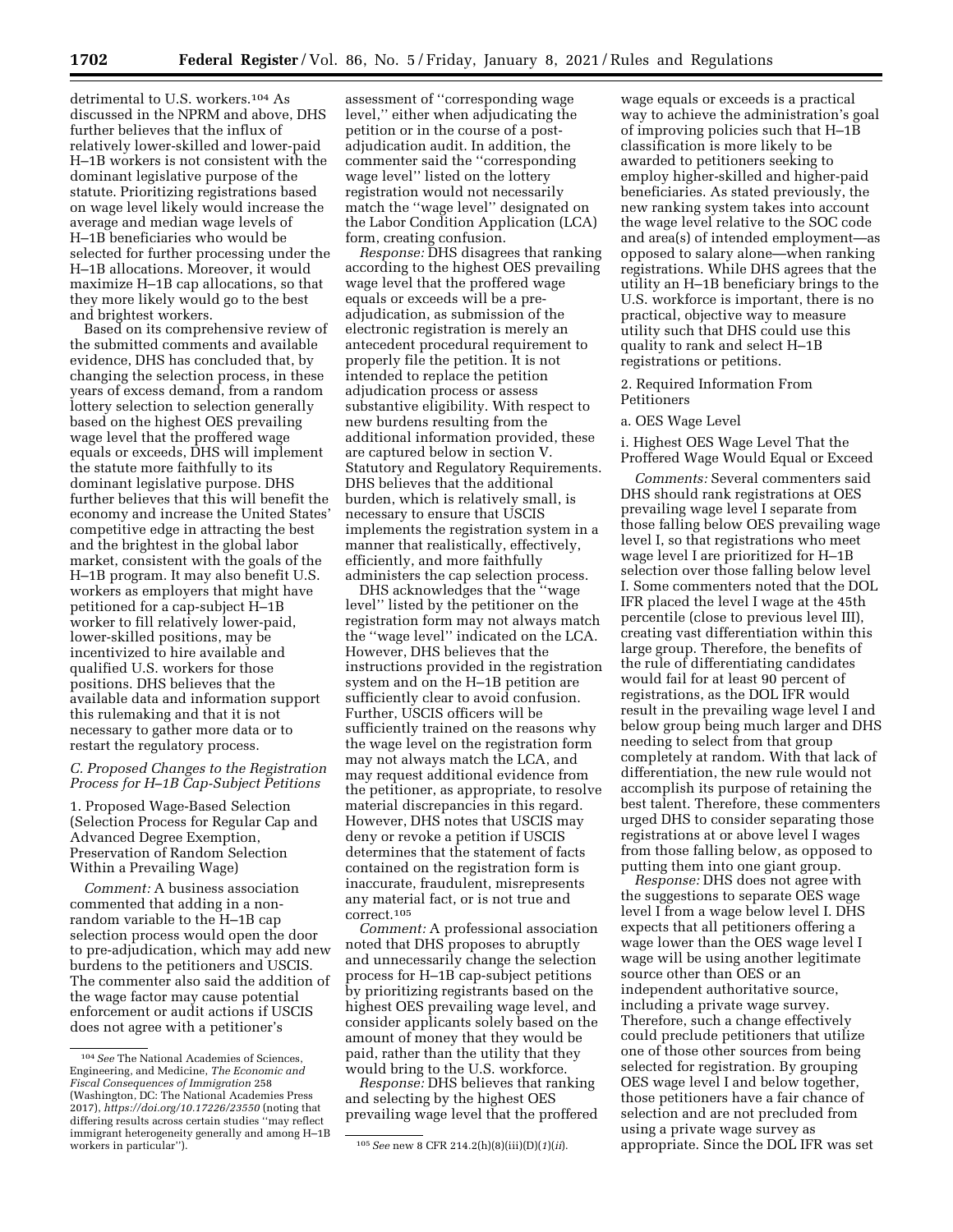aside on December 1, 2020, and is no longer being implemented, DHS will not be considering the impact of the DOL IFR in the context of this final rule.106

*Comments:* A professional association remarked that petitioners who use private survey data would be disadvantaged by the proposed rule and said that, even when private wage surveys provide an accurate prevailing wage, the proposed rule requires the employer to ''downgrade'' the H–1B registration to the lower OES prevailing wage level. The commenter concluded that, as a result, the proposed rule's artificial preference in the registration system to what is admittedly incomplete or possibly inaccurate OES wage data reduces the chance that employers intending to pay the H–1B required wage based on the statutory ''best information available''—in this case a private industry survey—will see their registration selection chances materially reduced. A law firm questioned which factors contributed to DHS's decision to use the OES wage levels as opposed to wage leveling from a permissible private wage survey.

*Response:* DHS appreciates the commenter's question. When determining how to rank and select registrations (or petitions) by wage level, DHS decided to use OES prevailing wage levels because they are the most comprehensive and objective source for comparing wages. The OES program produces employment and wage estimates annually for nearly 800 occupations.107 Additionally, most petitioners are familiar with the OES wage levels since they are used by DOL and have been used in the foreign labor certification process since 1998.108 OES wage level data is publicly available through the Foreign Labor Certification Data Center's Online Wage Library. Private wage surveys are not publicly available and do not always have four wage levels.

107*See* U.S. Department of Labor, Bureau of Labor Statistics, *Occupational Employment Statistics, <https://www.bls.gov/oes/home.htm>* (last visited Dec. 14, 2020).

DHS disagrees with the commenter's assertion that petitioners who use private survey data would be disadvantaged by the rule. Petitioners may continue to use private wage surveys, if they choose to do so, to establish that they will be paying the beneficiary a required wage. This rule, however, will rank and select registrations or petitions, as applicable, based on the highest OES wage level that the proffered wage equals or exceeds as OES wage data is the most comprehensive and objective source for comparing wages.

*Comment:* An individual commenter stated that the requirement to designate the wage level is confusing because DHS is asking petitioners to designate not the wage level associated with the job opportunity, but the highest OES wage level for which the proffered wage exceeds the OES wage. The commenter said asking petitioners to determine two different wage levels makes the process deliberately complex and ripe for error, which could be fatal given the proposed increased authority of USCIS to deny petitions for discrepancies in wage levels. The commenter also expressed concern that the position, its substantive job duties, its occupational classification, the intended worksite, the prevailing wage, and the actual wage are now required at the registration stage in order to comply with the ''complicated ranking-wage-level calculation.''

*Response:* DHS does not agree with the comment stating that asking petitioners to specify the highest corresponding OES wage level that the proffered wage would equal or exceed on the registration is confusing or burdensome. Further, DHS disagrees with the comment stating that the position, its substantive job duties, its occupational classification, the intended worksite, the prevailing wage, and the actual wage are now required at the registration stage. In addition to the information required on the current electronic registration form (and on the H–1B petition) and for purposes of this selection process and to establish the ranking order, a registrant (or a petitioner if registration is suspended) would be required to provide only the highest OES wage level that the proffered wage equals or exceeds for the relevant SOC code in the area of intended employment. While the OES wage level assessment would be based on the SOC code, area of intended employment, and proffered wage, the registrant would not need to supply the SOC code, area of intended employment, and proffered wage at the registration stage.

*Comment:* A professional association asserted that the U.S. Bureau of Labor Statistics' (BLS) OES wage survey skews wage data higher for several professions, including physician specialties. The commenter suggested that wage survey data collected from employees has significant issues, including that the data is collected voluntarily, wage data is grouped rather than provided for individual employees, larger urban centers are overrepresented compared to smaller practices, and physicians in rural areas are underreported. The association added that, in situations where there is less wage data, DHS will be unable to accurately adjudicate cap slots, citing data from the American Immigration Council and the Foreign Labor Certification Data Center. The association also said the DOL IFR increases the prevailing wage requirements and exacerbates the issue by establishing a default wage for physicians of \$208,000 where data is unavailable. The professional association stated that the BLS prevailing wage does not comply with DHS's claim that higher skill level positions must be paid higher wages. The association asserted that statistical analysis problems with the BLS OES survey would cause the population of H–1B physicians to be paid equally regardless of skill or experience. The commenter further stated that rural and other underserved areas will not meet the wage requirements and will lose access to critically needed physicians.

*Response:* On December 1, 2020, the U.S. District Court for the Northern District of California issued an order in *Chamber of Commerce, et al.* v. *DHS, et al.,* No. 20–cv–7331, setting aside the DOL IFR, which took effect on October 8, 2020, and implemented reforms to the prevailing wage methodology for the Permanent Employment Certification, H–1B, H–1B1, and E–3 visa programs. Similarly, on December 3, 2020, the U.S. District Court for the District of New Jersey issued a preliminary injunction in *ITServe Alliance, Inc., et al.* v. *Scalia, et al.,* No. 20–cv–14604, applying to the plaintiffs in that case. On December 3, 2020, DOL announced that it was taking necessary steps to comply with the courts' orders and will no longer implement the IFR. These steps include making required technical changes to the Foreign Labor Application Gateway (FLAG) system to replace the October 8, 2020, through June 30, 2021, wage source year data that was implemented under the DOL IFR with the OES prevailing wage data that was in effect on October 7, 2020, and reflecting such data updates in the Foreign Labor

<sup>106</sup>On December 1, 2020, the U.S. District Court for the Northern District of California issued an order in *Chamber of Commerce, et al.* v. *DHS, et al.,* No. 20–cv–7331, setting aside the DOL IFR, 85 FR 63872. Similarly, on December 3, 2020, the U.S. District Court for the District of New Jersey issued a preliminary injunction in *ITServe Alliance, Inc., et al.* v. *Scalia, et al.,* No. 20–cv–14604, applying to the plaintiffs in that case. Also, on December 3, 2020, DOL announced that it would no longer implement the IFR, consistent with the above referenced court orders.

<sup>108</sup>*See* U.S. Department of Labor, Employment and Training Administration, *Prevailing Wages (PERM, H–2B, H–1B, H–1B1, and E–3), [https://](https://www.dol.gov/agencies/eta/foreign-labor/wages/prevailing-wage) [www.dol.gov/agencies/eta/foreign-labor/wages/](https://www.dol.gov/agencies/eta/foreign-labor/wages/prevailing-wage)  [prevailing-wage](https://www.dol.gov/agencies/eta/foreign-labor/wages/prevailing-wage)* (last visited Dec. 14, 2020).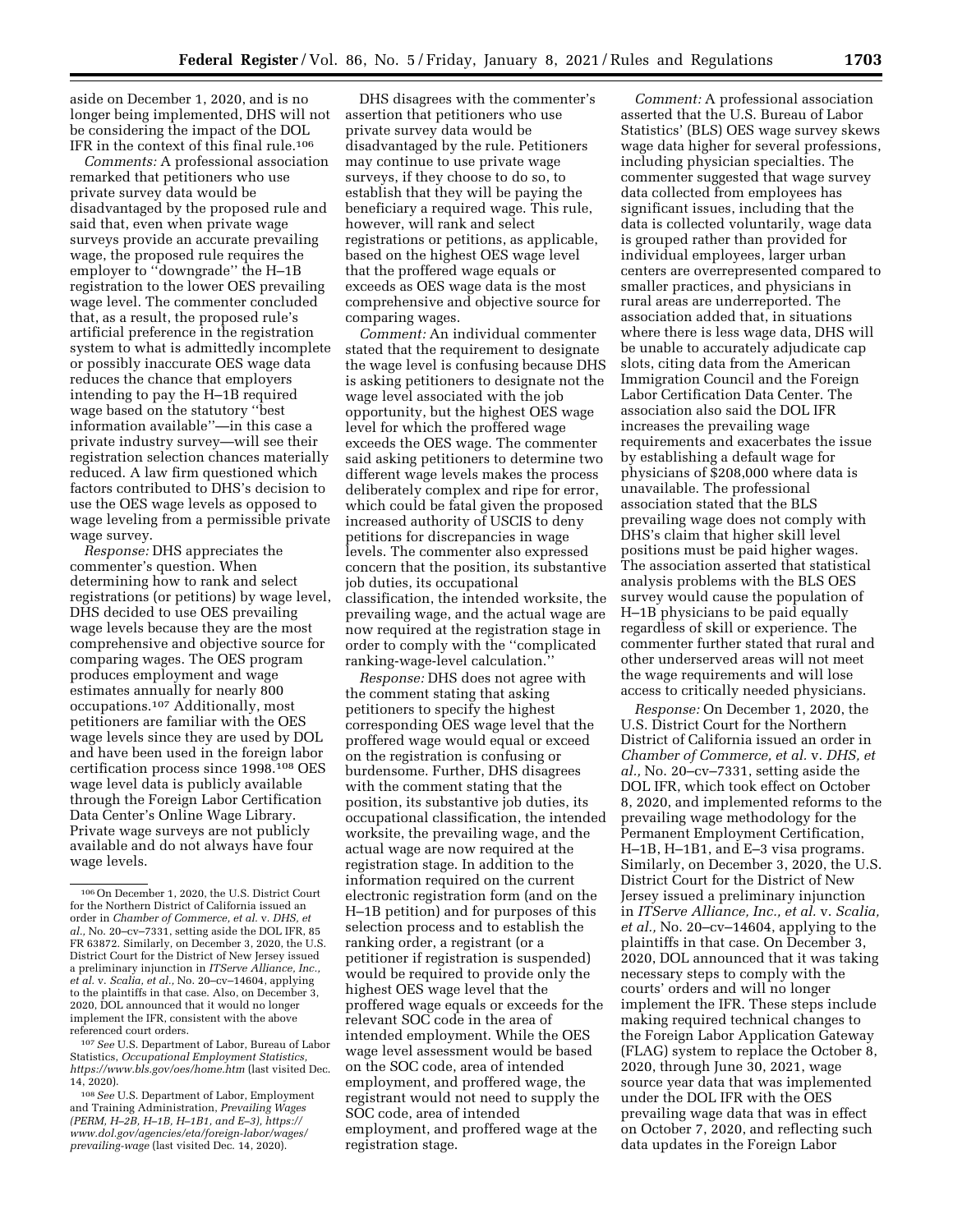Certification Data Center Online Wage Library 109 at *[https://](https://www.flcdatacenter.com/) [www.flcdatacenter.com/](https://www.flcdatacenter.com/)* with the correct prevailing wage data for each SOC and area of intended employment through June 30, 2021.110

While prevailing wage level data remains unavailable for some SOC codes in some areas of intended employment, DHS believes that its solution in that limited circumstance, as proposed in the NPRM and retained in this final rule, still will allow DHS to select registrations according to the metric of the registrant's self-identified prevailing wage level as calculated using DOL's prevailing wage level guidance.111 DHS recognizes that this solution is imperfect as it does not provide a means for those registrants to proffer wages that equal or exceed higher prevailing wage levels than those commensurate with the position requirements. However, DHS concludes that it is the best available option to serve the overarching goal of revising the selection process to ensure that H–1B petitions are filed for positions requiring relatively higher skill levels or proffering wages commensurate with higher skill levels. The commenter's statements that limitations in OES data would cause the population of H–1B physicians to be paid equally regardless of skill or experience, or that such limitations undermine the premise that higher skill level positions must be paid higher wages, is beyond the scope of this rulemaking. This rule does not require an employer to pay a certain wage. This rule merely pertains to ranking and selection of registrations or petitions, as applicable, based on corresponding wage level. In the limited instance where OES data is unavailable, the registrant would follow DOL guidance on prevailing wage determinations to determine which OES wage level to select on the registration, notwithstanding the proffered salary.

ii. Highest OES Wage Level When There Is No Current OES Prevailing Wage Information

*Comment:* A business association commented that, although using the prevailing wage worksheet to determine wage level makes sense, there is no way to escalate to a higher corresponding wage level by paying more, unlike when an OES wage is used. The commenter added that the unavailability of an OES wage may be an indication that a job is new or novel, and therefore may be even more in need of H–1B workers to fulfill employment needs.

*Response:* DHS recognizes that some occupations do not have current OES prevailing wage information available on DOL's Online Wage Library. In the limited instance where there is no current OES prevailing wage information for the proffered position, the registrant would follow DOL guidance on prevailing wage determinations to determine which OES wage level to select on the registration. While petitioners may not be able to increase their chance of selection by increasing the proffered wage, they can increase their chance of selection by petitioning for positions requiring higher skill, experience, or education levels.

DHS believes that, in the absence of current OES prevailing wage information, selecting according to wage level is the best way to ensure that registrations (or petitions) are selected consistent with the primary purpose of the H–1B program, which is to help U.S. employers fill labor shortages in positions requiring highly skilled or highly educated workers. DHS data shows a correlation between higher salaries and higher wage levels.<sup>112</sup> Thus, even in those limited instances where no OES prevailing wage information is available, DHS believes that selecting according to wage level is likely to result in selection of the highest-paid or highest-skilled beneficiaries, consistent with the goals of the H–1B program. DHS will not comment on whether the unavailability of OES wage indicates that a job is new, novel, or in more demand, as that is outside the scope of this rule.

*Comment:* One commenter asked, where the OES wage levels are missing, what penalties, if any, will be applied to petitioners or beneficiaries if USCIS

disagrees with the wage level selected by the petitioner after selection has occurred.

*Response:* DHS expects each registrant would be able to identify the appropriate SOC code for the proffered position because all petitioners are required to identify the appropriate SOC code for the proffered position on the LCA, even when there is no applicable wage level on the LCA. Using the SOC code and established DOL guidance, all prospective petitioners would be able to determine the appropriate OES wage level for purposes of completing the registration or petition, as applicable, regardless of whether they were to specify an OES wage level or utilize the OES program as the prevailing wage source on an LCA.

During the adjudication process, if USCIS disagrees with the wage level selected by the petitioner, USCIS will comply with  $8$  CFR 103.2(b)(8) and may provide the petitioner an opportunity to explain the selected wage level, as applicable. If USCIS determines that the petitioner failed to meet its burden of proof in establishing that it selected the appropriate SOC code for the position, or if USCIS determines that the petition was not based on a valid registration (*e.g.,* if there is a discrepancy in wage levels between the registration and the petition), USCIS may deny the petition. If USCIS determines that the statement of facts contained on the registration form is inaccurate, fraudulent, misrepresents any material fact, or is not true and correct, USCIS may reject or deny the petition or, if approved, may revoke the approval of a petition that was filed based on that registration.<sup>113</sup> If USCIS determines that the statement of facts contained in the petition or on the LCA was not true and correct, inaccurate, fraudulent, or misrepresented a material fact, USCIS may revoke the approval of that petition.114

*Comment:* A professional association stated that, because the registration system does not contemplate a real-time adjudication of whether occupations lacking current OES prevailing wage information are correctly slotted under USCIS' selection system, there would be no fail-safe mechanism for employers to confirm that the wage-preference selection process in fact operated as USCIS predicted in the proposed rule. The commenter stated that, before any further rule is published, DHS, DOL and OMB should investigate and determine whether any proposed wage-preference H–1B selection process relying upon

<sup>109</sup>The Foreign Labor Certification Data Center, a component of the U.S. Department of Labor Office of Foreign Labor Certification, is the location of the Online Wage Library for prevailing wage determinations. U.S. Department of Labor, Foreign Labor Certification Data Center, Online Wage Library, *<https://www.flcdatacenter.com/>* (last visited Dec. 15, 2020).

<sup>110</sup> DOL, Employment and Training Administration, Foreign Labor Certification, *Announcements [https://www.dol.gov/agencies/eta/](https://www.dol.gov/agencies/eta/foreign-labor) [foreign-labor](https://www.dol.gov/agencies/eta/foreign-labor)* (last visited Dec. 21, 2020).

<sup>111</sup>U.S. Department of Labor, Employment and Training Administration, *Prevailing Wage Determination Policy Guidance, Nonagricultural Immigration Programs* (Revised Nov. 2009), *[https://](https://www.dol.gov/sites/dolgov/files/ETA/oflc/pdfs/NPWHC_Guidance_Revised_11_2009.pdf) [www.dol.gov/sites/dolgov/files/ETA/oflc/pdfs/](https://www.dol.gov/sites/dolgov/files/ETA/oflc/pdfs/NPWHC_Guidance_Revised_11_2009.pdf) NPWHC*\_*[Guidance](https://www.dol.gov/sites/dolgov/files/ETA/oflc/pdfs/NPWHC_Guidance_Revised_11_2009.pdf)*\_*Revised*\_*11*\_*2009.pdf.* 

<sup>112</sup>For example, in Computer and Mathematical Occupations, the 2019 national median salary for level I was \$78,000; for level II was \$90,000; for level III was \$115,000; and for level IV was \$136,000. Department of Homeland Security, USCIS, Office of Performance and Quality, SAS PME C3 Consolidated, VIBE, DOL OFLC TLC Disclosure Data queried 9/2020 TRK 6446.

<sup>113</sup>*See* new 8 CFR 214.2(h)(8)(iii)(D)(*1*)(*ii*). 114*See* 8 CFR 214.2(h)(11)(iii)(A)(*2*).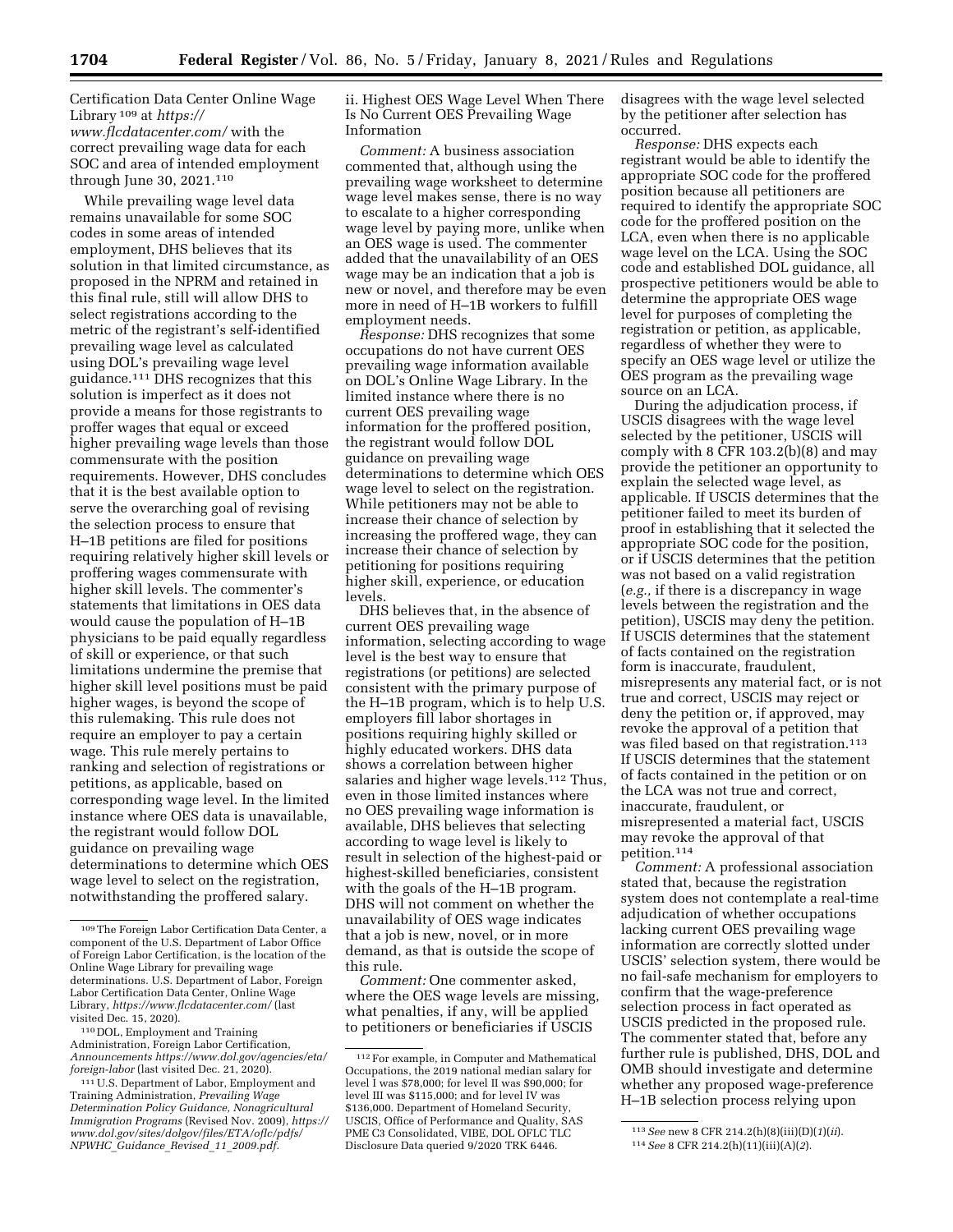incomplete OES data can be established, notwithstanding these apparent data gaps and deficiencies. The commenter concluded that, despite the inadequacy or unavailability of OES data, the proposed rule ignores the requirement that wage data be sourced from ''the best information available,'' placing unwarranted and artificial reliance on OES data despite its faults or lack of availability.

*Response:* DHS recognizes that prevailing wage level data remains unavailable for some SOC codes in some areas of intended employment. However, DHS still believes that OES provides the most comprehensive and objective publicly available source for obtaining prevailing wage information and, thus, is still the best available option to serve the overarching goal of improving policies such that H–1B classification is more likely to be awarded to petitioners seeking to employ higher-skilled and higher-paid beneficiaries.115

iii. Lowest OES Wage Level That the Proffered Wage Would Equal or Exceed When Beneficiary Would Work in Multiple Locations or Positions

*Comment:* A commenter said employers may relocate an employee to temporarily work remotely in a location where average salary is low to keep wages low while increasing the H–1B wage level and the chance of being selected. The commenter suggested that the area code used for the selection of H–1B registrations only should be the registered official address of the company, instead of anywhere where the employee will work, concluding that employers should be fined for misrepresenting work locations to take advantage of lower wages.

*Response:* DHS appreciates this commenter's concern, but believes the commenter misunderstood how the new H–1B cap selection process will work

and the limitations contained in the proposed rule to limit the potential for abuse or gaming of the selection process. If the H–1B beneficiary will work in multiple locations or multiple positions, the registrant or petitioner must specify on the registration or petition, as applicable, the *lowest*  corresponding OES wage level that the proffered wage will equal or exceed for the relevant SOC code in the area of intended employment, and USCIS will rank and select based on the *lowest*  corresponding OES wage level.

DHS provides the following example for illustrative purposes only. A prospective employer intends to employ an H–1B beneficiary as a level I ''Civil Engineer'' position (SOC code 17–2051) at two locations: San Francisco, California and Montgomery, Alabama. The Alabama location was specifically chosen because of that locality's generally lower prevailing wages. The required level I prevailing wage for each area of intended employment is \$77,147 per year  $116$  and \$62,858 per year,  $117$ respectively. In this scenario, to meet the level I prevailing wage for the San Francisco area of intended employment, the minimum annual wage the prospective petitioner must offer to the beneficiary is \$77,147. While an annual salary of \$77,147 would exceed the level II prevailing wage for the Montgomery, Alabama, area of intended employment,118 the prospective petitioner still must select Level I for purposes of the registration because that is the *lowest* corresponding OES wage level that the proffered wage will equal or exceed for the relevant SOC code in all areas of intended employment. This rule also includes provisions authorizing USCIS to deny an H–1B petition if USCIS determines that the statements on the registration or petition were inaccurate, fraudulent or

117U.S. Department of Labor, Foreign Labor Certification Data Center, Online Wage Library, *[https://www.flcdatacenter.com/](https://www.flcdatacenter.com/OesQuickResults.aspx?code=17-2051&area=33860&year=21&source=1) [OesQuickResults.aspx?code=17-](https://www.flcdatacenter.com/OesQuickResults.aspx?code=17-2051&area=33860&year=21&source=1) [2051&area=33860&year=21&source=1](https://www.flcdatacenter.com/OesQuickResults.aspx?code=17-2051&area=33860&year=21&source=1)* (last visited Dec. 21, 2020) (providing prevailing wage level values for SOC code 17–2051 in Montgomery, AL, in the All Industries database for 7/2020–6/2021).

118U.S. Department of Labor, Foreign Labor Certification Data Center, Online Wage Library, *[https://www.flcdatacenter.com/](https://www.flcdatacenter.com/OesQuickResults.aspx?code=17-2051&area=33860&year=21&source=1) [OesQuickResults.aspx?code=17-](https://www.flcdatacenter.com/OesQuickResults.aspx?code=17-2051&area=33860&year=21&source=1) [2051&area=33860&year=21&source=1](https://www.flcdatacenter.com/OesQuickResults.aspx?code=17-2051&area=33860&year=21&source=1)* (last visited Dec. 21, 2020) (showing *that a* level II wage = \$74,901).

misrepresented a material fact.119 USCIS also may deny a subsequent new or amended petition filed by the petitioner, or a related entity, on behalf of the same beneficiary, if USCIS determines that the filing of the new or amended petition is part of the petitioner's attempt to unfairly increase the odds of selection during the registration or petition selection process, as applicable, such as by reducing the proffered wage to an amount that would be equivalent to a lower wage level than that indicated on the original petition.120

*Comment:* A professional association expressed concern with the proposed rule's language stating, ''if the beneficiary will work in multiple locations, or in multiple positions if the registrant is an agent, USCIS will rank and select the registration for the lowest corresponding OES wage level that the proffered wage will equal or exceed.'' 121 The commenter stated that, basing the chance for selection on the lower wage figure is an ''arbitrary'' protocol without explanation. Likewise, an individual commenter said the provision is unfairly discriminatory and lacks adequate justification, adding that it is ''unconscionable to use an inverted system'' for ranking.

*Response:* DHS chose to use the lowest corresponding OES wage level that the proffered wage will equal or exceed in the case of multiple locations or multiple positions to prevent gaming of the registration process. If DHS were to invert the process and rank based on the highest corresponding OES wage level that the proffered wage were to equal or exceed, then petitioners could place the beneficiary in a lower-paying position for most of the time and a higher-paying position for only a small percent of the time, but use that higherpaying position to rank higher in the selection process and increase their chances of being selected in the registration process. Similarly, in the case of multiple locations, petitioners could place the beneficiary in a higherpaying locality for only a small percent of time, but use that higher-paying locality to rank higher in the selection process and increase their chances of being selected in the registration process.

#### iv. Other Comments on OES Wage Level

*Comment:* Several commenters said that the proposed rule's changes to prevailing wage levels are in direct opposition to established guidance set forth in the DOL Employment and

<sup>115</sup>*See* Kirk Doran et al., *The Effects of High-Skilled Immigration Policy on Firms: Evidence from Visa Lotteries,* University of Notre Dame (Feb. 2016), *[https://gspp.berkeley.edu/assets/uploads/](https://gspp.berkeley.edu/assets/uploads/research/pdf/h1b.pdf)  [research/pdf/h1b.pdf](https://gspp.berkeley.edu/assets/uploads/research/pdf/h1b.pdf)* (noting that ''additional H– 1Bs lead to lower average employee earnings and higher firm profits'' and the authors' ''results are more supportive of the narrative about the effects of H–1Bs on firms in which H–1Bs crowd out alternative workers, are paid less than the alternative workers whom they crowd out, and thus increase the firm's profits despite no measurable effect on innovation''); John Bound et al., *Understanding the Economic Impact of the H–1B Program on the U.S.,* Working Paper 23153, National Bureau of Economic Research (Feb. 2017), *<http://www.nber.org/papers/w23153>*(''In the absence of immigration, wages for US computer scientists would have been 2.6% to 5.1% higher and employment in computer science for US workers would have been 6.1% to 10.8% higher in 2001.'').

<sup>116</sup>U.S. Department of Labor, Foreign Labor Certification Data Center, Online Wage Library, *[https://www.flcdatacenter.com/](https://www.flcdatacenter.com/OesQuickResults.aspx?code=17-2051&area=41860&year=21&source=1) [OesQuickResults.aspx?code=17-](https://www.flcdatacenter.com/OesQuickResults.aspx?code=17-2051&area=41860&year=21&source=1) [2051&area=41860&year=21&source=1](https://www.flcdatacenter.com/OesQuickResults.aspx?code=17-2051&area=41860&year=21&source=1)* (last visited Dec. 21, 2020) (providing prevailing wage level values for SOC code 17–2051 in San Francisco-Oakland-Hayward, CA, in the All Industries database for 7/2020–6/2021).

<sup>119</sup>*See* new 8 CFR 214.2(h)(10)(ii).

<sup>120</sup>*See* new 8 CFR 214.2(h)(10)(ii).

<sup>121</sup> 85 FR 69236, 69263.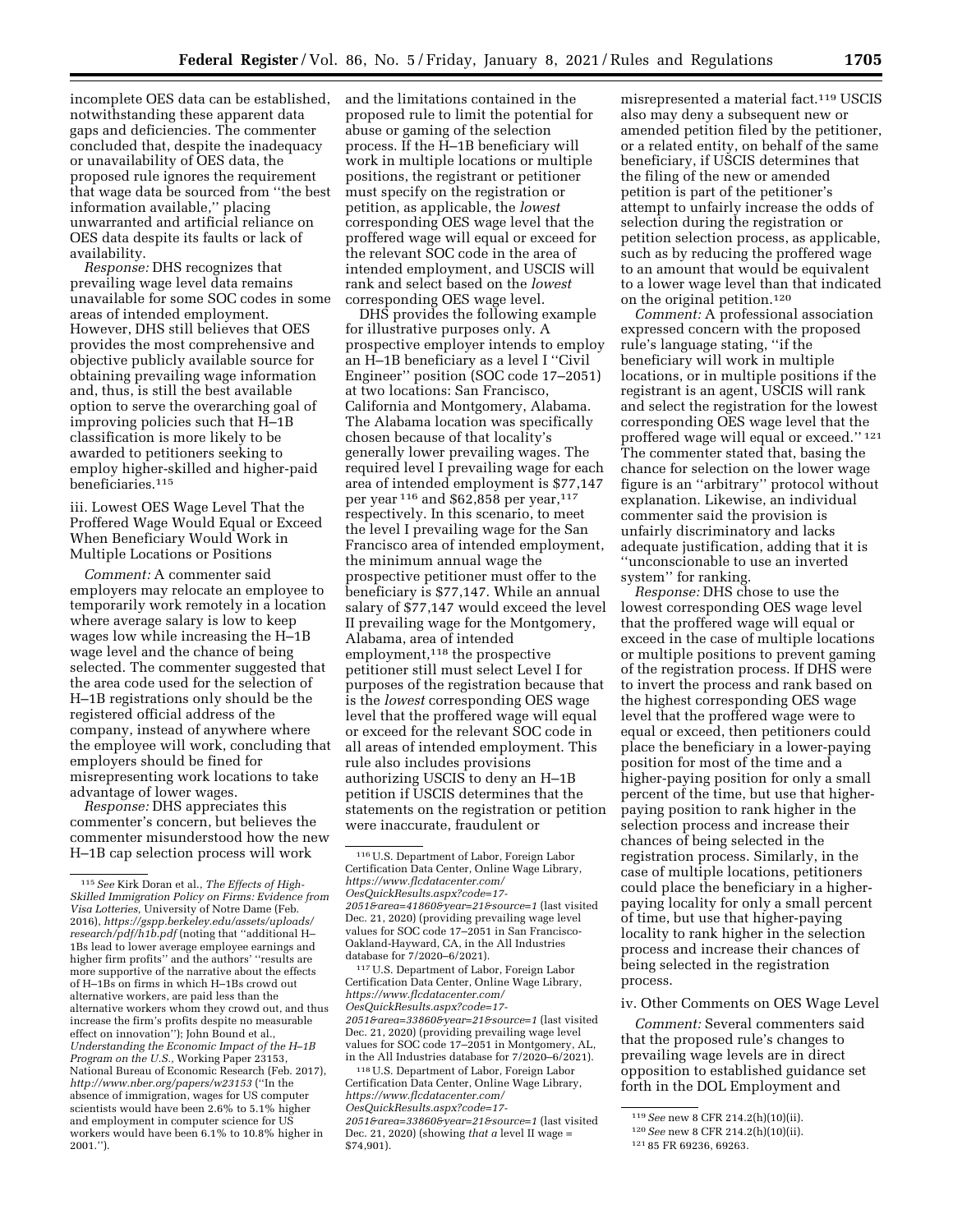Training Administration Prevailing Wage Determination Policy Guidance.122

*Response:* This rule does not conflict with or change established DOL guidance. DHS clearly stated in the NPRM that this ranking and selection process will not alter the prevailing wage levels associated with a given position for DOL purposes, which are informed by a comparison of the requirements for the proffered position to the normal requirements for the occupational classification.123

*Comment:* A professional association wrote that the OES wage data has various shortcomings, and there are advantages to using a variety of wage data. Prevailing wage data can originate from multiple sources, including wage surveys published by private organizations and employer-conducted surveys. The association said that BLS OES survey data used to calculate prevailing wages is not designed for foreign labor certification, and OES survey data captures no information about differences based on skills, training, experience or responsibility levels of the workers, all of which are factors the INA requires DHS to consider. The association said that the OES survey is the best available source of wage data for the Department's purposes, but it is not perfectly suited to the H–1B, H–1B1, and E–3 classifications, nor to the Permanent Labor Certification Program (PERM). The professional association also commented that the proposed rule does not describe the cases when OES prevailing wage data would be unavailable or how USCIS officials would be trained to interpret DOL guidance, and petitioners who cannot use Online Wage Library data would have no way to know whether USCIS officials misinterpreted the DOL guidance and mistakenly disagreed with an employer's wage level selection.

*Response:* When determining how to rank and select registrations (or petitions, as applicable) by the highest OES prevailing wage level that the proffered wage equals or exceeds, DHS decided to use OES prevailing wage levels because OES is the most comprehensive and objective source for comparing wages. The OES program produces employment and wage estimates annually for nearly 800

occupations.124 Additionally, most petitioners are familiar with the OES wage levels since they are used by DOL and have been used in the foreign labor certification process since 1998.125 During the adjudication process, if USCIS disagrees with the wage level selected by the petitioner, USCIS will comply with 8 CFR 103.2(b)(8) and may provide the petitioner an opportunity to explain the wage level, as applicable. If USCIS determines that the petitioner failed to meet its burden of proof in establishing that it selected the appropriate SOC code for the position, or if USCIS determines that the petition was not based on a valid registration (*e.g.,* if there is a discrepancy in wage levels between the registration and the petition), USCIS may deny the petition.126 If USCIS determines that the statement of facts contained on the registration form is inaccurate, fraudulent, misrepresents any material fact, or is not true and correct, USCIS may reject or deny the petition or, if approved, may revoke the approval of a petition that was filed based on that registration.127 If USCIS determines that the statement of facts contained in the petition or on the LCA was not true and correct, inaccurate, fraudulent, or misrepresented a material fact, USCIS may revoke the approval of that petition.128

b. Attestation to the Veracity of the Contents of the Registration and Petition (Including Comments on Rejections, Denials, and Revocations)

*Comments:* One commenter noted the need to ensure that ranking and selection as described would not enable attempts to increase the chance of selection by representing one wage level at the registration stage and a lower wage level at the H–1B petition filing stage.

*Response:* DHS appreciates and shares the commenter's concern. New 8 CFR 214.2(h)(8)(iii)(D)(*1*)(*iii*), (h)(10)(ii), and (h)(11)(iii)(A)(*2*) address the concern that registrants could misrepresent wage levels at the registration stage to increase chances of selection. Specifically, this final rule empowers USCIS to deny a petition if USCIS determines that the statements on the

registration or petition were inaccurate, fraudulent, or misrepresented a material fact. The rule also authorizes USCIS to deny or revoke approval of a subsequent new or amended petition filed by the petitioner, or a related entity, on behalf of the same beneficiary, if USCIS determines that the filing of the new or amended petition is part of the petitioner's attempt to unfairly decrease the proffered wage to an amount that would be equivalent to a lower wage level, after listing a higher wage level on the registration to increase the odds of selection. The ability to deny or revoke approval of an H–1B petition in such a context will defend against registrants and petitioners attempting to abuse the H–1B cap selection process by misrepresenting wage levels.

*Comment:* One commenter asked what factors DHS will use to determine if a petitioner attempted to circumvent the proposed rule by filing a subsequent new petition with a lower wage under a related entity, and whether DHS will consider that related entities may have different compensation ranges for similar positions in making this determination.

*Response:* DHS thanks this commenter for the question. Under new 8 CFR 214.2(h)(10)(ii), USCIS may deny a subsequent new or amended petition filed by the petitioner, or a related entity, on behalf of the same beneficiary, if USCIS determines that the filing of the new or amended petition is part of the petitioner's attempt to unfairly increase the odds of selection during the registration or petition selection process, as applicable, such as by reducing the proffered wage to an amount that would be equivalent to a lower wage level than that indicated on the original petition. Whether the new or amended petition is part of the petitioner's attempt to unfairly increase the odds of selection during the registration or petition selection process is an issue of fact that USCIS will determine based on the totality of the record. As such, DHS cannot provide an exclusive list of factors that USCIS will consider in such adjudications. In general, however, the petitioner or a related entity bears the burden of proof to demonstrate that: the new or amended petition is not part of the petitioner's attempt to unfairly increase the odds of selection during the registration or petition selection process; the initial H–1B petition and the underlying registration, when applicable, was based on a legitimate

<sup>122</sup>U.S. Department of Labor, Employment and Training Administration, *Prevailing Wage Determination Policy Guidance, Nonagricultural Immigration Programs* (Revised Nov. 2009), *[https://](https://www.dol.gov/sites/dolgov/files/ETA/oflc/pdfs/NPWHC_Guidance_Revised_11_2009.pdf) [www.dol.gov/sites/dolgov/files/ETA/oflc/pdfs/](https://www.dol.gov/sites/dolgov/files/ETA/oflc/pdfs/NPWHC_Guidance_Revised_11_2009.pdf) NPWHC*\_*[Guidance](https://www.dol.gov/sites/dolgov/files/ETA/oflc/pdfs/NPWHC_Guidance_Revised_11_2009.pdf)*\_*Revised*\_*11*\_*2009.pdf.* 

<sup>123</sup> 85 FR 69236, 69237.

<sup>124</sup>U.S. Department of Labor, U.S. Bureau of Labor Statistics, *Occupational Employment Statistics,<https://www.bls.gov/oes/home.htm>*(last visited on Dec. 11, 2020).

<sup>125</sup>U.S. Department of Labor, Employment and Training Administration, *Prevailing Wages (PERM, H–2B, H–1B, H–1B1, and E–3), [https://www.dol.gov/](https://www.dol.gov/agencies/eta/foreign-labor/wages/prevailing-wage)  [agencies/eta/foreign-labor/wages/prevailing-wage](https://www.dol.gov/agencies/eta/foreign-labor/wages/prevailing-wage)*  (last visited Dec. 11, 2020).

<sup>126</sup>*See* new 8 CFR 214.2(h)(8)(iii)(D)(*1*)(*i*).

<sup>127</sup>*See* new 8 CFR 214.2(h)(8)(iii)(D)(*1*)(*ii*).

<sup>128</sup>*See* new 8 CFR 214.2(h)(11)(iii)(A)(2).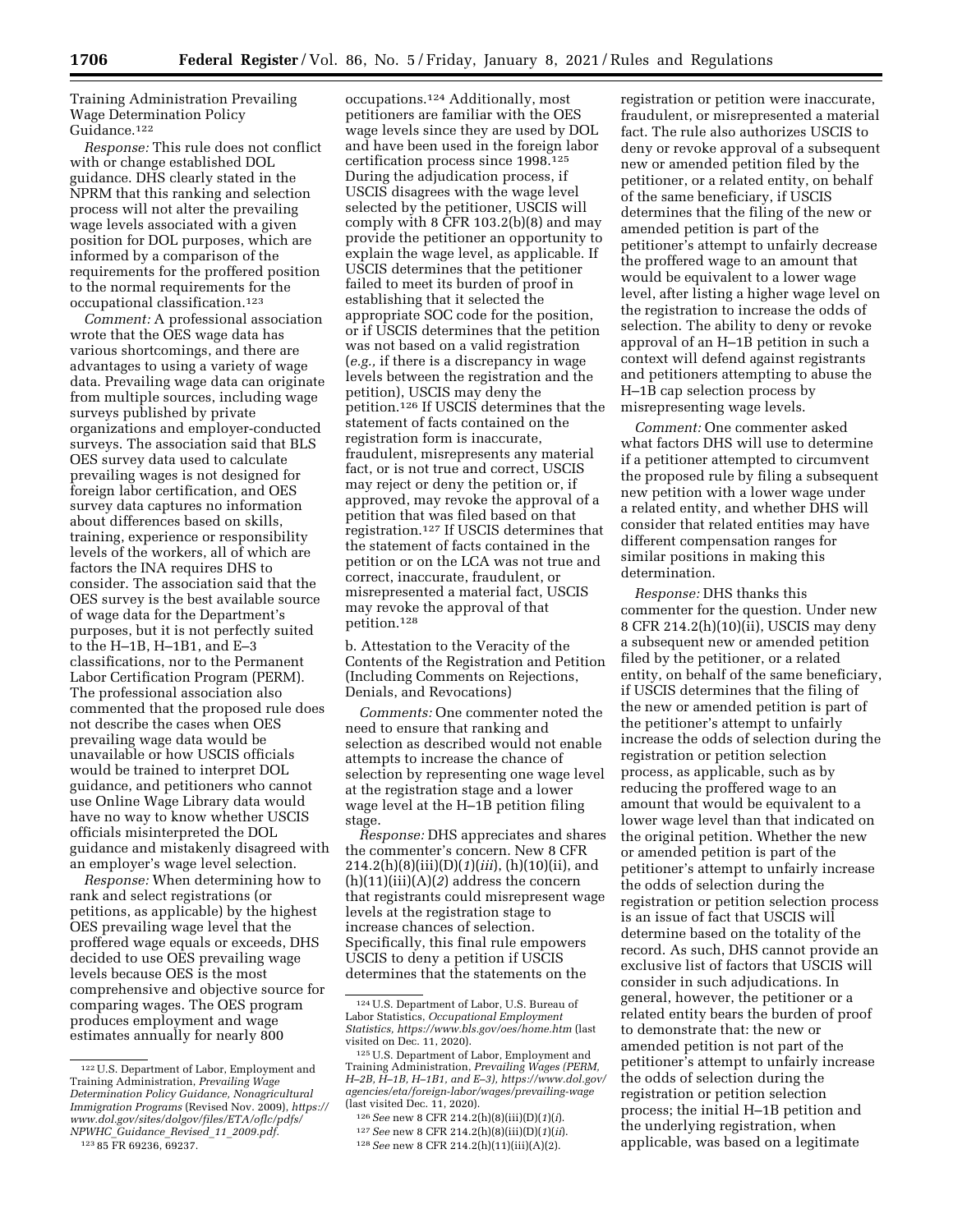job offer; 129 and the new or amended petition is nonfrivolous.130

Further, DHS notes that, under the current registration system, the petitioner identified at the registration stage must match the petitioner of the subsequently filed petition. 8 CFR 214.2(h)(8)(iii)(D) states that a petitioner may not substitute the beneficiary named in the original registration or transfer the registration to another petitioner. This rule has not changed this requirement. Accordingly, USCIS may deny an H–1B cap-subject petition if an entity other than the petitioner identified at the registration stage, including a related entity, files the petition.

*Comment:* An individual suggested allowing future H–1B extensions or renewals only with a wage level that is equal or greater than the wage level selected in the lottery for the first time.

*Response:* H–1B extensions or renewals are not impacted by this rule, and DHS declines to impose a universal requirement that all extension or renewal requests must be for a position at the equal or greater wage level. Employers are permitted to file an extension petition requesting continuation of previously approved employment without change with the same employer, which most likely involves a position at the same wage level. Furthermore, employers are permitted to file extension or amended petitions requesting new employment, change in previously approved employment, new concurrent employment, change of employer, or amended employment. All of these petition types could involve positions with different SOC codes, which makes a straight comparison of wage levels impractical.

However, under new 8 CFR 214.2(h)(10)(ii), USCIS may deny a subsequent new or amended petition filed by the petitioner, or a related entity, on behalf of the same beneficiary, if USCIS determines that the filing of the new or amended petition is part of the petitioner's attempt to unfairly increase the odds of selection during the registration or petition selection process, as applicable, such as by reducing the proffered wage to an amount that would be equivalent to a

lower wage level than that indicated on the original petition.

*Comment:* An individual commenter said that the formal certification requirement, whereby the petitioner's authorized signatory certifies ''that the proffered wage on the petition will equal or exceed the wage level on the applicable registration,'' does not recognize that registrations are submitted in March for a fiscal year beginning the following October. Therefore, particularly in years such as FY 2021 where there is a second round of selections, H–1B cap petitions may be filed after OES wages have changed. The commenter said the new question added to the registration seems to address this concern, by specifying ''[a]s of the date of this submission . . . ,'' but the formal certification that is binding on the employer does not make this distinction, which could lead to unnecessary and inappropriate liability. The commenter said that the certification should be revised to reflect only an attestation that the wage ''will equal or exceed the prevailing wage, in effect at the time of submission, that is associated with the wage level selected in the registration.''

*Response:* DHS thanks the commenter, but declines to adopt the suggestion. As the commenter notes, the registration form makes sufficiently clear that the information provided on the registration is ''as of the date of submission of this registration.'' DHS believes that further changes to the form are unnecessary and could potentially lead to gaming of the registration system.

## 3. Requests for Comments on Alternatives

*Comment:* A research organization and a labor union recommended having staggered filing deadlines for petitions by wage levels as an alternative in case the proposed rule is met with legal challenges. Under this alternative, USCIS could have a first filing period, where only petitions with jobs paying level IV are considered. Once all the level IV petitions are submitted and approved, then a second filing period at a later date could be set to receive only petitions with jobs paying level III wages. After those are collected and approved, if there are any visas remaining under the H–1B cap, then a filing period for level II wages would be next, and finally a filing period for level I. This way, all of the petitions would not be submitted at once, thereby still allowing DHS to adjudicate and allocate petitions ''in the order in which'' they were filed, as the statute requires. If there were more petitions than available

H–1B slots at a particular wage level, there could be a ''mini-lottery'' within that wage level.

*Response:* DHS appreciates the commenters' suggestions to use staggered filing deadlines. However, DHS believes it is not necessary to create staggered filing deadlines since, as stated in the NPRM and as explained above, this rule is consistent with and permissible under DHS's general statutory authority provided in INA sections 103(a), 214(a) and (c), 8 U.S.C. 1103(a), 1184(a) and (c), and HSA section 102, 6 U.S.C. 112.131 Further, DHS believes that staggered filing deadlines may create operational challenges for managing the cap and adjudicating petitions in a timely manner. Staggered filing periods could also have unintended consequences for petitioners filing H–1B cap-subject petitions for beneficiaries who are in F– 1 status and seeking a change of status.132 Therefore, DHS declines to adopt this suggestion.

*Comment:* One commenter suggested using only the beneficiary's annual wage to prioritize the selection of registrations.

*Response:* DHS appreciates the commenter's suggestion to prioritize selection based on annual wage. However, DHS believes that selecting registrations or petitions, as applicable, solely based on the highest salary would unfairly favor certain professions, industries, or geographic locations. Therefore, DHS believes that prioritizing generally based on the highest OES wage level that the proffered wage equals or exceeds for the relevant SOC code and in the area of intended employment is the better alternative.

*Comment:* Several commenters were concerned about the possibility of abuse by companies who would offer parttime positions at greater hourly wages, but would reduce overall working hours, to increase their chance of selection. Other commenters expressed similar concerns about potential abuse of part-time positions, indicating that review should be stricter for part-time H–1B applicants.

*Response:* This final rule authorizes USCIS to reject or deny a petition or, if approved, revoke the approval of a petition, if the statement of facts contained on the registration form is inaccurate, fraudulent, misrepresents any material fact, or is not true and correct.133 Similarly, this final rule authorizes USCIS to deny or revoke approval of a subsequent new or

<sup>129</sup>*See* new 8 CFR 214.2(h)(10)(ii) (''A valid registration must represent a legitimate job offer.''); U.S. Department of Homeland Security, U.S. Citizenship and Immigration Services, Policy Memorandum PM–602–0114, *Rescission of Policy Memoranda* (June 17, 2020), *[https://www.uscis.gov/](https://www.uscis.gov/sites/default/files/document/memos/PM-602-0114_ITServeMemo.pdf) [sites/default/files/document/memos/PM-602-0114](https://www.uscis.gov/sites/default/files/document/memos/PM-602-0114_ITServeMemo.pdf)*\_ *[ITServeMemo.pdf](https://www.uscis.gov/sites/default/files/document/memos/PM-602-0114_ITServeMemo.pdf)* (''A bona fide job offer must exist at the time of filing [the H–1B petition].'').

<sup>130</sup>*See* 8 CFR 214.2(h)(2)(i)(H).

<sup>131</sup> 85 FR 69236, 69242.

<sup>132</sup>*See* 8 CFR 214.2(f)(5)(vi).

<sup>133</sup>*See* new 8 CFR 214.2(h)(8)(iii)(D)(*1*)(*ii*).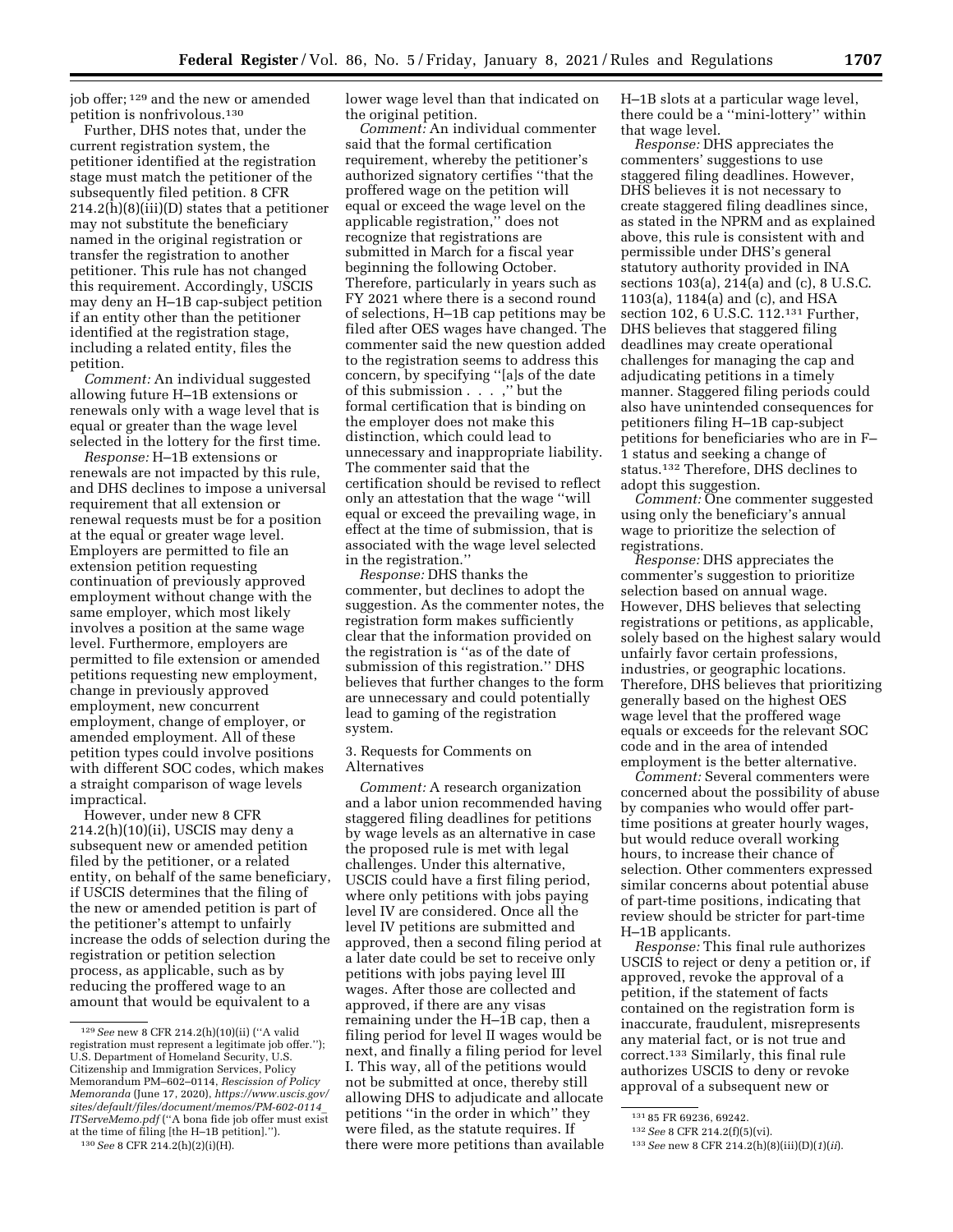amended petition filed by the petitioner, or a related entity, on behalf of the same beneficiary, if USCIS determines that the filing of the new or amended petition is part of the petitioner's attempt to unfairly decrease the proffered wage to an amount that would be equivalent to a lower wage level, after listing a higher wage level on the registration to increase the odds of selection.134 Thus, if USCIS finds that an employer misrepresented the parttime or full-time nature of a position, the number of hours the beneficiary would work, or the proffered salary, then USCIS could deny or revoke the petition. The ability to deny or revoke approval of an H–1B petition in this context will militate against registrants and petitioners attempting to abuse the H–1B cap selection process through misrepresentation.

*Comment:* One commenter suggested that, if USCIS were to receive and rank more registrations (or petitions, in any year in which the registration process is suspended) at a particular prevailing wage level than the projected number needed to meet the numerical limitation, then USCIS should rank and choose registrations by the highest prevailing wage within that wage level. Another commenter stated that visas should be allocated by the prevailing wage, even within each level.

*Response:* DHS does not believe that selecting the highest prevailing wage within a wage level is a better alternative to randomly selecting within a single wage level when USCIS receives more registrations (or petitions, in any year in which the registration process is suspended) at a particular prevailing wage level than the projected number needed to meet the numerical limitation. DHS prefers to give all registrations ranked at the particular wage level the same chance of selection because those registrations generally would represent workers at the same skill level. If DHS were to select the highest prevailing wage within a wage level, that could unfairly advantage registrations or petitions for positions in higher-paying metropolitan areas or occupations.

*Comment:* One commenter suggested giving preference to beneficiaries with U.S. degrees. Another commenter stated that DHS should consider adding an advantage to candidates who receive a U.S. education as this will benefit U.S. institutions of higher education.

*Response:* DHS declines to adopt the commenters' suggestions. Registrations or petitions, as applicable, submitted for beneficiaries who have earned a

master's or higher degree from a U.S. institution of higher education already have a higher chance of selection through the administration of the selection process. DHS reversed the order in which USCIS selects registrations or petitions, as applicable, which was expected to result in an increase in the number of H–1B beneficiaries with a master's degree or higher from a U.S. institution of higher education selected by up to 16 percent each year 135 and resulted in an 11 percent increase in FY 2020.136

*Comment:* Some commenters said that DHS should consider ranking by years of experience, rather than by wage. One commenter asked DHS to give an advantage to candidates who have work experience in the United States.

*Response:* DHS declines to adopt these alternatives, as ranking by years of experience would not best accomplish the goal of attracting the most highly skilled workers. DHS believes that salary, relative to others in the same occupational classification and area of intended employment, rather than years of experience, is generally more indicative of skill level and the relative value of the worker to the United States.

*Comment:* A few commenters said that DHS should consider providing quotas for each wage level, rather than simply ranking and selecting in descending order by wage levels. Other commenters suggested setting a limit or quota on the number of registrations submitted by certain types of employers, such as staffing agencies or H–1B dependent companies. Another commenter supported measures to prevent staffing companies from filing multiple registrations for offshore workers and stated that companies should not be able to submit more than one registration per beneficiary. Another commenter stated that it is ''crucial'' to regulate consulting companies and staffing agencies.

*Response:* DHS declines to pursue the alternative of setting quotas for each wage level or for certain types of companies as this alternative would not best accomplish the goal of attracting the most highly skilled workers. With respect to comments about prohibiting staffing companies from filing multiple registrations, DHS declines to adopt the commenters' suggestions as DHS regulations already prohibit an

employer from submitting more than one registration per beneficiary in any fiscal year.137 Comments about the need to further regulate consulting and staffing companies are outside the scope of this final rule.

*Comment:* A few commenters suggested that DHS prohibit multiple H–1B petitions for the same beneficiary by different employers.

*Response:* DHS regulations already prohibit a petitioner, or related entities, from submitting more than one H–1B cap-subject petition for the same beneficiary in the same fiscal year, absent a legitimate business need.138 Because registration is not intended to replace the petition adjudication process or to assess eligibility, USCIS cannot feasibly determine at the registration stage whether different entities that submit registrations on behalf of the same beneficiary are ''related'' or have a ''legitimate business need.'' Further, INA section 214(g)(7), 8 U.S.C. 1184(g)(7), allows for ''multiple petitions [to be] approved for 1 alien.'' For these reasons, DHS declines to adopt the commenters' suggestion.

*Comment:* One commenter stated that DHS should consider increasing the numerical cap exemption for beneficiaries who have earned a master's or higher degree from a U.S. institution of higher education as most of the highly skilled positions do not depend entirely on the number of years of experience, but on the higher education degree requirements.

*Response:* This rule does not affect either the statutorily mandated annual H–1B numerical limitation of 65,000 on the number of aliens who may be issued initial cap-subject H–1B visas or otherwise provided initial H–1B status, or the annual cap exemption for 20,000 aliens who have earned a master's or higher degree from a U.S. institution of higher education.<sup>139</sup> As the numerical allocations are set by statute, DHS lacks the authority to adopt the commenter's suggestion.

*Comment:* An individual suggested DHS implement a ''market based cap and selection system'' by first identifying areas of the job market, like medical workers, that are most in need at the moment and, from there, ranking by wage or wage level.

*Response:* DHS believes that identifying areas of the job market that are most in need is not feasible, as it is subjective and would be subject to constant change. This rule is not a

U.S.C.  $1184(g)(1)(A)$  and  $(5)(C)$ .

<sup>134</sup>*See* new 8 CFR 214.2(h)(8)(iii)(D)(*1*)(*iii*).

<sup>135</sup>H–1B Registration Final Rule, 84 FR 888, 890. 136U.S. Department of Homeland Security, U.S. Citizenship and Immigration Services, *DHS Proposes Minimal Registration Fee for Petitioners Seeking to File H–1B Cap-Subject Petitions* (Sept. 3, 2019), *[https://www.uscis.gov/news/alerts/dhs](https://www.uscis.gov/news/alerts/dhs-proposes-minimal-registration-fee-for-petitioners-seeking-to-file-h-1b-cap-subject-petitions)[proposes-minimal-registration-fee-for-petitioners](https://www.uscis.gov/news/alerts/dhs-proposes-minimal-registration-fee-for-petitioners-seeking-to-file-h-1b-cap-subject-petitions)[seeking-to-file-h-1b-cap-subject-petitions](https://www.uscis.gov/news/alerts/dhs-proposes-minimal-registration-fee-for-petitioners-seeking-to-file-h-1b-cap-subject-petitions).* 

<sup>137</sup>*See* 8 CFR 214.2(h)(8)(iii)(A)(*2*).

<sup>138</sup>*See* 8 CFR 214.2(h)(2)(i)(G).

<sup>139</sup>*See* INA section 214(g)(1)(A) and (5)(C), 8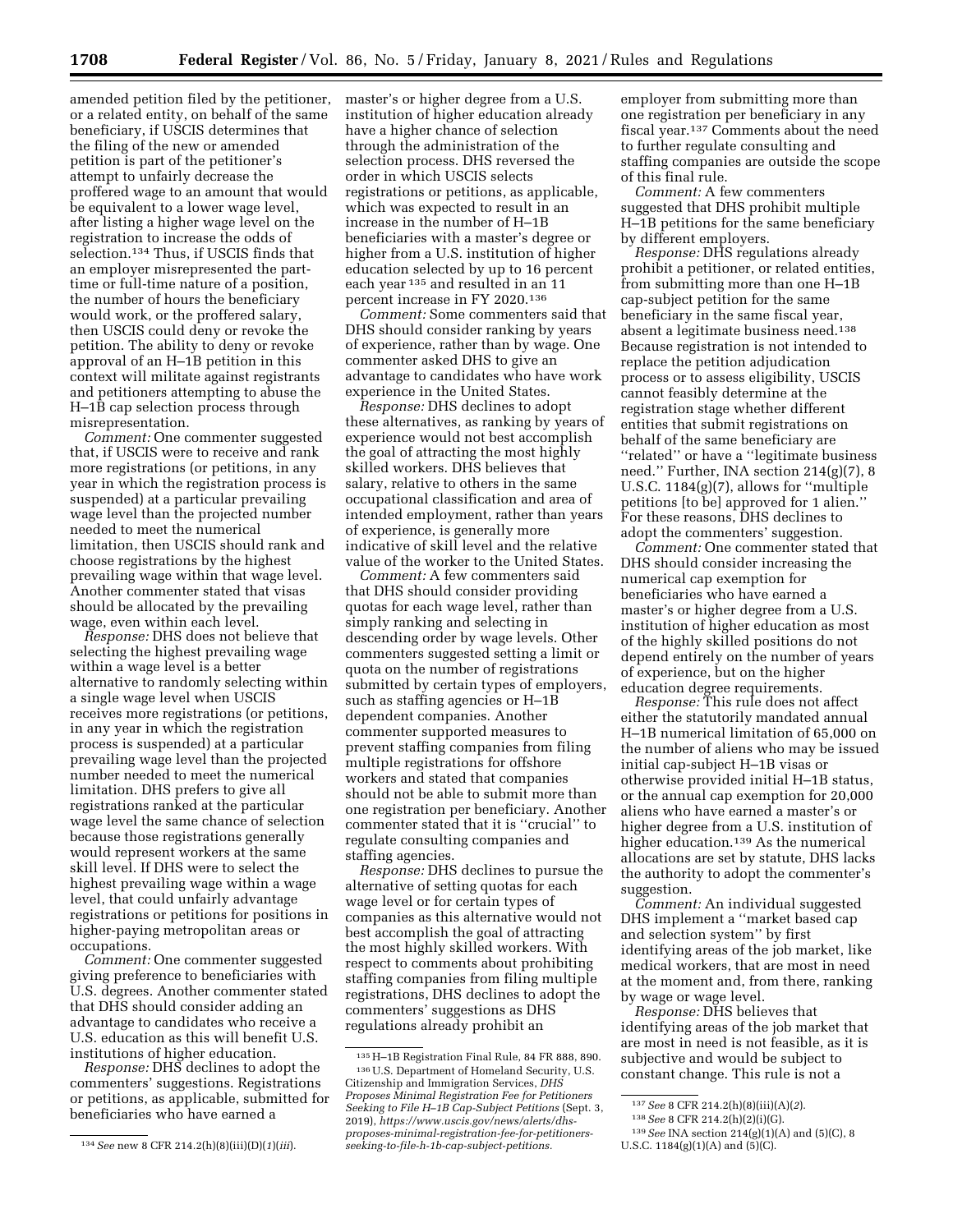temporary rule that is limited in duration to the COVID–19 pandemic, and regularly adjusting selection criteria based on the needs of the job market would be administratively burdensome. Therefore, DHS declines to adopt the commenter's suggestion.

*Comments:* A few commenters proposed that DHS prioritize selection based on multiple factors, including the prospective beneficiary's degree from a U.S. institution, the length of time legally studying or working in the United States, skills, wages, and other qualifications. Other commenters stated that the DHS should weigh other desirable factors, such as whether H–1B employees are U.S. university graduates and whether the petitioner is a small business contributing a significant amount of their income to wages. This would allow small businesses to compete for H–1B visas and prevent larger corporations from being the only employers to benefit from the H–1B program. Another comment urged DHS to create a prioritization system that incentivizes employers to petition for permanence for H–1B workers, among other desirable employer behavior in addition to fair compensation.

*Response:* DHS believes that identifying and weighing multiple factors is not feasible, as such an approach could be overly complicated, unpredictable, and subjective. Therefore, DHS declines to adopt the commenters' suggestions.

*Comment:* A professional association requested that DHS exempt physicians from this rule. An individual suggested providing exceptions or waivers for certain industries, such as the healthcare/pharmaceutical fields, due to the different experience requirements in those fields.

*Response:* DHS declines to exempt physicians or other specific occupations or fields from the rule. While DHS certainly appreciates the significant challenges faced by healthcare professionals, especially during the current COVID–19 pandemic, DHS recognizes that there are many other occupations that can be considered critical now and at various times in the future. Carving out exceptions for some occupations would be highly problematic, particularly as this rule is not a temporary rule that is limited in duration to the COVID–19 pandemic.

*Comment:* An individual commented on the alternative proposal of weighting registrations such that ''a level IV position would have four times greater chance of selection than a level I position, a level III position would have three times greater chance of selection than a level I position, and so on.'' The

commenter questioned why DHS set the multiples at 4 times, 3 times, and 2 times.

*Response:* The multiples of 4 times, 3 times, and 2 times, correspond to wage levels IV, III, and II, respectively. As this commenter did not provide additional rationale in support of or against this alternative, DHS will not further consider this alternative.

## *D. Other Issues Relating to Rule*

1. Requests To Extend the Comment Period

*Comments:* A few commenters and a professional association stated that the public has not been given sufficient time to comment on the proposed rule. One commenter said that there is no substantiated reason to limit the comment period and that doing so degrades the rulemaking process. An individual commenter stated that implementing these changes for the FY 2022 H–1B cap filing season would cause even more uncertainty for international students who already have faced enough uncertainty over the past year due to COVID–19, the Student and Exchange Visitor Program proposed rule,140 and USCIS processing times.

An individual commenter and a university requested that the comment period be extended to 60 days because of the proposed rule's magnitude and the impacts of COVID–19 on employers' resources. A professional association requested the same extension to allow for meaningful public comment, citing the language of E.O. 12866 and E.O. 13563, explaining that those executive orders recommend a comment period of no less than 60 days. The association listed six issues for which the proposed rule requests feedback and asserted that a 30-day comment period does not allow adequate time to address these issues. The association also said that, since this rule was published during the Thanksgiving season, the comment period was effectively shortened even further, undercutting the purpose of the notice and comment process. An individual commenter questioned why DHS was ''rushing'' the proposed rule during the holiday season as opposed to providing more time for public comment.

*Response:* While DHS acknowledges that E.O. 12866 and 13563 indicate that agencies generally should provide 60 days for public comment, DHS believes

that the 30-day comment period was sufficient and declines to extend the comment period. This rule is narrow in scope, and 30 days was sufficient time for the public to determine the impacts of the proposed rule, if any, and to prepare and submit comments. The sufficiency of the 30-day comment period is demonstrated by the number of high-quality comments received from the public, including individuals, attorneys, employers, and organizations. Given the narrow scope of the rule, the quantity and quality of comments received in response to the proposed rule, and other publicly available information regarding the rule, DHS believes that the 30-day comment period has been sufficient.

#### 2. Rulemaking Process

#### a. Multiple H–1B Rulemakings

*Comments:* An anonymous commenter stated that the proposed rule does not discuss the DOL IFR,141 or explain whether DHS and DOL consulted with each other in drafting the rules. The commenter added that Congress has given DOL the primary authority in protecting U.S. labor, and the proposed rule does not address how it would interact with the DOL rule, or why the proposed rule was necessary given the DOL IFR.

An advocacy group stated that the proposed rule should not be implemented while the DOL IFR and the DHS IFR, *Strengthening the H–1B Nonimmigrant Visa Classification Program* (H-1B Strengthening IFR),<sup>142</sup> were pending and being challenged in court. The commenter said it would be impossible to comment on the proposed rule without considering the impacts of the other two rules that will affect the H–1B process as well. Similarly, a research organization wrote that recently proposed rules by Federal agencies with respect to wages for foreign workers in work visa programs have been inconsistent and confusing. An anonymous commenter stated that their workplace has been overworked for months responding to the multiple regulatory changes to the H–1B program.

*Response:* On December 1, 2020, the U.S. District Court for the Northern District of California issued an order in *Chamber of Commerce, et al.* v. *DHS, et al.,* No. 20–cv–7331, setting aside the DOL IFR and the DHS IFR. Similarly, on December 3, 2020, the U.S. District

<sup>140</sup> DHS, U.S. Immigration and Customs Enforcement, *Establishing a Fixed Time Period of Admission and an Extension of Stay Procedure for Nonimmigrant Academic Students, Exchange Visitors, and Representatives of Foreign Information Media,* 85 FR 60526 (Sept. 25, 2020).

<sup>141</sup> 85 FR 63872.

<sup>142</sup>U.S. Department of Homeland Security, U.S. Citizenship and Immigration Services, *Strengthening the H–1B Nonimmigrant Visa Classification Program,* 85 FR 63918 (Oct. 8, 2020).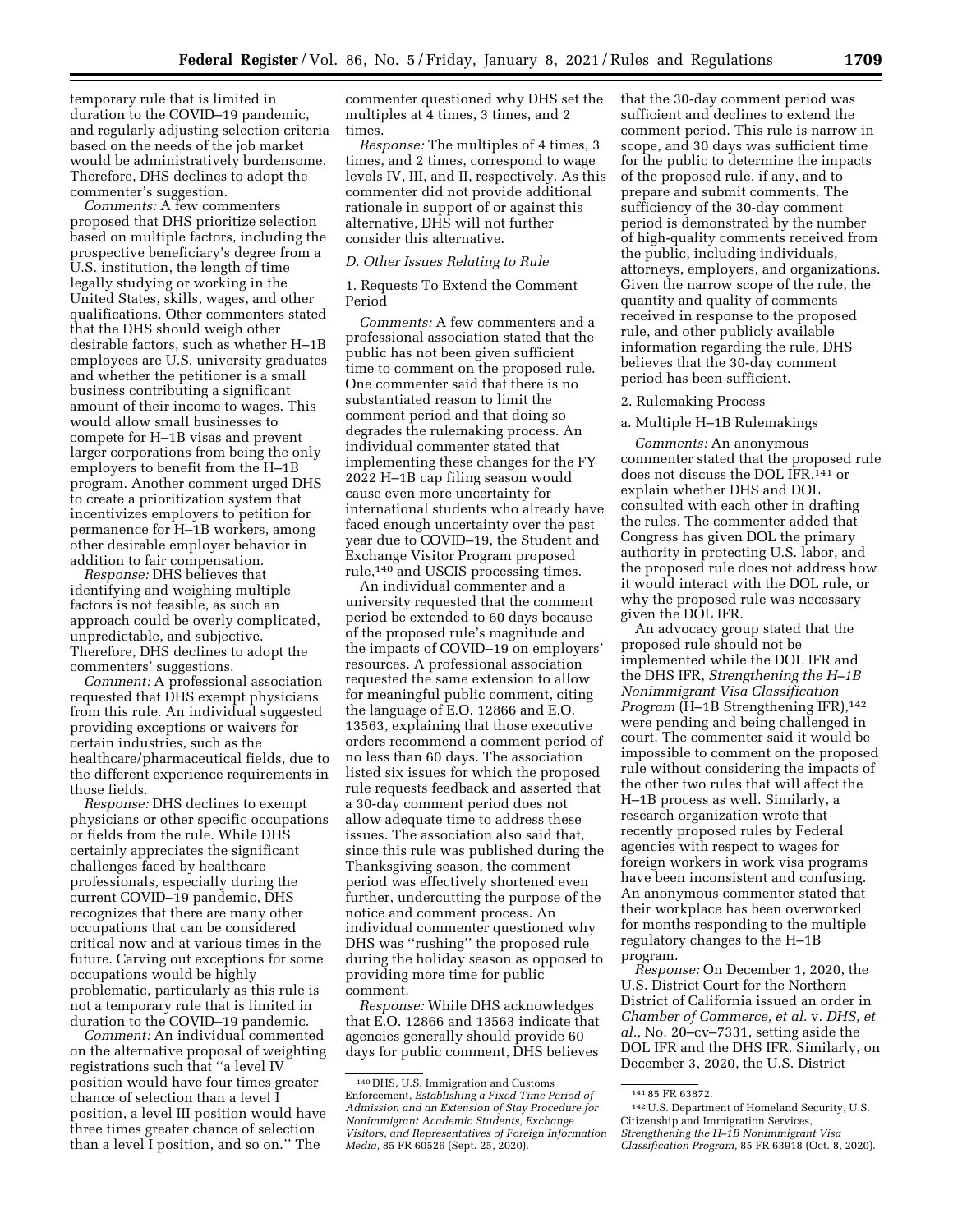Court for the District of New Jersey issued a preliminary injunction in *ITServe Alliance, Inc., et al.* v. *Scalia, et al.,* No. 20–cv–14604, applying to the plaintiffs in that case. DOL has taken necessary steps to comply with the courts' orders and is no longer implementing the DOL IFR. DHS also took necessary steps to comply with the order in *Chamber of Commerce, et al.* v. *DHS, et al.,* and is not implementing the DHS IFR. DHS, therefore, disagrees with the commenter's assertions that DHS must consider the DOL and DHS IFRs in the context of this final rule as both IFRs were set aside and are no longer being implemented.

#### b. Other Rulemaking Process Comments

*Comments:* A joint submission from multiple organizations opposed the proposed rule and said that they were willing to participate in an informal dialogue with DHS or formally participate in an Advance Notice of Proposed Rulemaking process to help DHS determine whether a rule is needed, what regulation to develop, and viable alternative suggestions. A trade association also opposed the rule and advised USCIS to pursue a formal rulemaking effort that provides stakeholders with more input before the formal rulemaking process begins.

*Response:* DHS believes that the public has had sufficient opportunity to review and comment on this rule, as demonstrated by the number of highquality comments received from the public, including individuals, attorneys, employers, and organizations. Given the narrow scope of the rule, the quantity and quality of comments received in response to the proposed rule, and other publicly available information regarding the rule, DHS believes that the public has had sufficient opportunity to participate in the rulemaking process.

*Comment:* A professional association commented that the public had no advance notice that the proposed rule was forthcoming because it was never listed on the Unified Agenda. The association also said USCIS had previously concluded that the policy now being proposed was not a permissible agency action, and therefore stakeholders were not prepared to conduct the sophisticated analysis necessary to assess the policy now being proposed in this rule.

*Response:* DHS believes that the public has had sufficient opportunity to review and comment on this rule, as demonstrated by the number of highquality comments received from the public, including individuals, attorneys, employers, and organizations. Further, DHS explained in the NPRM that this

rule is consistent with and permissible under DHS's general statutory authority provided in INA sections 103(a), 214(a) and (c), 8 U.S.C. 1103(a), 1184(a) and (c), and HSA section 102, 6 U.S.C. 112, and DHS believes that the comment period provided sufficient time to assess the rule.

*Comment:* A research organization wrote that the administration waited until the 2020 election to take substantive action on the H–1B program, and while DOL and USCIS have legal authority to make the regulatory changes, the timing and regulatory process have made them susceptible to legal challenges. An individual commenter said that the administration will change in a few weeks and suggested that the proposed rule is being rushed into implementation before that happens. An individual commenter said USCIS should wait to promulgate the rule until the new presidential administration takes over and the Senate confirms a new head of both USCIS and DHS.

*Response:* DHS agrees that it has the legal authority to amend its regulations governing the selection of registrations submitted by prospective petitioners seeking to file H–1B cap-subject petitions (or the selection of petitions, if the registration process is suspended). DHS believes that the public has had sufficient opportunity to review and comment on this rule, as demonstrated by the number of high-quality comments received from the public, including individuals, attorneys, employers, and organizations. DHS believes that the public has had sufficient opportunity to participate in the rulemaking process.

#### 3. Effective Date and Implementation

*Comments:* A few individual commenters supported the proposed rule's immediate implementation to protect U.S. jobs. Another individual commenter contradicted claims that it is too late in the year for employers to accommodate changes in the registration system, saying that many companies wait until the new year to reach out to employees anyway, and recent changes to the H–1B process have made it easier to petition.

*Response:* DHS agrees that this rule is being published with sufficient time to implement it for the FY 2022 registration period.

*Comments:* Many commenters, including a form letter campaign, said that, if USCIS were to finalize the proposed rule, it should not implement the proposed rule for the FY 2022 H–1B cap filing season (set to begin in March 2021) because changes so close to the

beginning of that season would adversely impact U.S. employers, immigration lawyers, and individuals. Multiple commenters said companies have already made hiring decisions based on the existing registration system, so delaying implementation until the FY 2023 cap filing season (set to begin in March 2022) would give the regulated community time to adjust. A company commented that implementing the rule for the upcoming H–1B cap filing season would create uncertainty and confusion. A few commenters added that stakeholders have had to adapt to the new online registration system, which has ongoing issues, so it is unlikely that further modifications to the registration system will be implemented to run smoothly for the upcoming H–1B season. An individual commenter opposed implementing the proposed rule at this time because the U.S. economy needs time and stability to recover.

*Response:* DHS believes that this rule is being published with sufficient time to allow employers to plan appropriately prior to the start of the registration period for FY 2022. DHS does not believe that petitioners will face significant adverse impacts with the implementation of this change in the selection process and believes that employers have sufficient time to make any decisions they believe are needed as a result of this rule, such as increasing proffered wages to increase the odds of selection. Further, DHS believes that there is sufficient time to allow for testing and modification and that delaying implementation at this time is not necessary.

## *E. Statutory and Regulatory Requirements*

1. Impacts and Benefits (E.O. 12866, 13563, and 13771)

## a. Methodology and Adequacy of the Cost-Benefit Analysis

*Comments:* Multiple commenters provided input on the wage data DHS used to analyze the impact of the proposed rule. A couple of commenters referenced that the economic analysis conducted in the proposed rule was based on previous OES wage levels, rather than the new ones implemented as a result of the DOL IFR. One of these commenters stated that, with the huge changes in the wage levels resulting from the DOL IFR, the H–1B data would be much more skewed, and the economic impact analysis in the proposed rule was completely invalid. Another commenter explained that all of the analysis done in the proposed rule was based on previous OES wage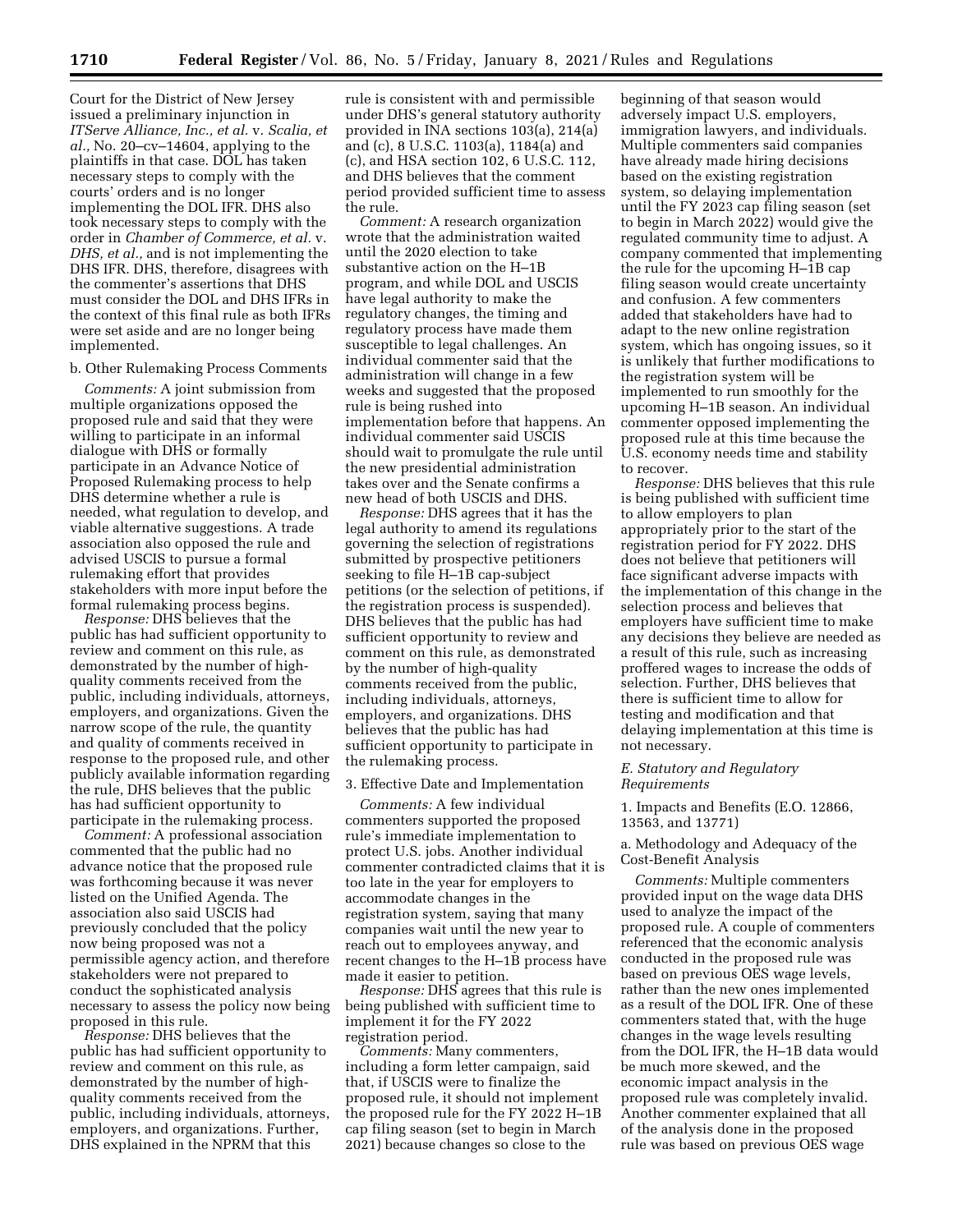levels and there has not been any economic impact analysis based on the new wage rules. One commenter expressed that this rule must be read in concert with the DOL IFR, which reset how prevailing wage levels were calculated for H–1Bs. To get selected in the H–1B registration process under the proposed rule, the employer would have to pay a level III or IV prevailing wage, but those wages would be so artificially high that employers would not be able to pay them. The commenter concluded that DHS should push the proposed rule back at least one year to allow time for next year's H–1B data to become available. Another commenter said 96 percent of total applicants still would fall into the new OES wage ''level 1 below'' and would be eligible for random selection, so the proposed rule would not have an impact. A commenter echoed concerns about the use of previous OES wage levels, writing that DHS's analysis in the proposed rule was invalid.

*Response:* The NPRM analysis was written using the appropriate baseline and the best information that was available to DHS at that time, which was prior to the publication of the DOL IFR.143 On December 1, 2020, the U.S. District Court for the Northern District of California issued an order in *Chamber of Commerce, et al.* v. *DHS, et al.,* No. 20–cv–7331, setting aside the DOL IFR. Similarly, on December 3, 2020, the U.S. District Court for the District of New Jersey issued a preliminary injunction in *ITServe Alliance, Inc., et al.* v. *Scalia, et al.,* No. 20–cv–14604, applying to the plaintiffs in that case. DOL has taken necessary steps to comply with the courts' orders and no longer is implementing the DOL IFR. DHS, therefore, disagrees with the commenter's assertion that DHS must analyze the DOL IFR in the context of this final rule. This final rule does not require employers pay a higher wage, instead it prioritizes selection of registrations or petitions, as applicable, generally based on the highest OES prevailing wage level that the proffered wage equals or exceeds for the relevant SOC code and area(s) of intended employment. The selection of H–1B registrations or petitions, as applicable, will be based on the existing OES wage levels at the time of submission, and the economic analysis in the proposed rule properly accounted for OES prevailing wage levels that were in effect at the time the analysis was conducted and remain in effect at this time.

*Comments:* An anonymous commenter stated that Table 13 of the

NPRM is inconsistent with the proposed rule's language. The commenter questioned why there would be level III and IV registrations selected in the advanced degree exemption if level III and IV registrations would be ''100% selected'' in the regular cap, and the proposed rule would not affect the order of selection between the regular cap and advanced degree exemption.

*Response:* This final rule will not affect the order of selection between the regular cap and advanced degree exemption or the number of registrations that will be selected for each allocation. USCIS first selects registrations toward the number projected as needed to reach the regular cap, from among all registrations properly submitted, including those indicating that the beneficiary will be eligible for the advance degree exemption. USCIS then selects registrations indicating eligibility for the advanced degree exemption using the same process. With the revised selection method based on corresponding OES wage level and ranking shown in Table 13, the approximated average indicates that all registrations with a proffered wage that corresponds to OES wage level IV or level III would be selected and 58,999, or 75 percent, of the registrations with a proffered wage that corresponds to OES wage level II would be selected toward the regular cap projections. None of the registrations with a proffered wage that corresponds to OES wage level I or below would be selected toward the regular cap projections. For the advanced degree exemption, DHS estimates all registrations with a proffered wage that corresponds to OES wage levels IV and III would be selected and 12,744, or 20 percent, of the registrations with a proffered wage that corresponds to OES wage level II would be selected. DHS estimates that none of the registrations with a proffered wage that corresponds to OES wage level I or below would be selected.

*Comments:* A couple of commenters wrote that DHS took wage levels specified as ''N/A'' and consolidated them with level I wages in its Table 7 calculations even though there is no evidentiary basis for assuming that characterization or correlation to be accurate or appropriate. Wages negotiated under a collective bargaining agreement often exceed market rates, and private wage surveys frequently have more than 4 wage levels, which makes direct analogy to OES impractical, if not impossible. Since there was no way to determine the true ranking of the N/A petitions, they should have been excluded from the

allocation rather than arbitrarily added to the level I share. Consolidating them had the prejudicial effect of attributing 31.5 percent of regular cap and 37 percent of advanced degree cap to level I, when, in fact, those numbers would have been 22.8 percent and 27.5 percent, respectively, had level I counts not included the petitions whose wage level was N/A. An individual commenter similarly wrote that DHS's analysis incorrectly claims that a number of petitions are categorized as having a wage level of N/A due to modifications to DOL's SOC structure in 2018. The commenter stated that all FY 2019 and FY 2020 petitions were filed using the 2010 SOC structure and thus the 2018 SOC structure would not impact those petitions. The commenter said that the N/A designations are likely because Question 13 on Form 9035 only requires a designation of OES wage levels when relying on a prevailing wage and is left blank when petitions rely on a permissible alternative. This commenter also stated that, according to DHS's analysis in Table 6, the OES Wage Level was unavailable about 12 percent of the time for cap-subject H–1B petitions selected for adjudication in FYs 2019 and 2020. DHS labels these petitions as ones where the OES Wage Level is "N/A" and then, curiously, includes all such ''N/A'' OES Wage Level petitions as level I petitions for purposes of its analysis when they are not particularly likely to be all or mostly level I jobs.

*Response:* DHS understands and agrees with the commenter that N/A designations are likely when registrants rely on a permissible alternative private wage source that is not based on the OES survey. For these registrants choosing to rely on a prevailing wage that is not based on the OES survey, if the proffered wage is less than the corresponding level I OES wage, the registrant would select the ''Wage Level I and below'' box on the registration form. DHS deliberately chose to group these registrations together with level I registrations so that petitioners relying on non-OES sources would have a fairer chance of selection than if they were ranked below level I registrations, and to avoid penalizing prospective petitioners who properly rely on a private wage survey to determine the required wage for the proffered position.

As explained in response to other comments, DHS does not agree with the suggestions to separate OES prevailing wage level I from those falling below level I. DHS expects that all petitioners offering a wage lower than the OES wage level I wage will be using a legitimate source other than OES or an

<sup>143</sup>*See* DOL IFR, 85 FR 63872.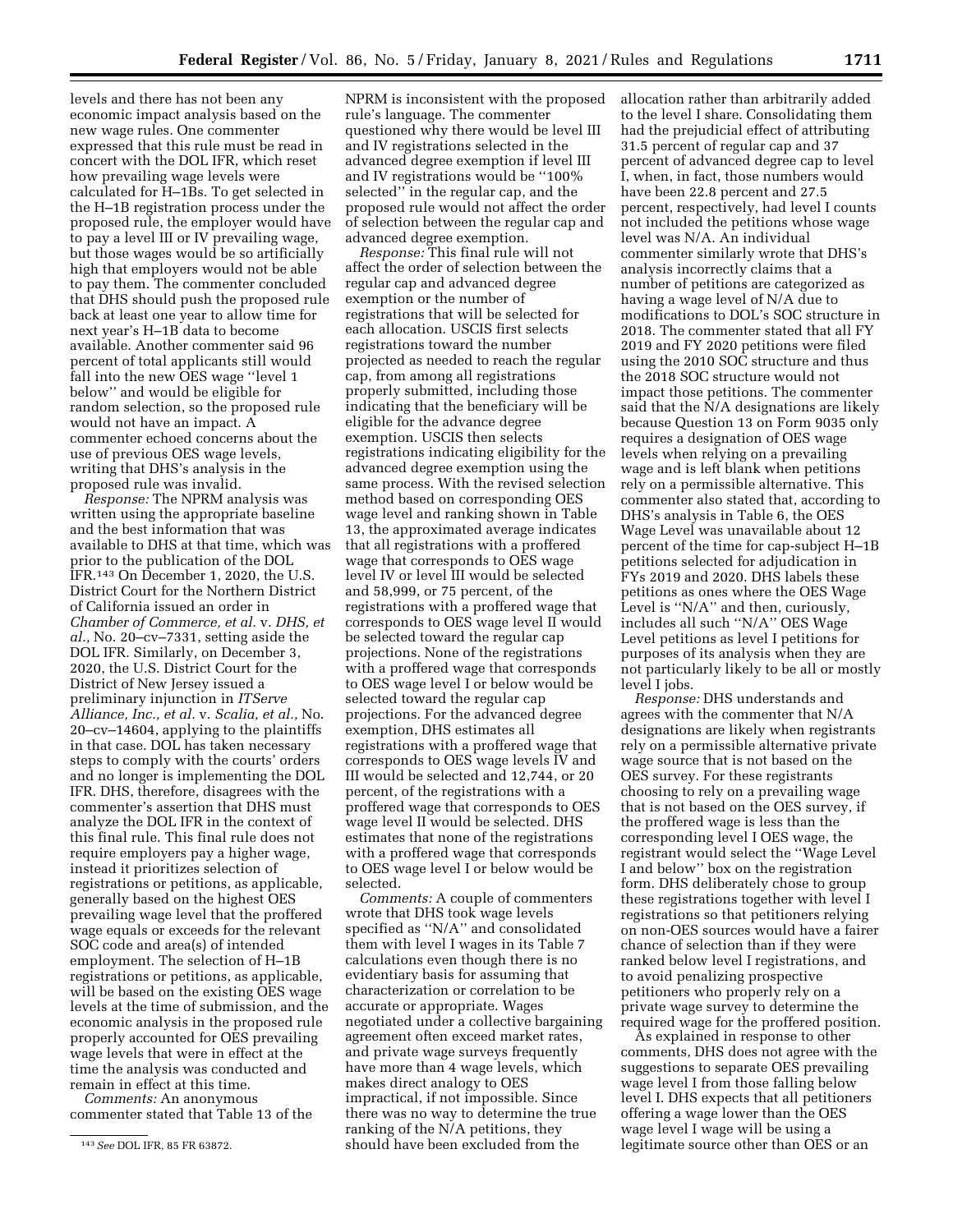independent authoritative source, including a private wage survey. Therefore, such a change effectively could preclude petitioners that utilize one of those other sources from being selected for registration. By grouping OES wage level I and below OES wage level I together, those petitioners have a fairer chance of selection. DHS was unable to estimate how many registrations, initially classified as N/A, would end up in each wage level classification as a result of this rule. Due to data limitations and missing data, DHS may have included some N/A wage information into OES wage level I and below that could be classified as a wage higher than level I in the future. If DHS did not incorporate the petitions that fell into the N/A category, then the overall total of petitions would have been understated. DHS analysis used estimates in the Unquantified Costs & Benefits section to show a possible outcome and distribution of registrations once this rule is implemented.

*Comments:* A trade association wrote that DHS conducted insufficient data collection to assess the impact of the proposed rule, given that it has OES skill wage level data for only 56 percent of registered H–1B petitions selected in the lottery. The commenter wrote that DHS should review data on all H–1B adjudications to better assess the relative distribution of H–1B petitions by OES level, or conduct a survey of H– 1B employers to better quantify the impact of the proposed rule by OES level.

*Response:* USCIS analyzed the impacts of this rule in an objective manner using the best available data at the time the analysis was written. DHS has OES wage level data only on the 56 percent of petitions that were selected toward the numerical allocations from FY 2019 and FY 2020. DHS does not have the wage level break down for the 44 percent of petitions that were not selected since those petitions were returned to petitioners without entering data into DHS databases. The wage level break downs for the 56 percent that were selected for adjudication had a similar distribution for both FY 2019 and FY 2020. DHS used this distribution as an estimate of what the future registrations split out by wage levels may look like for the missing 44 percent of petitions.

*Comments:* An individual commenter said the proposed rule does not analyze the indirect impact the rule will have on the wages of employees, only those directly impacted by the rule. The commenter also wrote that the proposed rule does not consider its impact on

employers whose higher marginal costs cause them to forego expansion or close down. An individual commenter said that DHS does not provide evidence to support its statement that the proposed rule will have no effect on wages or growth, writing that it is unlikely that the rule will not depress wages and growth.

*Response:* DHS acknowledges that some petitioners might be impacted in terms of employment, productivity loss, search and hire costs, and profits resulting from labor turnover. The current random lottery system does not guarantee registrants that they will be able to petition for H–1B workers, and it could have the same effects and cause companies to search for alternative options. In cases where companies cannot find reasonable substitutes for the labor the H–1B beneficiaries would have provided, if selected under the random lottery process, affected petitioners also could lose profits from the lost productivity. In such cases, employers would incur opportunity costs by having to choose the next best alternative to immediately fill the job the prospective H–1B worker would have filled. The commenter provided neither an explanation nor a basis to support the claim that wages would be depressed. DHS acknowledges that some employers' growth (profit) could be affected; however, asserting that economic growth would be harmed fails to account for the fact that this rule will not reduce or otherwise affect the statutorily authorized number of initial H–1B visas granted per year. USCIS analyzed the impacts of this rule in an objective manner using the best available data at the time the analysis was written and does not have quantifiable data on the effect on wages or growth.

*Comment:* A law firm stated that the DHS does not sufficiently quantify the impact of costs to petitioners, including training, labor for substitute workers, loss of productivity, and loss of revenue. The commenter wrote that, to meet the requirements of E.O. 12866, DHS should explain its justification for proposing changes recognized to have a negative impact on productivity and revenue of petitioners. The commenter also asked DHS to explain how the proposed rule was tailored to ensure it imposed the least possible burden on society as required under E.O. 12866.

*Response:* Executive Orders 12866 and 13563 direct agencies to assess the costs, benefits, and transfers of available alternatives, and if regulation is necessary, to select regulatory approaches that maximize net benefits (including potential economic,

environmental, public health and safety effects, distributive impacts, and equity). DHS analyzed all potential costs, benefits, and transfers of this rule. While DHS understands there are costs to some populations, there also are benefits to other populations.

*Comment:* An advocacy group wrote that DHS states that an increase in H– 1B recipients with higher salaries will compensate for any loss in international students and early career professionals under the proposed rule. However, the commenter states that DHS does not provide any analysis to this effect and should provide a more precise estimate of the costs associated with changes, particularly whether the rule would have an impact on the ability of employers to attract talented employees.

*Response:* DHS does not believe that this rule will negatively impact the ability of employers to attract talented employees. Rather, DHS believes that this rule will allow employers to attract the best and the brightest employees.

*Comment:* A law firm said the costs of the proposal are inconsistent with the aggregate cost savings the agency expected unselected petitions and the government to realize from registration. OMB designated the proposed rule as an ''economically significant'' regulatory action. In the NPRM, DHS estimated that, for a ten-year implementation period, the costs to the public would be more than \$15.9 million annualized at 3-percent, and more than \$16 million annualized at 7-percent. DHS also acknowledged the possibility that the proposed regulation ''could result in private sector expenditures exceeding \$100 million, adjusted for inflation to \$168 million in 2019 dollars, in any 1 year.'' The costs likely are higher, as the agency has grossly underestimated the time-burden of this proposed regulation, such as suggesting that it will take a mere 20 minutes more to prepare the registration.

*Response:* DHS acknowledges that this final rule has been designated an economically significant regulatory action by the Office of Information and Regulatory Affairs (OIRA), of the Office of Management and Budget. However, OIRA has waived review of this regulation under E.O. 12866, section 6(a)(3)(A). DHS disagrees that it will take more than 20 minutes to complete the additional information collection associated with the registration tool. Registrants or petitioners, as applicable, only will be required to provide, in addition to the information already to be collected, the highest OES prevailing wage level that the proffered wage equals or exceeds for the relevant SOC code in the area of intended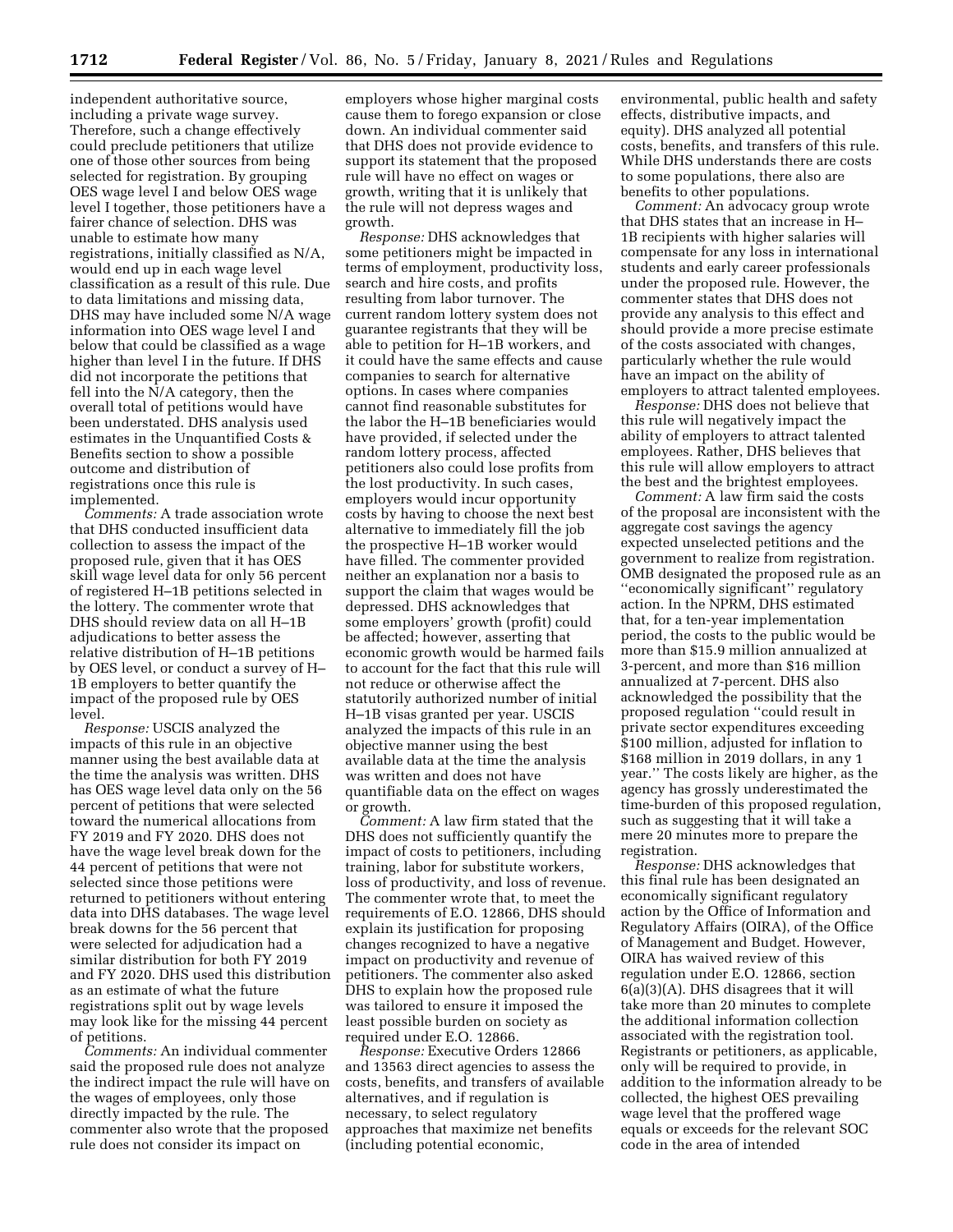employment. In the limited instance where there is no current OES prevailing wage information for the proffered position, the registrant will follow DOL guidance on prevailing wage determinations to determine which OES wage level to select on the registration, and USCIS will rank and select based on the highest OES wage level.

#### b. Costs

*Comments:* An individual commenter stated that, under the proposed rule, USCIS would incur additional costs related to maintaining records detailing how USCIS processed each H–1B petition to document the correct handling and prioritization of all petitions. The commenter also wrote that USCIS's cost for processing petitions will increase significantly, as it will have to review each petition for salary, location, and job code to determine sorting order. Another commenter wrote that the proposed rule indicates that DHS would not incur additional costs to the government because the agency could increase filing fees to cover costs, but that, itself, indicates the proposed rule would result in costs to DHS that should have been fully analyzed.

*Response:* The INA provides for the collection of fees through USCIS's biannual fee schedule review, at a level that will ensure recovery of the full costs of providing adjudication and naturalization services by DHS. This includes administrative costs and services provided without charge to certain applicants and petitioners.144 DHS notes the time necessary for USCIS to review the information submitted with the forms relevant to this final rule includes the time to adjudicate the benefit request. These costs are captured in the fees collected for the benefit request from petitioners. DHS accounts for familiarization cost and additional costs due to the increased burden per response for the petitioners, which is shown as costs in the Regulatory Impact Analysis. Other form applications and petition fees will cover the increased adjudication costs until the fee rule is reassessed

*Comment:* One commenter wrote that the proposed rule likely would require technical changes to USCIS's registration system that the agency has already implemented for the FY 2021 H–1B cap season. The commenter added that it is noteworthy that the proposed rule follows a recent announcement that USCIS must furlough 70 percent of its workforce. Another commenter said

that, if this rule is put in place, companies will stop hiring foreign workers and USCIS will lose the revenue from this program as it is already in a fiscal crisis.

*Response:* The President of the United States signed into law the Continuing Appropriations Act, 2021 and Other Extensions Act, H.R. 8337,145 which became Public Law 116–159, on October 1, 2020. This public law includes language from the Emergency Stopgap USCIS Stabilization Act, which allows USCIS to establish and collect additional premium processing fees, and to use those additional funds for expanded purposes. Because of the authorization to increase premium processing fees, and cost-savings measures taken by the agency, USCIS is in a better place financially. As a result, USCIS was able to avoid all potential furloughs, and, barring unforeseen changes in circumstances, any potential furloughs in FY 2021.146

#### c. Benefits

*Comment:* An individual commenter wrote that the proposed rule has been criticized for favoring larger firms over smaller businesses and startups, but it is unlikely that these types of businesses would immediately need the types of high salaried workers who would qualify for an H–1B visa. Instead, the commenter said there should be sufficient domestic talent under this rule to meet those labor needs. An individual commenter wrote that the proposed rule would have the benefit of curbing the practice of employers underpaying H–1B petitioners by offering level I wages to those with sufficient experience for higher wages. As a result, employers will not be able to favor cheaper international labor and would consider domestic labor.

*Response:* DHS agrees with this commenter that there should be sufficient replacement labor available in the U.S. workforce that can meet domestic labor needs. This rule will help the U.S. workforce, as employers that might have petitioned for capsubject H–1B workers to fill relatively lower-paid, lower-skilled positions, may be incentivized to hire available and qualified U.S. workers for those positions.

*Comment:* Referencing DHS's suggestion that one of the proposed rule's unquantified benefits is increased opportunities for lower-skilled U.S. workers in the labor market, an individual commenter stated that lowskilled workers cannot replace H–1B specialty occupation workers.

*Response:* DHS disagrees. If an employer is hiring an entry-level employee at a level I prevailing wage, then an available and qualified U.S. worker can be a substitute.

#### 2. Paperwork Reduction Act

*Comments:* A commenter stated that requiring an employer to provide a wage level at the time of electronic registration for the H–1B cap seems to violate the Paperwork Reduction Act (PRA), which generally only permits the collection of information needed to meet a legally supported objective. The commenter indicated DHS has not adequately explained how collecting the OES prevailing wage level at the time of electronic registration is consistent with the PRA, as employers are not required to obtain an LCA at the time of the electronic registration for the H–1B cap.

*Response:* DHS disagrees that requiring the registrant to provide the wage level that the proffered wage corresponds to for the relevant SOC and area of employment, or that corresponds to the position requirements when OES wage data is unavailable, at the time of electronic registration for the H–1B cap would violate the PRA. Once this rule becomes effective, collection of such information would be needed to implement the rule and to select registrations in accordance with this rule, and thus would be a legally supported objective. As noted in the NPRM, an LCA is not a requirement for registration. However, consistent with the registrant's attestation that the registration is submitted for a valid offer of employment, DHS expects each registrant (*i.e.,* the prospective petitioner or the attorney or accredited representative submitting the registration for the prospective petitioner) to know and be able to provide the relevant corresponding wage level when submitting a registration, regardless of whether they have a certified LCA at that time.

## *F. Out of Scope*

An individual commenter called for relief for those who need housing and food, ''instead of bringing in foreigners.'' Another individual commenter said that the increase in H–1B visas and outsourcing to foreign contractors caused their spouse's wages to stagnate despite increased responsibility, and

<sup>144</sup>*See* INA section 286(m), 8 U.S.C. 1356(m).

<sup>145</sup>Continuing Appropriations Act, 2021 and Other Extensions Act, Public Law 116–159, 134 Stat. 709 (Oct 1, 2020).

<sup>146</sup>*See* U.S. Department of Homeland Security, U.S. Citizenship and Immigration Services, *USCIS Averts Furlough of Nearly 70% of Workforce* (Aug. 25, 2020), *[https://www.uscis.gov/news/news](https://www.uscis.gov/news/news-releases/uscis-averts-furlough-of-nearly-70-of-workforce)[releases/uscis-averts-furlough-of-nearly-70-of](https://www.uscis.gov/news/news-releases/uscis-averts-furlough-of-nearly-70-of-workforce)[workforce.](https://www.uscis.gov/news/news-releases/uscis-averts-furlough-of-nearly-70-of-workforce)*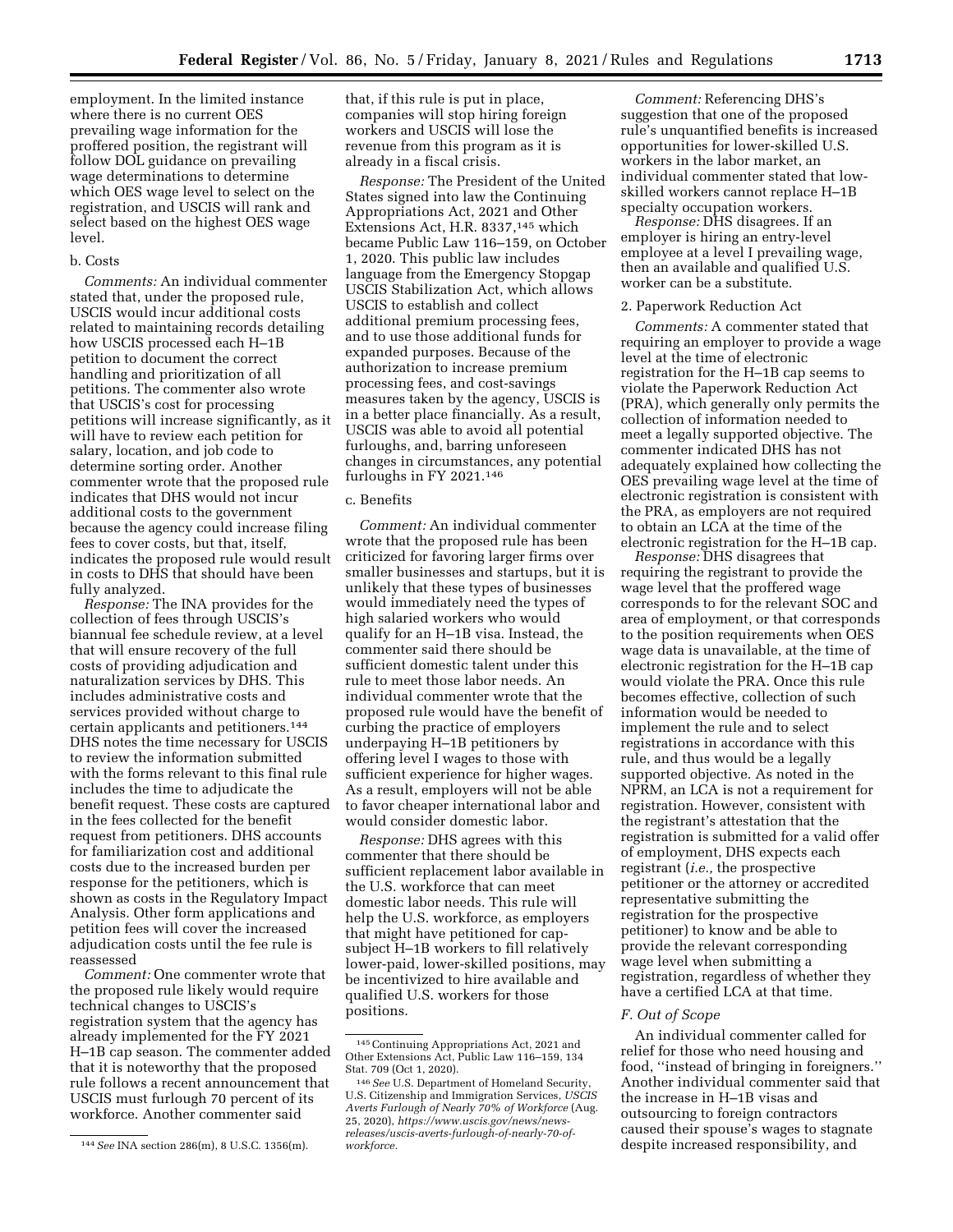fewer U.S. born entry-level employees were hired. Yet another individual commenter wrote that the agency should make it easier to report visa fraud, and that stricter, more comprehensive punishments should be in place for visa fraud. A few anonymous commenters said that the H–1B visa is a ''scam.'' A trade association wrote in opposition to two other rules related to the H–1B visa published by DOL and DHS, the latter of which revised the definition of ''specialty occupations'' eligible for H– 1B visas, limited visas to one year for third party worksites, and expanded DHS worksite oversight.147 Another trade association also wrote in opposition to the DOL and DHS IFRs, objecting specifically to the DHS IFR's revisions to the definitions of ''specialty occupations'' and ''U.S. employer,'' the requirements for corroborating evidence for specialty occupations, and the amended validity period for third-party placement at worksites.148 The commenter provided background information and a summary of the DHS IFR. One commenter said the lottery system is unfair, and USCIS should instead focus on limiting fraud and abuse of the lottery system. Yet another trade association opposed the proposed rule and suggested that the Agency implement reforms as discussed in the National Association of Manufacturer's ''A Way Forward'' plan, including statutory changes to the H–1B program, border security measures, asylum, and other immigration programs. A union argued that due to the ''timing and rushed nature'' of the DOL IFR and this proposed rule, any changes are vulnerable to procedural challenge and are likely politically motivated. The commenter went on to provide extensive feedback on the DOL and DHS IFRs and the H–1B program at large, calling for immigration reform and urging the Departments of Labor and Homeland Security to make structural changes to the H–1B program that protect workers' rights. A research organization wrote about the H–1B

program in general, saying that allowing outsourcing companies to hire H–1B workers lets employers use the immigration system to ''degrade labor standards for skilled workers'' and exploit H–1B employees. Additionally, the commenter argued that outsourcing companies are using the H–1B program to underpay H–1B workers, replace U.S. workers, and send tech jobs abroad. A submission on behalf of U.S. citizen medical graduates urged expanding the H–1B and J–1 visa ban to include the healthcare sector, prioritizing U.S. citizens for placement in residency programs, or that the Accreditation Council for Graduate Medical Education (ACGME) consider opening up more residency spots and new residency programs. A professional association recommended that USCIS modify its regulation at 8 CFR 214.2(h)(8)(iii)(A)(*4*) (''*Limitation on requested start date*'') permitting a requested start date on or after the first day for the applicable fiscal year.

*Response:* DHS appreciates these comments; however, DHS did not propose to address these issues in the proposed rule, so these comments fall outside of the scope of this rulemaking. DHS is finalizing this rule as proposed.

## **V. Statutory and Regulatory Requirements**

*A. Executive Orders 12866 (Regulatory Planning and Review), Executive Order 13563 (Improving Regulation and Regulatory Review), and Executive Order 13771 (Reducing Regulation and Controlling Regulatory Costs)* 

Executive Orders (E.O.) 12866 and 13563 direct agencies to assess the costs, benefits, and transfers of available alternatives, and if regulation is necessary, to select regulatory approaches that maximize net benefits (including potential economic, environmental, public health and safety effects, distributive impacts, and equity). Executive Order 13563 emphasizes the importance of quantifying both costs and benefits, of reducing costs, of harmonizing rules, and of promoting flexibility.

Pursuant to Executive Order 12866 (Regulatory Planning and Review), the Office of Information and Regulatory Affairs (OIRA), of the Office of Management and Budget, has determined that this final rule is an economically significant regulatory action. However, OIRA has waived review of this regulation under section 6(a)(3)(A) of Executive Order 12866.

## 1. Summary of Economic Effects

DHS is amending its regulations governing the selection of registrants eligible to file H–1B cap-subject petitions, which includes petitions subject to the regular cap and those asserting eligibility for the advanced degree exemption, to allow for ranking and selection based on OES wage levels corresponding to their SOC codes. USCIS will rank and select the registrations properly submitted (or petitions in any year in which the registration process is suspended) generally on the basis of the highest OES wage level that the proffered wage equals or exceeds for the relevant SOC code and in the area of intended employment. USCIS will begin with OES wage level IV and proceed in descending order with OES wage levels III, II, and I. DHS is amending the relevant sections of DHS regulations to reflect these changes.

The described change in selection is expected to result in a different allocation of H–1B visas (or grants of initial H–1B status) favoring petitioners that proffer relatively higher wages. In the analysis that follows, DHS presents its best estimate for how H–1B petitioners will be affected by and will respond to the increased probability of selection of registrations of petitions proffering the highest wages for a given occupation and area of employment. DHS estimates the net costs that will result from this final rule compared to the baseline of the H–1B visa program. For the 10-year implementation period of the rule, DHS estimates the annualized costs to the public would be \$15,968,792 annualized at 3-percent, \$16,089,770 annualized at 7-percent.

Table 1 provides a more detailed summary of the final rule provisions and their impacts.

<sup>147</sup> DOL IFR, 85 FR 63872; H–1B Strengthening

IFR, 85 FR 63918. 148H–1B Strengthening IFR, 85 FR 63918.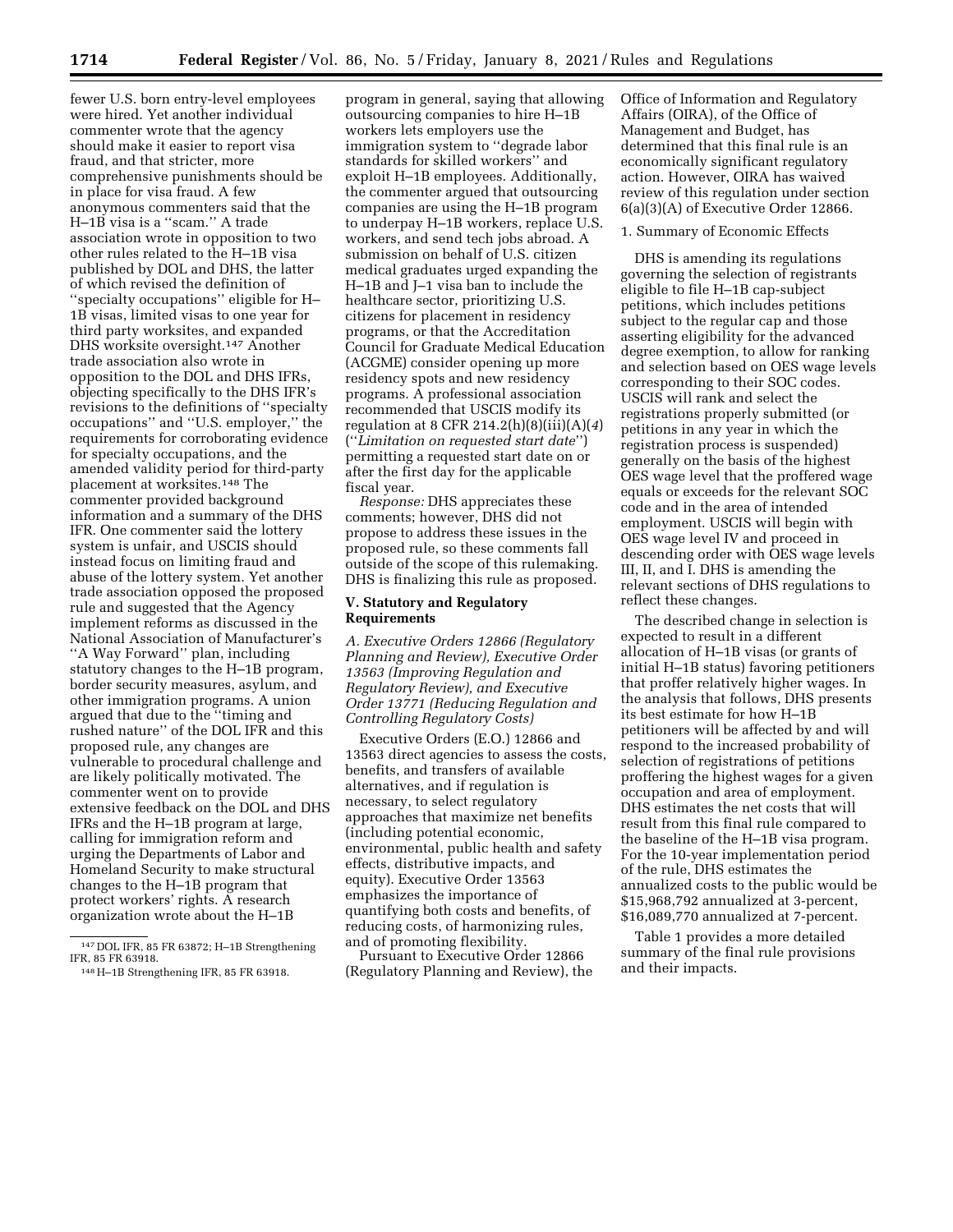# TABLE 1—SUMMARY OF PROVISIONS AND ECONOMIC IMPACTS OF THE FINAL RULE

| Provision                                                                                                                                                                                                                                                                                                                                                                                                                                                                                                                                                                                                                                                                                                                                                                                                                                                                                                                                                                                                                                                                                                                                                                                                                                                    | Description of changes to provision                                                                                                                                                                                                                                                                                                                                                                                                                                                                                                                                                                                                                                                                                                                                                                                                                                                                                                                                                                                                                                                                                                                                                                                                                                                                                                                                                                                                                                                                                                                                                                                                                                                                                                                                                                                                                                                                                                                                                                                                                                                                                                                                                                                                                   | Estimated costs of provisions                                                                                                                                                                                                                                                                                                                                                                                                                                                                                                                                                                                                                                                                                                                                                                                                                                                                                                                                                                                      | Estimated benefits of provisions                                                                                                                                                                                                                                                                                                                                                                                                                                                                                                                                                                                                                                                                                                                                                                                                                                                                                                                                                                                                                                                                                                                                                                                                                                                                                                                                                                                                                                                                                                                                                                                                                                                                                                                                                                                                                        |
|--------------------------------------------------------------------------------------------------------------------------------------------------------------------------------------------------------------------------------------------------------------------------------------------------------------------------------------------------------------------------------------------------------------------------------------------------------------------------------------------------------------------------------------------------------------------------------------------------------------------------------------------------------------------------------------------------------------------------------------------------------------------------------------------------------------------------------------------------------------------------------------------------------------------------------------------------------------------------------------------------------------------------------------------------------------------------------------------------------------------------------------------------------------------------------------------------------------------------------------------------------------|-------------------------------------------------------------------------------------------------------------------------------------------------------------------------------------------------------------------------------------------------------------------------------------------------------------------------------------------------------------------------------------------------------------------------------------------------------------------------------------------------------------------------------------------------------------------------------------------------------------------------------------------------------------------------------------------------------------------------------------------------------------------------------------------------------------------------------------------------------------------------------------------------------------------------------------------------------------------------------------------------------------------------------------------------------------------------------------------------------------------------------------------------------------------------------------------------------------------------------------------------------------------------------------------------------------------------------------------------------------------------------------------------------------------------------------------------------------------------------------------------------------------------------------------------------------------------------------------------------------------------------------------------------------------------------------------------------------------------------------------------------------------------------------------------------------------------------------------------------------------------------------------------------------------------------------------------------------------------------------------------------------------------------------------------------------------------------------------------------------------------------------------------------------------------------------------------------------------------------------------------------|--------------------------------------------------------------------------------------------------------------------------------------------------------------------------------------------------------------------------------------------------------------------------------------------------------------------------------------------------------------------------------------------------------------------------------------------------------------------------------------------------------------------------------------------------------------------------------------------------------------------------------------------------------------------------------------------------------------------------------------------------------------------------------------------------------------------------------------------------------------------------------------------------------------------------------------------------------------------------------------------------------------------|---------------------------------------------------------------------------------------------------------------------------------------------------------------------------------------------------------------------------------------------------------------------------------------------------------------------------------------------------------------------------------------------------------------------------------------------------------------------------------------------------------------------------------------------------------------------------------------------------------------------------------------------------------------------------------------------------------------------------------------------------------------------------------------------------------------------------------------------------------------------------------------------------------------------------------------------------------------------------------------------------------------------------------------------------------------------------------------------------------------------------------------------------------------------------------------------------------------------------------------------------------------------------------------------------------------------------------------------------------------------------------------------------------------------------------------------------------------------------------------------------------------------------------------------------------------------------------------------------------------------------------------------------------------------------------------------------------------------------------------------------------------------------------------------------------------------------------------------------------|
| Currently, USCIS randomly selects H-<br>1B registrations or cap-subject peti-<br>tions, as applicable. USCIS will<br>change the selection process to<br>prioritize selection of registrations or<br>cap-subject petitions, as applicable,<br>based on corresponding OES wage<br>level.<br>DHS regulations currently address H-<br>1B cap allocation in various contexts:<br>1. Fewer registrations than needed<br>to meet the H-1B regular cap.<br>2. Sufficient registrations to meet<br>the H-1B regular cap during the<br>initial registration period.<br>3. Fewer registrations than needed<br>to meet the H-1B advanced de-<br>gree exemption numerical limita-<br>tion.<br>4. Sufficient registrations to meet<br>the H-1B advanced degree ex-<br>emption numerical limitation dur-<br>ing the initial registration period.<br>5. Increase to the number of reg-<br>istrations projected to meet the<br>H-1B regular cap or advanced<br>degree exemption allocations in<br>a FY.<br>6. H-1B cap-subject petition filing<br>following registration-(1) Filing<br>procedures.<br>7. Petition-based cap-subject selec-<br>tions in event of suspended req-<br>istration process.<br>8. Denial of petition.<br>9. Revocation of approval of peti-<br>tion. | USCIS will rank and select H-1B reg-<br>istrations (or H-1B petitions if the<br>registration requirement is sus-<br>pended) generally based on the<br>highest OES wage level that the<br>proffered wage equals or exceeds for<br>the relevant SOC code and area(s)<br>of intended employment. This final<br>rule will add instructions and a ques-<br>tion to the registration form to select<br>the appropriate wage level. This final<br>rule also will add instructions and<br>questions to the H-1B petition seek-<br>ing the same wage level information<br>and other information concerning the<br>proffered position to assess the pre-<br>vailing wage level. This final rule will<br>not affect the order of selection as<br>between the regular cap and the ad-<br>vanced degree exemption.<br>If USCIS receives and ranks more reg-<br>istrations at a particular wage level<br>than the projected number needed to<br>meet the numerical limitation, USCIS<br>will randomly select from all registra-<br>tions within that particular wage level<br>a sufficient number of registrations<br>needed to reach the numerical limita-<br>tion.<br>USCIS is authorized to deny a subse-<br>quent new or amended petition filed<br>by the petitioner, or a related entity,<br>on behalf of the same beneficiary for<br>a lower wage level if USCIS deter-<br>mines that the new or amended peti-<br>tion was filed to reduce the wage<br>level listed on the original petition to<br>unfairly increase the odds of selec-<br>tion during the registration selection<br>process.<br>In any year in which USCIS suspends<br>the H-1B electronic registration proc-<br>ess for cap-subject petitions, USCIS<br>will, instead, allow for the submission<br>of H-1B cap-subject petitions. After<br>USCIS receives a sufficient number<br>of petitions to meet the H-1B regular<br>cap and were to complete the selec-<br>tion process of petitions for the H-1B<br>regular cap following the same meth-<br>od of ranking and selection based on<br>corresponding OES wage level,<br>USCIS will determine whether there<br>is a sufficient number of remaining<br>petitions to meet the H-1B advanced<br>degree exemption numerical limita-<br>tion. | Quantitative:<br>Petitioners-<br>• \$3,457,401 costs annually for<br>petitioners completing and filing<br>Form I-129 petitions with an ad-<br>ditional time burden of 15 min-<br>utes.<br>• \$11,795,997 costs annually for<br>prospective petitioners submit-<br>ting electronic registrations with<br>an additional time burden of 20<br>minutes.<br>DHS/USCIS-<br>• None.<br>Qualitative:<br>Petitioners-<br>• Petitioners may incur costs to<br>seek out and train other work-<br>ers, or to induce workers with<br>similar qualifications to consider<br>changing industry or occupation.<br>• Petitioners that would have hired<br>relatively low-paid H-1B work-<br>ers, but were unable to do so<br>because of non-selection (and<br>ineligibility to file petitions), may<br>incur reduced labor productivity<br>and revenue.<br>• Petitioners may incur costs from<br>offering beneficiaries higher<br>wages for the same work to<br>achieve greater chances of se-<br>lection.<br>DHS/USCIS-<br>• None. | Quantitative:<br>Petitioners-<br>• None.<br>DHS/USCIS-<br>• None.<br>Qualitative:<br>U.S. Workers-<br>• A possible increase in employ-<br>ment opportunities for similarly<br>skilled unemployed or under-<br>employed U.S. workers seeking<br>employment in positions other-<br>wise offered to H-1B cap-sub-<br>ject beneficiaries at wage levels<br>corresponding to lower wage po-<br>sitions.<br>H-1B Workers-<br>• A possible increase in produc-<br>tivity, measured in increased H-<br>1B wages, resulting from the re-<br>allocation of a fixed number of<br>visas from positions classified as<br>lower-level work to employers<br>able to pay the highest wages<br>for the most highly skilled work-<br>ers.<br>• A possible increase in wages for<br>positions offered to H-1B cap-<br>subject beneficiaries for the<br>same work to improve the pro-<br>spective petitioner's chance of<br>selection.<br>Petitioners-<br>• Level I and level II beneficiaries<br>may see increased wages. Com-<br>panies who have historically<br>paid level I wages may be<br>incentivized to offer their H-1B<br>employees higher wages, so<br>that they could have a greater<br>chance of selection at a level II<br>or higher.<br>• Employers who offer H-1B<br>workers wages that corresponds<br>with level III or level IV OES<br>wages may have higher chances<br>of selection.<br>DHS/USCIS-<br>• Submitting additional wage level<br>information on both an electronic<br>registration and on Form I-129<br>will allow USCIS to maintain the<br>integrity of the H-1B cap selec-<br>tion and adjudication processes.<br>• Registrations or petitions, as ap-<br>plicable, will be more likely to be<br>selected under the numerical al-<br>locations for the highest paid,<br>and presumably highest skilled<br>or highest-valued, beneficiaries. |
| Familiarization Cost                                                                                                                                                                                                                                                                                                                                                                                                                                                                                                                                                                                                                                                                                                                                                                                                                                                                                                                                                                                                                                                                                                                                                                                                                                         | Familiarization costs comprise the op-<br>portunity cost of the time spent read-<br>ing and understanding the details of<br>a rule to fully comply with the new<br>regulation(s).                                                                                                                                                                                                                                                                                                                                                                                                                                                                                                                                                                                                                                                                                                                                                                                                                                                                                                                                                                                                                                                                                                                                                                                                                                                                                                                                                                                                                                                                                                                                                                                                                                                                                                                                                                                                                                                                                                                                                                                                                                                                     | Quantitative:<br>Petitioners-<br>• One-time cost of \$6,285,527 in<br>FY 2022.<br>DHS/USCIS-<br>• None.<br>Qualitative:<br>Petitioners-<br>• None.<br>DHS/USCIS-<br>None.                                                                                                                                                                                                                                                                                                                                                                                                                                                                                                                                                                                                                                                                                                                                                                                                                                          | Quantitative:<br>Petitioners-<br>• None.<br>DHS/USCIS-<br>• None.<br>Qualitative:<br>Petitioners-<br>• None.<br>DHS/USCIS-<br>• None.                                                                                                                                                                                                                                                                                                                                                                                                                                                                                                                                                                                                                                                                                                                                                                                                                                                                                                                                                                                                                                                                                                                                                                                                                                                                                                                                                                                                                                                                                                                                                                                                                                                                                                                   |

In addition to the impacts summarized here, Table 2 presents the

accounting statement as required by OMB Circular A–4.149

# TABLE 2—OMB A–4 ACCOUNTING STATEMENT

[\$, 2019 for FY 2022–FY 2032]

| Category                                                                                    | Primary estimate | Minimum estimate | Maximum estimate | Source citation |
|---------------------------------------------------------------------------------------------|------------------|------------------|------------------|-----------------|
| Benefits:<br>Annualized Monetized Benefits over 10 years<br>(discount rate in parenthesis). | N/A<br>N/A       | N/A<br>N/A       | N/A<br>N/A       |                 |

<sup>149</sup>White House, Office of Management and Budget, *Circular A–4* (Sept. 17, 2003), available at

*[https://www.whitehouse.gov/sites/whitehouse.gov/](https://www.whitehouse.gov/sites/whitehouse.gov/files/omb/circulars/A4/a-4.pdf) [files/omb/circulars/A4/a-4.pdf](https://www.whitehouse.gov/sites/whitehouse.gov/files/omb/circulars/A4/a-4.pdf)* (last visited Aug. 11, 2020).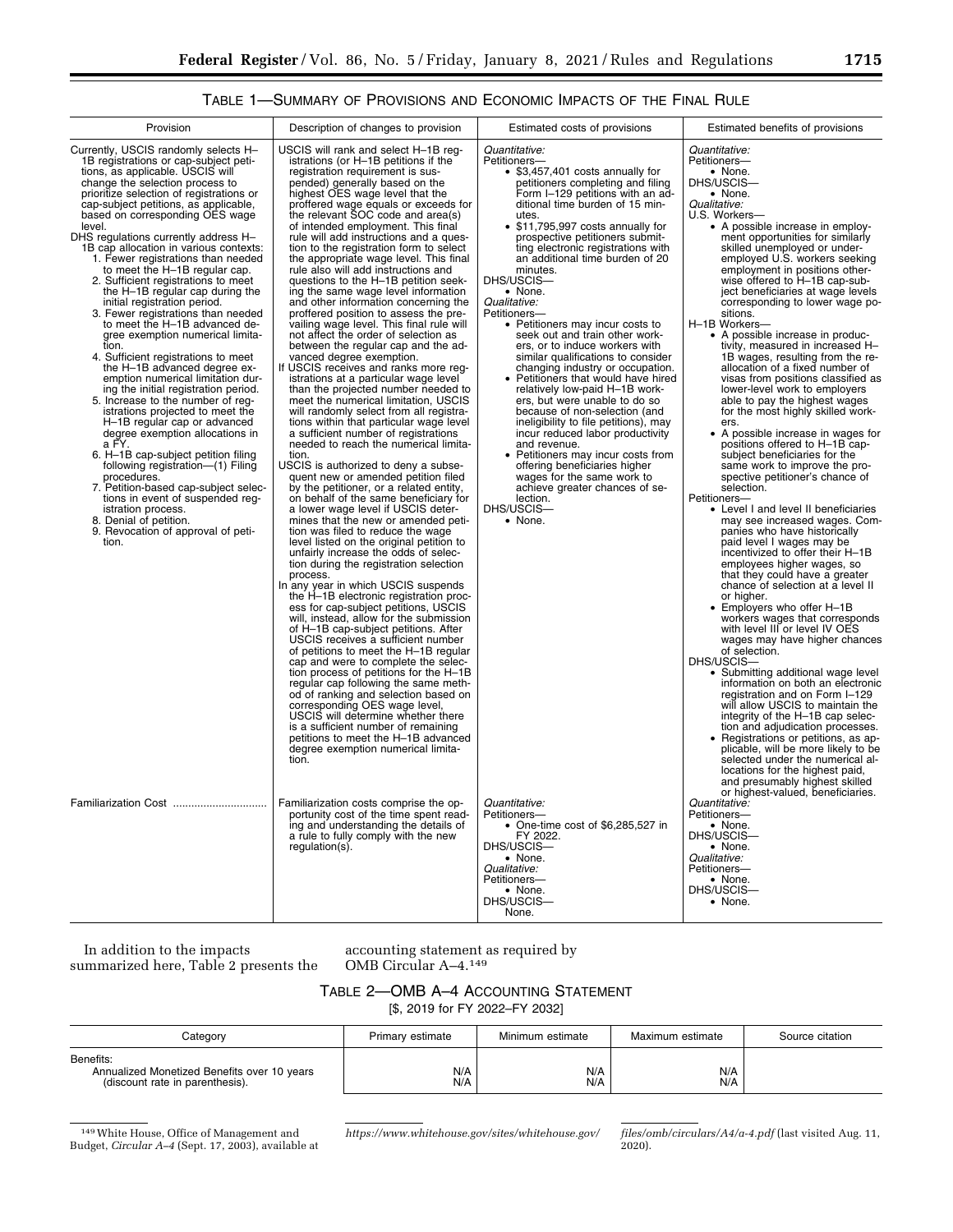# TABLE 2—OMB A–4 ACCOUNTING STATEMENT—Continued

| [\$, 2019 for FY 2022–FY 2032] |  |
|--------------------------------|--|
|--------------------------------|--|

| Category                                                                                | Primary estimate                                                                                                                                                                                                                                                                                                                                                                                                                                                                                                                                                                                                                                                                                                                                                                                                                                                                                                                                                                                                                                                                                                                                                                                                                                                                                                                                                                                                                                                                                                                                                                                                           | Minimum estimate | Maximum estimate | Source citation |
|-----------------------------------------------------------------------------------------|----------------------------------------------------------------------------------------------------------------------------------------------------------------------------------------------------------------------------------------------------------------------------------------------------------------------------------------------------------------------------------------------------------------------------------------------------------------------------------------------------------------------------------------------------------------------------------------------------------------------------------------------------------------------------------------------------------------------------------------------------------------------------------------------------------------------------------------------------------------------------------------------------------------------------------------------------------------------------------------------------------------------------------------------------------------------------------------------------------------------------------------------------------------------------------------------------------------------------------------------------------------------------------------------------------------------------------------------------------------------------------------------------------------------------------------------------------------------------------------------------------------------------------------------------------------------------------------------------------------------------|------------------|------------------|-----------------|
| Annualized quantified, but un-monetized, benefits                                       | $\Omega$                                                                                                                                                                                                                                                                                                                                                                                                                                                                                                                                                                                                                                                                                                                                                                                                                                                                                                                                                                                                                                                                                                                                                                                                                                                                                                                                                                                                                                                                                                                                                                                                                   | $\Omega$         | $\Omega$         |                 |
|                                                                                         | This final rule will benefit petitioners agreeing to pay H-1B workers a proffered wage corresponding to OES wage level III or IV, by increasing their chance<br>of selection in the H-1B cap selection process. These changes align with the<br>Administration's goals of improving policies such that the H-1B classification<br>more likely will be awarded to the highest paid or highest skilled bene-<br>ficiaries. These changes will also better align the administration of the H-1B<br>program with the dominant Congressional intent.<br>This final rule may provide increased opportunities for similarly skilled U.S.<br>workers in the labor market to compete for work as there will be fewer H-1B<br>workers paid at the lower wage levels to compete with U.S. workers. <sup>150</sup><br>Further, assuming demand outpaces the 85,000 visas currently available for<br>annual allocation. DHS believes that the potential reallocation of visas to<br>favor those petitioners able to offer the highest wages to recruit the most<br>highly skilled workers will result in increased marginal productivity of all H-<br>1B workers.<br>This final rule may provide increased wages for positions offered to H-1B cap-<br>subject beneficiaries.                                                                                                                                                                                                                                                                                                                                                           | RIA.             |                  |                 |
| Costs:<br>Annualized monetized costs over 10 years (dis-<br>count rate in parenthesis). | (3 percent) \$15,968,792<br>(7 percent) \$16,089,770                                                                                                                                                                                                                                                                                                                                                                                                                                                                                                                                                                                                                                                                                                                                                                                                                                                                                                                                                                                                                                                                                                                                                                                                                                                                                                                                                                                                                                                                                                                                                                       | N/A<br>N/A       | N/A<br>N/A       | RIA.            |
| Annualized quantified, but un-monetized, costs                                          |                                                                                                                                                                                                                                                                                                                                                                                                                                                                                                                                                                                                                                                                                                                                                                                                                                                                                                                                                                                                                                                                                                                                                                                                                                                                                                                                                                                                                                                                                                                                                                                                                            | N/A              |                  |                 |
|                                                                                         | This final rule is expected to reduce the number of petitions for lower wage H-<br>1B workers. This may result in increased recruitment or training costs for pe-<br>titioners that seek new pools of talent. Additionally, petitioners' labor costs or<br>training costs for substitute workers may increase. DHS also acknowledges<br>that some petitioners might be impacted in terms of the employment, produc-<br>tivity loss, search and hire cost per employer of \$4,398, and profits resulting<br>from labor turnover. In cases where companies cannot find reasonable sub-<br>stitutions for the labor the H-1B beneficiary would have provided, affected<br>petitioners will also lose profits from the lost productivity. In such cases, em-<br>ployers will incur opportunity costs by having to choose the next best alter-<br>native to immediately filling the job the prospective H-1B worker would have<br>filled. There may be additional opportunity costs to employers such as<br>search costs and training.<br>Such possible disruptions to companies will depend on the interaction of a<br>number of complex variables that are constantly in flux, including national,<br>state, and local labor market conditions, economic and business factors, the<br>type of occupations and skills involved, and the substitutability between H-<br>1B workers and U.S. workers.<br>Petitioners that would have hired relatively lower-paid H-1B workers, but were<br>unable to do so because of non-selection (and ineligibility to file a petition),<br>may incur reduced labor productivity and revenue. | RIA.             |                  |                 |
| Transfers:<br>Annualized monetized transfers: "on budget"                               | N/A                                                                                                                                                                                                                                                                                                                                                                                                                                                                                                                                                                                                                                                                                                                                                                                                                                                                                                                                                                                                                                                                                                                                                                                                                                                                                                                                                                                                                                                                                                                                                                                                                        | N/A              | N/A              |                 |
|                                                                                         |                                                                                                                                                                                                                                                                                                                                                                                                                                                                                                                                                                                                                                                                                                                                                                                                                                                                                                                                                                                                                                                                                                                                                                                                                                                                                                                                                                                                                                                                                                                                                                                                                            |                  |                  |                 |
| Annualized monetized transfers: "off-budget"                                            | N/A                                                                                                                                                                                                                                                                                                                                                                                                                                                                                                                                                                                                                                                                                                                                                                                                                                                                                                                                                                                                                                                                                                                                                                                                                                                                                                                                                                                                                                                                                                                                                                                                                        | N/A              | N/A              |                 |
|                                                                                         | N/A                                                                                                                                                                                                                                                                                                                                                                                                                                                                                                                                                                                                                                                                                                                                                                                                                                                                                                                                                                                                                                                                                                                                                                                                                                                                                                                                                                                                                                                                                                                                                                                                                        | N/A              | N/A              |                 |
| Miscellaneous analyses/category                                                         |                                                                                                                                                                                                                                                                                                                                                                                                                                                                                                                                                                                                                                                                                                                                                                                                                                                                                                                                                                                                                                                                                                                                                                                                                                                                                                                                                                                                                                                                                                                                                                                                                            | Source citation  |                  |                 |
| Effects on state, local, and/or tribal governments                                      |                                                                                                                                                                                                                                                                                                                                                                                                                                                                                                                                                                                                                                                                                                                                                                                                                                                                                                                                                                                                                                                                                                                                                                                                                                                                                                                                                                                                                                                                                                                                                                                                                            | RFA.             |                  |                 |
|                                                                                         |                                                                                                                                                                                                                                                                                                                                                                                                                                                                                                                                                                                                                                                                                                                                                                                                                                                                                                                                                                                                                                                                                                                                                                                                                                                                                                                                                                                                                                                                                                                                                                                                                            | RFA.             |                  |                 |
|                                                                                         |                                                                                                                                                                                                                                                                                                                                                                                                                                                                                                                                                                                                                                                                                                                                                                                                                                                                                                                                                                                                                                                                                                                                                                                                                                                                                                                                                                                                                                                                                                                                                                                                                            | N/A              |                  | None.           |
|                                                                                         |                                                                                                                                                                                                                                                                                                                                                                                                                                                                                                                                                                                                                                                                                                                                                                                                                                                                                                                                                                                                                                                                                                                                                                                                                                                                                                                                                                                                                                                                                                                                                                                                                            | None.            |                  |                 |

2. Background and Purpose of the Final Rule

The H–1B visa program allows U.S. employers to temporarily hire foreign workers to perform services in a specialty occupation, services related to a Department of Defense (DOD) cooperative research and development project or coproduction project, or

services of distinguished merit and ability in the field of fashion modeling.151 A specialty occupation is defined as an occupation that requires the (1) theoretical and practical application of a body of highly specialized knowledge and (2) attainment of a bachelor's or higher degree in the specific specialty (or its equivalent) as a minimum qualification for entry into the occupation in the United States.152

The number of aliens who may be issued initial H–1B visas or otherwise provided initial H–1B nonimmigrant status during any FY has been capped at various levels by Congress over time, with the current numerical limit generally being 65,000 per FY.153 Congress has also provided for various exemptions from the annual numerical allocations, including an exemption for

<sup>150</sup> DHS acknowledges, however, that some employers may increase the wages of existing H– 1B workers without changing job requirements or requiring higher levels of education, skills, training, and experience. In those cases, there may not be anticipated vacancies at wage levels I and II for U.S. workers to fill.

<sup>151</sup>*See* INA section 101(a)(15)(H)(i)(b), 8 U.S.C. 1101(a)(15)(H)(i)(b); Public Law 101–649, section 222(a)(2), 104 Stat. 4978 (Nov. 29, 1990); 8 CFR 214.2(h).

<sup>152</sup>*See* INA section 214(i)(l), 8 U.S.C. 1184(i)(l). 153*See* INA section 214(g)(1)(A), 8 U.S.C. 1184(g)(1)(A).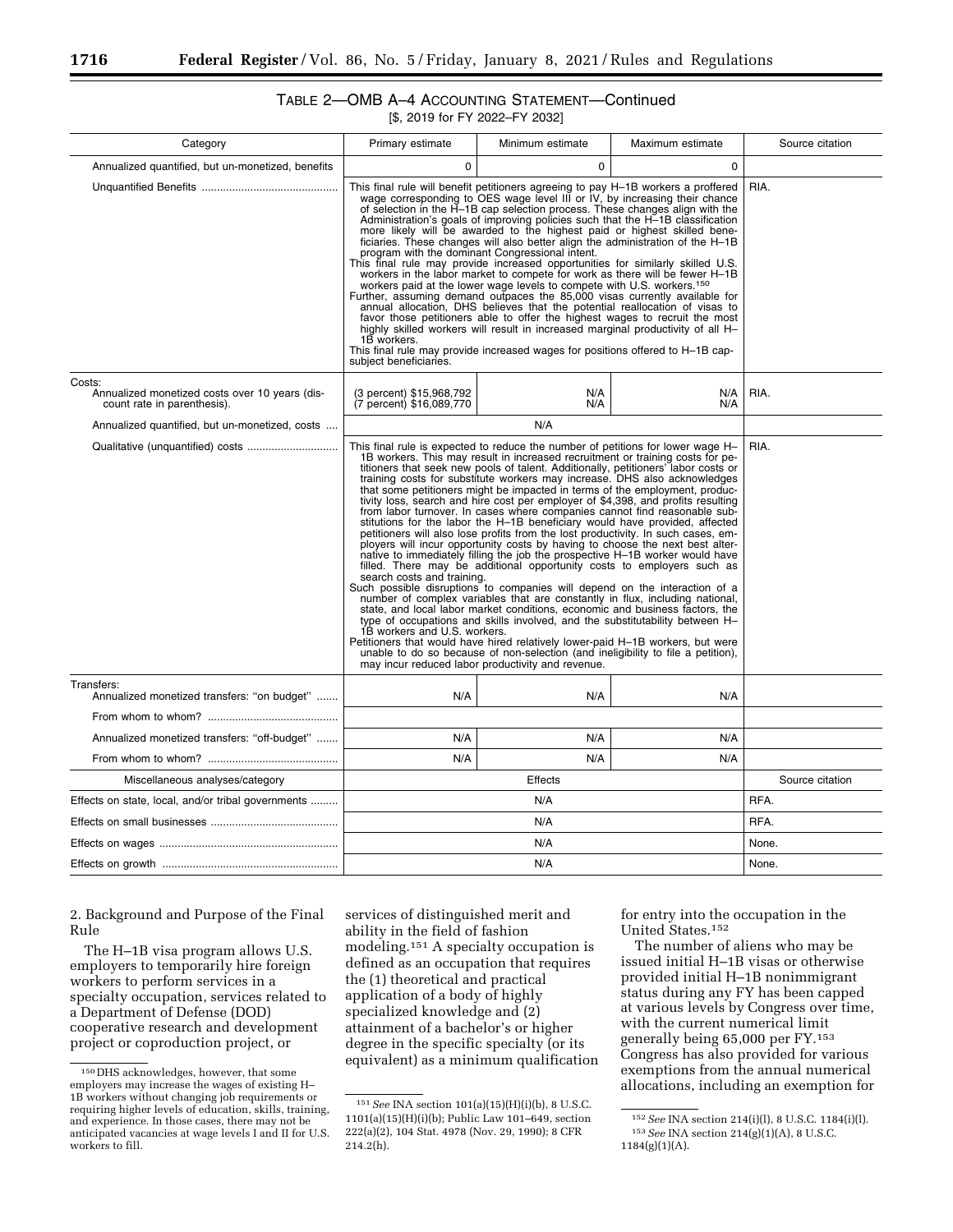20,000 aliens who have earned a master's or higher degree from a U.S. institution of higher education.154

Under the current regulation, all petitioners seeking to file an H–1B capsubject petition must first electronically submit a registration for each beneficiary on whose behalf they seek to file an H–1B cap-subject petition, unless USCIS suspends the registration requirement.155 USCIS monitors the number of H–1B registrations submitted during the announced registration period of at least 14 days and, at the conclusion of that period, if more registrations are submitted than projected as needed to reach the numerical allocations, randomly selects from among properly submitted registrations the number of registrations projected as needed to reach the H–1B numerical allocations.156 Under this random H–1B registration selection process, USCIS first selects registrations submitted on behalf of *all* beneficiaries, including those eligible for the advanced degree exemption. USCIS then selects from the remaining registrations a sufficient number projected as needed to reach the advanced degree exemption. A prospective petitioner whose registration is selected is notified of the selection and instructed that the petitioner is eligible to file an H–1B capsubject petition for the beneficiary named in the selected registration within a filing period that is at least 90 days in duration and begins no earlier than 6 months ahead of the actual date of need (commonly referred to as the employment start date).<sup>157</sup> When

registration is required, a petitioner seeking to file an H–1B cap-subject petition is not eligible to file the petition unless the petition is based on a valid, selected registration for the beneficiary named in the petition.158

Prior to filing an H–1B petition, the employer is required to obtain a certified Labor Condition Application (LCA) from the Department of Labor (DOL).159 The LCA form collects information about the employer and the occupation for the H–1B worker(s). The LCA requires certain attestations from the employer, including, among others, that the employer will pay the H–1B worker(s) at least the required wage.160 This final rule amends DHS regulations concerning the selection of electronic registrations submitted by or on behalf of prospective petitioners seeking to file H–1B cap-subject petitions (or the selection of petitions, if the registration process is suspended), which includes petitions subject to the regular cap and those asserting eligibility for the advanced degree exemption, to allow for ranking and selection based on OES wage levels. When applicable, USCIS will rank and select the registrations received generally on the basis of the highest OES wage level that the proffered wage equals or exceeds for the relevant SOC code and in the area(s) of intended employment, beginning with OES wage level IV and proceeding in descending order with OES wage levels III, II, and I and below.<sup>161</sup> For registrants relying on a private wage survey, if the proffered wage is less than the corresponding level I OES wage, the registrant will select the ''Wage Level I

and below'' box on the registration form.162 If USCIS receives and ranks more registrations at a particular wage level than the projected number needed to meet the applicable numerical allocation, USCIS will randomly select from all registrations within that wage level a sufficient number of registrations needed to reach the applicable numerical limitation.<sup>163</sup>

## 3. Historic Population

The historic population consists of petitioners who file on behalf of H–1B cap-subject beneficiaries (in other words, beneficiaries who are subject to the annual numerical limitation, including those eligible for the advanced degree exemption). DHS uses the 5-year average of H–1B cap-subject petitions received for FYs 2016 to 2020 (211,797) as the historic estimate of H–1B cap-subject petitions that were submitted annually.<sup>164</sup> Prior to publication of *U.S. Citizenship and Immigration Services Fee Schedule and Changes to Certain Other Immigration Benefit Request Requirements* (Fee Schedule Final Rule),<sup>165</sup> H-1B petitioners submit Form I–129 with applicable supplements for H–1B petitions. Through the Fee Schedule Final Rule, DHS created a new Form I– 129 for H–1B petitioners.166 Form I–129 does not include separate supplements as relevant data collection fields have been incorporated into Form I–129. DHS assumes that the number of petitioners who previously filled out the Form I– 129 and H–1B supplements is the same as the number of petitioners who will complete the new Form I–129H1.

## TABLE 3—H–1B CAP-SUBJECT PETITIONS SUBMITTED TO USCIS FOR FY 2016—FY 2020

| Fiscal year          | Total number of<br>H-1B cap-subject<br>petitions submitted | Total number of<br>$H-1B$<br>petitions<br>selected | Number of<br>petitions filed with<br>Form G-28 |
|----------------------|------------------------------------------------------------|----------------------------------------------------|------------------------------------------------|
| 2016<br>2017<br>2018 | 232.973<br>236,444<br>198.460                              | 97.711<br>95,818<br>95.923                         | 72,292<br>68,743<br>78,900                     |

154*See* INA section 214(g)(5) and (7), 8 U.S.C. 1184(g)(5) and (7).

155*See* 8 CFR 214.2(h)(8)(iii)(A).

- 156*See* 8 CFR 214.2(h)(8)(iii)(A)(*5*)–(*6*).
- 157*See* 8 CFR 214.2(h)(8)(iii)(D)(*2*).
- 158*See* 8 CFR 214.2(h)(8)(iii)(A)(*1*).
- 159*See* 8 CFR 214.2(h)(4)(i)(B).
- 160*See* 20 CFR 655.731 through 655.735.

161*See* new 8 CFR 214.2(h)(8)(iii)(A)(*1*)(*i*).

162*See* new 8 CFR 214.2(h)(8)(iii)(A)(*1*)(*i*).

163*See* new 8 CFR 214.2(h)(8)(iii)(A)(*5*)–(*6*).

164 In FY 2018, 198,460 H–1B petitions were submitted in the first five days that cap-subject petitions could be submitted, a 16 percent decline in H–1B cap-subject petitions from FY 2017. Though the receipt of H–1B cap-subject petitions fell in FY 2018, the petitions received still far

exceeded the numerical limitations, continuing a trend of excess demand since FY 2011. For H–1B filing petitions data prior to FY 2014, *see* U.S. Department of Homeland Security, U.S. Citizenship and Immigration Services, *Reports and Studies, [https://www.uscis.gov/tools/reports-studies/reports-](https://www.uscis.gov/tools/reports-studies/reports-and-studies)*

<sup>165</sup> DHS estimates the costs and benefits of this final rule using the newly published *U.S. Citizenship and Immigration Services Fee Schedule and Changes to Certain Other Immigration Benefit Request Requirements,* final rule (Fee Schedule Final Rule), and associated form changes, as the baseline. 85 FR 46788 (Aug. 3, 2020). The Fee Schedule Final Rule was scheduled to go into effect on October 2, 2020. On September 29, 2020, the U.S. District Court for the Northern District of California issued a nationwide injunction, which prevents DHS from implementing the Fee Schedule

Final Rule. *See Immigrant Legal Resource Center* v. *Wolf,* No. 4:20-cv-5883 (N.D. Cal. Sept. 29, 2020). In addition, on October 8, 2020, DHS was also preliminarily enjoined from implementing and enforcing the Fee Schedule Final Rule by the U.S. District Court for the District of Columbia, including by adopting any form changes associated with the rule. *See Northwest Immigrant Rights Project* v. *U.S. Citizenship and Immigration Servs.,*  1:19-cv-03283–RDM (D.D.C. Oct. 8, 2020). DHS intends to vigorously defend these lawsuits and is not changing the baseline for this final rule as a result of the litigation. Should DHS not prevail in the Fee Schedule Final Rule litigation, this final rule may reflect overstated transfers, costs, and opportunity costs associated with the filing of the Form I–129.

166*See* Fee Schedule Final Rule, 85 FR 46788.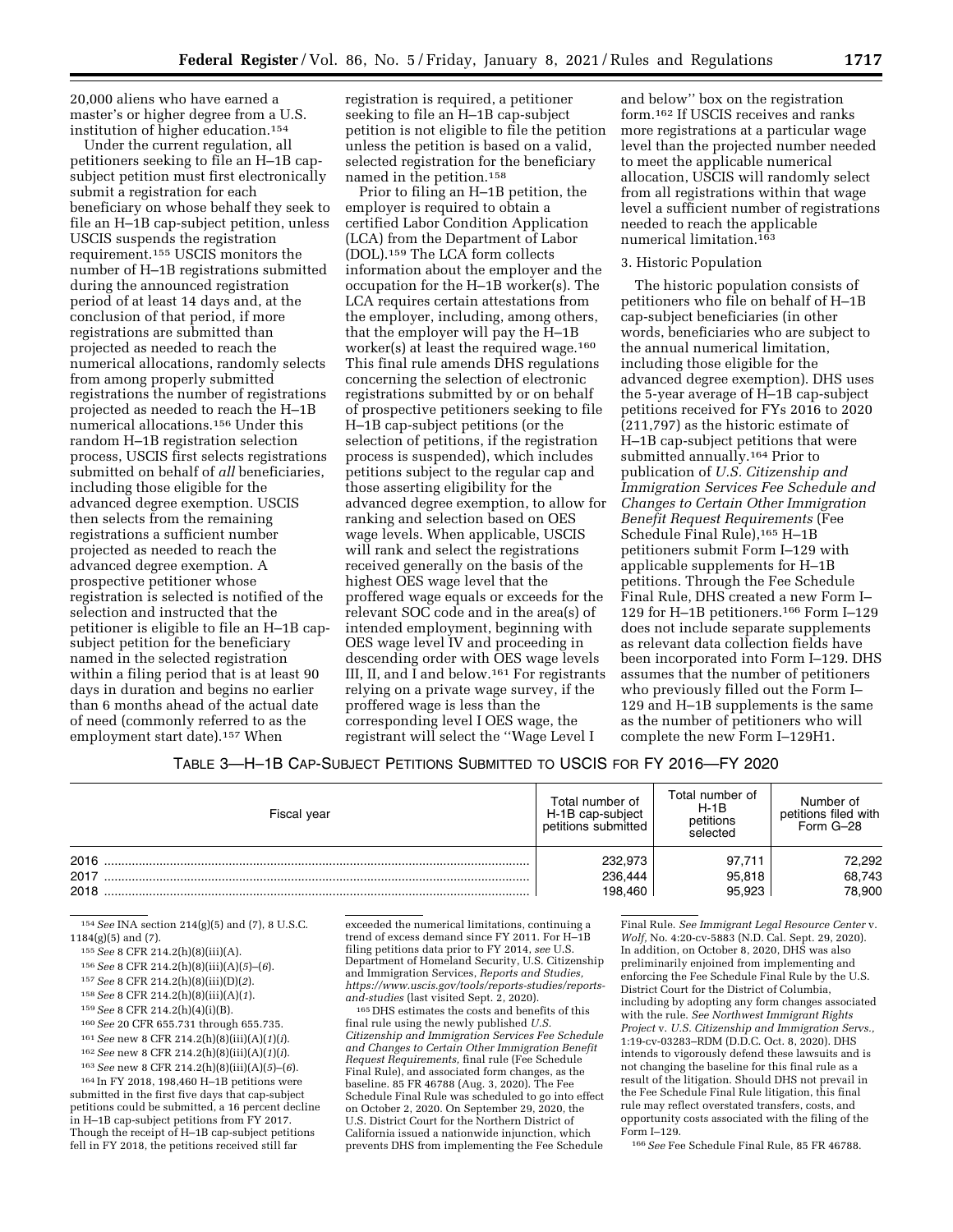| 8 | r ede: |
|---|--------|
|   |        |

| Fiscal year    | Total number of<br>H-1B cap-subject<br>petitions submitted | Total number of<br>$H-1B$<br>petitions<br>selected | Number of<br>petitions filed with<br>Form G-28 |  |
|----------------|------------------------------------------------------------|----------------------------------------------------|------------------------------------------------|--|
| 2019<br>2020   | 190,098<br>201.011                                         | 110,376<br>109.283                                 | 93,495<br>92,396                               |  |
| Total          | .058.986                                                   | 509.111                                            | 405.826                                        |  |
| 5-vear average | 211.797                                                    | 101,822                                            | 81,165                                         |  |

## TABLE 3—H–1B CAP-SUBJECT PETITIONS SUBMITTED TO USCIS FOR FY 2016—FY 2020—Continued

Source: Total Number of H–1B Cap-Subject Petitions Submitted FYs 2016–2020, USCIS Service Center Operations (SCOPS), June 2019. Total Number of Selected Petitions data, USCIS Office of Performance and Qualify (OPQ), Performance Analysis and External Reporting (PAER), July 2020.

Table 3 also shows historical Form G–28 filings by attorneys or accredited representatives accompanying selected H–1B cap-subject petitions. DHS notes that these forms are not mutually exclusive. Based on the 5-year average, DHS estimates 79.7 percent 167 of selected petitions will be filed with a Form G–28. Table 3 does not include data for FY 2021 as the registration requirement was first implemented for the FY 2021 H–1B cap selection process, and petition submission was ongoing at the time of this analysis.

The H–1B selection process changed significantly after the publication of the H–1B Registration Final Rule.168 That rule established a mandatory electronic registration requirement that requires petitioners seeking to file cap-subject H–1B petitions, including those eligible for the advanced degree exemption, to first electronically register with USCIS during a designated registration period. That rule also reversed the order by which USCIS counts H–1B registrations (or petitions, for any year in which the registration requirement is suspended) toward the number projected to meet the H–1B numerical allocations, such that USCIS first selects registrations submitted on behalf of all beneficiaries, including those eligible for the advanced degree exemption. USCIS then selects from the remaining registrations a sufficient number projected as needed to reach the advanced degree exemption. The registration requirement was first implemented for the FY 2021 H–1B cap. During the initial registration period for the FY 2021 H–1B cap selection process, DHS received 274,237 registrations.

#### 4. Cost-Benefit Analysis

Through these changes, petitioners will incur costs associated with additional time burden in completing the registration process and, if selected

for filing, the petition process. In this analysis, DHS estimates the opportunity cost of time for these occupations using average hourly wage rates of \$32.58 for HR specialists and \$69.86 for lawyers.169 However, average hourly wage rates do not account for worker benefits such as paid leave, insurance, and retirement. DHS accounts for worker benefits when estimating the opportunity cost of time by calculating a benefits-to-wage multiplier using the most recent DOL, BLS report detailing average compensation for all civilian workers in major occupational groups and industries. DHS estimates the benefits-to-wage multiplier is 1.46.170 For purposes of this final rule, DHS calculates the average total rate of compensation as \$47.57 per hour for an HR specialist, where the average hourly wage is \$32.58 per hour worked and average benefits are \$14.99 per hour.171 Additionally, DHS calculates the average total rate of compensation as \$102.00 per hour for an in-house lawyer, where the average hourly wage is \$69.86 per hour worked and average benefits are \$32.14 per hour.<sup>172</sup> Moreover, DHS recognizes that a firm may choose, but is not required, to

170The benefits-to-wage multiplier is calculated as follows: (\$37.10 Total Employee Compensation per hour) ÷ (\$25.47 Wages and Salaries per hour) = 1.457 = 1.46 (rounded). *See* U.S. Department of Labor, Bureau of Labor Statistics, Economic News Release, *Employer Cost for Employee Compensation (December 2019), Table 1. Employer Costs for Employee Compensation by ownership* (Dec. 2019), *[https://www.bls.gov/news.release/archives/ecec](https://www.bls.gov/news.release/archives/ecec_03192020.pdf)*\_ *[03192020.pdf](https://www.bls.gov/news.release/archives/ecec_03192020.pdf)* (last visited Sept. 2, 2020).

171Calculation of the weighted mean hourly wage for HR specialists: \$32.58 per hour  $\times$  1.46 = \$47.5668 = \$47.57 (rounded) per hour.

172Calculation of weighted mean hourly wage for in-house lawyers: \$102.00 average hourly total rate of compensation for in-house lawyer = \$69.86 average hourly wage rate for lawyer (in-house) × 1.46 benefits-to-wage multiplier.

outsource the preparation and submission of registrations and filing of H–1B petitions to outsourced lawyers.173 Therefore, DHS calculates the average total rate of compensation as \$174.65, which is the average hourly U.S. wage rate for lawyers multiplied by 2.5 to approximate an hourly billing rate for an outsourced lawyer.174 Table 4 summarizes the compensation rates used in this analysis.

TABLE 4—SUMMARY OF ESTIMATED WAGES FOR FORM I–129 FILERS BY TYPE OF FILER

|                      | Hourly<br>compensation<br>rate |
|----------------------|--------------------------------|
| Human Resources (HR) |                                |
| Specialist           | \$47.57                        |
| In-house lawyer      | 102.00                         |
| Outsourced lawyer    | 174.65                         |

Source: USCIS analysis.

a. Costs and Cost Savings of Regulatory Changes to Petitioners

i. Methodology Based on Historic FYs 2019–2020

This final rule primarily will change the manner in which USCIS selects H–1B registrations (or H–1B petitions for any year in which the registration requirement is suspended), by first

174Calculation of weighted mean hourly wage for outside counsel: \$174.65 average hourly total rate of compensation for outsourced lawyer = \$69.86 average hourly wage rate for lawyer (in-house)  $\times 2.5$ conversion multiplier. DHS uses a conversion multiplier of 2.5 to estimate the average hourly wage rate for outsourced lawyer based on the hourly wage rate for an in-house lawyer. DHS has used this conversion multiplier in various previous rulemakings. The DHS analysis in *Exercise of Time-Limited Authority to Increase the Fiscal Year 2018 Numerical Limitation for the H–2B Temporary Nonagricultural Worker Program,* 83 FR 24905 (May 31, 2018), used a multiplier of 2.5 to convert inhouse attorney wages to the cost of outsourced attorney wages.

<sup>&</sup>lt;sup>167</sup> Calculation: 81,165 Forms G-28/101,822 Form I-129 petitions = 79.7 percent

<sup>&</sup>lt;sup>168</sup> See H-1B Registration Final Rule, 84 FR 888.

<sup>169</sup>*See* U.S. Department of Labor, Bureau of Labor Statistics, Occupational Employment Statistics, May 2019 National Occupational Employment and Wage Estimates-National, *SOC 13–1071—Human Resources Specialist* and *SOC 23–1011—Lawyers, [https://www.bls.gov/oes/2019/may/oes](https://www.bls.gov/oes/2019/may/oes_nat.htm)*\_*nat.htm*  (last visited Sept. 2, 2020).

<sup>173</sup> DHS uses the terms ''in-house lawyer'' and ''outsourced lawyer'' to differentiate between the types of lawyers that may file Form I–129 on behalf of an employer petitioning for an H–1B beneficiary.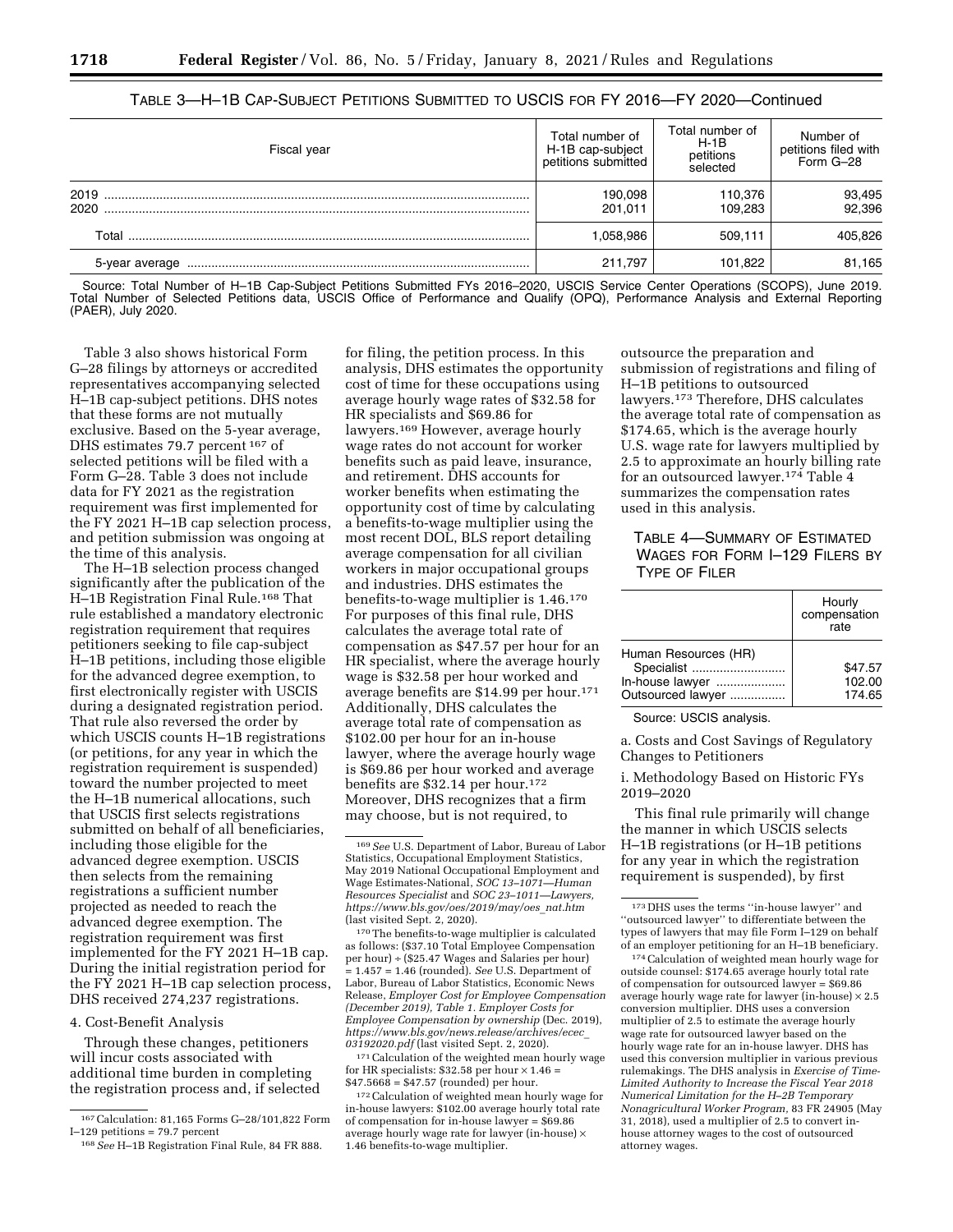selecting registrations generally based on the highest OES wage level that the proffered wage equals or exceeds for the relevant SOC code and area(s) of intended employment. In April 2019, DHS added an electronic registration requirement for petitioners seeking to file H–1B petitions on behalf of capsubject aliens.175 Under the current regulation, all petitioners seeking to file an H–1B cap-subject petition must first electronically submit a registration for each beneficiary on whose behalf they seek to file an H–1B cap-subject petition, unless the registration requirement is suspended. If the registration is selected, the petitioner is eligible to file an H–1B cap-subject petition for the beneficiary named in the selected registration during the associated filing period. The registration requirement was suspended for the FY 2020 H–1B cap and first implemented for the FY 2021 H–1B cap. The initial H–1B registration period for the FY 2021 H–1B cap was March 1, 2020, through March 20, 2020. A total of

274,237 registrations were submitted during the initial registration period, of which 123,244 176 registrations were for beneficiaries eligible for the advanced degree exemption and 145,950 were for beneficiaries under the regular cap.177

Prior to implementing the registration requirement, USCIS administered the H–1B cap by projecting the number of petitions needed to reach the numerical allocations. H–1B cap-subject petitions were randomly selected when the number of petitions received on the final receipt date exceeded the number projected as needed to reach the numerical allocations. All petitions eligible for the advanced degree exemption had an equal chance of being selected toward the advanced degree exemption, and all remaining petitions had an equal chance of being selected toward the regular cap. In FY 2019, USCIS first selected petitions toward the number of petitions projected as needed to reach the advanced degree exemption. If the petition was not selected under the advanced degree

exemption, those cases then were added back to the pool and had a second chance of selection under the regular cap. In FY 2020, the selection order was reversed, such that USCIS first selected petitions toward the number projected as needed to reach the regular cap from among all petitions received. USCIS then selected toward the number of petitions projected as needed to reach the advanced degree exemption from among those petitions eligible for the advanced degree exemption, but that were not selected toward the number projected as needed to reach the regular cap.

Table 5 shows the number of petitions submitted and selected in FYs 2019 and 2020. It also displays the approximated 2-year averages of the petitions that were submitted and selected for the H– 1B regular cap or advanced degree exemption. On average, DHS selected 56 percent 178 of the H–1B cap-subject petitions submitted, with 82,900 toward the regular cap and 26,930 toward the advanced degree exemption.

# TABLE 5—H–1B CAP-SUBJECT PETITIONS SUBMITTED TO USCIS, FOR FY 2019–FY 2020

| Fiscal year  | Total number of<br>H-1B cap-subject<br>petitions submitted | Total petitions<br>selected | Regular cap       | Advanced degree<br>exemption |
|--------------|------------------------------------------------------------|-----------------------------|-------------------|------------------------------|
| 2019<br>2020 | 190.098<br>201.011                                         | 110,376<br>109.283          | 82,956<br>82.843  | 27,420<br>26,440             |
|              | 391,109<br>195.555                                         | 219,659<br>109,830          | 165,799<br>82,900 | 53,860<br>26,930             |

Source: USCIS, Office of Policy and Strategy, Policy Research Division (PRD), Claims 3. July 21, 2020 & USCIS Analysis

DHS does not have data on the OES wage levels for selected petitions prior to FY 2019.179 While there are some challenges to using OES wage data as a timeseries, DHS uses the wage data to provide some insight.180 Table 6 shows the petitions that were selected for FYs 2019 and 2020, categorized by OES wage level. The main difference between the FY 2019 and FY 2020 data sets is that there are more petitions classified as not applicable (N/A) in the FY 2019 data compared to the FY 2020

177U.S. Department of Homeland Security, U.S. Citizenship and Immigration Services, Office of Policy and Strategy, Policy Research Division (PRD), Form I–129 H–1B, FY 2021 Data, Claims 3 (Aug. 31, 2020) & USCIS Analysis.

178Calculation: 109,830 2-year average of Petitions Randomly Selected in FYs 2019–2020/ 195,555 2- year average of Total Number of H–1B

data. Since DOL's Standard Occupational Classification (SOC) 181 structure was modified in 2018, some petitions were categorized as N/A in FY 2019. In 2019, DOL started to use a hybrid OES 182 occupational structure for classifying the petitions for FY 2020.

Another data limitation was that some of the FY 2020 data was incomplete with missing fields, and could not be classified into the specific wage levels; therefore, the petitions were categorized as N/A. DHS expects each registrant that

180U.S. Department of Labor, Bureau of Labor Statistics, Occupational Employment Statistics, *Frequently Asked Questions, [https://www.bls.gov/](https://www.bls.gov/oes/oes_ques.htm)  oes/oes*\_*[ques.htm](https://www.bls.gov/oes/oes_ques.htm)* (last visited Sept. 2, 2020) (Can OES data be used to compare changes in employment or wages over time? Although the OES survey methodology is designed to create detailed cross-sectional employment and wage estimates for the U.S., States, metropolitan and nonmetropolitan areas, across industry and by industry, it is less useful for comparisons of two or more points in time. Challenges in using OES data as a time series

is classified as N/A will be able to identify the appropriate SOC code for the proffered position because all petitioners are required to identify the appropriate SOC code for the proffered position on the LCA, even when there is no applicable wage level on the LCA. Using the SOC code and the abovementioned DOL guidance, all registrants will be able to determine the appropriate OES wage level for purposes of completing the registration, regardless of whether they specify an

181U.S. Department of Labor, Bureau of Labor Statistics, Standard Occupational Classification *<https://www.bls.gov/soc/2018/home.htm>*(last visited Oct. 27, 2020).

<sup>175</sup>*See* H–1B Registration Final Rule, 84 FR 888.

<sup>&</sup>lt;sup>176</sup>The total number of registrations for the advanced degree exemption and the regular cap do not equal the total 274,237 submitted registrations because the remaining 5,043 submitted registrations were invalid (*e.g.,* as prohibited duplicate registrations).

Cap-Subject Petitions Filed in FYs 2019–2020 = 56%

<sup>179</sup>USCIS created the tool to link USCIS H–1B data to the DOL data for FY 2019.

include changes in the occupational, industrial, and geographical classification systems, changes in the way data are collected, changes in the survey reference period, and changes in mean wage estimation methodology, as well as permanent features of the methodology).

<sup>182</sup>U.S. Department of Labor, Bureau of Labor Statistics, Occupational Employment Statistics, *Implementing the 2018 SOC in the OES program— May 2019 and May 2020 Hybrid Occupations, [https://www.bls.gov/oes/soc](https://www.bls.gov/oes/soc_2018.htm)*\_*2018.htm* (last visited Sept. 2, 2020).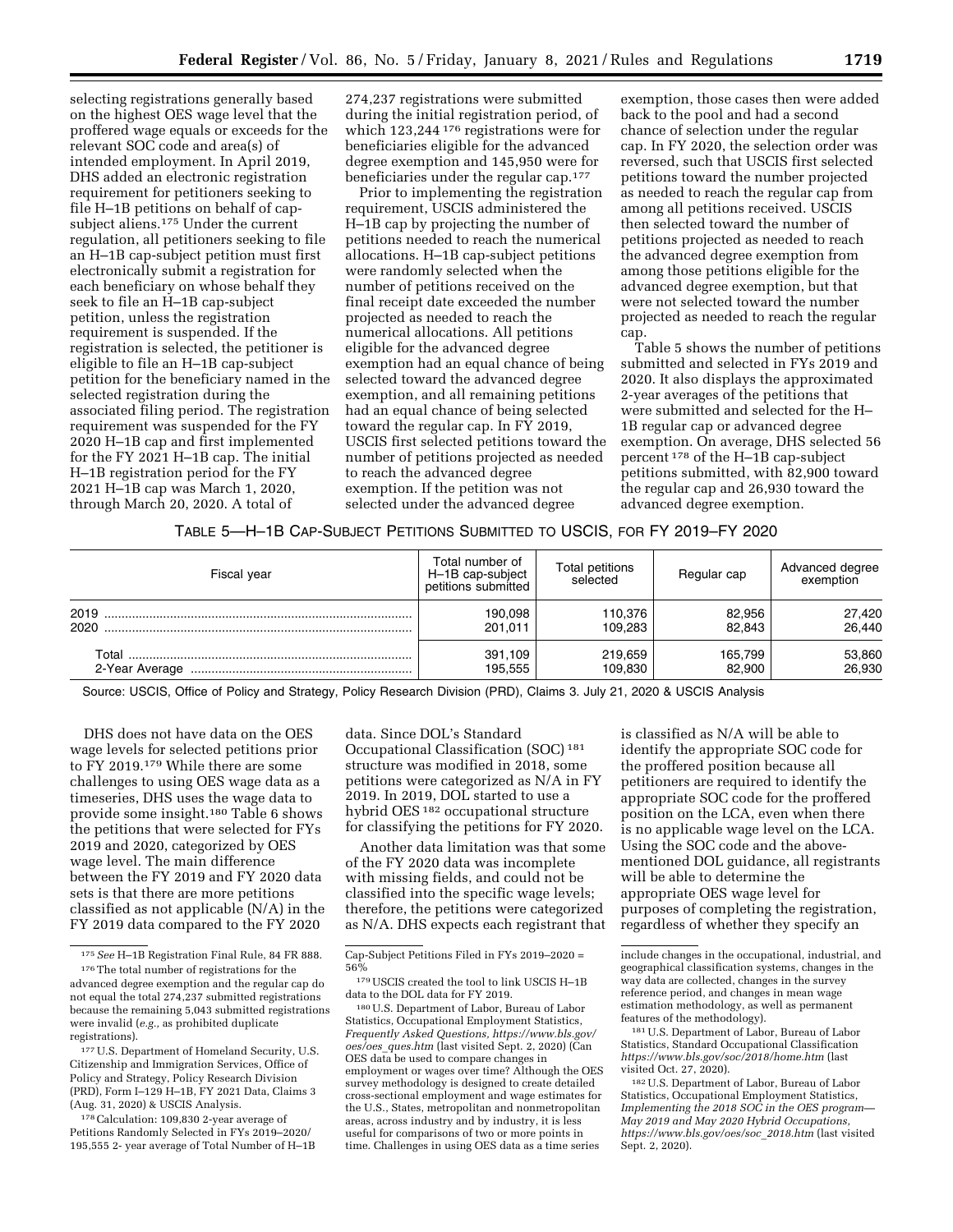OES wage level or utilize the OES program as the prevailing wage source on an LCA. While there are limitations to the data used, DHS believes that the estimates are helpful to see the current wage levels and estimate the future populations in each wage level.

| TABLE 6-SELECTED PETITIONS BY WAGE LEVEL FY 2019-FY 2020 |  |  |  |
|----------------------------------------------------------|--|--|--|
|----------------------------------------------------------|--|--|--|

|                            | Level I | Level II | Level III | Level IV | N/A    | Total   |
|----------------------------|---------|----------|-----------|----------|--------|---------|
| Advanced Degree Exemption: |         |          |           |          |        |         |
|                            | 7.363   | 13,895   | 2,016     | 553      | 3,593  | 27,420  |
|                            | 7.453   | 14.467   | 2.311     | 694      | 1.515  | 26,440  |
|                            | 14.816  | 28.362   | 4.327     | 1.247    | 5.108  | 53,860  |
|                            | 7.408   | 14,181   | 2.164     | 623      | 2.554  | 26.930  |
| Regular Cap:               |         |          |           |          |        |         |
|                            | 18.557  | 42.621   | 8.447     | 3.540    | 9.791  | 82,956  |
|                            | 19.232  | 46.439   | 8.796     | 3.677    | 4.699  | 82,843  |
|                            | 37.789  | 89.060   | 17.243    | 7.217    | 14.490 | 165,799 |
|                            | 18.895  | 44.530   | 8.622     | 3.608    | 7.245  | 82,900  |

Source: USCIS, Office of Policy and Strategy, Policy Research Division (PRD), Claims 3. July 21, 2020 & USCIS Analysis.

DHS has OES wage level data only on the petitions that were selected toward the numerical allocations and does not have the wage level break down for the 85,725 183 (44 percent) of petitions that were not selected since those petitions were returned to petitioners without

entering data into DHS databases. Due to data limitations, DHS estimated the wage level break down for the 44 percent of petitions that were not selected because wage levels vary significantly between occupations and localities. Table 7 shows the 2-year

approximated average of H–1B capsubject petitions that were selected, separated by OES wage level, and percentages of accepted petitions by each wage category. The wage category with the most petitions, as estimated, is OES wage level II.

TABLE 7—CURRENT ESTIMATED NUMBER OF SELECTED PETITIONS BY WAGE LEVEL AND CAP TYPE FY 2019–FY 2020

|                        | Regular cap                        |                                 | Advanced degree exemption       |                                |
|------------------------|------------------------------------|---------------------------------|---------------------------------|--------------------------------|
| Level                  | Selected                           | $%$ of total                    | Selected                        | % of total                     |
| Level III<br>I evel IV | 26.140<br>44,530<br>8.622<br>3.608 | 31.50<br>53.70<br>10.40<br>4.40 | 9.962<br>14,181<br>2.164<br>623 | 36.99<br>52.66<br>8.04<br>2.31 |
| Гоtal                  | 82.900                             | 100                             | 26.930                          | 100                            |

Source: USCIS, Office of Policy and Strategy, Policy Research Division (PRD), Claims 3. July 21, 2020 & USCIS Analysis

## ii. FY 2021 Data 184

The population affected by this final rule consists of prospective petitioners seeking to file H–1B cap-subject petitions, including those eligible for the advanced degree exemption. DHS regulations require all petitioners seeking to file H–1B cap-subject petitions to first electronically submit a registration for each beneficiary on whose behalf they seek to file an H–1B cap-subject petition, unless USCIS suspends the registration requirement.185 A prospective petitioner whose registration is selected is eligible to file an H–1B cap-subject petition for the beneficiary named in the selected

registration during the associated filing period.186 Under the current H–1B registration selection process, USCIS first randomly selects registrations submitted on behalf of *all* beneficiaries, including those eligible for the advanced degree exemption.187 USCIS then randomly selects from the remaining registrations a sufficient number projected as needed to reach the advanced degree exemption.188 Prior to the implementation of the H–1B registration requirement for the FY 2021 H–1B cap selection process, petitioners submitted an annual average of 211,797 cap-subject H–1B petitions over FYs 2016 through 2020. The number of

registrations submitted for the FY 2021 H–1B cap selection process, however, was 274,237. Because the number of registrations submitted for the FY 2021 H–1B cap selection process was significantly higher than the number of petitions submitted in prior years, DHS will use the total number of registrations submitted for the FY 2021 H–1B cap selection process as the population to estimate certain costs for this final rule.189 There were many factors that led to an increased number of registrations for FY 2021; one possible factor is that the cost and burden to submit the registration is less than the

<sup>183</sup>Calculation: 195,555 2-year average of Total Number of H–1B Cap-Subject Petitions received in FYs 2019–2020  $-109,830$  2-year average of Petitions Randomly Selected in FYs 2019–2020 = 85,725

<sup>184</sup>FY 2021 data pertains to the registrations received during FY 2020 for the FY 2021 H–1B cap<br>season.

season. 185*See* 8 CFR 214.2(h)(8)(iii)(A). 186*See* 8 CFR 214.2(h)(8)(iii)(D). 187*See* 8 CFR 214.2(h)(8)(iii)(A)(*5*). 188*See* 8 CFR 214.2(h)(8)(iii)(A)(*6*).

<sup>189</sup> DHS uses FY 2021 H–1B cap selection data as the population to estimate certain costs for this final rule because FY 2021 is the first year that registration was required. As explained above, DHS added the registration requirement on April 19, 2019, but the registration requirement was suspended for the FY 2020 H–1B cap.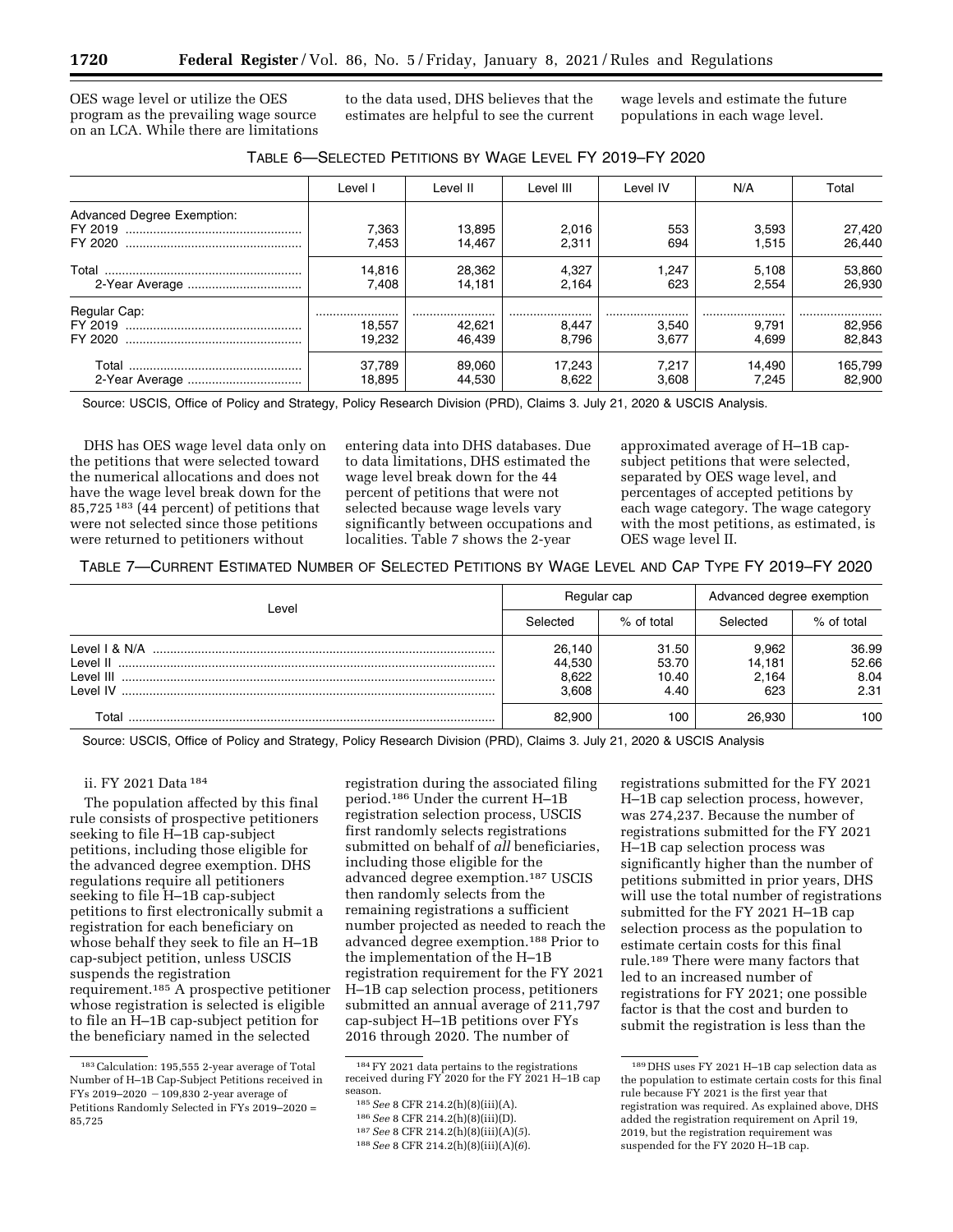cost and burden to submit complete Form I–129 packages.

For the FY 2021 H–1B cap selection process, 106,100 registrations initially were selected to submit a petition. Prospective petitioners with selected registrations only were eligible to file H–1B petitions based on the selected registrations during a 90-day filing

window. USCIS did not receive enough H–1B petitions during the initial filing period to meet the number of petitions projected as needed to reach the H–1B numerical allocations, so the selection process was run again in August 2020. An additional 18,315 registrations were selected in August 2020 for a total of 124,415 selected registrations for FY

2021. While the current number of registrations selected toward the FY 2021 numerical allocations is 124,415, DHS estimates certain costs for this final rule using the number of registrations initially selected (106,100) as the best estimate of the number of petitions needed to reach the numerical allocations.

| TABLE 8-H-1B CAP-SUBJECT REGISTRATIONS SUBMITTED, FOR FY 2021 |  |  |  |
|---------------------------------------------------------------|--|--|--|
|---------------------------------------------------------------|--|--|--|

| Fiscal year | Total number of<br>H-1B registrations<br>submitted | Round 1 number of<br>H-1B registrations<br>selected | Round 2 number of<br>H-1B registrations<br>selected | Total number of<br>H-1B registrations<br>selected* | Number of<br>registrations<br>submitted with<br>form $G-28**$ |
|-------------|----------------------------------------------------|-----------------------------------------------------|-----------------------------------------------------|----------------------------------------------------|---------------------------------------------------------------|
| 2021        | 274.237                                            | 106.100                                             | 18.315                                              | 124.415                                            | N/A                                                           |
| Total       | 274,237                                            | 106,100                                             | 18.315                                              | 124.415                                            | N/A                                                           |

Source: USCIS, Office of Policy and Strategy, Policy Research Division (PRD), Claims 3. August 31, 2020 USCIS Analysis.

\* **Note:** USCIS administered the selection process twice because an insufficient number of petitions were filed following initial registration selection to reach the number of petitions projected as needed to reach the numerical allocations. USCIS has not finished processing H–1B capsubject petitions for FY 2021.

\*\* **Note:** Complete data is still unavailable for FY 2021. USCIS used FYs 2019–2020 from Table 3 to estimate the percentage of submitted G– 28s below.

Table 3 shows historical Form G–28 filings by attorneys or accredited representatives accompanying selected H–1B cap-subject petitions. DHS notes that these forms are not mutually exclusive. Based on the historical 5-year average from earlier in this analysis, DHS estimates 79.7 percent<sup>190</sup> of selected registrations will include Form G–28. DHS applies those percentages to the number of total registrations and estimates 218,567 191 Form G–28 were submitted with total registrations received. DHS uses the total registrations received for the FY 2021 H–1B cap selection process (274,237) as

the estimate of registrations that will be received annually.

Additionally, DHS assumes that petitioners may use human resources (HR) specialists (or entities that provide equivalent services) (hereafter HR specialist) or use lawyers or accredited representatives 192 to complete and file H–1B petitions. A lawyer or accredited representative appearing before DHS must file Form G–28 to establish their eligibility and authorization to represent a client (applicant, petitioner, requestor, beneficiary or derivative, or respondent) in an immigration matter before DHS. DHS estimates that approximately 80

percent 193 of H–1B petitions typically will be completed and filed by a lawyer or other accredited representative (hereafter lawyer). DHS assumes the remaining 20 percent of H–1B petitions will be completed and filed by HR specialists.

Petitioners who use lawyers to complete and file H–1B petitions may either use an in-house lawyer or hire an outsourced lawyer. Of the total number of H–1B petitions filed in FY 2021, DHS estimates that 26 percent were filed by in-house lawyers, while the remaining 54 percent were filed by outsourced lawyers.194

TABLE 9—SUMMARY OF ESTIMATED AVERAGE NUMBER OF PETITIONS/REGISTRATIONS SUBMITTED ANNUALLY BY TYPE OF FILER

| Estimated average<br>Affected population<br>population affected |         | Number of petitions/<br>registrations<br>submitted by<br>HR specialists | Number of petitions/<br>registrations<br>submitted by<br>in-house lawyers | Number of petitions/<br>registrations<br>submitted by<br>outsourced lawyers |
|-----------------------------------------------------------------|---------|-------------------------------------------------------------------------|---------------------------------------------------------------------------|-----------------------------------------------------------------------------|
|                                                                 | А       | $B = A \times 20\%$                                                     | $C = A \times 26\%$                                                       | $D = A \times 54\%$                                                         |
| Estimated number of H-1B registrations sub-                     | 274,237 | 54,847                                                                  | 71.302                                                                    | 148,088                                                                     |

190Calculation: 81,165 Forms G–28/101,822 Form I $-129$  petitions = 79.7 percent = 80 percent (rounded).

191Calculation: 274,237 \* 79.7 percent = 218,567 Form G–28.

192 8 CFR 292.1(a)(4) (defining an accredited representative as ''a person representing an organization described in § 292.2 of this chapter who has been accredited by the Board'').

193Calculation: 81,165 petitions filed with Form G–28/101,822 average petitions selected = 79.7 percent petitions completed and filed by a lawyer or other accredited representative (hereafter lawyer)

194 DHS uses data from the longitudinal study conducted in 2003 and 2007 on legal career and placement of lawyers, which found that 18.6, 55, and 26.2 percent of lawyers practice law at government (federal and local) institutions, private law firms, and private businesses (as inside counsel), respectively. *See* Dinovitzer et al, *After the JD II: Second Results from a National Study of Legal Careers,* The American Bar Foundation and the National Association for Law Placemen (NALP) Foundation for Law Career Research and Education (2009), Table 3.1, p. 27, *[https://www.law.du.edu/](https://www.law.du.edu/documents/directory/publications/sterling/AJD2.pdf)  [documents/directory/publications/sterling/](https://www.law.du.edu/documents/directory/publications/sterling/AJD2.pdf)  [AJD2.pdf.](https://www.law.du.edu/documents/directory/publications/sterling/AJD2.pdf)* Among those working in private law firms and private businesses (54 and 26 percent, respectively), DHS estimates that, while 67.7 percent of lawyers practice law in private law firms, the remaining 32.3 percent practice in private businesses (54 percent + 25.7 percent = 79.7 percent, 67.7 percent = 54/79.7\*100, 32.2 percent

 $= 25.7/79.7*100$ . Because 79.7 percent of the H–1B petitions are filed by lawyers or accredited representatives, DHS multiplies 79.7 percent by 32.3 and 67.7 percent to estimate the proportion of petitions filed by in-house lawyers (working in private businesses) and outsourced lawyer (working in private law firms), respectively.

26 (rounded) percent of petitions filed by inhouse lawyers = 80 percent of petitions filed by lawyers or accredited representatives  $\times$  32.3 percent of lawyers work in private businesses.

54 (rounded) percent of petitions filed by outsourced lawyer = 80 percent of petitions filed by lawyers or accredited representatives × 67.7 percent of lawyers work in private law firms.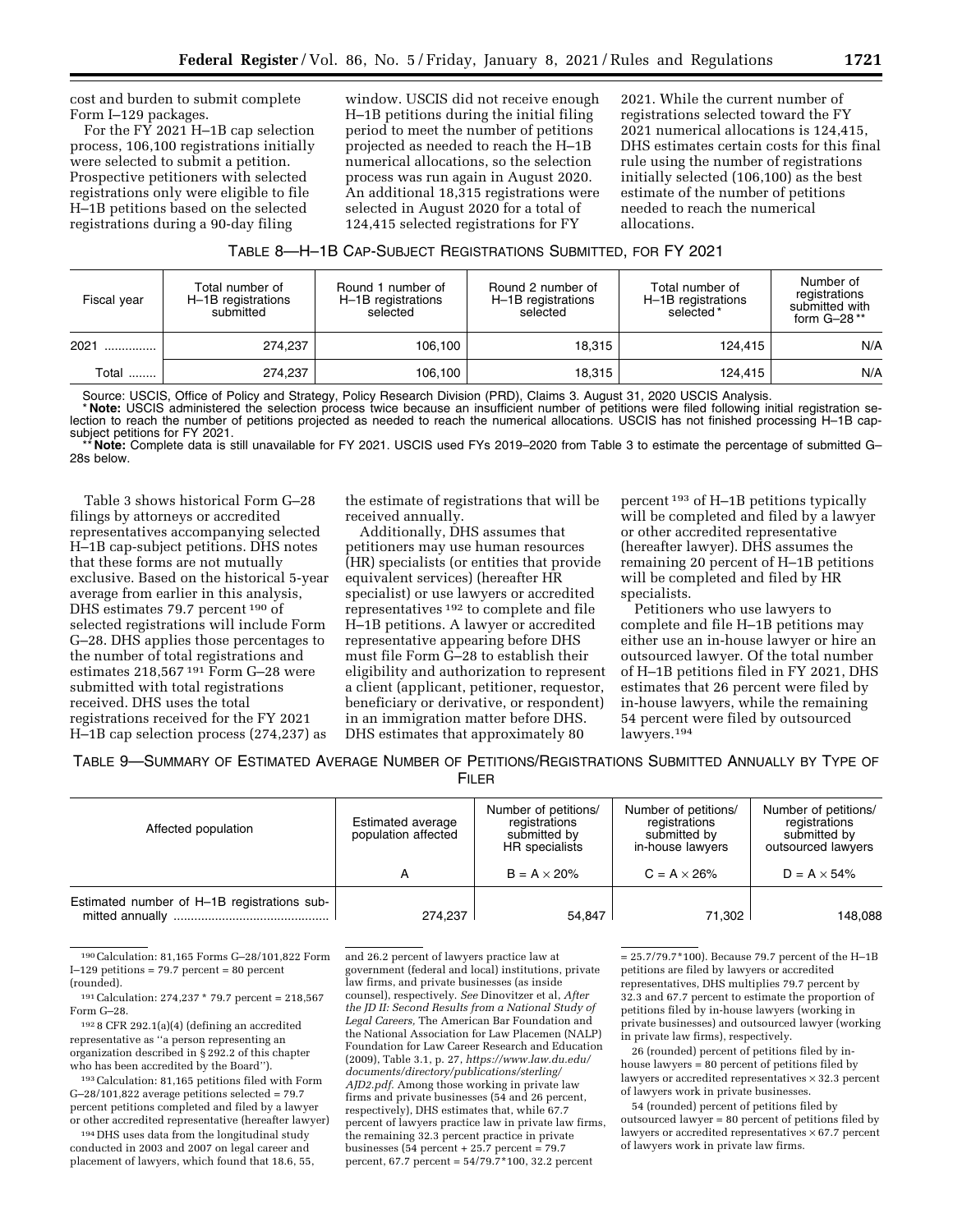| Table 9—Summary of Estimated Average Number of Petitions/Registrations Submitted Annually by Type of |                  |  |
|------------------------------------------------------------------------------------------------------|------------------|--|
|                                                                                                      | Fil FR-Continued |  |

| Affected population                                                                      | Estimated average<br>population affected | Number of petitions/<br>registrations<br>submitted by<br>HR specialists | Number of petitions/<br>registrations<br>submitted by<br>in-house lawyers | Number of petitions/<br>registrations<br>submitted by<br>outsourced lawyers |
|------------------------------------------------------------------------------------------|------------------------------------------|-------------------------------------------------------------------------|---------------------------------------------------------------------------|-----------------------------------------------------------------------------|
|                                                                                          | А                                        | $B = A \times 20\%$                                                     | $C = A \times 26\%$                                                       | $D = A \times 54\%$                                                         |
| Estimated number of H-1B registrations se-<br>lected to file H-1B cap petitions annually | 106,100                                  | 21.220                                                                  | 27,586                                                                    | 57,294                                                                      |

Source: USCIS analysis.

Based on the total estimated number of affected populations shown in Table 9, DHS further estimates the number of entities that will be affected by each requirement of this final rule to estimate the costs arising from the regulatory changes in the cost-benefit analysis section. Additionally, DHS uses the same proportion of HR specialists, inhouse lawyers, and outsourced lawyers (20, 26, and 54 percent, respectively) to estimate the population that will be affected by the various requirements of this final rule.

#### iii. Unquantified Costs & Benefits

Given that the demand for H–1B capsubject visas, including those filed for the advanced degree exemption, frequently has exceeded the annual H– 1B numerical allocations, this final rule will increase the chance of selection for registrations (or petitions, if registration were suspended) seeking to employ

beneficiaries at level IV or level III wages. DHS believes this incentive for petitioners to offer wages that maximize their probability of selection is necessary to address the risk that greater numbers of U.S. employers could rely on the program to access relatively lower-cost labor, precluding other employers from benefitting from the H– 1B program's intended purpose of providing high-skilled nonimmigrant labor to supplement domestic labor. This final rule could result in higher proffered wages or a reduction in the downward pressure on wages in industries and occupations with concentrations of relatively lower-paid H–1B workers. Additionally, this final rule may lead to an increase in employment opportunities for unemployed or underemployed U.S. workers seeking employment in positions otherwise offered to H–1B

cap-subject beneficiaries at wage levels corresponding to lower wage positions. Employers that offer H–1B workers wages that correspond with level IV or level III OES wages will have higher chances of selection.

For the FY 2021 H–1B cap selection process, USCIS initially selected 106,100 (39 percent) 195 of H–1B registrations submitted toward the numerical allocations; of those 80,600 were selected toward the number projected as needed to reach the regular cap, and 25,500 were selected toward the number projected as needed to reach the advanced degree exemption. The total number of H–1B registrations submitted was 274,237; however, 5,043 were invalid. Of the 269,194 valid registrations, 145,950 were submitted toward the regular cap and 123,244 were eligible for selection under the advanced degree exemption.

# TABLE 10—H–1B CAP-SUBJECT REGISTRATIONS SUBMITTED FOR FY 2021

| Fiscal year | Total number of valid<br>H-1B registrations<br>submitted | Regular cap | Advanced degree<br>exemption |  |
|-------------|----------------------------------------------------------|-------------|------------------------------|--|
| 2021        | 269.194                                                  | 145.950     | 123,244                      |  |
| Total       | 269.194                                                  | 145.950     | 123.244                      |  |

Source: USCIS, Office of Policy and Strategy, Policy Research Division (PRD), Claims 3. August 31, 2020 & USCIS & Analysis. \* **Note:** The total number of registrations in this table does not equal 274,237 because 5,043 of the registrations were invalid.

DHS estimated the wage level distribution for FY 2021 based on the average distribution observed in FYs 2019 and 2020. At the time of analysis, the wage level data was unavailable for FY 2021 because the petition filing process was ongoing. Table 11 displays the historic 2-year (FY 2019 and FY 2020) approximated average of H–1B cap-subject petitions that were selected, separated by OES wage level, and percentages of selected petitions by each wage category.

# TABLE 11—HISTORIC NUMBER OF SELECTED PETITIONS BY WAGE LEVEL AND CAP TYPE

| Level           | Regular cap |            | Advanced degree exemption |            |
|-----------------|-------------|------------|---------------------------|------------|
|                 | Selected    | % of total | Selected                  | % of total |
| Level I & Below | 26,140      | 31.50      | 9.962                     | 36.99      |
| l evel II       | 44,530      | 53.70      | 14.181                    | 52.66      |
| Level III       | 8.622       | 10.40      | 2.164                     | 8.04       |

<sup>195</sup>Calculation: 106,100 Registrations Randomly

Selected/274,237 Total Number of H–1B Cap-

Subject registrations Filed in 2020 = 39%.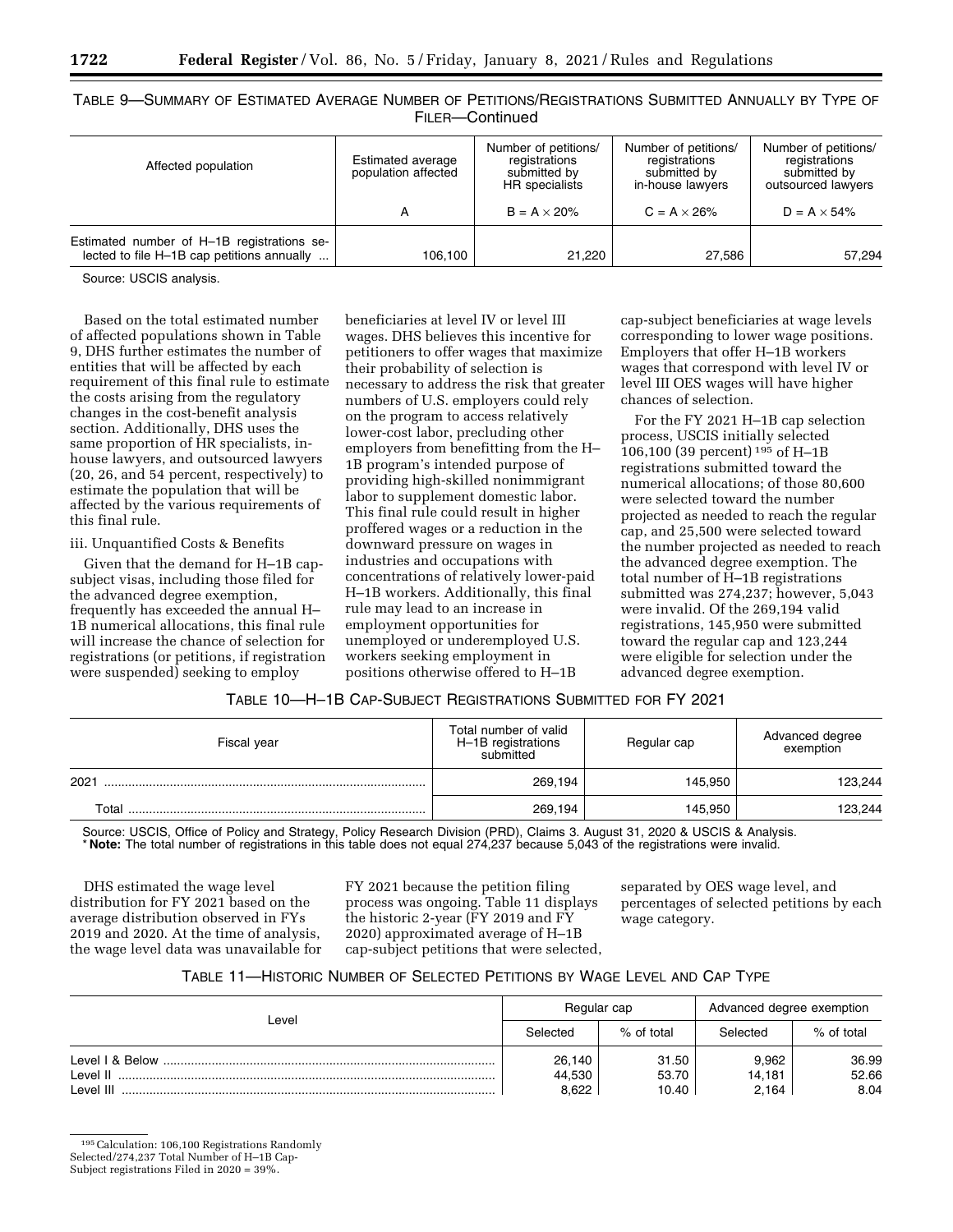## TABLE 11—HISTORIC NUMBER OF SELECTED PETITIONS BY WAGE LEVEL AND CAP TYPE—Continued

|          | Regular cap |            | Advanced degree exemption |            |  |
|----------|-------------|------------|---------------------------|------------|--|
| Level    | Selected    | % of total | Selected                  | % of total |  |
| Level IV | 3.608       | 4.40       | 623                       | 2.31       |  |
| Total    | 82,900      | 100        | 26,930                    | 100        |  |

Source: USCIS, Office of Policy and Strategy, Policy Research Division (PRD), Claims 3. July 21, 2020 & USCIS Analysis.

\* **Note:** Totals are based on 2-year averages of petitions randomly selected in FYs 2019–2020, Table 11 is replicated from Table 7.

DHS assumes that FY 2021 wage level distribution of registrations will equal the wage level distribution observed in FYs 2019 through 2020 data. DHS multiplied the percentage of selected

petitions by level from Table 11 to estimate the breakdown of registrations by wage level. For example, DHS multiplied 145,950 by 4.4 percent to estimate that a total of 6,422

registrations would have been categorized as wage level IV under the regular cap.

| TABLE 12—CURRENT ESTIMATED NUMBER OF REGISTRATIONS BY WAGE LEVEL AND CAP TYPE |  |
|-------------------------------------------------------------------------------|--|
|-------------------------------------------------------------------------------|--|

|                        | Regular cap                         |                                 | Advanced degree exemption          |                                |  |
|------------------------|-------------------------------------|---------------------------------|------------------------------------|--------------------------------|--|
| Level                  | Estimated<br>registrations          | $%$ of<br>registrations         | Estimated<br>registrations         | $%$ of<br>registrations        |  |
| I evel II<br>I evel IV | 45.974<br>78,375<br>15.179<br>6.422 | 31.50<br>53.70<br>10.40<br>4.40 | 45.588<br>64.900<br>9.909<br>2.847 | 36.99<br>52.66<br>8.04<br>2.31 |  |
| Total                  | 145.950                             | 100                             | 123.244                            | 100                            |  |

Source: USCIS, Office of Policy and Strategy, Policy Research Division (PRD), Claims 3. August 31, 2020 & USCIS Analysis \* **Note:** Totals are based on FY 2021 data

This final rule will change the H–1B cap selection process, but will leave in place selecting first toward the regular cap and second toward the advanced degree exemption. USCIS now will rank and select the registrations received (or petitions, as applicable) generally on the basis of the highest OES wage level that the proffered wage equals or exceeds for the relevant SOC code and in the area of intended employment, beginning with OES wage level IV and proceeding in descending order with OES wage levels III, II, and I and below. As a result of the approximated 2-year average from above, DHS displays the projected selection percentages for registrations under the regular cap and advanced degree exemption in Table 13. With the revised selection method based on

corresponding OES wage level and ranking, the approximated average indicates that all registrations with a proffered wage that corresponds to OES wage level IV or level III will be selected and 58,999, or 75 percent, of the registrations with a proffered wage that corresponds to OES wage level II will be selected toward the regular cap projections. None of the registrations with a proffered wage that corresponds to OES wage level I or below will be selected toward the regular cap projections. For the advanced degree exemption, DHS estimates all registrations with a proffered wage that corresponds to OES wage levels IV and III will be selected and 12,744, or 20 percent, of the registrations with a proffered wage that corresponds to OES

wage level II will be selected. DHS estimates that none of the registrations with a proffered wage that corresponds to OES wage level I or below will be selected.

DHS is using the approximated 2-year average from above to illustrate the expected distribution of future selected registration percentages by corresponding wage level. However, DHS is unable to quantify the actual outcome because DHS cannot predict the actual number of registrations that will be received at each wage level because employers may change the number of registrations they choose to submit and the wages they offer in response to the changes in this rule.

#### TABLE 13—NEW ESTIMATED NUMBER OF SELECTED REGISTRATIONS BY WAGE LEVEL AND CAP TYPE

|       | Regular cap            |                           |            | Advanced degree exemption |                           |            |
|-------|------------------------|---------------------------|------------|---------------------------|---------------------------|------------|
| Level | Total<br>registrations | Selected<br>registrations | % Selected | Total<br>registrations    | Selected<br>registrations | % Selected |
|       | 45.974                 |                           |            | 45,588                    |                           | $\Omega$   |
|       | 78,375                 | 58,999                    | 75         | 64,900                    | 12,744                    | 20         |
|       | 15,179                 | 15,179                    | 100        | 9,909                     | 9.909                     | 100        |
|       | 6.422                  | 6.422                     | 100        | 2.847                     | 2.847                     | 100        |
| Total | 145,950                | 80.600                    |            | 123.244                   | 25,500                    |            |

Source: USCIS, Office of Policy and Strategy, Policy Research Division (PRD), Claims 3. August 31, 2020 & USCIS Analysis. \* **Note:** Totals are based on FY 2021 data.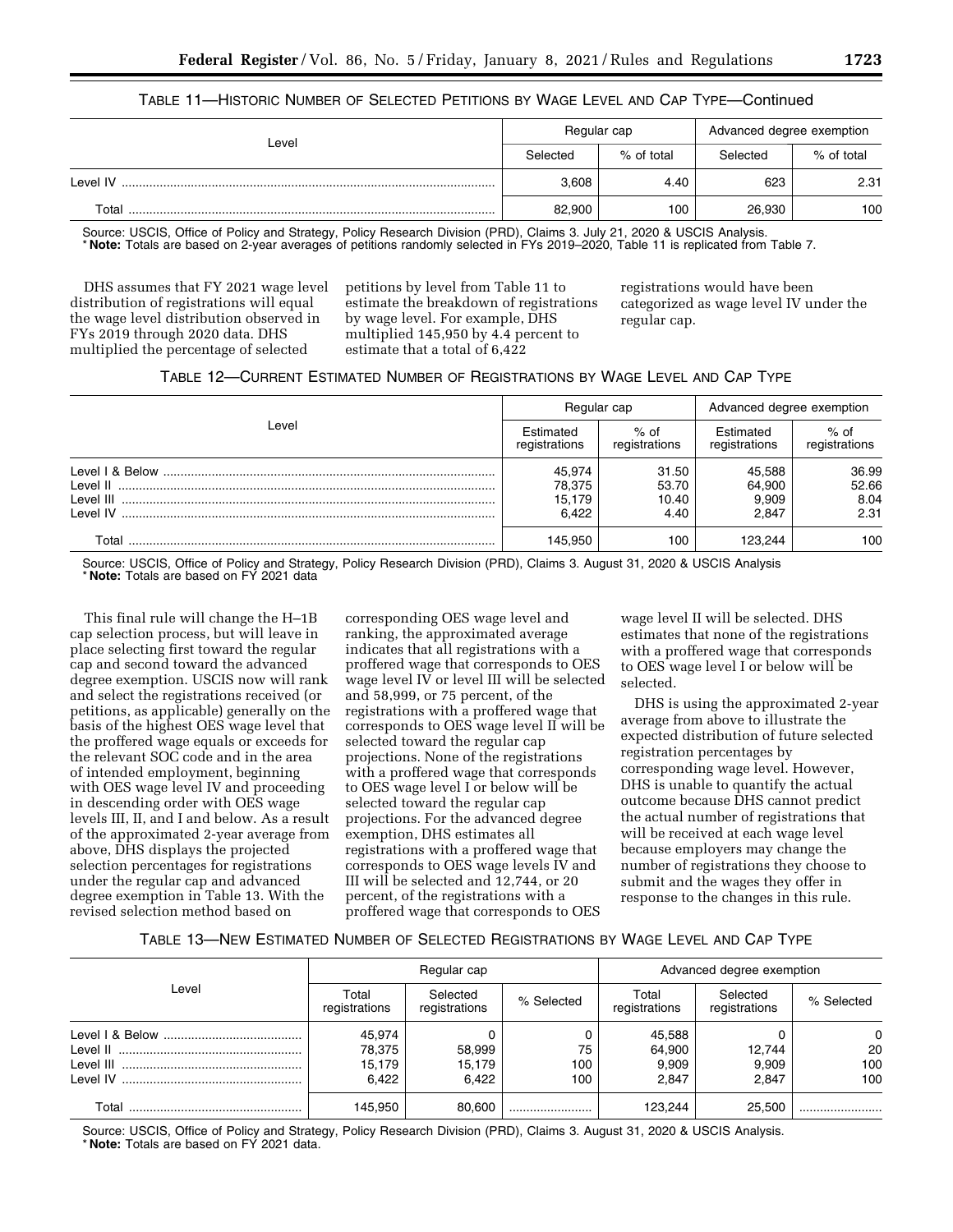This final rule may primarily affect prospective petitioners seeking to file H–1B cap-subject petitions with a proffered wage that corresponds to OES wage level II, I, and below.196 As Table 13 shows, this final rule is expected to result in a reduced likelihood that registrations for level II will be selected, as well as the likelihood that registrations for level I and below wages will not be selected. A prospective petitioner, however, could choose to increase the proffered wage, so that it corresponds to a higher wage level. Another possible effect is that employers will not fill vacant positions that would have been filled by H–1B workers. These employers may be unable to find qualified U.S. workers, or may leave those positions vacant because they cannot justify raising the wage to stand greater chances of selection in the H–1B cap selection process. That, in turn, could result in fewer registrations and H–1B capsubject petitions with a proffered wage that corresponds to OES wage level II and below.

DHS acknowledges that this final rule might result in more registrations (or petitions, if registration is suspended) with a proffered wage that corresponds to level IV and level III OES wages for H–1B cap-subject beneficiaries. DHS believes a benefit of this final rule may be that some petitioners may choose to increase proffered wages for H–1B capsubject beneficiaries, so that the petitioners may have greater chances of selection. This change will, in turn, benefit H–1B beneficiaries who ultimately will receive a higher rate of pay than they otherwise would have in the absence of this rule. However, DHS is not able to estimate the magnitude of such benefits. DHS acknowledges the change in the selection procedure

resulting from this final rule will create distributional effects and costs. DHS is unable to quantify the extent or determine the probability of H–1B petitioner behavioral changes. Therefore, DHS does not know the portion of overall impacts of this rule that will be benefits or costs.

As a result of this final rule, costs will be borne by prospective petitioners that would hire lower wage level H–1B capsubject beneficiaries, but are unable to do so because of a reduced chance of selection in the H–1B selection process compared to the random lottery process. Such employers also may incur additional costs to find available replacement workers. DHS estimates costs incurred associated with loss of productivity from not being able to hire H–1B workers, or the need to search for and hire U.S. workers to replace H–1B workers. Although DHS does not have data to estimate the costs resulting from productivity loss for these employers, DHS provides an estimate of the search and hiring costs for the replacement workers. Accordingly, based on the result of the study conducted by the Society for Human Resource Management (SHRM) in 2016, DHS assumes that an entity whose H–1B petition is denied will incur an average cost of \$4,398 per worker (in 2019 dollars) 197 to search for and hire a U.S. worker in place of an H–1B worker during the period of this economic analysis. If petitioners cannot find suitable replacements for the labor H– 1B cap-subject beneficiaries would have provided if selected and, ultimately, granted H–1B status, this final rule primarily will be a cost to these petitioners through lost productivity and profits.

DHS also acknowledges that some petitioners might be impacted in terms of the employment, productivity loss, search and hire costs, and profits resulting from labor turnover. In cases where companies cannot find reasonable substitutes for the labor H– 1B beneficiaries would have provided, affected petitioners also will lose profits from the lost productivity. In such cases, employers will incur opportunity costs by having to choose the next best alternative to fill the job prospective H– 1B workers would have filled. There may be additional opportunity costs to employers such as search costs and training.

Such possible disruptions to companies will depend on the interaction of a number of complex variables that constantly are in flux, including national, state, and local labor market conditions, economic and business factors, the type of occupations and skills involved, and the substitutability between H–1B workers and U.S. workers. These costs to petitioners are expected to be offset by increased productivity and reduced costs to find available workers for petitioners of higher wage level H–1B beneficiaries.

DHS uses the compensation to H–1B employees as a measure of the overall impact of the provisions. While DHS expects wages paid to H–1B beneficiaries to be higher in light of this final rule, DHS is unable to quantify the benefit of increased compensation because not all of the wage increases will correspond with productivity increases. This final rule may indirectly benefit prospective petitioners submitting registrations with a proffered wage that corresponds to OES wage Level I and II registrations. The indirect benefit will be present during the COVID–19 pandemic and the ensuing economic recovery if the prospective petitioners are able to find replacement workers accepting a lower wage and factoring in the replacement cost of \$4,398 per worker in the United States. Similarly, prospective petitioners that will be submitting registrations with a proffered wage that will correspond to OES wage level I and II and that substitute toward unemployed or underemployed individuals in the U.S. labor force will create an additional indirect benefit from this rule. This will benefit those in the U.S. labor force if petitioners decide to select a U.S. worker rather than a prevailing wage level I or II H–1B worker. DHS notes that, although the COVID–19 pandemic is widespread, the severity of its impacts varies by locality and industry, and there may be structural impediments to the national and local labor market. Accordingly, DHS cannot quantify with confidence, the net benefit of the redistribution of H–1B cap selections detailed in this analysis.

DHS also is changing the filing procedures to allow USCIS to deny or revoke approval of a subsequent new or amended petition filed by the petitioner,

<sup>196</sup> DOL uses wage levels to determine the prevailing wage based on the level of education, experience (including special skills and other requirements), or supervisory duties required for a position; however, USCIS would use wage levels to rank and select registrations (or petitions, as applicable) based on the rate of pay for the wage level that the proffered wage were to equal or exceed. More information about DOL wage level determinations can be found at U.S. Department of Labor, Employment and Training Administration, *Prevailing Wage Determination Policy Guidance, Nonagricultural Immigration Programs* (Revised Nov. 2009), *[https://www.dol.gov/sites/dolgov/files/](https://www.dol.gov/sites/dolgov/files/ETA/oflc/pdfs/NPWHC_Guidance_Revised_11_2009.pdf)  [ETA/oflc/pdfs/NPWHC](https://www.dol.gov/sites/dolgov/files/ETA/oflc/pdfs/NPWHC_Guidance_Revised_11_2009.pdf)*\_*Guidance*\_*Revised*\_*11*\_ *[2009.pdf;](https://www.dol.gov/sites/dolgov/files/ETA/oflc/pdfs/NPWHC_Guidance_Revised_11_2009.pdf)* and at U.S. Department of Labor, Foreign Labor Certification Data Center, Online Wage Library, *<https://www.flcdatacenter.com/>* (last visited Dec. 15, 2020). DHS acknowledges that varying wage levels correspond to varying skill levels. In analyzing the economic effects of this final rule, DHS recognizes that prospective petitioners may offer wages exceeding the wage levels associated with the skills required for given positions to increase their chances of selection under the ranked selection process.

<sup>197</sup>Society for Human Resource Management (SHRM), *2016 Human Capital Benchmarking Report,* at 16, *[https://www.shrm.org/hr-today/](https://www.shrm.org/hr-today/trends-and-forecasting/research-and-surveys/Documents/2016-Human-Capital-Report.pdf) [trends-and-forecasting/research-and-surveys/](https://www.shrm.org/hr-today/trends-and-forecasting/research-and-surveys/Documents/2016-Human-Capital-Report.pdf) [Documents/2016-Human-Capital-Report.pdf](https://www.shrm.org/hr-today/trends-and-forecasting/research-and-surveys/Documents/2016-Human-Capital-Report.pdf)* (last visited Oct. 21, 2020). The study was based on data collected from 2,048 randomly selected human resource professionals who participated in the 2016 SHRM Human Capital Benchmarking Survey. The hiring cost is reported as \$4,129 per worker in 2016 dollars and converted to 2019 dollars in this analysis. The hiring cost includes third-party agency fees, advertising agency fees, job fairs, online job board fees, employee referrals, travel costs of applicants and staff, relocation costs, recruiter pay and benefits, and talent acquisition system costs.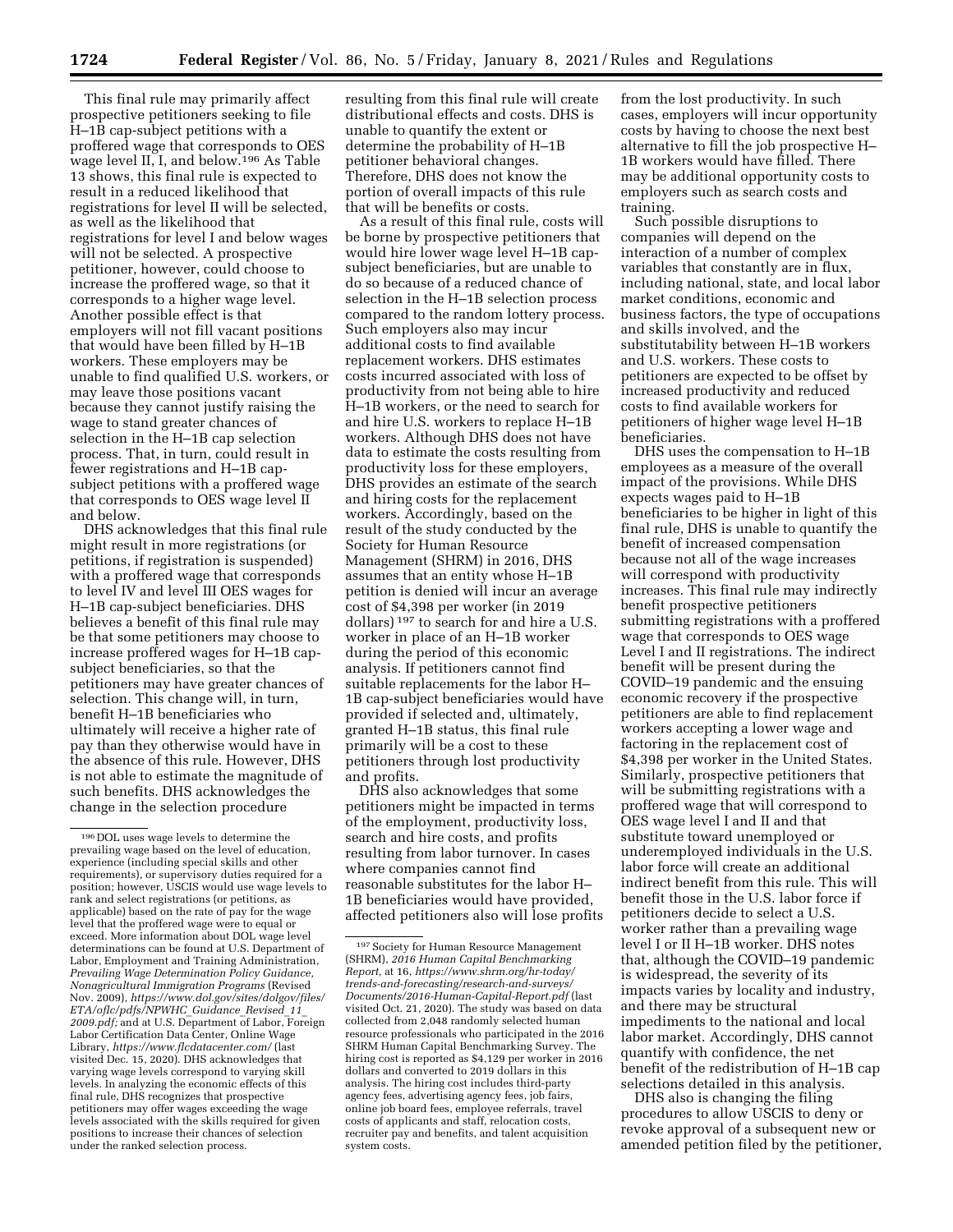or a related entity, on behalf of the same beneficiary, if USCIS determines that the filing of the new or amended petition is part of the petitioner's attempt to unfairly decrease the proffered wage to an amount that is equivalent to a lower wage level, after listing a higher wage level on the registration (or petition, if registration is suspended) to increase the odds of selection. DHS is unable to quantify the cost of these changes to petitioners.

iv. Costs of Filing Form I–129 Petitions

DHS is amending Form I–129, which must be filed by petitioners on behalf of H–1B beneficiaries, to align with the regulatory changes DHS is making in

this final rule. The changes to Form I– 129 will result in an increased time burden to complete and submit the form.

Absent the changes implemented through this final rule, the current estimated time burden to complete and file Form I–129 is 2.84 hours per petition. As a result of the changes in this final rule, DHS estimates the total time burden to complete and file Form I–129 will be 3.09 hours per petition, to account for the additional time petitioners will spend reviewing instructions, gathering the required documentation and information, completing the petition, preparing statements, attaching necessary

documentation, and submitting the petition. DHS estimates the time burden will increase by a total of 15 minutes (0.25 hours) per petition for completing a Form I–129 petition.198

To estimate the additional cost of filing Form I–129, DHS applies the additional estimated time burden to complete and file Form 1–129 (0.25 hours) to the respective total population and compensation rate of who may file, including an HR specialist, in-house lawyer, or outsourced lawyer. As shown in Table 14, DHS estimates, the total additional annual opportunity cost of time to petitioners completing and filing Form I–129 petitions will be approximately \$3,457,401.

TABLE 14—ADDITIONAL OPPORTUNITY COSTS OF TIME TO PETITIONERS FOR FILING FORM I–129 PETITIONS FROM AN INCREASE IN TIME BURDEN

| Cost items                                                                 | Total affected<br>population | Additional time<br>burden to complete<br>Form $I-129$<br>(hours) | Compensation<br>rate        | Total cost                        |  |
|----------------------------------------------------------------------------|------------------------------|------------------------------------------------------------------|-----------------------------|-----------------------------------|--|
|                                                                            | A                            | в                                                                | C                           | $D = A \times B \times C$         |  |
| Opportunity cost of time to complete Form I-129 for H-<br>1B petitions by: | 21,220<br>27,586<br>57.294   | 0.25<br>0.25<br>0.25                                             | \$47.57<br>102.00<br>174.65 | \$252,359<br>703,443<br>2,501,599 |  |
| Total                                                                      | 106.100                      |                                                                  |                             | 3,457,401                         |  |

Source: USCIS analysis.

v. Costs of Submitting Registrations as Modified by This Final Rule

DHS is amending the required information on the H–1B Registration Tool. In addition to the information required on the current registration tool, a registrant will be required to provide the highest OES wage level that the proffered wage equals or exceeds for the relevant SOC code in the area of intended employment, if such data is available. The proffered wage is the wage that the employer intends to pay the beneficiary. The SOC code and area of intended employment would be indicated on the LCA filed with the petition. For registrants relying on a private wage survey, if the proffered wage is less than the corresponding level I OES wage, the registrant will select the ''Wage Level I and below'' box on the registration tool. If the registration indicates that the H–1B beneficiary will work in multiple

locations, or in multiple positions if the prospective petitioner is an agent, USCIS will rank and select the registration based on the lowest corresponding OES wage level that the proffered wage equals or exceeds. In the limited instance where there is no current OES prevailing wage information for the proffered position, the registrant will follow DOL guidance on prevailing wage determinations to select the OES wage level on the registration, and USCIS will rank and select based on the highest OES wage level. The changes to this registration requirement will impose increased opportunity costs of time to registrants, by adding additional information to their registration.

The current estimated time burden to complete and file an electronic registration is 30 minutes (0.5 hours) per registration.199 DHS estimates the total time burden to complete and file a

registration in light of this final rule will be 50 minutes (0.83 hours) per registration, which amounts to an additional time burden of 20 minutes (0.33 hours) per registration. The additional time burden accounts for the additional time a registrant will spend reviewing instructions, completing the registration, and submitting the registration.

To estimate the additional cost of submitting a registration, DHS applies the additional estimated time burden to complete and submit the registration (0.33 hours) to the respective total population and total rate of compensation of who may file, including HR specialists, in-house lawyers, or outsourced lawyers. As shown in Table 15, DHS estimates the total additional annual opportunity cost of time to the prospective petitioners of completing and submitting registrations will be approximately \$11,795,997.

<sup>198</sup> 0.25 hours additional time to complete and file Form  $I-129 = (3.09$  hours to complete and file

the new Form  $I-129$ ) - (2.84 hours to complete and file the current Form I–129 and its supplements)

<sup>199</sup>*Agency Information Collection Activities; Revision of a Currently Approved Collection: H–1B Registration Tool,* 84 FR 54159 (Oct. 9, 2019).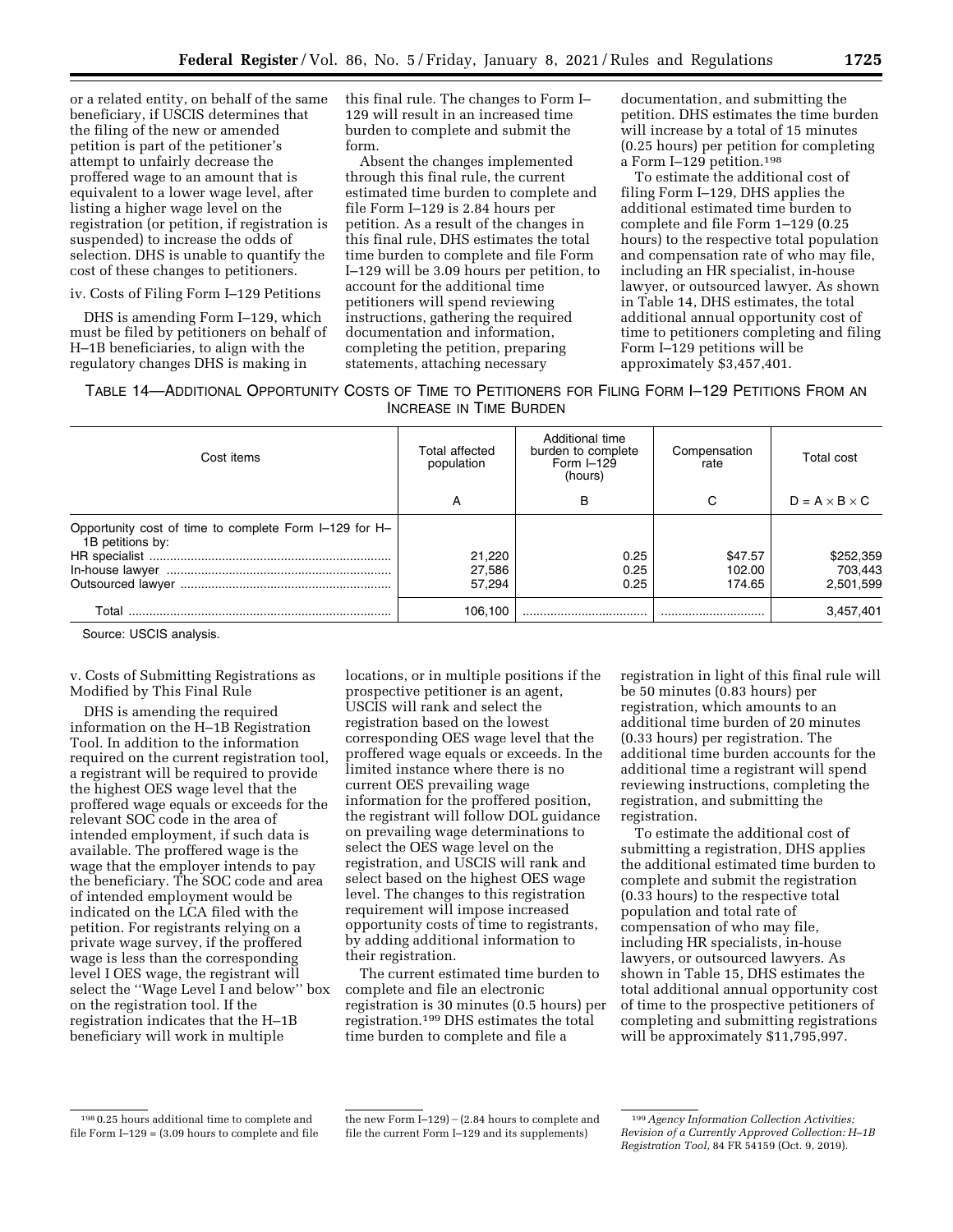| <sup>1</sup> 0 | Federal |  |
|----------------|---------|--|
|                |         |  |
|                |         |  |

| Cost items                                             | Total affected<br>population | Additional time<br>burden to submit<br>registrations<br>(hours) | Compensation<br>rate        | Total cost                          |
|--------------------------------------------------------|------------------------------|-----------------------------------------------------------------|-----------------------------|-------------------------------------|
|                                                        | A                            | в                                                               | С                           | $D = A \times B \times C$           |
| Opportunity cost of time to complete registrations by: | 54,847<br>71,302<br>148.088  | 0.33<br>0.33<br>0.33                                            | \$47.57<br>102.00<br>174.65 | \$860,994<br>2,400,025<br>8,534,978 |
| Total                                                  | 274,237                      |                                                                 |                             | 11,795,997                          |

# TABLE 15—ADDITIONAL COST OF SUBMITTING REGISTRATIONS

Source: USCIS analysis.

While the expectation is that the registration process will be run on an annual basis, USCIS may suspend the H–1B registration requirement, in its discretion, if it determines that the registration process is inoperable for any reason. The selection process also allows for selection based solely on the submission of petitions in any year in which the registration process is suspended due to technical or other issues. In years when registration is suspended, DHS estimates, based on the 5-year average of H–1B cap-subject petitions received for FYs 2016 to 2020, that 211,797 H–1B cap-subject petitions will be submitted annually. In the event registration is suspended and 211,797 H–1B cap-subject petitions are submitted, DHS estimates that 106,100 petitions will be selected for adjudication to meet the numerical allocations and 105,697 petitions will be rejected. For FY 2021, DHS selected 124,415 registrations to generate the 106,100 petitions projected to meet the numerical allocations. Therefore, DHS estimates that the additional cost to petitioners for preparing and submitting

H–1B cap-subject petitions in light of this final rule will be significantly higher in the event registration is suspended because more petitions will be prepared and submitted in this scenario. However, if registration is suspended there will be no costs associated with registration, so the overall additional cost of this final rule to petitioners will be less (stated another way, the estimated added cost for submitting approximately 212,000 petitions if registration is suspended will be less than the added costs based on approximately 274,000 registrations and 106,000 petitions for those with selected registrations). Since the expectation is that registration will be run on an annual basis, and because the estimated additional costs resulting from this final rule will be less if registration is suspended, DHS is not separately estimating the costs for years when registration will be suspended and, instead, is relying on the additional costs created by this final rule when registration will be required to estimate total costs of this final rule to petitioners

seeking to file H–1B cap-subject petitions.

## vi. Familiarization Cost

Familiarization costs comprise the opportunity cost of the time spent reading and understanding the details of a rule to fully comply with the new regulation(s). To the extent that an individual or entity directly regulated by the rule incurs familiarization costs, those familiarization costs are a direct cost of the rule. The entities directly regulated by this rule are the employers who file H–1B petitions. Using FY 2020 internal data on actual filings of Form I–129 H–1B petitions, DHS identified 24,111 200 unique entities. DHS assumes that the petitioners require approximately two hours to familiarize themselves with the rule. Using the average total rate of compensation of HR specialists, In-house lawyers, and Outsourced lawyers from Table 4, and assuming one person at each entity familiarizes themself with the rule, DHS estimates a one-time total familiarization cost of \$6,285,527 in FY 2022.

## TABLE 16—FAMILIARIZATION COSTS TO THE PETITIONERS

| Cost items                                                                | Total affected<br>population | Additional<br>time burden<br>to familiarize<br>(hours) | Compensation<br>rate        | Total cost                          |
|---------------------------------------------------------------------------|------------------------------|--------------------------------------------------------|-----------------------------|-------------------------------------|
|                                                                           | А                            | в                                                      | C                           | $D = A \times B \times C$           |
| Opportunity cost of time to familiarize the rule by:<br>Outsourced lawyer | 4.822<br>6,269<br>13.020     | ∩<br>2                                                 | \$47.57<br>102.00<br>174.65 | \$458,765<br>1,278,876<br>4,547,886 |
| Total                                                                     | 24.111                       |                                                        |                             | 6,285,527                           |

Source: USCIS analysis.

<sup>200</sup>Source: USCIS, Office of Policy and Strategy, Policy Research Division (PRD), Form I–129H–1B,

Claims 3, IRFA data (Aug. 18, 2020) & USCIS Analysis.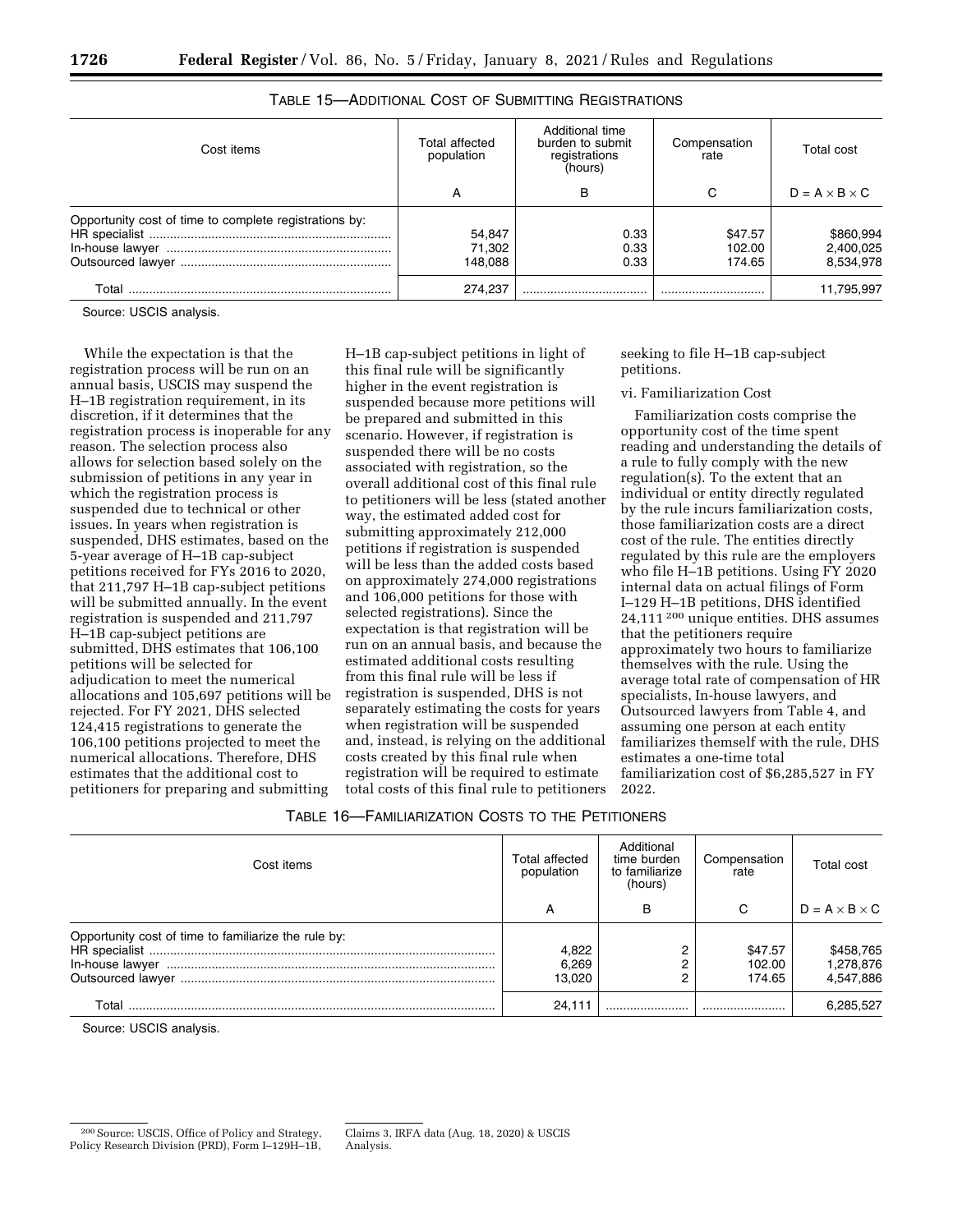b. Total Estimated Costs of Regulatory Changes

In this section, DHS presents the total annual costs of this final rule

annualized over a 10-year implementation period. Table 17 details the total annual costs of this final rule to petitioners will be \$21,538,925 in FY

2022 and \$15,253,398 in FY 2023 through 2032.

# TABLE 17—SUMMARY OF ESTIMATED ANNUAL COSTS TO PETITIONERS IN THIS FINAL RULE

| Costs | Total<br>estimated<br>annual cost |
|-------|-----------------------------------|
|       |                                   |
|       | 21.538.925<br>15,253,398          |

Table 18 shows costs over the 10-year implementation period of this final rule. DHS estimates the 10-year total net cost of the rule to petitioners to be approximately \$158,819,507

undiscounted, \$136,217,032 discounted at 3-percent, and \$113,007,809 discounted at 7-percent. Over the 10 year implementation period of the rule, DHS estimates the annualized costs of

the rule to be \$15,968,792 annualized at 3-percent, \$16,089,770 annualized at 7 percent.

# TABLE 18—TOTAL COSTS OF THIS FINAL RULE

| Year       |                            | Total estimated costs                               |  |
|------------|----------------------------|-----------------------------------------------------|--|
|            |                            | \$21,538,925 (year 1);<br>$$15,253,398$ (year 2-10) |  |
|            | Discounted at<br>3-percent | Discounted at<br>7-percent                          |  |
|            | \$20,911,578               | \$20,129,836                                        |  |
|            | 14,377,791                 | 13,322,909                                          |  |
|            | 13,959,020                 | 12,451,316                                          |  |
|            | 13,552,447                 | 11,636,744                                          |  |
|            | 13, 157, 715               | 10,875,462                                          |  |
|            | 12,774,481                 | 10,163,983                                          |  |
|            | 12,402,408                 | 9,499,050                                           |  |
|            | 12,041,173                 | 8,877,617                                           |  |
|            | 11,690,459                 | 8,296,838                                           |  |
|            | 11,349,961                 | 7,754,054                                           |  |
| Total      | 136,217,032                | 113,007,809                                         |  |
| Annualized | 15,968,792                 | 16,089,770                                          |  |

E.O. 13771 directs agencies to reduced regulation and control regulatory costs. This final rule is expected to be an E.O. 13771 regulatory action. DHS estimates the total cost of this rule will be \$10,515,740 annualized using a 7- percent discount rate over a perpetual time horizon, in 2016 dollars, and discounted back to 2016.

c. Costs to the Federal Government

DHS is revising the process and system by which H–1B registrations or petitions, as applicable, will be selected toward the annual numerical allocations. This final rule will require updates to USCIS IT systems and additional time spent by USCIS on H– 1B registrations or petitions.

The INA provides for the collection of fees at a level that will ensure recovery

of the full costs of providing adjudication and naturalization services by DHS, including administrative costs and services provided without charge to certain applicants and petitioners.201 DHS notes USCIS establishes its fees by assigning costs to an adjudication based on its relative adjudication burden and use of USCIS resources. Fees are established at an amount that is necessary to recover these assigned costs such as salaries and benefits of clerical staff, officers, and managers, plus an amount to recover unassigned overhead (such as facility rent, IT equipment and systems, or other expenses) and immigration services provided without charge. Consequently, since USCIS immigration fees are based

on resource expenditures related to the benefit in question, USCIS uses the fee associated with an information collection as a reasonable measure of the collection's costs to USCIS. DHS notes the time necessary for USCIS to review the information submitted with the forms relevant to this final rule includes the time to adjudicate the benefit request. These costs are captured in the fees collected for the benefit request from petitioners.

#### *B. Regulatory Flexibility Act*

The Regulatory Flexibility Act of 1980 (RFA), 5 U.S.C. 601–612, as amended by the Small Business Regulatory Enforcement Fairness Act of 1996, Public Law 104–121 (March 29, 1996), requires Federal agencies to consider the potential impact of regulations on

<sup>201</sup>*See* INA section 286(m), 8 U.S.C. 1356(m).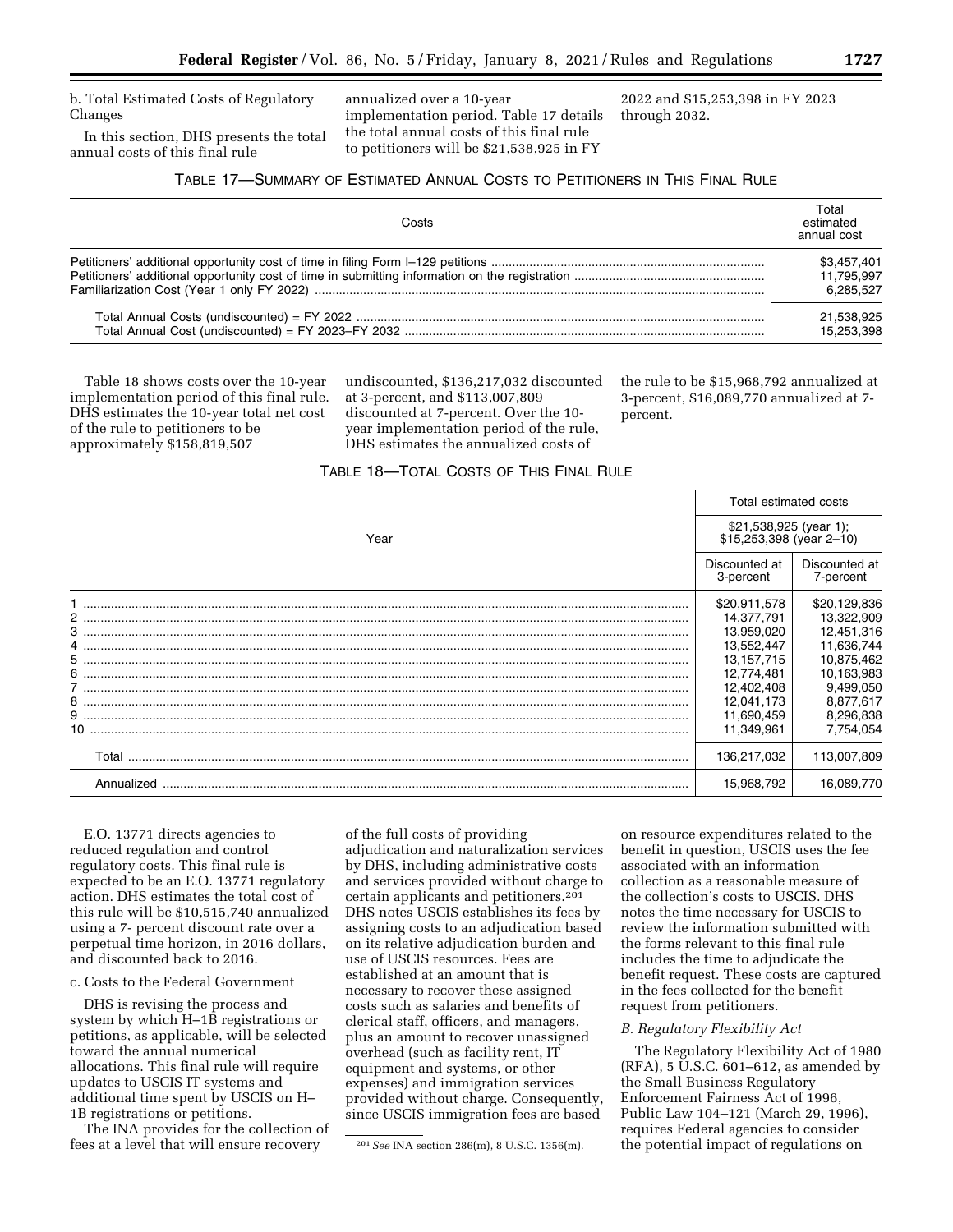small entities during the development of businesses would be unlikely to have their rules. ''Small entities'' are small businesses, not-for-profit organizations that are not dominant in their fields, and governmental jurisdictions with populations of less than 50,000. An ''individual'' is not considered a small entity, and costs to an individual from a rule are not considered for RFA purposes. In addition, the courts have held that the RFA requires an agency to perform an initial regulatory flexibility analysis (IRFA) of small entity impacts only when a rule directly regulates small entities. Consequently, any indirect impacts from a rule to a small entity are not considered as costs for RFA purposes.

Although individuals, rather than small entities, submit the majority of immigration and naturalization benefit applications and petitions, this final rule will affect entities that file and pay fees for H–1B non-immigrant benefit requests. The USCIS forms that are subject to an RFA analysis for this final rule are Form I–129, Petition for a Nonimmigrant Worker and the Registration H–1B Tool.

DHS does not believe that the changes in this final rule will have a significant economic impact on a substantial number of small entities that will file H–1B petitions. A Final Regulatory Flexibility Analysis (FRFA) follows.

1. A Statement of Need for, and Objectives of, This Final Rule

DHS's objectives and legal authority for this final rule are discussed earlier in the preamble. DHS is amending its regulations governing H–1B specialty occupation workers. The purpose of this final rule is to better ensure that H–1B classification is more likely to be awarded to petitioners seeking to employ relatively higher-skilled and higher-paid beneficiaries. DHS believes these changes will disincentivize use of the H–1B program to fill relatively lower-paid, lower-skilled positions.

2. A Statement of Significant Issues Raised by the Public Comments in Response to the Initial Regulatory Flexibility Analysis, a Statement of Assessment of Any Changes Made in the Proposed Rule as a Result of Such Comments

*Comments:* A professional association wrote that DHS claimed that no small entities would be significantly impacted by the proposed rule, but DHS also estimated that 80.1 percent of those that filed Form I–129 were small entities. An individual commenter wrote that DHS incorrectly concluded that the proposed rule would not have a significant impact on small entities because small

the legal expertise or institutional knowledge to navigate the H–1B system.

*Response:* DHS estimates the economic impact for each small entity, based on the additional cost and time associated with the changes to the form, in percentages, is the sum of the impacts of the final rule divided by the entity's sales revenue.<sup>202</sup> DHS constructed the distribution of economic impact of the final rule based on a sample of 312 small entities. Across all 312 small entities, the increase in cost to a small entity will range from 0.00000026 percent to 2.5 percent of that entity's FY 2020 revenue. Of the 312 small entities, 0 percent (0 small entities) will experience a cost increase that is greater than 5 percent of revenues.

*Comments:* Some commenters generally stated that the proposed rule would harm small businesses. Multiple commenters, including a trade association, employer, and individuals, wrote that the proposed rule would harm small and emerging businesses who, often, could not offer higher salaries compared to larger firms. Other commenters said the proposed rule would favor larger firms at the expense of small and medium sized businesses. An individual commenter wrote that the proposed rule would harm small technology companies and start-ups that are dependent on recruiting young talent, as they would be required to offer such employees level III and level IV wages when level I and level II wages would be more appropriate. Another individual commenter said companies would suffer because many small information technology or financial companies could not provide as high of salaries to their foreign workers as big companies could. An individual commenter wrote that the proposed rule would harm small businesses that often could not find the appropriate talent domestically and would have a legitimate need to hire H–1B workers, while another commenter argued the

proposed rule would shrink the hiring talent pool for small businesses. An individual commenter wrote that, under the proposed rule, small businesses would not be able to operate due to an inability to find suitable employees. Similarly, an individual commenter wrote that the proposed rule would ensure that H–1B visas would go to ''the highest bidders'' and would discriminate against smaller businesses with a genuine need for H–1B employees. An individual commenter wrote that the proposed rule would encourage larger employers who could afford to pay higher wages to employees to artificially inflate their job requirements and increase their chance of selection through the ranked selection process. Another commenter asserted that smaller companies in nonmetropolitan areas, who might have difficulty finding domestic candidates for positions, would be negatively impacted by the proposed rule.

*Response:* DHS acknowledges that an employer offering a level I or below wage under the regular cap, and an employer offering a level II, I, or below wage under the advanced degree exemption, may have a lesser chance of selection than under the current random selection process. DHS does not believe that the changes in this final rule will have a significant economic impact on a substantial number of small businesses. As explained in the NPRM, DHS conducted an RFA and found that the changes in this rule would not have a significant economic impact on a substantial number of small entities.

Additionally, this rule does not treat people who work for small-sized entities differently than those who work for large companies. While DHS recognizes that some small businesses may operate on smaller margins than larger companies, if an employer values a beneficiary's work and the unique qualities the beneficiary possesses, the employer can offer a higher wage than required by the prevailing wage level to reflect that value. If a small company is unable to pay an employee at wage level III or IV for a greater chance of selection, they could then try to find a substitute U.S. worker.

*Comments:* An individual commenter wrote that rural areas and smaller towns depend on entry-level H–1B workers at a level I wage, but those communities would not be able to justify hiring such H–1B workers at level III and level IV wages. Another individual commenter said the rule would harm employers in rural areas where wages, often, would be lower. A professional association wrote that small and medium sized medical practices, often serving rural or

<sup>202</sup>The economic impact, in percent, for each small entity  $i =$  (Cost of one petition for entity  $i \times$ Number of petitions for entity *i*) × 100. The cost of one petition for entity *i* (\$75.60) is estimated by adding the two cost components per petition of this final rule (\$75.60 =  $$32.59 + $43.01$ ). The first component (\$32.59) is the weighted average additional cost of filing a petition, and is calculated by dividing total cost by the number of petitions  $(*32.59 = $3,457,401/106,100)$  from Table 13. The second component (\$43.01) is the weighted average cost of submitting information on the registration and is calculated by dividing total cost by the number of baseline petitions  $(\$43.01 = \$11,795,997/$ 274,237) from Table 14. The number of petitions for entity *i* is taken from USCIS internal data on actual filings of I–129 H–1B petition. The entity's sales revenue is taken from ReferenceUSA, Manta, Cortera, and Guidestar databases.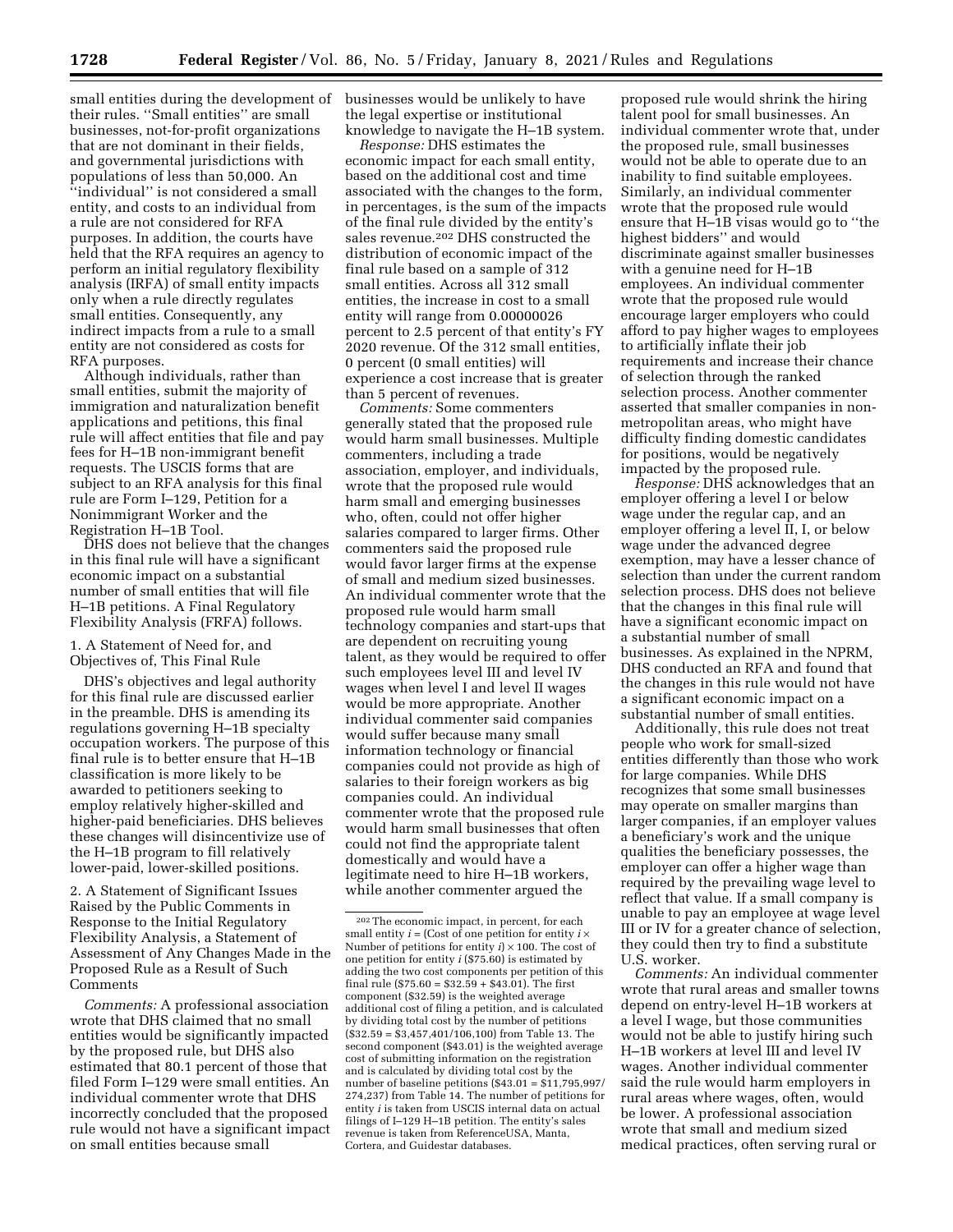low-income areas, depend on new or inexperienced physicians at the level I or level II wage rate and would be unable to compete for H–1B cap slots for these employees under the proposed rule. An employer wrote that rural healthcare providers would not be able to meet the wage rates necessary to attract workers on H–1B visas, and, as a result, the proposed rule would decrease the supply of healthcare labor to rural communities.

*Response:* The rule takes the geographic area into account when ranking registrations or petitions, and, therefore, DHS does not agree that this rule will harm employers in rural or other areas where wages often are lower. Particularly, as stated in the proposed rule, USCIS will select H–1B registrations or petitions, as applicable, based on the highest OES prevailing wage level that the proffered wage equals or exceeds for the relevant SOC code and *area(s) of intended employment* (emphasis added). The prevailing wage already accounts for wage variations by location. Additionally, this rule does not treat foreign workers who work for smallsized entities differently than those who work for large companies.

3. The Response of the Agency to Any Comments Filed by the Chief Counsel for Advocacy of the Small Business Administration in Response to the Rule, and a Detailed Statement of Any Change Made to the Final Rule as a Result of the Comments

DHS did not receive comments on this rule from the Chief Counsel for Advocacy of the Small Business Administration.

4. A Description of and an Estimate of the Number of Small Entities to Which This Final Rule Will Apply or an Explanation of Why No Such Estimate Is Available

For this analysis, DHS conducted a sample analysis of historical Form I–129 H–1B petitions to estimate the number of small entities impacted by this final rule. DHS utilized a subscription-based online database of U.S. entities, ReferenceUSA, as well as three other open-access, free databases of public and private entities, Manta, Cortera, and Guidestar, to determine the North American Industry Classification System (NAICS) code,<sup>203</sup> revenue, and employee count for each entity in the sample. To determine whether an entity is small for purposes of the RFA, DHS

first classified the entity by its NAICS code and, then, used SBA size standards guidelines 204 to classify the revenue or employee count threshold for each entity. Based on the NAICS codes, some entities were classified as small based on their annual revenue, and some by their numbers of employees. Once as many entities as possible were matched, those that had relevant data were compared to the size standards provided by the SBA to determine whether they were small or not. Those that could not be matched or compared were assumed to be small under the presumption that non-small entities would have been identified by one of the databases at some point in their existence.

Using FY 2020 internal data on actual filings of Form I–129 H–1B petitions, DHS identified 24,111 205 unique entities. DHS devised a methodology to conduct the small entity analysis based on a representative, random sample of the potentially impacted population. DHS first determined the minimum sample size necessary to achieve a 95 percent confidence level estimation for the impacted population of entities using the standard statistical formula at a 5 percent margin of error. Then, DHS created a sample size greater than the minimum necessary to increase the likelihood that our matches would meet or exceed the minimum required sample.

DHS randomly selected a sample of 473 entities from the population of 24,111 entities that filed Form I–129 for H–1B petitions in FY 2020. Of the 473 entities, 406 entities returned a successful match of a filing entity in the ReferenceUSA, Manta, Cortera, and Guidestar databases; 67 entities did not return a match. Using these databases' revenue or employee count and their assigned North American Industry Classification System (NAICS) code, DHS determined 312 of the 406 matches to be small entities, 94 to be non-small entities. Based on previous experience

205Source: USCIS, Office of Policy and Strategy, Policy Research Division (PRD), Form I–129H–1B, Claims 3, IRFA data (Aug. 18, 2020) & USCIS Analysis.

conducting RFAs, DHS assumes filing entities without database matches or missing revenue/employee count data are likely to be small entities. As a result, to prevent underestimating the number of small entities this rule will affect, DHS conservatively considers all the non-matched and missing entities as small entities for the purpose of this analysis. Therefore, DHS conservatively classifies 379 of 473 entities as small entities, including combined nonmatches (67), and small entity matches (312). Thus, DHS estimates that 80.1% (379 of 473) of the entities filing Form I–129 H–1B petitions are small entities.

In this analysis DHS assumes that the distribution of firm size for our sample is the same as the entire population of Form I–129. Thus, DHS estimates the number of small entities to be 80.1% of the population of 24,111 entities that filed Form I–129 under the H–1B classification, as summarized in Table 19 below. The annual numeric estimate of the small entities impacted by this final rule is 19,319 entities.206

TABLE 19—NUMBER OF SMALL ENTI-TIES FOR FORM I–129 FOR H–1B, FY 2020

| Population | Number of<br>small entities | Proportion of<br>population<br>(percent) |
|------------|-----------------------------|------------------------------------------|
| 24.111     | 19.319                      | 80.1                                     |

Following the distributional assumptions above, DHS uses the set of 312 small entities with matched revenue data to estimate the economic impact of this final rule on each small entity. The economic impact on each small entity, in percentages, is the sum of the impacts of the final rule divided by the entity's sales revenue.207 DHS constructed the distribution of economic impact of the final rule based on the sample of 312 small entities. Across all 312 small

207The economic impact, in percent, for each small entity  $i =$  (Cost of one petition for entity  $i \times$ Number of petitions for entity *i*) × 100. The cost of one petition for entity *i* (\$75.60) is estimated by adding the two cost components per petition of this final rule (\$75.60 =  $$32.59 + $43.01$ ). The first component (\$32.59) is the weighted average additional cost of filing a petition, and is calculated by dividing total cost by the number of petitions  $(*32.59 = $3,457,401/106,100)$  from Table 14. The second component (\$43.01) is the weighted average cost of submitting information on the registration and is calculated by dividing total cost by the number of baseline petitions (\$43.01 = \$11,795,997/ 274,237) from Table 15. The number of petitions for entity *i* is taken from USCIS internal data on actual filings of I–129 H–1B petition. The entity's sales revenue is taken from ReferenceUSA, Manta, Cortera, and Guidestar databases.

<sup>203</sup>U.S. Census Bureau, North American Industry Classification System, *[http://www.census.gov/eos/](http://www.census.gov/eos/www/naics/)  [www/naics/](http://www.census.gov/eos/www/naics/)* (last visited Oct. 21, 2020).

<sup>204</sup> DHS utilized a subscription-based online database of U.S. entities, ReferenceUSA, as well as three other open-access, free databases of public and private entities, Manta, Cortera, and Guidestar, to determine the North American Industry Classification System (NAICS) code, revenue, and employee count for each entity. Guidelines suggested by the SBA Office of Advocacy indicate that the impact of a rule could be significant if the cost of the regulation exceeds 5 percent of the labor costs of the entities in the sector. Small Business Administration, Office of Advocacy, *A Guide for Government Agencies, How to Comply with the Regulatory Flexibility Act* (Aug. 2017), at 19, *[https://www.sba.gov/sites/default/files/advocacy/](https://www.sba.gov/sites/default/files/advocacy/How-to-Comply-with-the-RFA-WEB.pdf)  [How-to-Comply-with-the-RFA-WEB.pdf.](https://www.sba.gov/sites/default/files/advocacy/How-to-Comply-with-the-RFA-WEB.pdf)* 

<sup>206</sup>The annual numeric estimate of the small entities  $(19,319)$  = Population  $(24,111)$  \* Percentage of small entities (80.1%).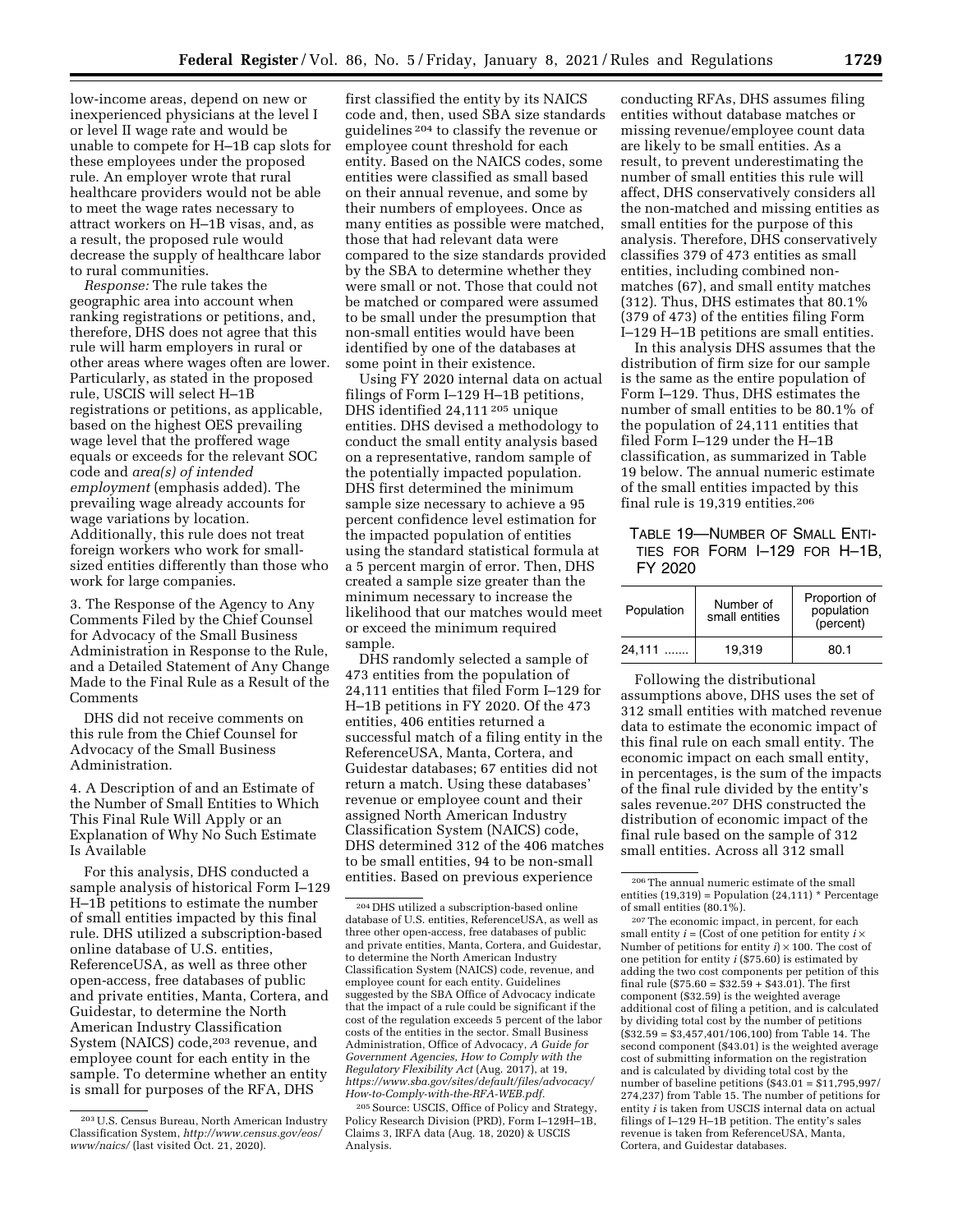entities, the increase in cost to a small entity will range from 0.00000026 percent to 2.5 percent of that entity's FY 2020 revenue. Of the 312 small entities, 0 percent (0 small entities) will experience a cost increase that is greater than 5 percent of revenues. Extrapolating to the population of 19,319 small entities and assuming an economic impact significance threshold of 5 percent of annual revenues, DHS estimates no small entities will be significantly affected by this final rule.

Based on this analysis, DHS does not believe that this final rule will have a significant economic impact on a substantial number of small entities that file H–1B petitions.

5. A Description of the Projected Reporting, Recordkeeping, and Other Compliance Requirements of the Final Rule, Including an Estimate of the Classes of Small Entities That Will Be Subject to the Requirement and the Types of Professional Skills Necessary for Preparation of the Report or Record

As stated above in the preamble, this final rule will impose additional reporting, recordkeeping, or other compliance requirements on entities that could be small entities.

6. Description of the Steps the Agency Has Taken To Minimize the Significant Economic Impact on Small Entities Consistent With the Stated Objectives of the Applicable Statues, Including a Statement of Factual, Policy, and Legal Reasons for Selecting the Alternative Adopted in the Final Rule and Why Each One of the Other Significant Alternatives to the Rule Considered by the Agency Which Affect the Impact on Small Entities Was Rejected

DHS requested comments on, including potential alternatives to, the proposed ranking and selection of registrations based on the OES prevailing wage level that corresponds to the requirements of the proffered position in situations where there is no current OES prevailing wage information. In the RFA context, DHS sought comments on alternatives that would accomplish the objectives of the proposed rule without unduly burdening small entities. DHS also welcomed any public comments or data on the number of small entities that would be petitioning for an H–1B employee and any direct impacts on those small entities.

*Comment:* Some commenters said that DHS should consider ranking by years of experience, rather than by wage. One commenter asked DHS to give an advantage to candidates who have work experience in the United States.

*Response:* DHS declines to adopt these alternatives, as ranking and selection by years of experience would not best accomplish the goal of attracting the best and brightest workers. DHS believes that the salary, relative to others in the same occupational classification and area of intended employment, rather than years of experience, is generally more indicative of skill level and relative value/ productivity of the worker to the United States. *See* section 3.3 *Requests for comments on alternatives* for additional suggested alternatives.

## *C. Congressional Review Act*

The Office of Information and Regulatory Affairs has determined that this final rule is a major rule, as defined in 5 U.S.C. 804, also known as the ''Congressional Review Act'' (CRA), as enacted in section 251 of the Small Business Regulatory Enforcement Fairness Act of 1996, Public Law 104– 121, sec. 251, 110 Stat. 868, 873, and codified at 5 U.S.C. 801 *et seq.*  Therefore, the rule requires at least a 60 day delayed effective date. DHS has complied with the CRA's reporting requirements and has sent this final rule to Congress and to the Comptroller General as required by 5 U.S.C. 801(a)(1).

## *D. Unfunded Mandates Reform Act of 1995*

The Unfunded Mandates Reform Act of 1995 (UMRA) is intended, among other things, to curb the practice of imposing unfunded federal mandates on State, local, and tribal governments. Title II of the UMRA requires each federal agency to prepare a written statement assessing the effects of any federal mandate in a proposed or final agency rule that may result in a \$100 million or more expenditure (adjusted annually for inflation) in any one year by State, local, and tribal governments, in the aggregate, or by the private sector. Based on the Consumer Price Index for All Urban Consumers (CPI–U), the value equivalent of \$100 million in 1995 adjusted for inflation to 2019 levels is approximately \$168 million.208

This rule does not contain a ''Federal mandate'' as defined in UMRA that may result in \$100 million or more expenditures (adjusted annually for inflation—\$168 million in 2019 dollars) in any one year by State, local and tribal governments or the private sector. This rule also does not uniquely affect small governments. Accordingly, Title II of UMRA requires no further agency action or analysis.

#### *E. Executive Order 13132 (Federalism)*

This final rule will not have substantial direct effects on the states, on the relationship between the national government and the states, or on the distribution of power and responsibilities among the various levels of government. Therefore, in accordance with section 6 of Executive Order 13132, DHS has determined that this final rule does not have sufficient federalism implications to warrant the preparation of a federalism summary impact statement.

## *F. Executive Order 12988 (Civil Justice Reform)*

This final rule meets the applicable standards set forth in sections 3(a) and 3(b)(2) of Executive Order 12988.

# *G. Executive Order 13175 (Consultation and Coordination With Indian Tribal Governments)*

This final rule does not have ''tribal implications'' because it does not have substantial direct effects on one or more Indian tribes, on the relationship between the Federal Government and Indian tribes, or on the distribution of power and responsibilities between the Federal Government and Indian tribes. Accordingly, E.O. 13175, Consultation and Coordination with Indian Tribal Governments, requires no further agency action or analysis.

## *H. National Environmental Policy Act (NEPA)*

DHS analyzes actions to determine whether the National Environmental Policy Act, Public Law 91–190, 42 U.S.C. 4321 through 4347 (NEPA), applies to them and, if so, what degree of analysis is required. DHS Directive 023–01 Rev. 01 (Directive) and Instruction Manual 023–01–001–01 Rev. 01, *Implementation of the National Environmental Policy Act* (Instruction Manual) establish the policies and procedures that DHS and its

<sup>208</sup>*See* U.S. Department of Labor, Bureau of Labor Statistics, *Historical Consumer Price Index for All Urban Consumers (CPI–U): U.S. city average, all items, by month, [https://www.bls.gov/cpi/tables/](https://www.bls.gov/cpi/tables/supplemental-files/historical-cpi-u-202003.pdf) [supplemental-files/historical-cpi-u-202003.pdf](https://www.bls.gov/cpi/tables/supplemental-files/historical-cpi-u-202003.pdf) (last visited* Sept. *2, 2020).* 

Calculation of inflation: (1) Calculate the average monthly CPI–U for the reference year (1995) and the current year (2019); (2) Subtract reference year CPI– U from current year CPI–U; (3) Divide the difference of the reference year CPI–U and current year CPI– U by the reference year CPI–U; (4) Multiply by 100  $=$  [(Average monthly CPI–U for 2019 – Average monthly CPI–U for 1995)/(Average monthly CPI–U

for 1995)] \* 100 = [(255.657 – 152.383)/152.383] \*  $100 = (103.274/152.383)$  \* $100 = 0.6777$  \*  $100 =$ 67.77 percent = 68 percent (rounded)

Calculation of inflation-adjusted value: \$100 million in 1995 dollars \* 1.68 = \$168 million in 2019 dollars.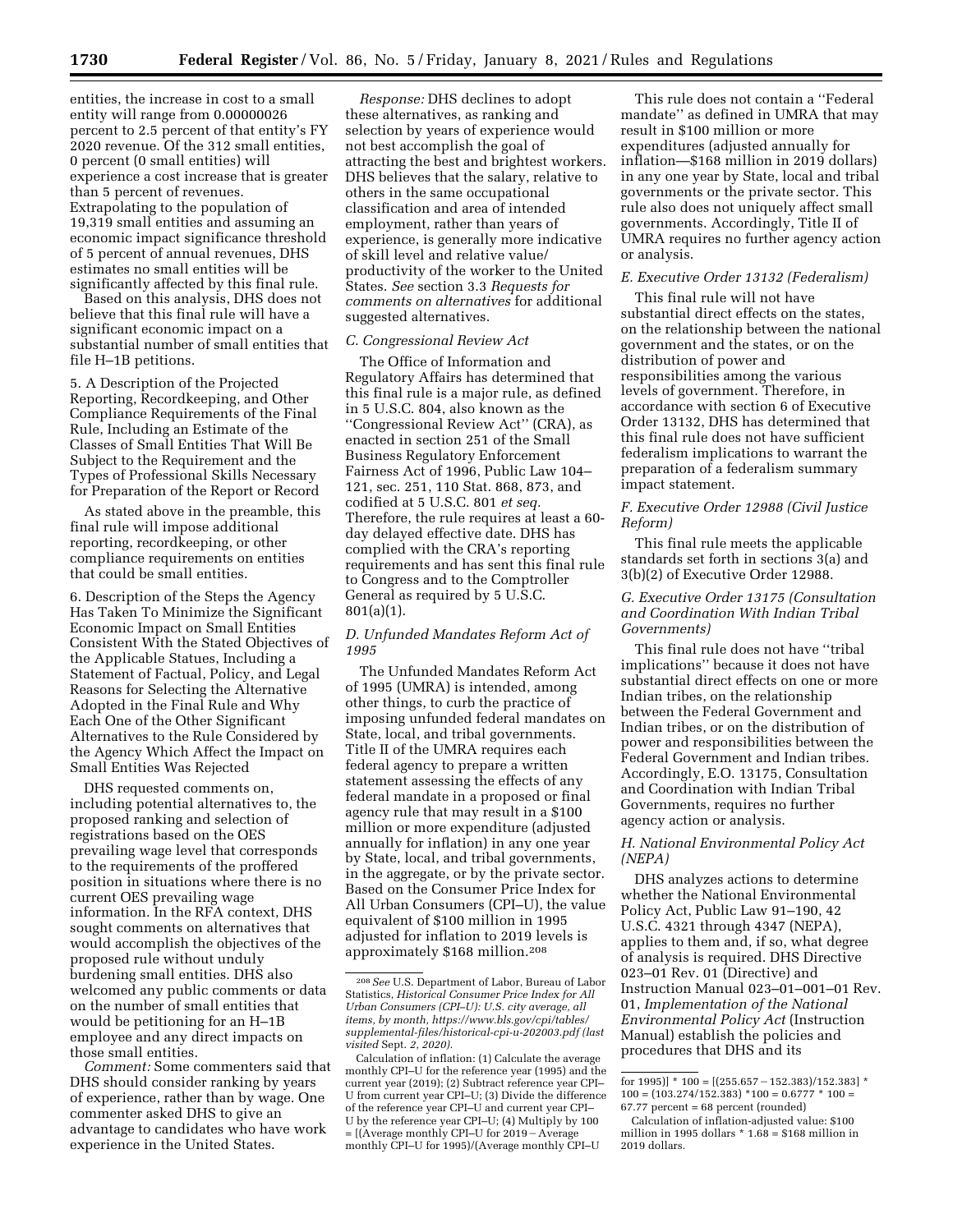components use to comply with NEPA and the Council on Environmental Quality (CEQ) regulations for implementing NEPA, 40 CFR parts 1500–1508.

The CEQ regulations allow federal agencies to establish, with CEQ review and concurrence, categories of actions (''categorical exclusions'') that experience has shown do not individually or cumulatively have a significant effect on the human environment and, therefore, do not require an Environmental Assessment (EA) or Environmental Impact Statement (EIS).209 Categorical exclusions established by DHS are set forth in Appendix A of the Instruction Manual. Under DHS NEPA implementing procedures, for an action to be categorically excluded, it must satisfy each of the following three conditions: (1) The entire action clearly fits within one or more of the categorical exclusions; (2) the action is not a piece of a larger action; and (3) no extraordinary circumstances exist that create the potential for a significant environmental effect.210

As discussed in more detail throughout this final rule, DHS is amending regulations governing the selection of registrations or petitions, as applicable, toward the annual H–1B numerical allocations. This final rule establishes that, if more registrations are received during the annual initial registration period (or petition filing period, if applicable) than necessary to reach the applicable numerical allocation, USCIS will rank and select the registrations (or petitions, if the registration process is suspended) received on the basis of the highest OES prevailing wage level that the proffered wage equals or exceeds for the relevant SOC code and in the area of intended employment, beginning with OES wage level IV and proceeding in descending order with OES wage levels III, II, and I and below. If a proffered wage falls below an OES wage level I, because the proffered wage is based on a prevailing wage from another legitimate source (other than OES) or an independent authoritative source, USCIS will rank the registration in the same category as OES wage level I.211

Generally, DHS believes NEPA does not apply to a rule intended to change a discrete aspect of a visa program because any attempt to analyze its potential impacts would be largely

210 Instruction Manual section V.B(2)(a)–(c).

speculative, if not completely so. This final rule does not propose to alter the statutory limitations on the numbers of nonimmigrants who: May be issued initial H–1B visas or granted initial H– 1B nonimmigrant status, consequently will be admitted into the United States as H–1B nonimmigrants, will be allowed to change their status to H–1B, or will extend their stay in H–1B status. DHS cannot reasonably estimate whether the wage level-based ranking approach to select H–1B registrations (or petitions in any year in which the registration requirement were suspended) that DHS is implementing will affect how many petitions will be filed for workers to be employed in specialty occupations or whether the regulatory amendments herein will result in an overall change in the number of H–1B petitions that ultimately will be approved, and the number of H–1B workers who will be employed in the United States in any FY. DHS has no reason to believe that these amendments to H–1B regulations will change the environmental effect, if any, of the existing regulations. Therefore, DHS has determined that, even if NEPA applied to this action, this final rule clearly fits within categorical exclusion A3(d) in the Instruction Manual, which provides an exclusion for ''promulgation of rules . . . that amend an existing regulation without changing its environmental effect.'' This final rule will maintain the current human environment by proposing improvements to the H–1B program that will take effect during the economic crisis caused by COVID–19 in a way that more effectively will prevent an adverse impact from the employment of H–1B workers on the wages and working conditions of similarly employed U.S. workers. This final rule is not a part of a larger action and presents no extraordinary circumstances creating the potential for significant environmental effects. Therefore, this action is categorically excluded and no further NEPA analysis is required.

#### *I. Paperwork Reduction Act*

Under the Paperwork Reduction Act of 1995 (PRA) Public Law 104–13, 44 U.S.C. 3501, *et seq.,* all Departments are required to submit to the Office of Management and Budget, for review and approval, any reporting requirements inherent in a rule. In compliance with the PRA, DHS published a notice of proposed rulemaking on November 2, 2020, in which it requested comments on the revisions to the information collections associated with this

rulemaking.212 DHS responded to those comments in Section IV.E.2. of this final rule.

The following is an overview of the information collections associated with this final rule:

#### 1. USCIS H–1B Registration Tool

(1) *Type of Information Collection:*  Revision of a Currently Approved Collection.

(2) *Title of the Form/Collection:* H–1B Registration Tool.

(3) *Agency form number, if any, and the applicable component of the DHS sponsoring the collection:* OMB–64; USCIS.

(4) *Affected public who will be asked or required to respond, as well as a brief abstract:* Primary: Business or other forprofit. USCIS will use the data collected through the H–1B Registration Tool to select a sufficient number of registrations projected as needed to meet the applicable H–1B cap allocations and to notify registrants whether their registrations were selected.

(5) *An estimate of the total number of respondents and the amount of time estimated for an average respondent to respond:* The estimated total number of respondents for the information collection H–1B Registration Tool is 275,000, and the estimated hour burden per response is 0.833 hours.

(6) *An estimate of the total public burden (in hours) associated with the collection:* The total estimated annual hour burden associated with this collection of information is 229,075 hours.

(7) *An estimate of the total public burden (in cost) associated with the collection:* The estimated total annual cost burden associated with this collection of information is \$0.

#### 2. USCIS Form I–129

(1) *Type of Information Collection:*  Revision of a Currently Approved Collection.

(2) *Title of the Form/Collection:*  Petition for a Nonimmigrant Worker.

(3) *Agency form number, if any, and the applicable component of the DHS sponsoring the collection:* I–129; USCIS.

(4) *Affected public who will be asked or required to respond, as well as a brief abstract:* Primary: Business or other forprofit. USCIS uses the data collected on this form to determine eligibility for the requested nonimmigrant petition and/or requests to extend or change nonimmigrant status. An employer (or agent, where applicable) uses this form to petition USCIS for an alien to

<sup>209</sup>*See* 40 CFR 1507.3(b)(2)(ii), 1508.4.

<sup>211</sup> If the proffered wage is expressed as a range, USCIS would make the comparison using the

lowest wage in the range. 212*See* 85 FR 69236, 69261–2.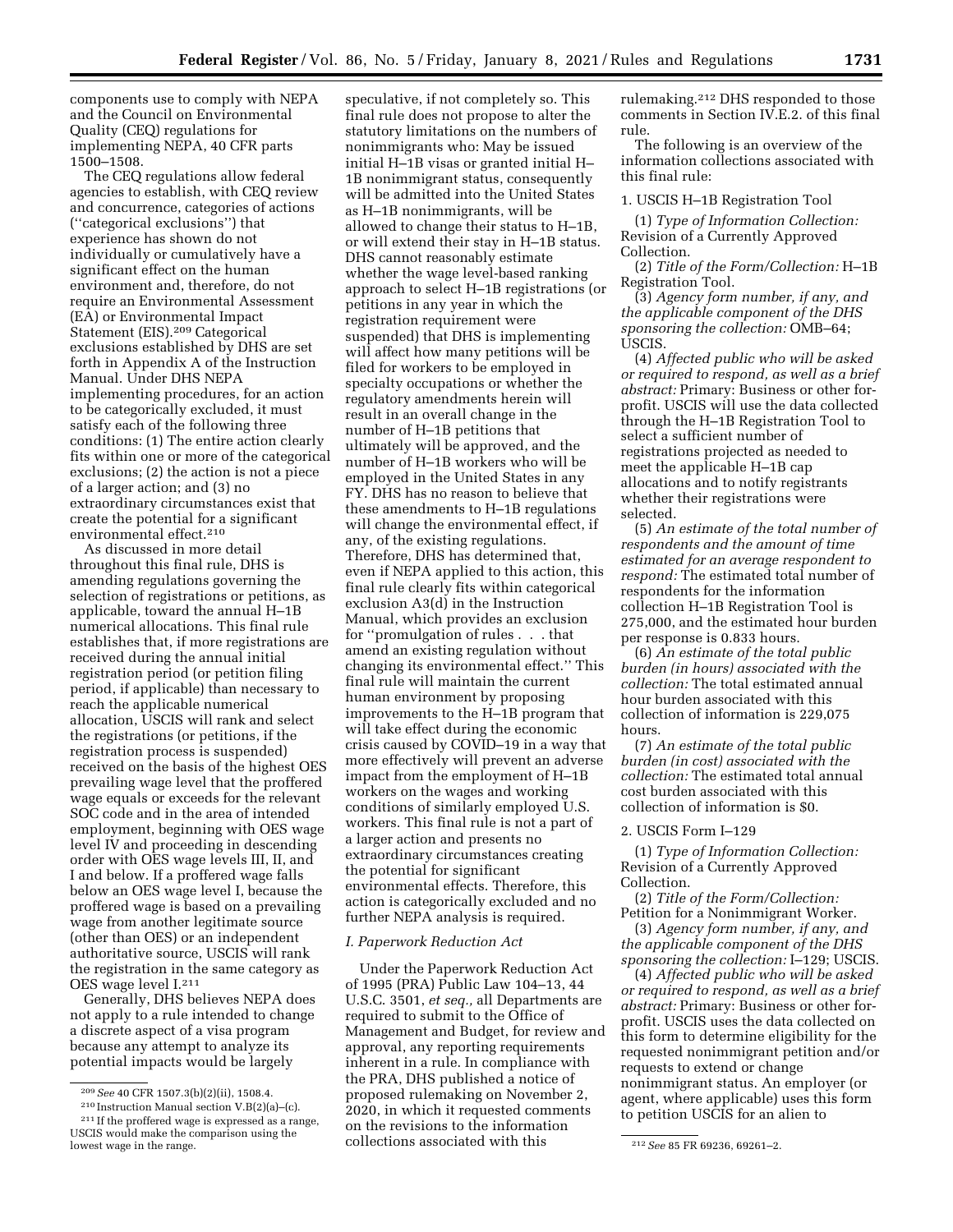temporarily enter as a nonimmigrant. An employer (or agent, where applicable) also uses this form to request an extension of stay or change of status on behalf of the alien worker. The form serves the purpose of standardizing requests for nonimmigrant workers and ensuring that basic information required for assessing eligibility is provided by the petitioner while requesting that beneficiaries be classified under certain nonimmigrant employment categories. It also assists USCIS in compiling information required by Congress annually to assess effectiveness and utilization of certain nonimmigrant classifications.

USCIS also uses the data to determine continued eligibility. For example, the data collected is used in compliance reviews and other inspections to ensure that all program requirements are being met.

(5) *An estimate of the total number of respondents and the amount of time estimated for an average respondent to respond:* I–129 is 294,751 and the estimated hour burden per response is 3.09 hours; the estimated total number of respondents for the information collection E–1/E–2 Classification Supplement to Form I–129 is 4,760 and the estimated hour burden per response is 0.67 hours; the estimated total number of respondents for the information collection Trade Agreement Supplement to Form I–129 is 3,057 and the estimated hour burden per response is 0.67 hours; the estimated total number of respondents for the information collection H Classification Supplement to Form I–129 is 96,291 and the estimated hour burden per response is 2 hours; the estimated total number of respondents for the information collection H–1B and H–1B1 Data Collection and Filing Fee Exemption Supplement is 96,291 and the estimated hour burden per response is 1 hour; the estimated total number of respondents for the information collection L Classification Supplement to Form I–129 is 37,831 and the estimated hour burden per response is 1.34 hours; the estimated total number of respondents for the information collection O and P Classifications Supplement to Form I–129 is 22,710 and the estimated hour burden per response is 1 hour; the estimated total number of respondents for the information collection Q–1 Classification Supplement to Form I– 129 is 155 and the estimated hour burden per response is 0.34 hours; the estimated total number of respondents for the information collection R–1 Classification Supplement to Form I–

129 is 6,635 and the estimated hour burden per response is 2.34 hours.

(6) *An estimate of the total public burden (in hours) associated with the collection:* The total estimated annual hour burden associated with this collection of information is 1,293,873 hours.

(7) *An estimate of the total public burden (in cost) associated with the collection:* The estimated total annual cost burden associated with this collection of information is \$70,681,290.

#### *J. Signature*

The Acting Secretary of Homeland Security, Chad F. Wolf, having reviewed and approved this document, is delegating the authority to electronically sign this document to Ian J. Brekke, who is the Senior Official Performing the Duties of the General Counsel for DHS, for purposes of publication in the **Federal Register**.

#### **List of Subjects in 8 CFR Part 214**

Administrative practice and procedure, Aliens, Cultural exchange programs, Employment, Foreign officials, Health professions, Reporting and recordkeeping requirements, Students.

Accordingly, DHS amends part 214 of chapter I of title 8 of the Code of Federal Regulations as follows:

# **PART 214—NONIMMIGRANT CLASSES**

■ 1. The authority citation for part 214 continues to read as follows:

**Authority:** 6 U.S.C. 202, 236; 8 U.S.C. 1101, 1102, 1103, 1182, 1184, 1186a, 1187, 1221, 1281, 1282, 1301–1305 and 1372; sec. 643, Pub. L. 104–208, 110 Stat. 3009–708; Pub. L. 106–386, 114 Stat. 1477–1480; section 141 of the Compacts of Free Association with the Federated States of Micronesia and the Republic of the Marshall Islands, and with the Government of Palau, 48 U.S.C. 1901 note and 1931 note, respectively; 48 U.S.C. 1806; 8 CFR part 2; Pub. L. 115–218.

■ 2. Section 214.2 is amended by: ■ a. Revising the first sentence of paragraph (h)(8)(iii)(A)(*1*) introductory text;

■ b. Adding paragraphs

(h)(8)(iii)(A)(*1*)(*i*) and (*ii*); ■ c. In paragraph (h)(8)(iii)(A)(*5*)(*i*), revising the last two sentences and

adding a sentence at the end; ■ d. In paragraph (h)(8)(iii)(A)(*5*)(*ii*), revising the last two sentences and adding a sentence at the end;

■ e. In paragraph (h)(8)(iii)(A)(*6*)(*i*), revising the last two sentences and adding a sentence at the end;

■ f. In paragraph (h)(8)(iii)(A)(*6*)(*ii*), revising the last two sentences and adding a sentence at the end;

■ g. Revising paragraphs (h)(8)(iii)(A)(*7*) and (h)(8)(iii)(D)(*1*);

■ h. In paragraph (h)(8)(iv)(B)(*1*), revising the last three sentences and adding three sentences at the end;

- i. Revising paragraph (h)(8)(iv)(B)(*2*); ■ j. Removing and reserving paragraph
- $(h)(8)(v);$
- k. Revising paragraph (h)(10)(ii);
- $\blacksquare$  l. Revising paragraph  $(h)(11)(iii)(A)(2)$ ;
- m. Redesignating paragraphs
- (h)(11)(iii)(A)(*3*) through (*5*) as
- (h)(11)(iii)(A)(*4*) through (*6*); and
- n. Adding a new paragraph
- (h)(11)(iii)(A)(*3*) and paragraph  $(h)(24)(i)$ .

The revisions and additions read as follows:

#### **§ 214.2 Special requirements for admission, extension, and maintenance of status.**

- \* \* \* \* \*
	- (h) \* \* \*  $(8) * * * *$
	- $(iii) * * * *$
	- $(A) * * * *$

(*1*) \* \* \* Except as provided in paragraph (h)(8)(iv) of this section, before a petitioner is eligible to file an H–1B cap-subject petition for a beneficiary who may be counted under section  $214(g)(1)(A)$  of the Act ("H–1B regular cap'') or eligible for exemption under section 214(g)(5)(C) of the Act (''H–1B advanced degree exemption''), the prospective petitioner or its attorney or accredited representative must register to file a petition on behalf of an alien beneficiary electronically through the USCIS website (*[www.uscis.gov](http://www.uscis.gov)*). \* \* \*

(*i*) *Ranking by wage levels.* USCIS will rank and select registrations as set forth in paragraphs (h)(8)(iii)(A)(*5*) and (*6*) of this section. For purposes of the ranking and selection process, USCIS will use the highest corresponding Occupational Employment Statistics (OES) wage level that the proffered wage will equal or exceed for the relevant Standard Occupational Classification (SOC) code and area(s) of intended employment. If the proffered wage is lower than the OES wage level I, because it is based on a prevailing wage from another legitimate source (other than OES) or an independent authoritative source, USCIS will rank the registration in the same category as OES wage level I. If the H–1B beneficiary will work in multiple locations, or in multiple positions if the registrant is an agent, USCIS will rank and select the registration based on the lowest corresponding OES wage level that the proffered wage will equal or exceed. Where there is no current OES prevailing wage information for the proffered position, USCIS will rank and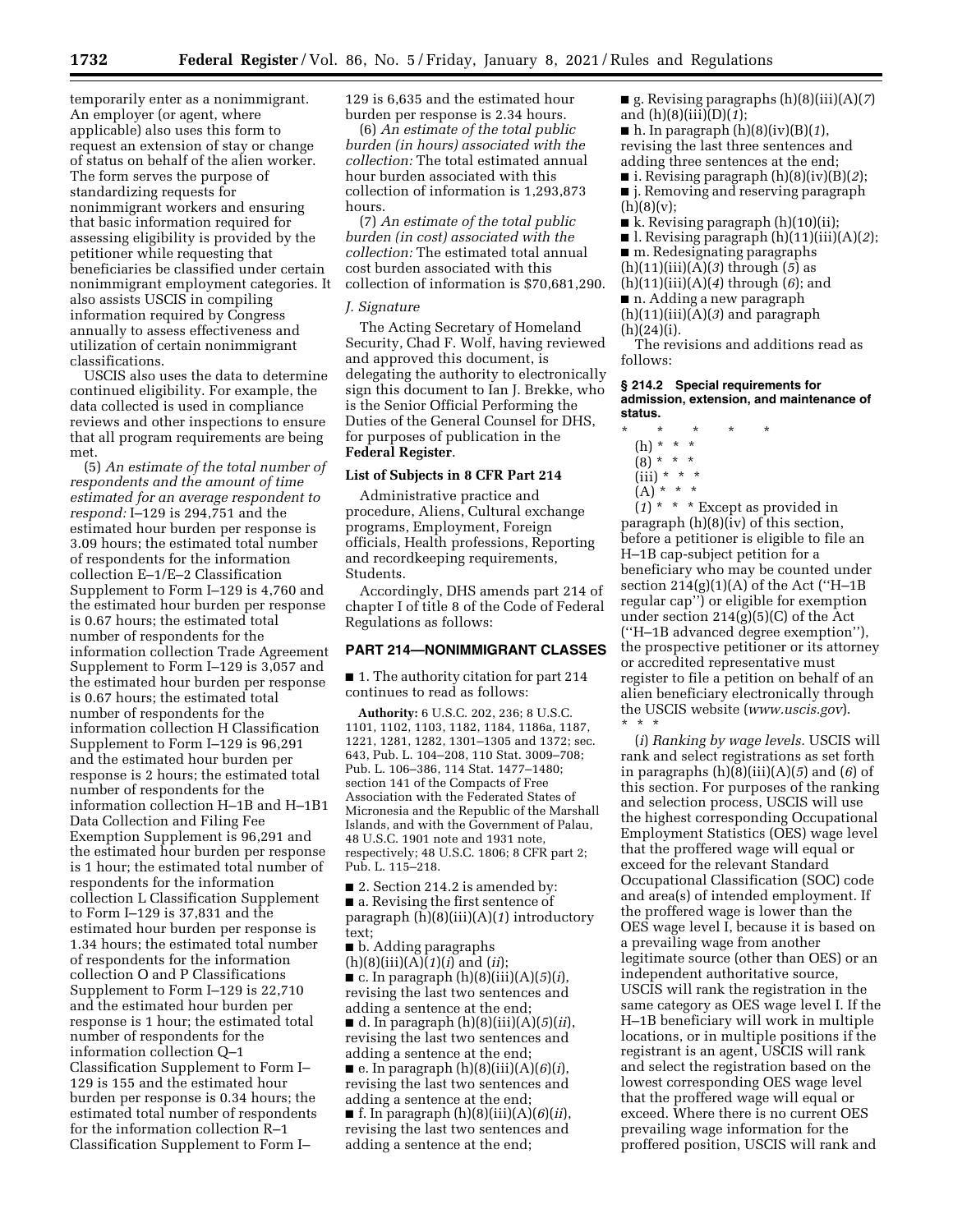select the registration based on the OES wage level that corresponds to the requirements of the proffered position.

(*ii*) [Reserved]

- \* \* \* \* \*
	- (*5*) \* \* \*

(*i*) \* \* \* If USCIS has received more registrations on the final registration date than necessary to meet the H–1B regular cap under Section  $214(g)(1)(A)$ of the Act, USCIS will rank and select from among all registrations properly submitted on the final registration date on the basis of the highest OES wage level that the proffered wage equals or exceeds for the relevant SOC code and area of intended employment, beginning with OES wage level IV and proceeding in descending order with OES wage levels III, II, and I. Where there is no current OES prevailing wage information for the proffered position, USCIS will rank and select petitions based on the appropriate wage level that corresponds to the requirements of the proffered position. If USCIS receives and ranks more registrations at a particular wage level than the projected number needed to meet the numerical limitation, USCIS will randomly select from all registrations within that particular wage level a sufficient number of registrations needed to reach the numerical limitation.

(*ii*) \* \* \* If USCIS has received more than a sufficient number of registrations to meet the H–1B regular cap under Section 214(g)(1)(A) of the Act, USCIS will rank and select from among all registrations properly submitted during the initial registration period on the basis of the highest OES wage level that the proffered wage equals or exceeds for the relevant SOC code and area of intended employment, beginning with OES wage level IV and proceeding in descending order with OES wage levels III, II, and I. Where there is no current OES prevailing wage information for the proffered position, USCIS will rank and select petitions based on the appropriate wage level that corresponds to the requirements of the proffered position. If USCIS receives and ranks more registrations at a particular wage level than the projected number needed to meet the numerical limitation, USCIS will randomly select from all registrations within that particular wage level a sufficient number of registrations needed to reach the numerical limitation.

(*6*) \* \* \*

 $(i) * * *$  If on the final registration date, USCIS has received more registrations than necessary to meet the H–1B advanced degree exemption limitation under Section 214(g)(5)(C) of

the Act, USCIS will rank and select, from among the registrations properly submitted on the final registration date that may be counted against the advanced degree exemption, the number of registrations necessary to reach the H–1B advanced degree exemption on the basis of the highest OES wage level that the proffered wage equals or exceeds for the relevant SOC code and in the area of intended employment, beginning with OES wage level IV and proceeding in descending order with OES wage levels III, II, and I. Where there is no current OES prevailing wage information for the proffered position, USCIS will rank and select petitions based on the appropriate wage level that corresponds to the requirements of the proffered position. If USCIS receives and ranks more registrations at a particular wage level than the projected number needed to meet the numerical limitation, USCIS will randomly select from all registrations within that particular wage level a sufficient number of registrations necessary to reach the H–1B advanced degree exemption.

(*ii*) \* \* \* USCIS will rank and select, from among the remaining registrations properly submitted during the initial registration period that may be counted against the advanced degree exemption numerical limitation, the number of registrations necessary to reach the H– 1B advanced degree exemption on the basis of the highest OES wage level that the proffered wage equals or exceeds for the relevant SOC code and in the area of intended employment, beginning with OES wage level IV and proceeding in descending order with OES wage levels III, II, and I. Where there is no current OES prevailing wage information for the proffered position, USCIS will rank and select petitions based on the appropriate wage level that corresponds to the requirements of the proffered position. If USCIS receives and ranks more registrations at a particular wage level than the projected number needed to meet the numerical limitation, USCIS will randomly select from all registrations within that particular wage level a sufficient number of registrations necessary to reach the H–1B advanced degree exemption.

(*7*) *Increase to the number of registrations projected to meet the H–1B regular cap or advanced degree exemption allocations in a fiscal year.*  Unselected registrations will remain on reserve for the applicable fiscal year. If USCIS determines that it needs to select additional registrations to receive the number of petitions projected to meet the numerical limitations, USCIS will

select from among the registrations that are on reserve a sufficient number to meet the H–1B regular cap or advanced degree exemption numerical limitation, as applicable. If all of the registrations on reserve are selected and there are still fewer registrations than needed to reach the H–1B regular cap or advanced degree exemption numerical limitation, as applicable, USCIS may reopen the applicable registration period until USCIS determines that it has received a sufficient number of registrations projected to meet the H–1B regular cap or advanced degree exemption numerical limitation. USCIS will monitor the number of registrations received and will notify the public of the date that USCIS has received the necessary number of registrations (the new "final registration date"). The day the public is notified will not control the applicable final registration date. When selecting additional registrations under this paragraph, USCIS will rank and select properly submitted registrations in accordance with paragraphs (h)(8)(iii)(A)(*1*), (*5*), and (*6*) of this section. If the registration period will be re-opened, USCIS will announce the start of the re-opened registration period on the USCIS website at *[www.uscis.gov.](http://www.uscis.gov)* 

\* \* \* \* \*

(D) \* \* \* (*1*) *Filing procedures.* In addition to any other applicable requirements, a petitioner may file an H–1B petition for a beneficiary that may be counted under section 214(g)(1)(A) or eligible for exemption under section 214(g)(5)(C) of the Act only if the petition is based on a valid registration submitted by the petitioner, or its designated representative, on behalf of the beneficiary that was selected beforehand by USCIS. The petition must be filed within the filing period indicated in the selection notice. A petitioner may not substitute the beneficiary named in the original registration or transfer the registration to another petitioner.

(*i*) If a petitioner files an H–1B capsubject petition based on a registration that was not selected beforehand by USCIS, based on a registration for a different beneficiary than the beneficiary named in the petition, or based on a registration considered by USCIS to be invalid, the H–1B capsubject petition will be rejected or denied. USCIS will consider a registration to be invalid if the registration fee associated with the registration is declined, rejected, or canceled after submission as the registration fee is non-refundable and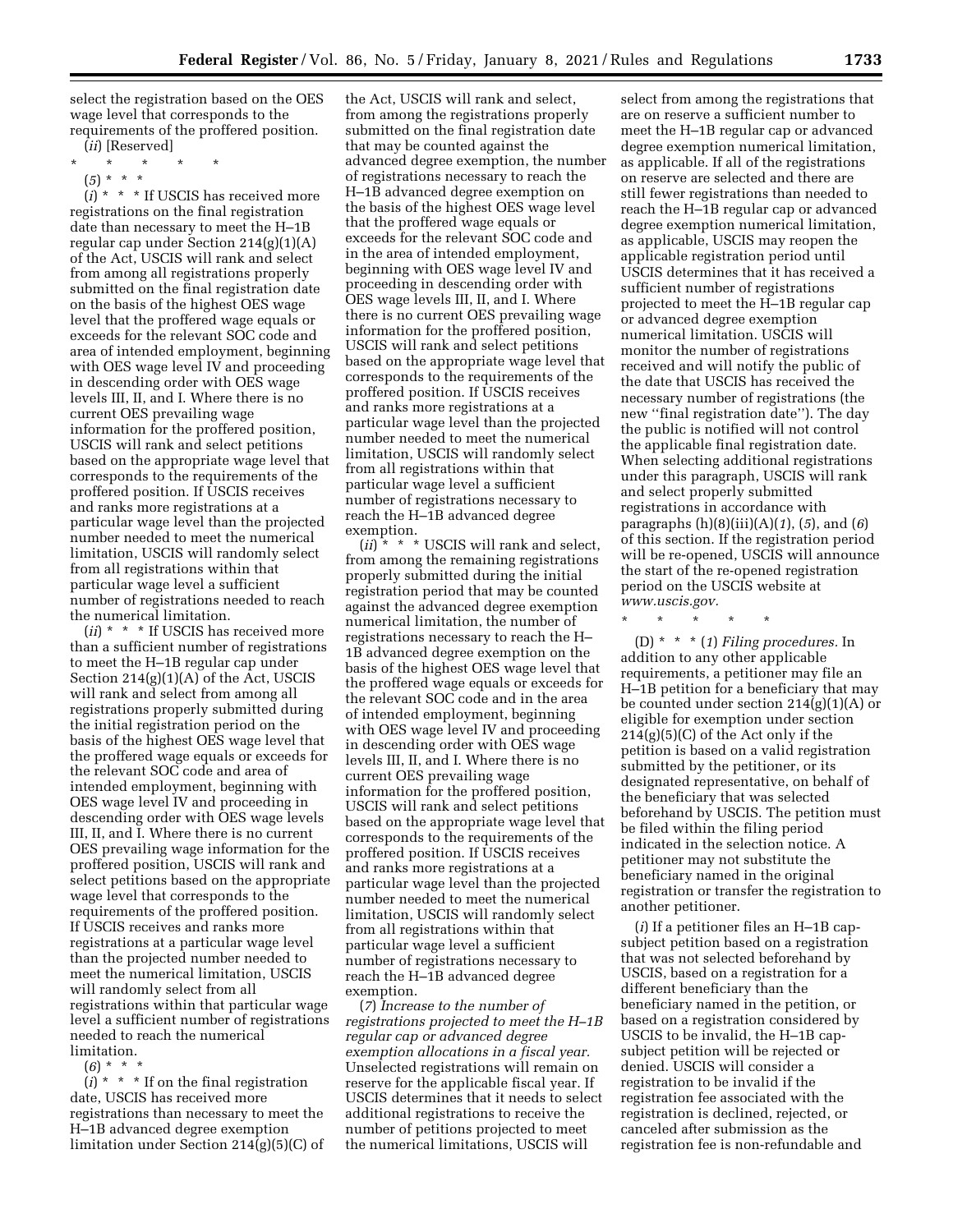due at the time the registration is submitted.

(*ii*) If USCIS determines that the statement of facts contained on the registration form is inaccurate, fraudulent, misrepresents any material fact, or is not true and correct, USCIS may reject or deny the petition or, if approved, may revoke the approval of a petition that was filed based on that registration.

(*iii*) USCIS also may deny or revoke approval of a subsequent new or amended petition filed by the petitioner, or a related entity, on behalf of the same beneficiary, if USCIS determines that the filing of the new or amended petition is part of the petitioner's attempt to unfairly decrease the proffered wage to an amount that would be equivalent to a lower wage level, after listing a higher wage level on the registration to increase the odds of selection. USCIS will not deny or revoke approval of such an amended or new petition solely on the basis of a different proffered wage if that wage does not correspond to a lower OES wage level than the wage level on which the registration selection was based.

- $\star$   $\star$   $\star$
- $(iv) * * * *$
- (B) \* \* \*

 $(1)$ <sup>\*</sup> \* <sup>\*</sup> If the final receipt date is any of the first five business days on which petitions subject to the H–1B regular cap may be received, USCIS will select from among all the petitions properly submitted during the first five business days the number of petitions deemed necessary to meet the H–1B regular cap. If USCIS has received more petitions than necessary to meet the numerical limitation for the H–1B regular cap, USCIS will rank and select the petitions received on the basis of the highest Occupational Employment Statistics (OES) wage level that the proffered wage equals or exceeds for the relevant Standard Occupational Classification (SOC) code in the area of intended employment, beginning with OES wage level IV and proceeding in descending order with OES wage levels III, II, and I. Where there is no current OES prevailing wage information for the proffered position, USCIS will rank and select petitions based on the appropriate wage level that corresponds to the requirements of the proffered position. If the wage falls below an OES wage level I, USCIS will rank the petition in the same category as OES wage level I. USCIS will rank the petition in the same manner even if, instead of obtaining an OES prevailing wage, a petitioner elects to obtain a prevailing wage using another legitimate source (other than

OES) or an independent authoritative source. If USCIS receives and ranks more petitions at a particular wage level than the projected number needed to meet the numerical limitation, USCIS will randomly select from among all eligible petitions within that particular wage level a sufficient number of petitions needed to reach the numerical limitation.

(*2*) *Advanced degree exemption selection in event of suspended registration process.* After USCIS has received a sufficient number of petitions to meet the H–1B regular cap and, as applicable, completed the selection process of petitions for the H–1B regular cap, USCIS will determine whether there is a sufficient number of remaining petitions to meet the H–1B advanced degree exemption numerical limitation. When calculating the number of petitions needed to meet the H–1B advanced degree exemption numerical limitation USCIS will take into account historical data related to approvals, denials, revocations, and other relevant factors. USCIS will monitor the number of petitions received and will announce on its website the date that it receives the number of petitions projected as needed to meet the H–1B advanced degree exemption numerical limitation (the ''final receipt date''). The date the announcement is posted will not control the final receipt date. If the final receipt date is any of the first five business days on which petitions subject to the H–1B advanced degree exemption may be received (in other words, if the numerical limitation is reached on any one of the first five business days that filings can be made), USCIS will select from among all the petitions properly submitted during the first five business days the number of petitions deemed necessary to meet the H–1B advanced degree exemption numerical limitation. If USCIS has received more petitions than necessary to meet the numerical limitation for the H–1B advanced degree exemption, USCIS will rank and select the petitions received on the basis of the highest Occupational Employment Statistics (OES) wage level that the proffered wage equals or exceeds for the relevant Standard Occupational Classification (SOC) code in the area of intended employment, beginning with OES wage level IV and proceeding with OES wage levels III, II, and I. Where there is no current OES prevailing wage information for the proffered position, USCIS will rank and select petitions based on the appropriate wage level that corresponds to the requirements of the proffered position. If the proffered wage

is below an OES wage level I, USCIS will rank the petition in the same category as OES wage level I. USCIS will rank the petition in the same manner even if, instead of obtaining an OES prevailing wage, a petitioner elects to obtain a prevailing wage using another legitimate source (other than OES) or an independent authoritative source. If USCIS receives and ranks more petitions at a particular wage level than necessary to meet the numerical limitation for the H–1B advanced degree exemption, USCIS will randomly select from among all eligible petitions within that particular wage level a sufficient number of petitions needed to reach the numerical limitation.

- \* \* \* \* \*
- $(10) * * * *$

(ii) *Notice of denial.* The petitioner shall be notified of the reasons for the denial and of the right to appeal the denial of the petition under 8 CFR part 103. The petition may be denied if it is determined that the statements on the registration or petition were inaccurate. The petition will be denied if it is determined that the statements on the registration or petition were fraudulent or misrepresented a material fact. A petition also may be denied if it is not based on a valid registration submitted by the petitioner (or its designated representative), or a successor in interest, for the beneficiary named in the petition. A valid registration must represent a legitimate job offer. USCIS also may deny a subsequent new or amended petition filed by the petitioner, or a related entity, on behalf of the same beneficiary, if USCIS determines that the filing of the new or amended petition is part of the petitioner's attempt to unfairly increase the odds of selection during the registration or petition selection process, as applicable, such as by reducing the proffered wage to an amount that would be equivalent to a lower wage level than that indicated on the original petition. USCIS will not deny such an amended or new petition solely on the basis of a different proffered wage if that wage does not correspond to a lower OES wage level than the wage level on which the registration or petition selection, as applicable, was based. There is no appeal from a decision to deny an extension of stay to the alien.

- $(11) * * * *$  $(iii) * * * *$
- $(A)$  \* \* \*

(*2*) The statement of facts contained in the petition; the registration, if applicable; or on the temporary labor certification or labor condition application; was not true and correct,